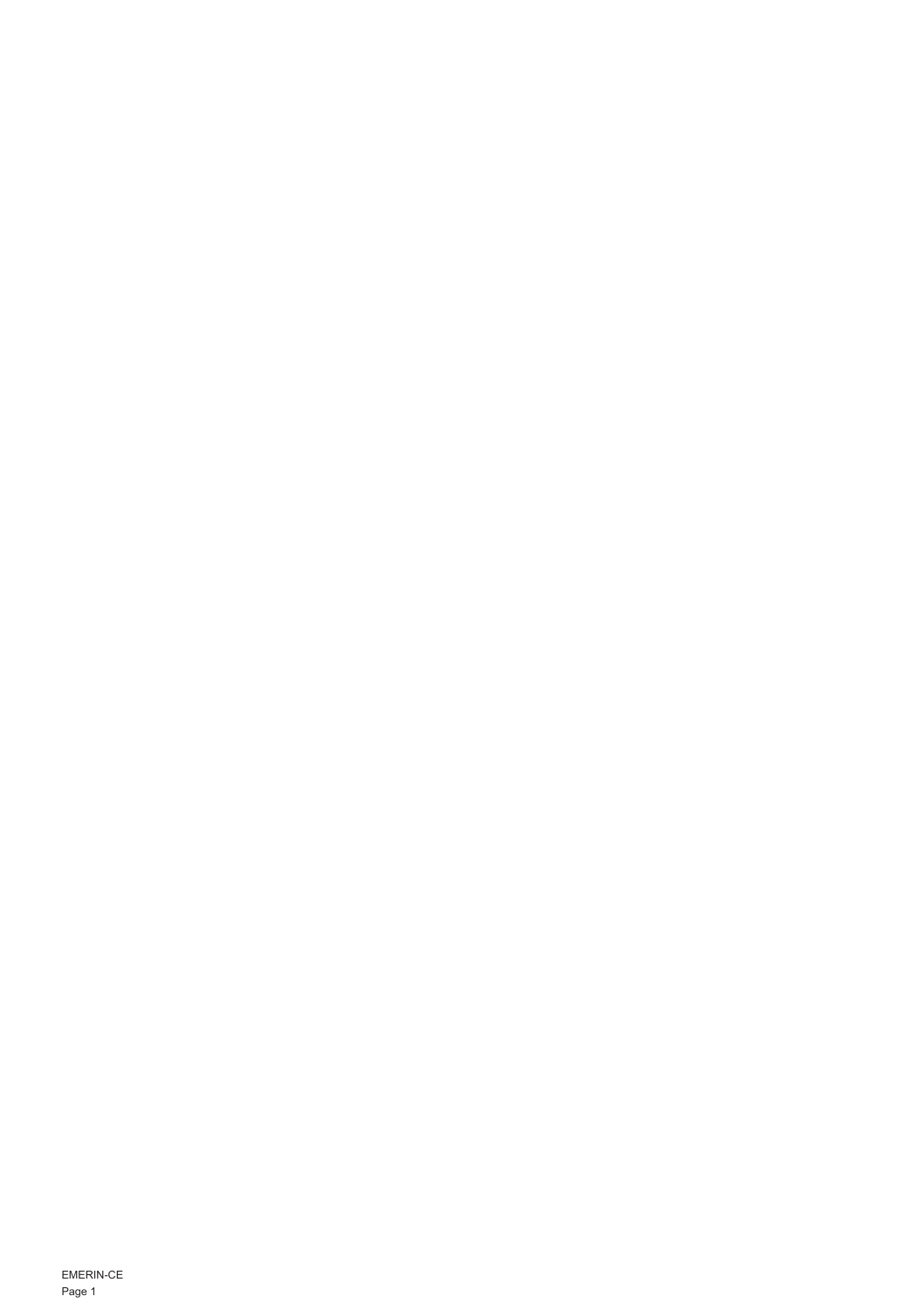# <span id="page-2-0"></span>**NovocastraM Lyophilized Mouse Monoclonal Antibody Emerin**

# **Product Code: NCL-EMERIN**

# **Intended Use**

#### *For in vitro diagnostic use.*

NCL-EMERIN is intended for the qualitative identification by light microscopy of Emerin by immunohistochemistry. The clinical interpretation of any staining or its absence should be complemented by morphological studies using proper controls and should be evaluated within the context of the patient's clinical history and other diagnostic tests by a qualified pathologist.

#### **Principle of Procedure**

Immunohistochemical (IHC) staining techniques allow for the visualization of antigens via the sequential application of a specific antibody to the antigen (primary antibody), a secondary antibody to the primary antibody and an enzyme complex with a chromogenic substrate with interposed washing steps. The enzymatic activation of the chromogen results in a visible reaction product at the antigen site. The specimen may then be counterstained and coverslipped. Results are interpreted using a light microscope and aid in the differential diagnosis of pathophysiological processes, which may or may not be associated with a particular antigen.

#### **Clone**

4G5

#### **Immunogen**

Prokaryotic recombinant protein corresponding to a 222 amino acid region near the N-terminus of the emerin protein.

#### **Specificity**

Human emerin protein.

# **Reagent Composition**

NCL-EMERIN is a lyophilized tissue culture supernatant containing sodium azide as a preservative. The user is required to reconstitute the contents of the vial with the correct volume of sterile distilled water as indicated on the vial label.

#### **Ig class**

IgG1

# **Total Protein Concentration Total Protein**

Refer to vial label for lot specific total protein concentration.

#### **Antibody Concentration**

Greater than or equal to 63 mg/L as determined by ELISA. Refer to vial label for batch specific Ig concentration.

#### **Recommendations On Use**

lmmunohistochemistry on frozen sections: Suggested dilution: 1:20–1:40 for 60 minutes at 25 °C. This is provided as a guide and users should determine their own optimal working dilutions. NCL-EMERIN requires the sections to be fixed in acetone for 10 minutes at 25 °C prior to incubation with the primary antibody.

Immunohistochemistry on paraffin sections.

**Heat Induced Epitope Retrieval (HIER):** Please follow the instructions for use in Novocastra Epitope Retrieval Solution pH 6.

**Suggested dilution:** 1:160 for 30 minutes at 25 °C. This is provided as a guide and users should determine their own optimal working dilutions.

**Visualization:** Please follow the instructions for use in the Novolink™ Polymer Detection Systems. For further product information or support, contact your local distributor or regional office of Leica Biosystems, or alternatively, visit the Leica Biosystems Web site,

www.LeicaBiosystems.com

The performance of this antibody should be validated when utilized with other manual staining systems or automated platforms.

#### **Storage and Stability**

Store unopened antibody at 2–8 °C. Under these conditions, there is no significant loss in product performance up to the expiry date indicated on the vial label. Do not use after expiration date indicated on the vial label. The reconstituted antibody is stable for at least two months when stored at 2–8 °C. For long term storage, it is recommended that aliquots of the reconstituted antibody are stored frozen at -20 °C (frost-free freezers are not recommended). Repeated freezing and thawing must be avoided. Prepare working dilutions on the day of use. Return to 2–8 °C immediately after use. Storage conditions other than those specified above must be verified by the user.

#### **Specimen Preparation**

On Paraffin Sections: The recommended fixative is 10% neutral-buffered formalin for paraffin-embedded tissue sections. On Frozen Sections: Freeze specimen tissue blocks in isopentane chilled in liquid nitrogen (see Warnings and Precautions). The specimens do not require further fixation but should be embedded in OCT™ compound (Sakura, Product No. Tissue-Tek 4583).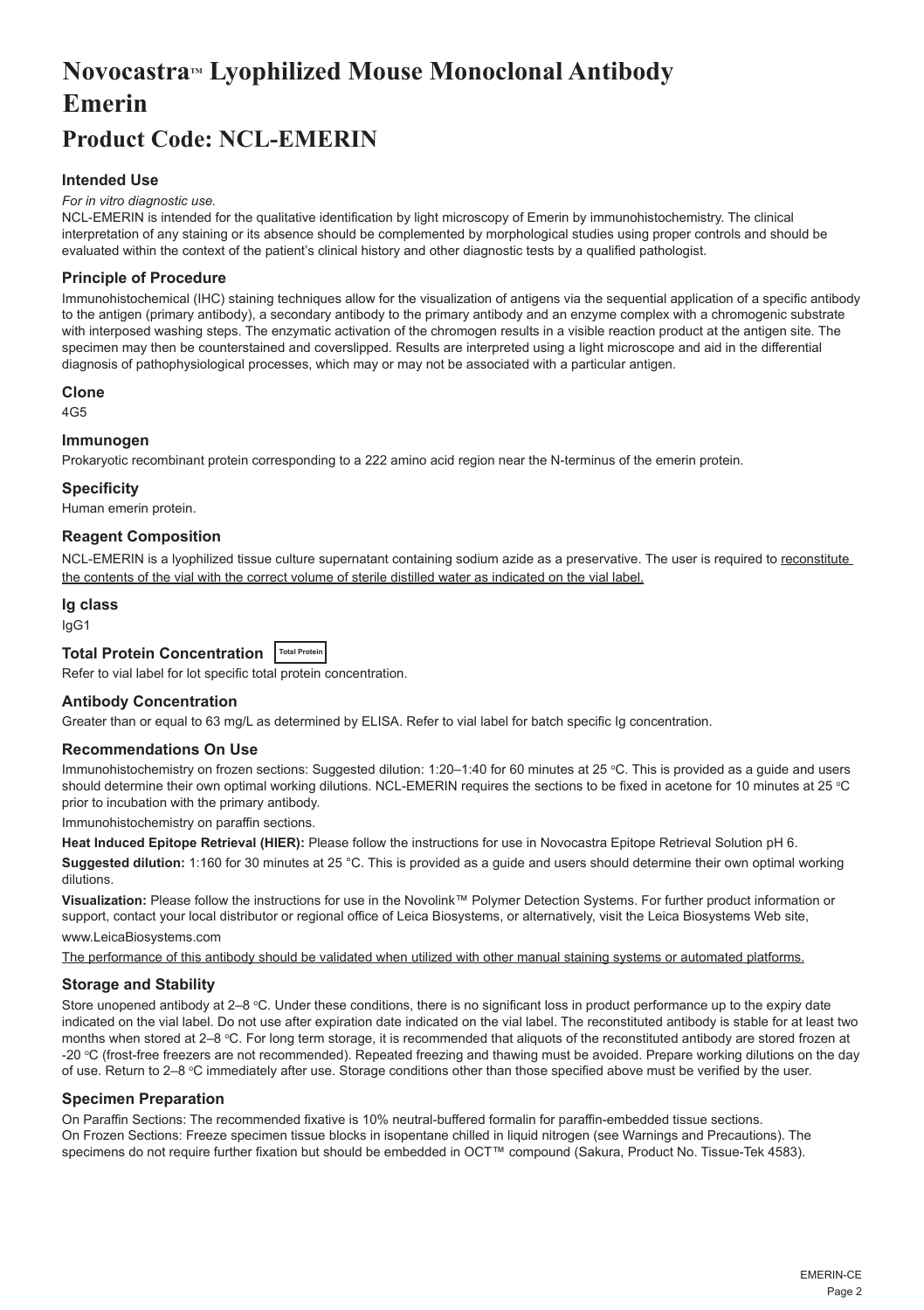#### **Warnings and Precautions**

| Novocastra Lyophilised                                                                                                                            | H302: Harmful if swallowed.                                                                                                                                                                                                      | P261: Avoid breathing dust/fumes/gas/mist/vapours/spray.                                                                                             |
|---------------------------------------------------------------------------------------------------------------------------------------------------|----------------------------------------------------------------------------------------------------------------------------------------------------------------------------------------------------------------------------------|------------------------------------------------------------------------------------------------------------------------------------------------------|
| <b>Antibodies</b>                                                                                                                                 | H317: May cause an allergic                                                                                                                                                                                                      | P264: Wash hands thoroughly after handling.                                                                                                          |
| Contains a mixture of:<br>Sodium<br>Azide (<10%),<br>Benzylpenicillin Sodium<br>(<10%), Streptomycin<br>Sulphate (<10%). Signal<br>words: Danger. | skin reaction.<br>H334: May cause allergy or<br>asthma symptoms or breathing<br>difficulties if inhaled.<br>H411: Toxic to aquatic life with<br>long lasting effects.<br>EUH032: Contact with acids<br>liberates very toxic gas. | P270: Do not eat, drink or smoke when using this product.<br>P272: Contaminated work clothing should not be allowed out of the                       |
|                                                                                                                                                   |                                                                                                                                                                                                                                  | workplace.<br>P273: Avoid release to the environment.                                                                                                |
|                                                                                                                                                   |                                                                                                                                                                                                                                  | P280: Wear protective gloves/protective clothing/eye protection/<br>face protection.                                                                 |
|                                                                                                                                                   |                                                                                                                                                                                                                                  | P284: In case of inadequate ventilation wear respiratory protection.<br>P301+312: IF SWALLOWED: Call a POISON CENTER/doctor/ if<br>vou feel unwell.  |
|                                                                                                                                                   |                                                                                                                                                                                                                                  | P302+352: IF ON SKIN: Wash with plenty of soap and water.<br>P304+340: IF INHALED: Remove person to fresh air and keep<br>comfortable for breathing. |
|                                                                                                                                                   |                                                                                                                                                                                                                                  | P330: Rinse mouth.<br>P333+313: If skin irritation or rash occurs: Get medical advice/<br>attention.                                                 |
|                                                                                                                                                   |                                                                                                                                                                                                                                  | P342+311: If experiencing respiratory symptoms: Call a POISON<br>CENTER/doctor.                                                                      |
|                                                                                                                                                   |                                                                                                                                                                                                                                  | P362+364: Take off contaminated clothing and wash it before reuse.<br>P391: Collect spillage.                                                        |

P501: Dispose of contents/container to hazardous or special waste collection point.

This reagent has been prepared from the supernatant of cell culture. As it is a biological product, reasonable care should be taken when handling it.

This reagent contains sodium azide. A Material Safety Data Sheet is available upon request or available from www.LeicaBiosystems.com Consult federal, state or local regulations for disposal of any potentially toxic components.

Specimens, before and after fixation, and all materials exposed to them, should be handled as if capable of transmitting infection and disposed of with proper precautions.<sup>1</sup> Never pipette reagents by mouth and avoid contacting the skin and mucous membranes with reagents and specimens. If reagents or specimens come in contact with sensitive areas, wash with copious amounts of water. Seek medical advice.

Minimize microbial contamination of reagents or an increase in non-specific staining may occur.

Incubation times or temperatures, other than those specified, may give erroneous results. Any such changes must be validated by the user.

Liquid nitrogen due to its excessively cold temperature causes burns and protective clothing, including gloves and visor, should be used when handling. Use in a well ventilated area.

Isopentane is highly flammable and harmful by ingestion and inhalation. It is also irritating to skin and eyes, and is a narcotic in high concentration.

## **Quality Control**

Differences in tissue processing and technical procedures in the user's laboratory may produce significant variability in results, necessitating regular performance of in-house controls in addition to the following procedures.

Paraffin sections: Controls should be fresh autopsy/biopsy/surgical specimens, formalin-fixed, processed and paraffin wax-embedded as soon as possible in the same manner as the patient sample(s).

Frozen sections: Controls should be fresh autopsy/biopsy/surgical specimens frozen as soon as possible in the same manner as the patient sample(s).

#### **Positive Tissue Control**

Used to indicate correctly prepared tissues and proper staining techniques.

One positive tissue control should be included for each set of test conditions in each staining run.

A tissue with weak positive staining is more suitable than a tissue with strong positive staining for optimal quality control and to detect minor levels of reagent degradation.<sup>2</sup>

Recommended positive control tissues are tonsil, endometrium, heart or skeletal muscle.

If the positive tissue control fails to demonstrate positive staining, results with the test specimens should be considered invalid.

#### **Negative Tissue Control**

Should be examined after the positive tissue control to verify the specificity of the labeling of the target antigen by the primary antibody. Recommended negative control tissue is has not been evaluated.

Alternatively, the variety of different cell types present in most tissue sections frequently offers negative control sites, but this should be verified by the user.

Non-specific staining, if present, usually has a diffuse appearance. Sporadic staining of connective tissue may also be observed in sections from excessively formalin-fixed tissues. Use intact cells for interpretation of staining results. Necrotic or degenerated cells often stain non-specifically.<sup>3</sup> False-positive results may be seen due to non-immunological binding of proteins or substrate reaction products. They may also be caused by endogenous enzymes such as pseudoperoxidase (erythrocytes), endogenous peroxidase

(cytochrome C), or endogenous biotin (eg. liver, breast, brain, kidney) depending on the type of immunostain used. To differentiate endogenous enzyme activity or non-specific binding of enzymes from specific immunoreactivity, additional patient tissues may be stained exclusively with substrate chromogen or enzyme complexes (avidin-biotin, streptavidin, labeled polymer) and substrate-chromogen, respectively. If specific staining occurs in the negative tissue control, results with the patient specimens should be considered invalid.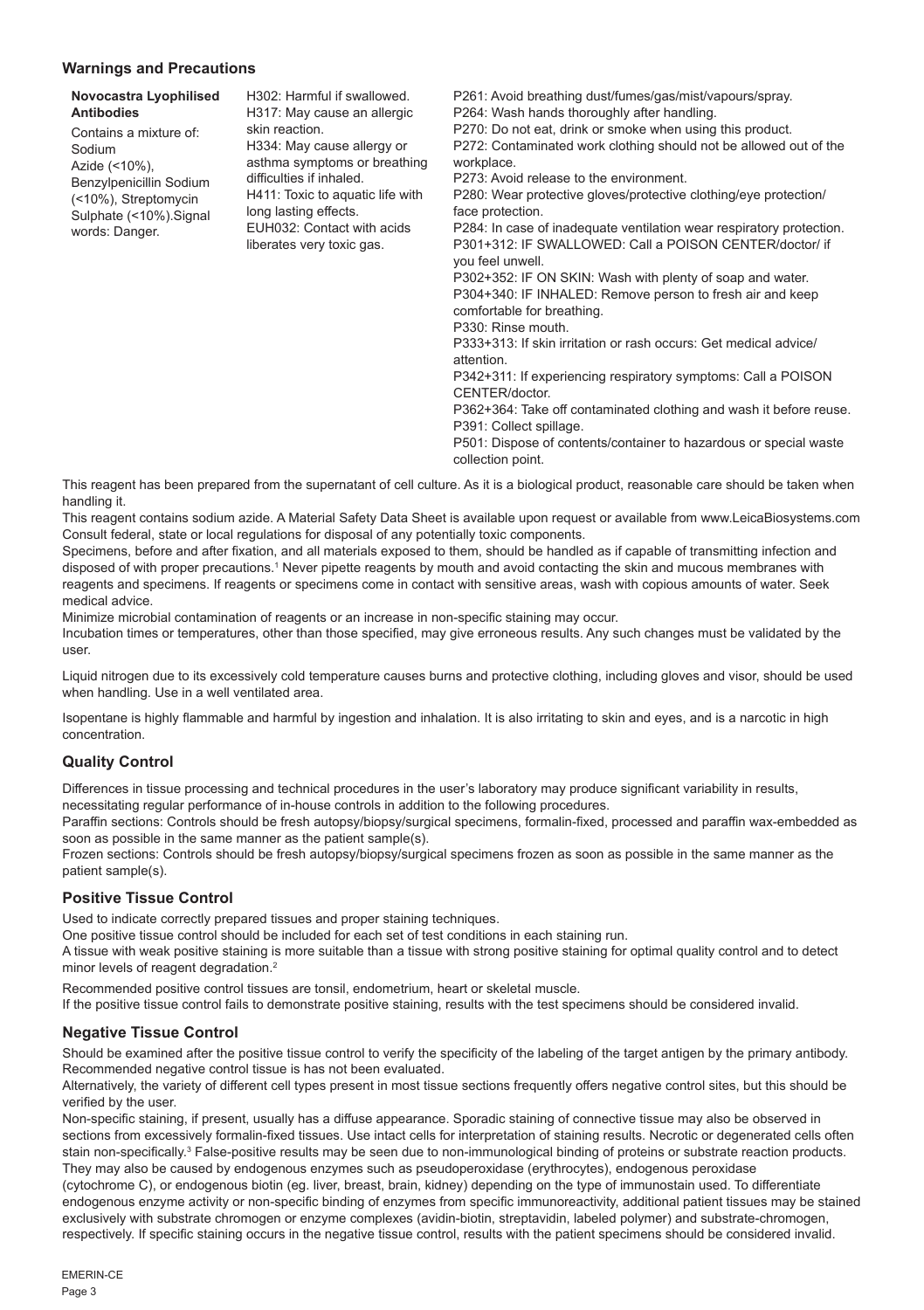# **Negative Reagent Control**

Use a non-specific negative reagent control in place of the primary antibody with a section of each patient specimen to evaluate non-specific staining and allow better interpretation of specific staining at the antigen site.

#### **Patient Tissue**

Examine patient specimens stained with NCL-EMERIN last. Positive staining intensity should be assessed within the context of any non-specific background staining of the negative reagent control. As with any immunohistochemical test, a negative result means that the antigen was not detected, not that the antigen was absent in the cells/tissue assayed. If necessary, use a panel of antibodies to identify false-negative reactions.

## **Results Expected**

#### Normal Tissues

Clone 4G5 detects the 34 kD protein, emerin, which is ubiquitous in tissues and is found in highest concentration in skeletal and cardiac muscle. Emerin is localized in the nuclear membrane of normal cells.

#### Abnormal Tissues

Clone 4G5 has been used in immunohistochemical and immunoblotting studies of more than 850 patients to identify a deficiency of the serine-rich 34 kD protein, emerin.

#### **NCL-EMERIN is recommended for the detection of human emerin protein in normal and neoplastic tissues, as an adjunct to conventional histopathology using non-immunologic histochemical stains.**

#### **General Limitations**

Immunohistochemistry is a multistep diagnostic process that consists of specialized training in the selection of the appropriate reagents; tissue selection, fixation, and processing; preparation of the IHC slide; and interpretation of the staining results.

Tissue staining is dependent on the handling and processing of the tissue prior to staining. Improper fixation, freezing, thawing, washing, drying, heating, sectioning or contamination with other tissues or fluids may produce artefacts, antibody trapping, or false negative results. Inconsistent results may be due to variations in fixation and embedding methods, or to inherent irregularities within the tissue.<sup>4</sup> Excessive or incomplete counterstaining may compromise proper interpretation of results.

The clinical interpretation of any staining or its absence should be complemented by morphological studies using proper controls and should be evaluated within the context of the patient's clinical history and other diagnostic tests by a qualified pathologist. Antibodies from Leica Biosystems Newcastle Ltd are for use, as indicated, on either frozen or paraffin-embedded sections with specific fixation requirements. Unexpected antigen expression may occur, especially in neoplasms. The clinical interpretation of any stained tissue section must include morphological analysis and the evaluation of appropriate controls.

#### **Bibliography - General**

- 1. National Committee for Clinical Laboratory Standards (NCCLS). Protection of laboratory workers from infectious diseases transmitted by blood and tissue; proposed guideline. Villanova, P.A. 1991; 7(9). Order code M29-P.
- 2. Battifora H. Diagnostic uses of antibodies to keratins: a review and immunohistochemical comparison of seven monoclonal and three polyclonal antibodies. Progress in Surgical Pathology. 6:1–15. eds. Fenoglio-Preiser C, Wolff CM, Rilke F. Field & Wood, Inc., Philadelphia.
- 3. Nadji M, Morales AR. Immunoperoxidase, part I: the techniques and pitfalls. Laboratory Medicine. 1983; 14:767.
- 4. Omata M, Liew CT, Ashcavai M, Peters RL. Nonimmunologic binding of horseradish peroxidase to hepatitis B surface antigen: a possible source of error in immunohistochemistry. American Journal of Clinical Pathology. 1980; 73:626.
- 5. Anderson LVB. Multiplex Western blot analysis of the muscular dystrophy proteins. Chapter 22, p369–386, in Muscular Dystrophy: Methods and Protocols (number 43 in the Methods in Molecular Medicine series), edited by Bushby KMD & Anderson LVB. 2001. Humana Press: Totowa, New Jersey.
- 6. Pogue R, Anderson LVB, Pyle A, et al. Strategy for mutation analysis in the autosomal recessive limb-girdle muscular dystrophies. Neuromuscular Disorders. 2001; 11(1):80–87.
- 7. Bornemann A and Anderson LVB. Diagnostic protein expression in human muscle biopsies. Brain Pathology. 2000; 10:193–214.

#### **Amendments to Previous Issue**

Intended Use, Warnings and Precautions, Results Expected.

# **Date of Issue**

12 September 2019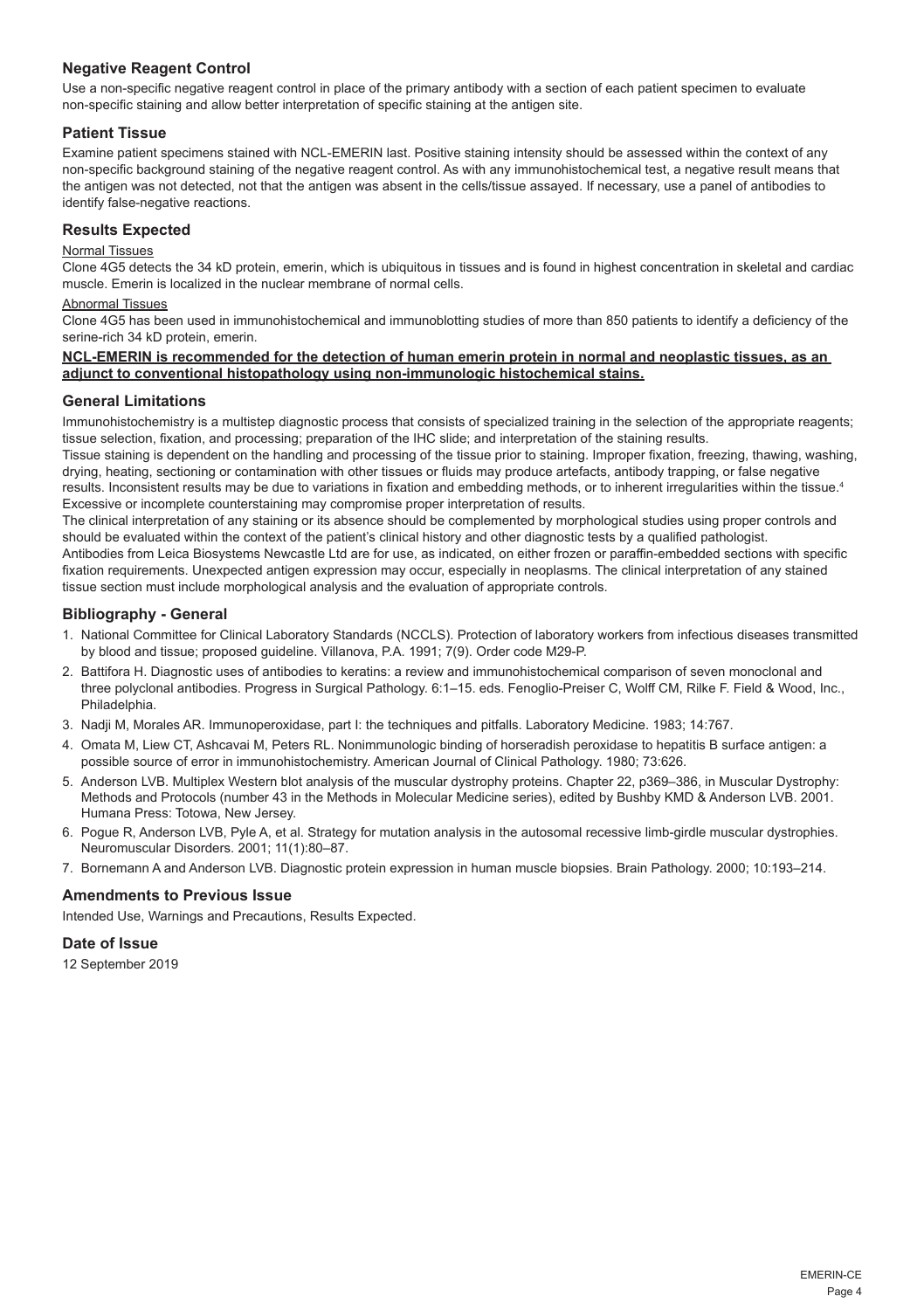# **Immunohistochemistry methodology for using Novocastra™ antibodies on frozen muscle tissue.**

# **Reagents required but not supplied**

- 1. Standard solvents used in immunohistochemistry.
- 2. 50 mM Tris-buffered saline (TBS) pH 7.6.
- 3. Antibody diluent normal serum optimally diluted in TBS.
- 4. Normal serum from the species in which the secondary antibody is raised.
- 5. Secondary peroxidase-conjugated antibody use as recommended by manufacturer.
- 6. 3,3' Diaminobenzidine tetrahydrochloride (DAB) prepare and use as recommended by manufacturer.
- 7. Mounting medium use as recommended by manufacturer.

# **Equipment required but not supplied**

- 1. Incubator set to  $25^{\circ}$ C.
- 2. General immunohistochemistry laboratory equipment.
- 3. Electric fan for air drying slides.

# **Antigen retrieval solutions (see Recommendations on Use)**

Not applicable to frozen sections.

# **Methodology**

Prior to undertaking this methodology, users must be trained in immunohistochemical techniques.

- Users should determine optimal dilutions for antibodies. Unless indicated, all steps are performed at 25 °C.
- 1. Cut and mount 4–10 µm sections on slides coated with a suitable tissue adhesive and air dry for at least one hour.
- 2. Incubate sections with optimally diluted primary antibody (see Recommendations on Use).
- 3. Wash in TBS buffer for 2 x 5 minutes with gentle rocking.
- 4. Incubate sections in appropriate peroxidase-conjugated secondary antibody.
- 5. Wash in TBS buffer for 2 x 5 minutes with gentle rocking.
- 6. Incubate the slides in DAB.
- 7. Rinse the slides in clean water.
- 8. Dehydrate, clear and mount sections.

### **Amendments to Previous Issue**

Not applicable.

# **Date of Issue**

4 February 2008 (CEprotocol/Frozen Muscle).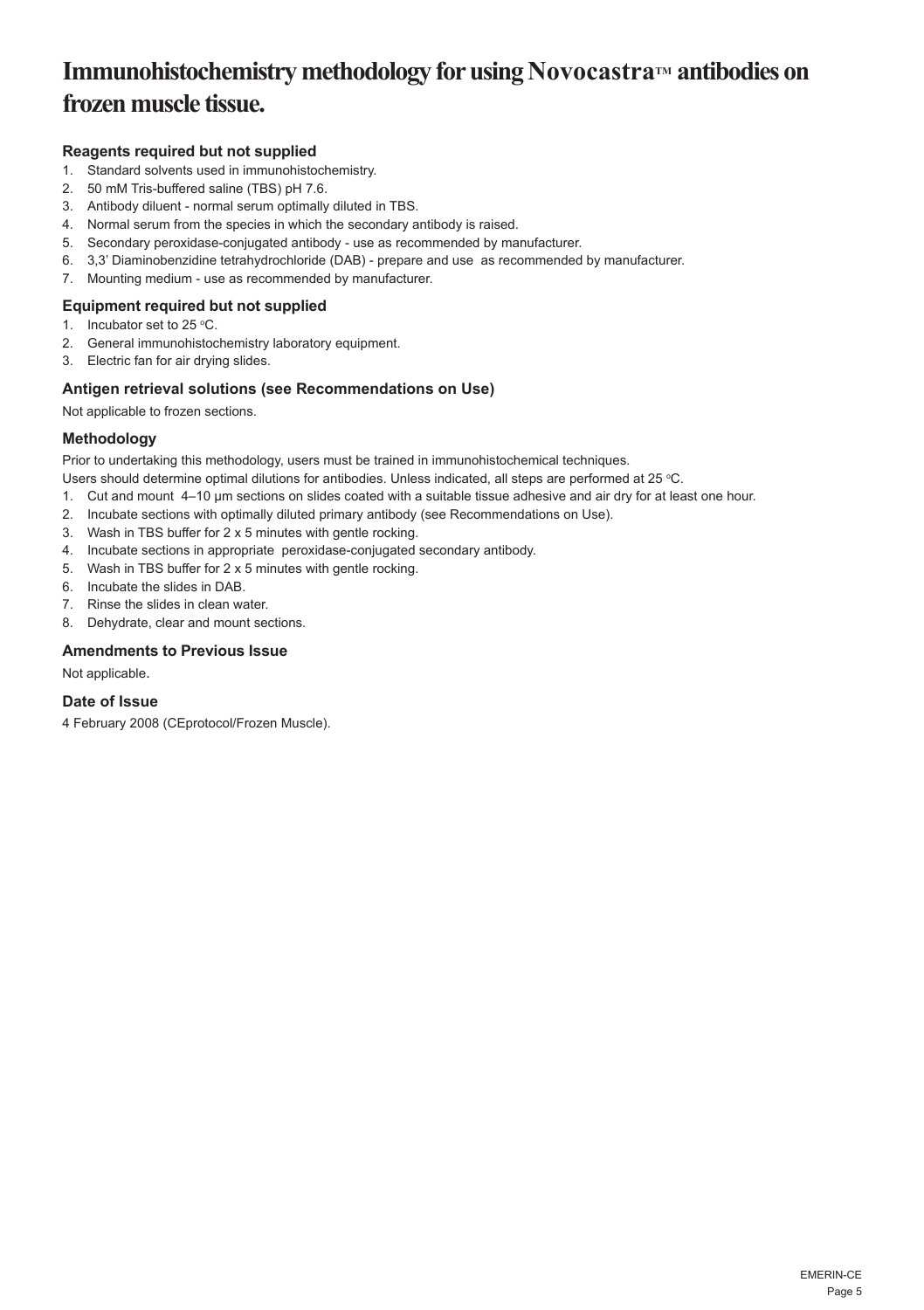# <span id="page-6-0"></span>**NovocastraTM Anticorps Monoclonal Lyophilisé de Souris Emerin Référence du Produit: NCL-EMERIN**

# **Utilisation Prévue**

#### *Diagnostic in vitro*.

Le NCL-EMERIN est destiné à l'identification qualitative par microscopie optique de l'émérine par immunohistochimie. L'interprétation clinique de tout marquage, ou absence de marquage, doit être complétée par des études morphologiques utilisant des contrôles appropriés et doit être évaluée par un pathologiste qualifié à la lumière des antécédents cliniques du patient et d'autres analyses diagnostiques.

## **Principe de la Procédure**

Les techniques de marquage immunohistochimique (IHC) permettent la visualisation des antigènes via l'application séquentielle d'un anticorps spécifique sur un antigène (anticorps primaire), d'un anticorps secondaire sur l'anticorps primaire et d'un complexe enzymatique comportant un substrat chromogène, avec des étapes de lavage intercalées. L'activation enzymatique du chromogène se traduit par la présence d'un produit de réaction visible au niveau du site de l'antigène. Le spécimen peut ensuite faire l'objet d'une coloration de contraste et être placé sous une lamelle. Les résultats sont interprétés à l'aide d'un microscope optique et participent au diagnostic différentiel des processus physiopathologiques, susceptibles, ou non, d'être associés à un antigène particulier.

#### **Clone**

 $AC5$ 

#### **Immunogène**

Protéine procaryote recombinante correspondant à un fragment de 222 acides aminés proche de l'extrémité N-terminale de la protéine émerine.

#### **Spécificité**

Protéine émerine humaine.

#### **Composition du Réactif**

Le NCL-EMERIN est un surnageant de culture tissulaire lyophilisé contenant une solution d'azide de sodium comme conservateur. L'utilisateur doit reconstituer le contenu du flacon avec un volume correct d'eau distillée stérile comme indiqué sur l'étiquette du flacon.

#### **Classe d'Ig**

IgG1

### **Concentration Totale en Protéines Total Protein**

La concentration totale en protéines, spécifique du lot, figure sur l'étiquette du flacon.

#### **Concentration en Anticorps**

Supérieure ou égale à 63 mg/l, déterminée par la méthode ELISA. La concentration totale en Ig, spécifique du lot, figure sur l'étiquette du flacon.

### **Recommandations d'utilisation**

Immunohistochimie sur des coupes congelées. Dilution préconisée : 1:20–1:40 pendant 60 minutes à

25 °C. Ceci n'est donné qu'à titre indicatif et les utilisateurs doivent déterminer leurs propres dilutions de travail optimales. Le NCL-EMERIN nécessite que les coupes soient fixées à l'acétone pendant 10 minutes à 25 °C avant incubation avec l'anticorps primaire. Immunohistochimie sur coupes en paraffine.

**Récupération d'épitopes induites par la chaleur (HIER):** S'il vous plaît suivreles instructions pour utilisation dans Novocastra Epitope Retrieval Solution pH6.

**Dilution préconisée:** 1:160 durant 30 minutes à 25 °C. Ceci n'est donné qu'à titre indicatif et les utilisateurs doivent déterminer leurs propres dilutions de travail optimales.

**Visualisation:** Veuillez respecter le mode d'emploi des Novolink™ Polymer Detection Systems. Pour obtenir davantage d'informations sur le produit ou une assistance, veuillez contacter votre distributeur local ou le bureau régional de Leica Biosystems. Vous pouvez également consulter le site Internet de Leica Biosystems, www.LeicaBiosystems.com

Les performances de cet anticorps doivent être validées lorsqu'il est utilisé avec d'autres systèmes de coloration manuels ou plateformes automatisées.

## **Conservation et Stabilité**

Conserver l'anticorps non ouvert à 2–8 °C. Dans ces conditions il n'y a pas de perte de performance significative du produit jusqu'à la date de péremption qui figure sur l'étiquette du flacon. Ne pas utiliser après la date de péremption indiquée sur l'étiquette du récipient. L'anticorps reconstitué est stable pendant au moins deux mois s'il a été conservé à 2–8 °C. Pour une conservation à long terme, il est recommandé de congeler les aliquotes d'anticorps à -20 °C (l'utilisation de congélateurs à dégivrage automatique n'est pas conseillée). Ne pas congeler et décongeler de façon répétée. Préparer les dilutions de travail le jour même de leur utilisation. Remettre immédiatement à 2–8 °C après utilisation. Les conditions de conservation autres que celles qui sont spécifiées ci-dessus doivent faire l'objet d'une vérification par l'utilisateur.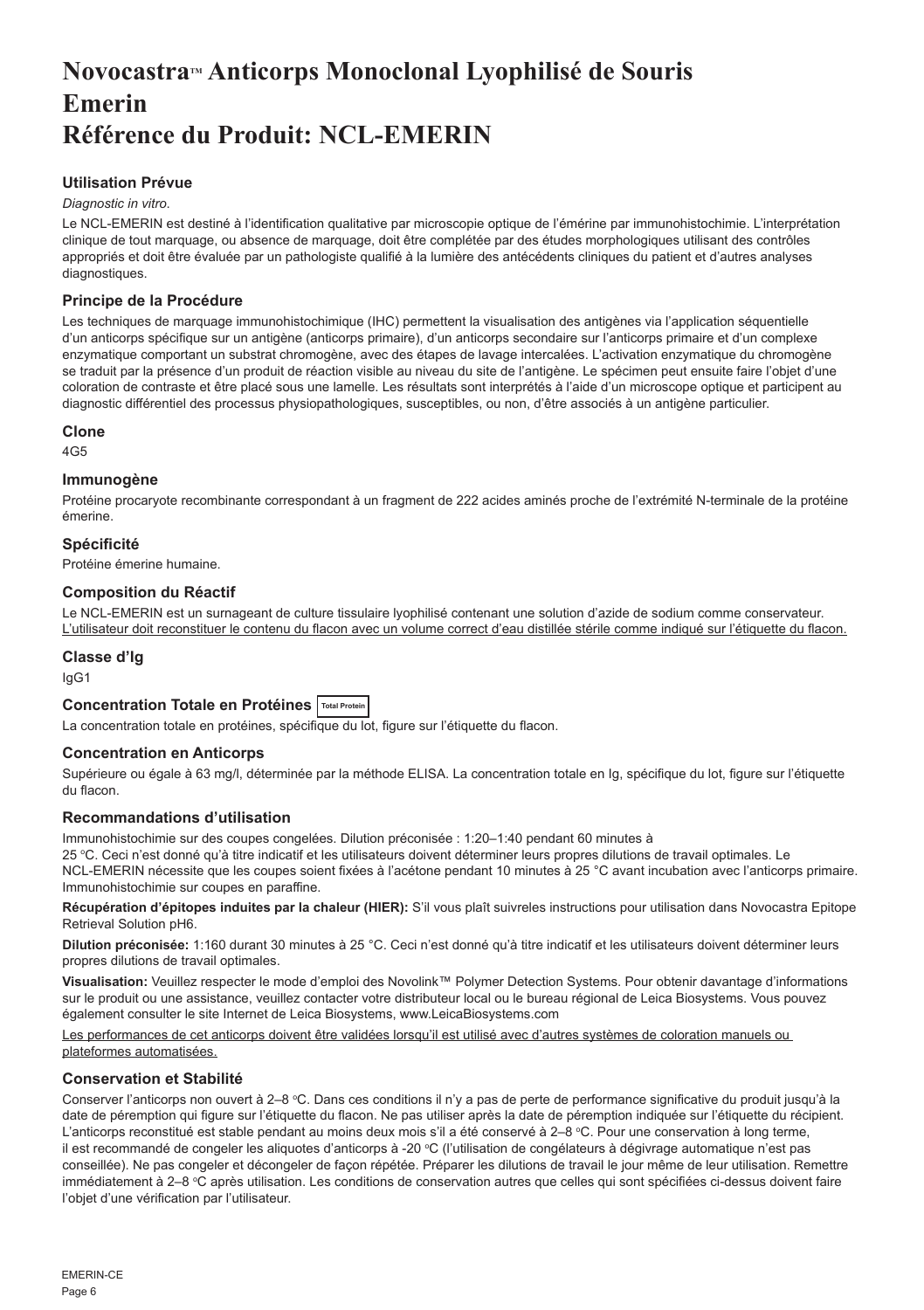## **Préparation des Spécimens**

Sur les sections de paraffine: Le fixateur recommandé est le formol à 10%, tamponné, neutre, pour coupes tissulaires incluses en paraffine.

Sur des sections gelées: Congeler les blocs tissulaires dans de l'isopentane refroidi dans de l'azote liquide (voir Mises en garde et précautions). Les spécimensne nécessitent pas d'autre fixation mais doivent être inclus dans le composé OCT™ (Sakura, réf. produit Tissue-Tek 4583).

#### **Mises en Garde et Précautions**

| Novocastra Lyophilised          | H302: Nocif en cas            | P261: Éviter de respirer les poussières/fumées/gaz/brouillards/                                                                             |
|---------------------------------|-------------------------------|---------------------------------------------------------------------------------------------------------------------------------------------|
| <b>Antibodies</b>               | d'ingestion.                  | vapeurs/aérosols.                                                                                                                           |
| Il contient un mélange de:      | H317: Peut provoquer une      | P264: Se laver les mains soigneusement après manipulation.                                                                                  |
| Azoture De Sodium (<10%),       | allergie cutanée.             | P270: Ne pas manger, boire ou fumer en manipulant ce produit.                                                                               |
| Benzylpenicillin Sodium (<10%), | H334: Peut provoquer des      | P272: Les vêtements de travail contaminés ne devraient pas sortir                                                                           |
| Streptomycin Sulphate (<10%).   | symptômes allergiques ou      | du lieu de travail.                                                                                                                         |
| Mentions d'avertissement:       | d'asthme ou des difficultés   | P273: Éviter le rejet dans l'environnement.                                                                                                 |
| Danger.                         | respiratoires par inhalation. | P280: Porter des gants de protection/des vêtements de protection/                                                                           |
|                                 | H411: Toxique pour les        | un équipement de protection des yeux/du visage.                                                                                             |
|                                 | organismes aquatiques,        | P284: [Lorsque la ventilation du local est insuffisante] porter un                                                                          |
|                                 | entraîne des effets néfastes  | équipement de protection respiratoire.                                                                                                      |
|                                 | à long terme.                 | P301+312: EN CAS D'INGESTION: Appeler un CENTRE                                                                                             |
|                                 | EUH032: Au contact d'un       | ANTIPOISON/un médecin en cas de malaise.                                                                                                    |
|                                 | acide, dégage un gaz très     | P302+352: EN CAS DE CONTACT AVEC LA PEAU: laver                                                                                             |
|                                 | toxique.                      | abondamment à l'eau et au savon.                                                                                                            |
|                                 |                               | P304+340: EN CAS D'INHALATION: transporter la personne                                                                                      |
|                                 |                               | à l'extérieur et la maintenir dans une position où elle peut                                                                                |
|                                 |                               | confortablement respirer.                                                                                                                   |
|                                 |                               | P330: Rincer la bouche.                                                                                                                     |
|                                 |                               | P333+313: En cas d'irritation ou d'éruption cutanée: consulter un                                                                           |
|                                 |                               | médecin.                                                                                                                                    |
|                                 |                               | P342+311: En cas de symptômes respiratoires: Appeler un                                                                                     |
|                                 |                               | CENTRE ANTIPOISON/un médecin.                                                                                                               |
|                                 |                               | P362+364: Enlever les vêtements contaminés et les laver avant                                                                               |
|                                 |                               | réutilisation.                                                                                                                              |
|                                 |                               | P391: Recueillir le produit répandu.                                                                                                        |
|                                 |                               | P501: Éliminer le contenu/récipient dans un centre de collecte des                                                                          |
|                                 |                               | déchets dangereux ou spéciaux.                                                                                                              |
|                                 |                               | Co réposition été préparé à partir du ournageant d'une quiture pollulaire. Du fait de se pature de produit biologique, se manipulation deit |

Ce réactif a été préparé à partir du surnageant d'une culture cellulaire. Du fait de sa nature de produit biologique, sa manipulat faire l'obiet du plus grand soin.

Ce réactif contient de l'azide de sodium. Une Fiche de données de sécurité est disponible sur demande ou sur le site www.LeicaBiosystems.com

Consulter les réglementations nationales, régionales ou locales en vigueur relatives à l'élimination de tous les éléments potentiellement toxiques.

Les spécimens, avant et après fixation, ainsi que toutes les matières ayant été en contact avec eux, doivent être manipulés comme s'ils étaient susceptibles de transmettre une infection et être éliminés en respectant les précautions appropriées.<sup>1</sup>Ne jamais pipeter les réactifs avec la bouche et éviter tout contact des réactifs et des spécimens avec la peau et les membranes muqueuses. Rincer avec de grandes quantités d'eau en cas de contact des réactifs ou des spécimens avec des zones sensibles. Consulter un médecin.

Minimiser la contamination microbienne des réactifs sinon un accroissement du marquage non spécifique est susceptible de se produire.

Des durées et des températures d'incubation différentes de celles qui ont été spécifiées sont susceptibles de conduire à des résultats erronés. Toutes les modifications doivent être validées par l'utilisateur.

Du fait de sa température extrêmement basse, l'azote liquide est susceptible de provoquer des brûlures et un vêtement de protection, comportant des gants et une visière, doit être utilisé lors de sa manipulation. Utiliser dans une zone bien ventilée.

L'isopentane est hautement inflammable et nocif en cas d'ingestion ou d'inhalation. Il est également irritant pour la peau et les yeux, et narcotique à haute concentration.

#### **Contrôle de Qualité**

Des différences de traitement des tissus et de procédures techniques du laboratoire de l'utilisateur sont susceptibles de conduire à une variabilité significative des résultats, ce qui rend nécessaire la mise en œuvre de contrôles en interne en plus des procédures suivantes.

Coupes en paraffine: Les contrôles doivent être des spécimens frais provenant d'autopsies, de biopsies ou d'interventions chirurgicales, fixés au formol, traités et inclus en cire de paraffine dès que possible, de la même façon que le(s) échantillon(s) de patient.

Coupes congelées: Les contrôles doivent être des spécimens frais provenant d'autopsies, de biopsies ou d'interventions chirurgicales, congelés dès que possible, de la même façon que le(s) échantillon(s) de patient.

#### **Tissu de Contrôle Positif**

Il est utilisé pour indiquer que les tissus ont été préparés correctement et que les techniques de marquage étaient appropriées.

Un contrôle tissulaire positif doit être inclus dans toute opération de marquage pour chaque ensemble de conditions d'analyse.

Un tissu présentant un marquage faiblement positif est plus adapté à un contrôle de qualité optimal qu'un tissu présentant un marquage fortement positif et il permet de détecter de moindres niveaux de dégradation du réactif.<sup>2</sup>

Les tissus de contrôle positifs recommandés sont les amygdales, l'endomètre, les muscles squelettiques ou cardiaques.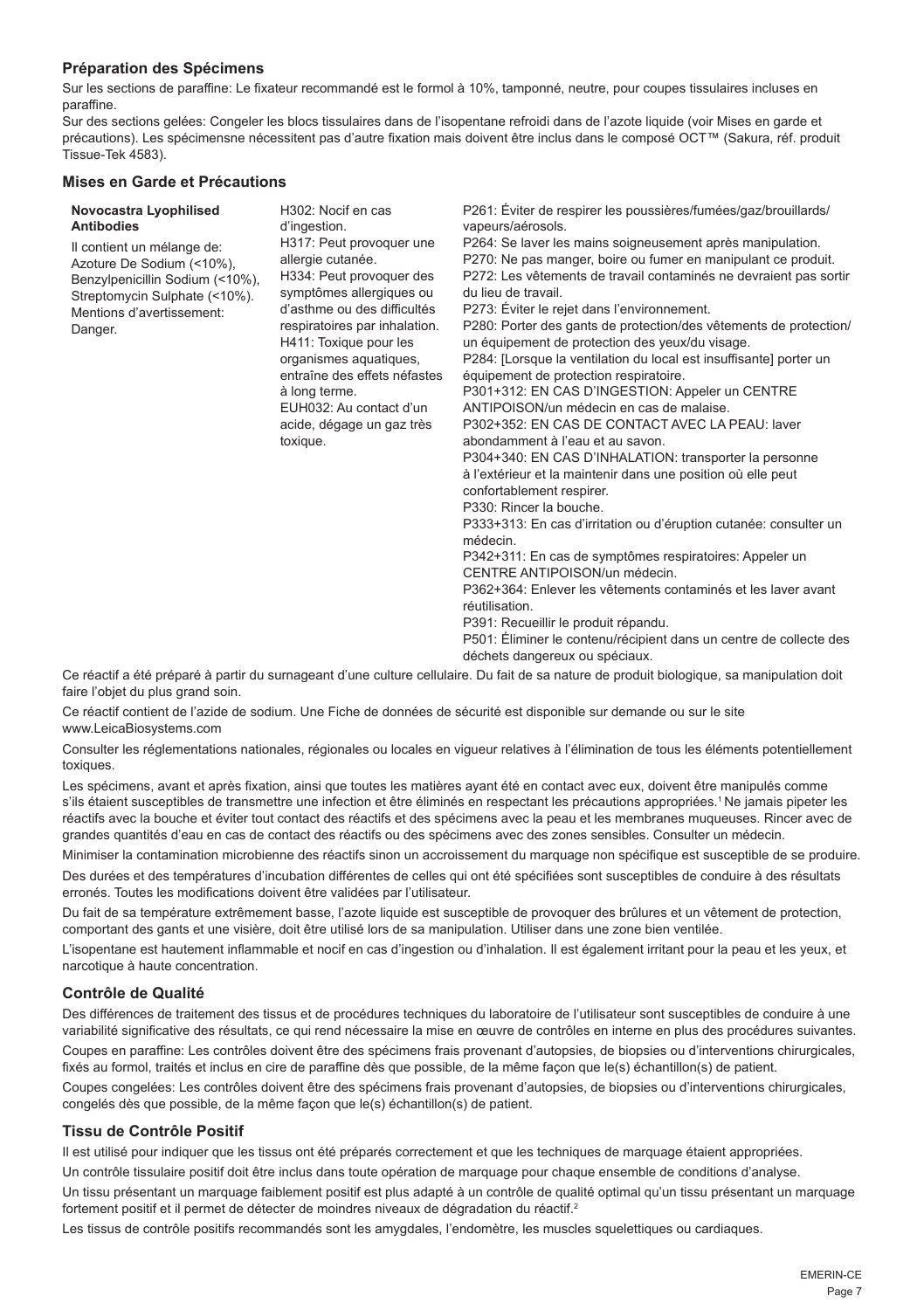Si le tissu de contrôle positif ne présente pas de marquage positif, les résultats des spécimens analysés doivent être considérés comme invalides.

# **Tissu de Contrôle Négatif**

Il doit être examiné après le tissu de contrôle positif afin de vérifier la spécificité du marquage de l'antigène cible par l'anticorps primaire. Le tissu de contrôle négatif recommandé n'a pas été évalué.

Sinon, la diversité des types cellulaires présents dans la plupart des tissus permet de disposer fréquemment de sites de contrôle négatif. mais ils doivent être vérifiés par l'utilisateur.

S'il est présent, le marquage non spécifique prend habituellement une apparence diffuse. Un marquage sporadique du tissu conjonctif peut également être observé sur des coupes de tissus qui ont été fixées par un excès de formol. Utiliser des cellules intactes pour l'interprétation des résultats du marquage. Les cellules nécrotiques ou dégénérées sont souvent marquées de façon non spécifique.3 Des résultats faussement positifs peuvent être observés en raison d'une liaison non immunologique à des protéines ou à des produits de réaction du substrat. Ils peuvent également être provoqués par des enzymes endogènes comme la pseudoperoxydase (érythrocytes), la peroxydase endogène (cytochrome C), ou la biotine endogène (foie, sein, cerveau, rein, par exemple) selon le type d'immunomarquage utilisé. Pour différencier l'activité des enzymes endogènes ou la liaison non spécifique d'enzymes de l'immunoréactivité spécifique, des tissus supplémentaires du patient peuvent être marqués exclusivement avec le substrat chromogène ou par des complexes enzymatiques (avidine-biotine, streptavidine, polymère marqué) et le substrat chromogène respectivement. Si un marquage spécifique se produit dans le tissu de contrôle négatif, les résultats des spécimens du patient doivent être considérés comme invalides.

#### **Réactif de Contrôle Négatif**

Utiliser un réactif de contrôle négatif non spécifique à la place de l'anticorps primaire avec une coupe de chaque spécimen du patient afin d'évaluer le marquage non spécifique et de permettre une meilleure interprétation du marquage spécifique au niveau du site antigénique.

#### **Tissu du Patient**

Examiner les échantillons du patient marqués au NCL-EMERIN en dernier lieu. L'intensité du marquage positif doit être évaluée à la lumière du bruit de fond du marquage non spécifique du réactif de contrôle négatif. Comme pour toutes les analyses immunohistochimiques, un résultat négatif signifie que l'antigène n'a pas été détecté mais ne signifie pas qu'il est absent des cellules/ tissus testés. Si nécessaire, employer un panel d'anticorps pour identifier les réactions faussement négatives.

### **Résultats Attendus**

#### Tissus normaux

Le clone 4G5 détecte l'émerine, une protéine de 34 kD, omniprésente dans les tissus, dont les concentrations les plus élevées sont observées dans les muscles squelettiques et cardiaques. L'émerine est localisée dans la membrane nucléaire des cellules normales.

#### Tissus tumoraux

Le clone 4G5 a été utilisé lors d'études immunohistochimiques et d'immunobuvardage chez plus de 850 patients en vue d'identifier une déficience d'une protéine de 34 kD riche en sérine, l'émerine.

#### **Le NCL-EMERIN est recommandé pour l'identification de l'émérine humaine par immunohistochimie, en complément de l'histopathologie conventionnelle à base de marqueurs histochimiques non-immunologiques.**

#### **Limites Générales**

L'immunohistochimie est un processus diagnostique constitué de plusieurs étapes qui nécessite une formation spécialisée relative au choix des réactifs appropriés ; au choix, à la fixation et au traitement des tissus ; à la préparation des lames IHC ; et à l'interprétation des résultats du marquage.

Le marquage des tissus dépend de leur manipulation et de leur traitement avant le marquage. Une fixation, une congélation, une décongélation, un lavage, un séchage, un chauffage, une coupe, incorrects ou une contamination par d'autres tissus ou d'autres liquides sont susceptibles de conduire à la production d'artefacts, au piégeage de l'anticorps ou à des résultats faussement négatifs. Des variations dans les méthodes de fixation et d'inclusion, ainsi que des irrégularités propres au tissu, peuvent conduire à des résultats incohérents.<sup>4</sup>

Une coloration de contraste excessive ou incomplète peut gêner l'interprétation correcte des résultats.

L'interprétation clinique de tout marquage, ou absence de marquage, doit être complétée par des études morphologiques utilisant des contrôles appropriés et doit être évaluée par un pathologiste qualifié à la lumière des antécédents cliniques du patient et d'autres analyses diagnostiques.

Les anticorps de Leica Biosystems Newcastle Ltd sont destinés, selon les besoins, à être utilisés sur des coupes incluses en paraffine ou des coupes congelées, et conformément à des exigences particulières en matière de fixation. Une expression antigénique inattendue est susceptible de se produire, en particulier au niveau des néoplasmes. L'interprétation clinique de toute coupe tissulaire marquée doit comporter une analyse morphologique et l'évaluation des contrôles appropriés.

### **Bibliographie Générale**

- 1. National Committee for Clinical Laboratory Standards (NCCLS). Protection of laboratory workers from infectious diseases transmitted by blood and tissue; proposed guideline. Villanova, P.A. 1991; 7(9). Order code M29-P.
- 2. Battifora H. Diagnostic uses of antibodies to keratins: a review and immunohistochemical comparison of seven monoclonal and three polyclonal antibodies. Progress in Surgical Pathology. 6:1–15. eds. Fenoglio-Preiser C, Wolff CM, Rilke F. Field & Wood, Inc., Philadelphia.
- 3. Nadji M, Morales AR. Immunoperoxidase, part I: the techniques and pitfalls. Laboratory Medicine. 1983; 14:767.
- 4. Omata M, Liew CT, Ashcavai M, Peters RL. Nonimmunologic binding of horseradish peroxidase to hepatitis B surface antigen: a possible source of error in immunohistochemistry. American Journal of Clinical Pathology. 1980; 73:626.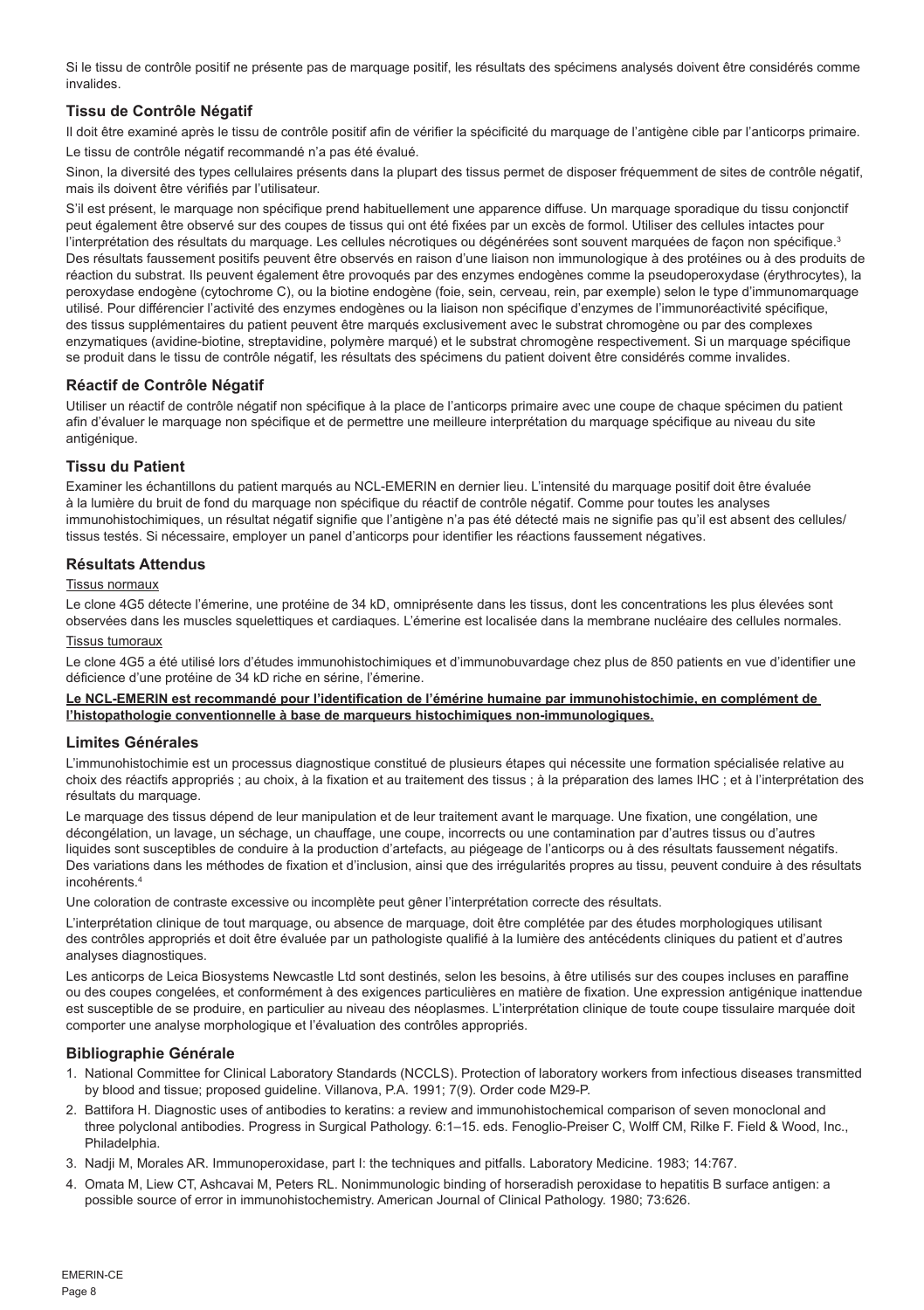- 5. Anderson LVB. Multiplex Western blot analysis of the muscular dystrophy proteins. Chapter 22, p369–386, in Muscular Dystrophy: Methods and Protocols (number 43 in the Methods in Molecular Medicine series), edited by Bushby KMD & Anderson LVB. 2001. Humana Press: Totowa, New Jersey.
- 6. Pogue R, Anderson LVB, Pyle A, et al. Strategy for mutation analysis in the autosomal recessive limb-girdle muscular dystrophies. Neuromuscular Disorders. 2001; 11(1):80–87.
- 7. Bornemann A and Anderson LVB. Diagnostic protein expression in human muscle biopsies. Brain Pathology. 2000; 10:193–214.

#### **Amendements Apportés à la Version Précédente**

Utilisation Prévue, Mises en Garde et Précautions, Résultats Attendus.

**Date de Publication**

12 septembre 2019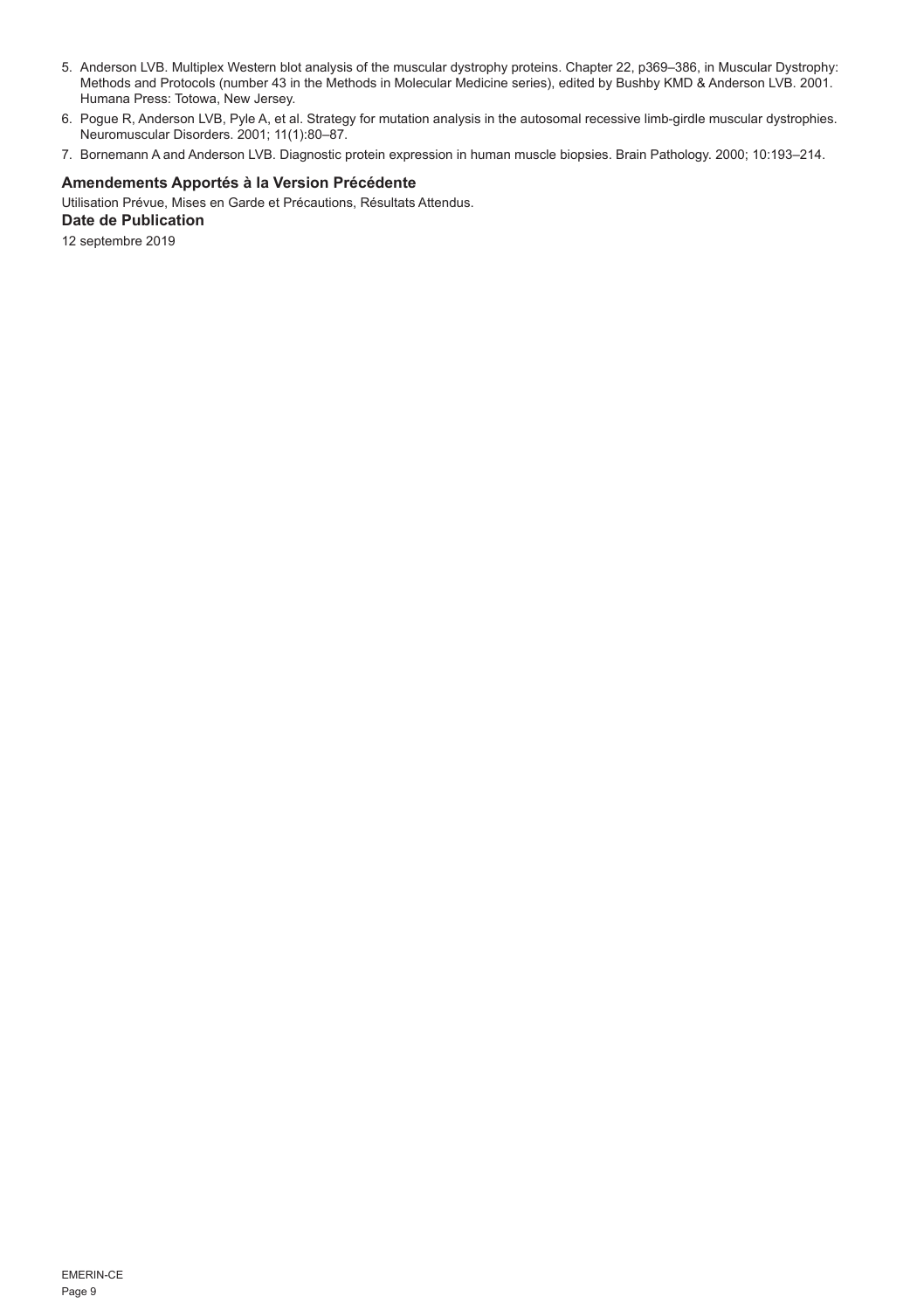# **Méthodologie immunohistochimique pour l'utilisation des anticorps**  Novocastra™ sur des tissus musculaires congelés.

## **Réactifs nécessaires mais non fournis**

- 1. Solvants standard utilisés en immunohistochimie.
- 2. Tampon Tris (TBS) 50 mM, pH 7,6.
- 3. Diluant anticorps sérum normal dilué de façon optimale dans du TBS.
- 4. Sérums normaux provenant de diverses espèces chez lesquelles l'anticorps secondaire est cultivé.
- 5. Anticorps secondaire conjugué à la peroxydase utiliser selon les recommandations du fabricant.
- 6. Tétrachlorhydrate de 3,3'-diaminobenzidine (DAB) utiliser selon les recommandations du fabricant.
- 7. Milieu de montage utiliser selon les recommandations du fabricant.

# **Équipements nécessaires mais non fournis**

- 1. Incubateur réglé à 25 °C.
- 2. Équipements généraux de laboratoire d'immunohistochimie.
- 3. Ventilateur électrique pour sécher les lames à l'air.

### **Solutions de restauration des antigènes (voir Recommandations d'utilisation)**

Non applicables sur des coupes congelées.

#### **Méthodologie**

Avant d'utiliser cette méthodologie, les utilisateurs doivent avoir été formés aux techniques immunohistochimiques.

- Les utilisateurs doivent déterminer les dilutions optimales des anticorps. Sauf mention contraire, toutes les étapes sont réalisées à 25 °C.
- 1. Découper et monter des coupes de 4 à 10 µm sur des lames revêtues d'un adhésif adapté au tissu et laisser sécher à l'air pendant une heure.
- 2. Incuber les coupes avec l'anticorps primaire dilué de façon optimale (**voir Recommandations d'utilisation**).
- 3. Laver dans du tampon TBS pendant 2 fois pendant 5 minutes sous agitation légère.
- 4. Incuber les coupes dans l'anticorps secondaire conjugué à la peroxydase approprié.
- 5. Laver dans du tampon TBS pendant 2 fois pendant 5 minutes sous agitation légère.
- 6. Incuber les lames dans le DAB.
- 7. Rincer les lames à l'eau propre.
- 8. Déshydrater, assécher et monter les coupes.

### **Amendements apportés à la version précédente**

Non applicable.

#### **Date de publication**

5 février 2004 (CEprotocol/Frozen Muscle).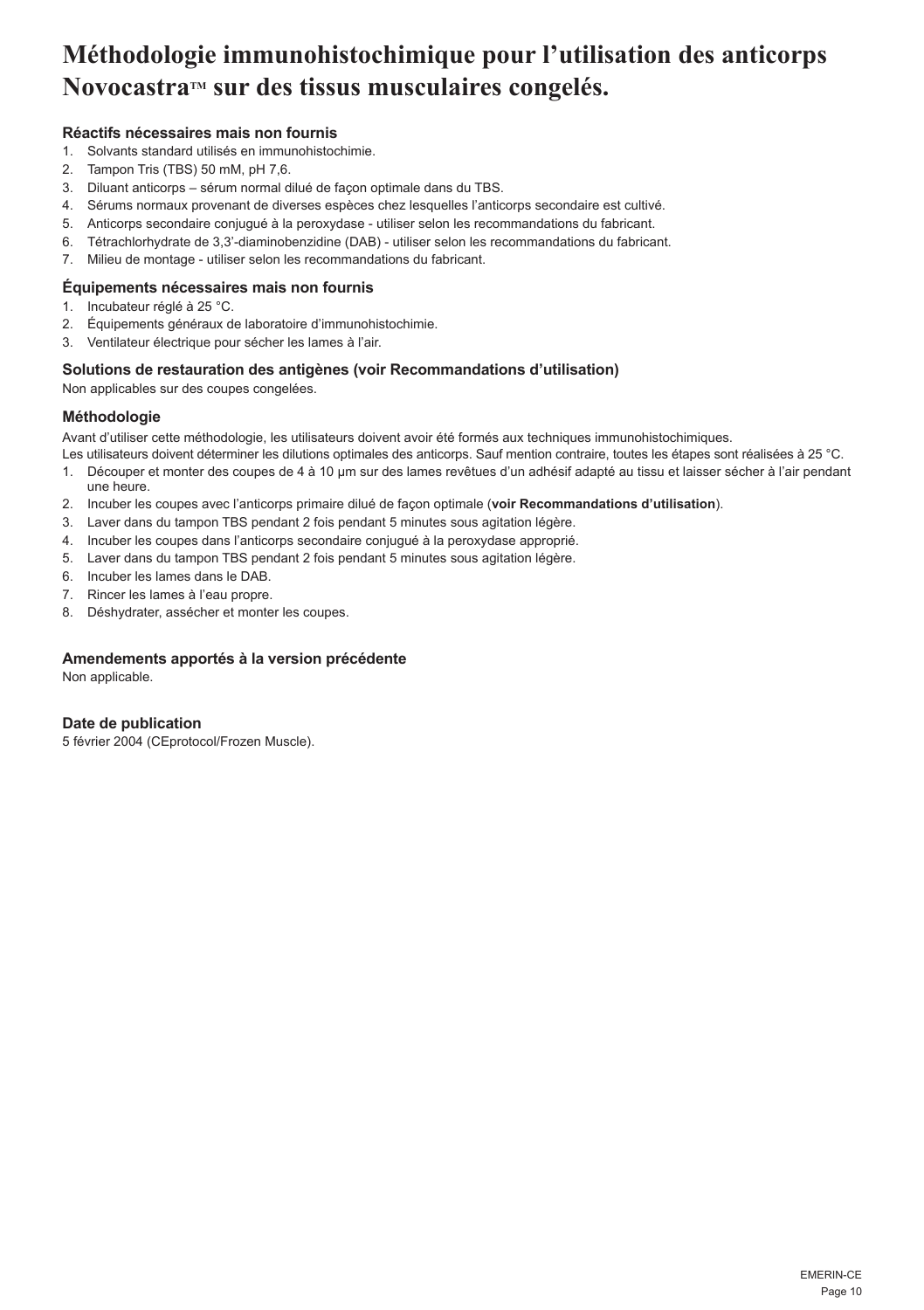# <span id="page-11-0"></span>**NovocastraTM Anticorpo Monoclonale Murino Liofilizzato Emerin Codice Del Prodotto: NCL-EMERIN**

# **Uso Previsto**

#### *Per uso diagnostico in vitro*.

NCL-EMERIN è destinato all'identificazione qualitativa in microscopia ottica dell'emerina mediante immunoistochimica. L'interpretazione clinica di ogni colorazione o della sua assenza va integrata da studi morfologici che utilizzino i controlli appropriati e deve essere valutata da un patologo qualificato, nel contesto della storia clinica del paziente e delle altre metodiche diagnostiche adoperate.

#### **Principio Della Procedura**

Le tecniche di colorazione immunoistochimica (IHC) consentono la visualizzazione degli antigeni mediante l'applicazione sequenziale di un anticorpo specifico per l'antigene (anticorpo primario), di un anticorpo secondario che lega l'anticorpo primario e di un complesso enzimatico con un substrato cromogeno; l'applicazione dei tre reagenti è intervallata da fasi di lavaggio. L'attivazione enzimatica del cromogeno produce una reazione visibile in corrispondenza del sito antigenico. Il campione biologico può, quindi, essere controcolorato e montato. I risultati vengono interpretati mediante un microscopio ottico e sono utili nella diagnosi differenziale di processi fisiopatologici, che possono essere più o meno associati ad un particolare antigene.

#### **Clone**

4G5

#### **Immunogeno**

Proteina ricombinante procariotica, corrispondente a un frammento di 222 aminoacidi vicino alla regione N-terminale della proteina emerina.

#### **Specificità**

Proteina emerina umana.

#### **Composizione Del Reagente**

NCL-EMERIN è un supernatante liofilizzato di coltura tissutale, contenente di sodio azide come conservante. L'utente deve ricostituire il contenuto del flacone con il volume appropriato di acqua distillata sterile, come indicato sull'etichetta del flacone stesso.

#### **Classe Ig**

IgG1

# **Concentrazione Proteica Totale Total Protein**

Consultare l'etichetta del flacone per la concentrazione proteica totale specifica del lotto.

#### **Concentrazione Anticorpale**

Superiore o uguale a 63 mg/l, come determinato mediante test ELISA. Consultare l'etichetta del flacone per la concentrazione di Ig specifica del lotto.

#### **Raccomandazioni Per L'uso**

Immunoistochimica sulle sezioni congelate. Diluizione raccomandata: 1:20–1:40 per 60 minuti a 25 °C. Queste raccomandazioni costituiscono delle semplici linee guida; spetta al singolo utente stabilire la diluizione di lavoro ottimale. NCL-EMERIN richiede che le sezioni vengano fissate in acetone per 10 minuti a 25 °C , prima dell'incubazione con l'anticorpo primario.

Immunoistochimica su sezioni in paraffina.

**Smascheramento termoindotto dell'epitopo (HIER):** si raccomanda di seguire le istruzioni per l'uso di Novocastra Epitope Retrieval Solution pH 6.

**Diluizione consigliata:** 1:160 per 30 minuti a 25 °C. Queste raccomandazioni costituiscono delle semplici linee guida; spetta al singolo utilizzatore stabilire le diluizioni di lavoro ottimali.

**Visualizzazione:** seguire le istruzioni per l'uso nei Novolink™ Polymer Detection Systems. Per ulteriori informazioni sul prodotto o supporto, rivolgersi al distributore di zona o all'ufficio regionale di Leica Biosystems. In alternativa, visitare il sito Web di Leica Biosystems,www.LeicaBiosystems.com

Quando questo anticorpo viene utilizzato con altri sistemi di colorazione manuale o piattaforme automatizzate, le prestazioni dell'anticorpo devono essere verificate.

# **Conservazione E Stabilità**

Conservare l'anticorpo, nella confezione ancora integra, a 2–8 °C. In queste condizioni, il prodotto non subisce perdite significative di prestazione fino alla data di scadenza, indicata sull'etichetta del flacone. Non usare dopo la data di scadenza, indicata sull'etichetta del flacone. L'anticorpo ricostituito rimane stabile per almeno due mesi, se conservato a 2–8 °C. Per la conservazione a lungo termine, si raccomanda di congelare aliquote dell'anticorpo a -20 °C (non si raccomanda l'uso di congelatori frost-free, cioè senza brina). Evitare di congelare e scongelare ripetutamente. Preparare le diluizioni di lavoro il giorno stesso dell'utilizzazione. Immediatamente dopo l'uso, raffreddare di nuovo a 2–8 °C. Condizioni di conservazione diverse da quelle sopra specificate vanno verificate dall'utente.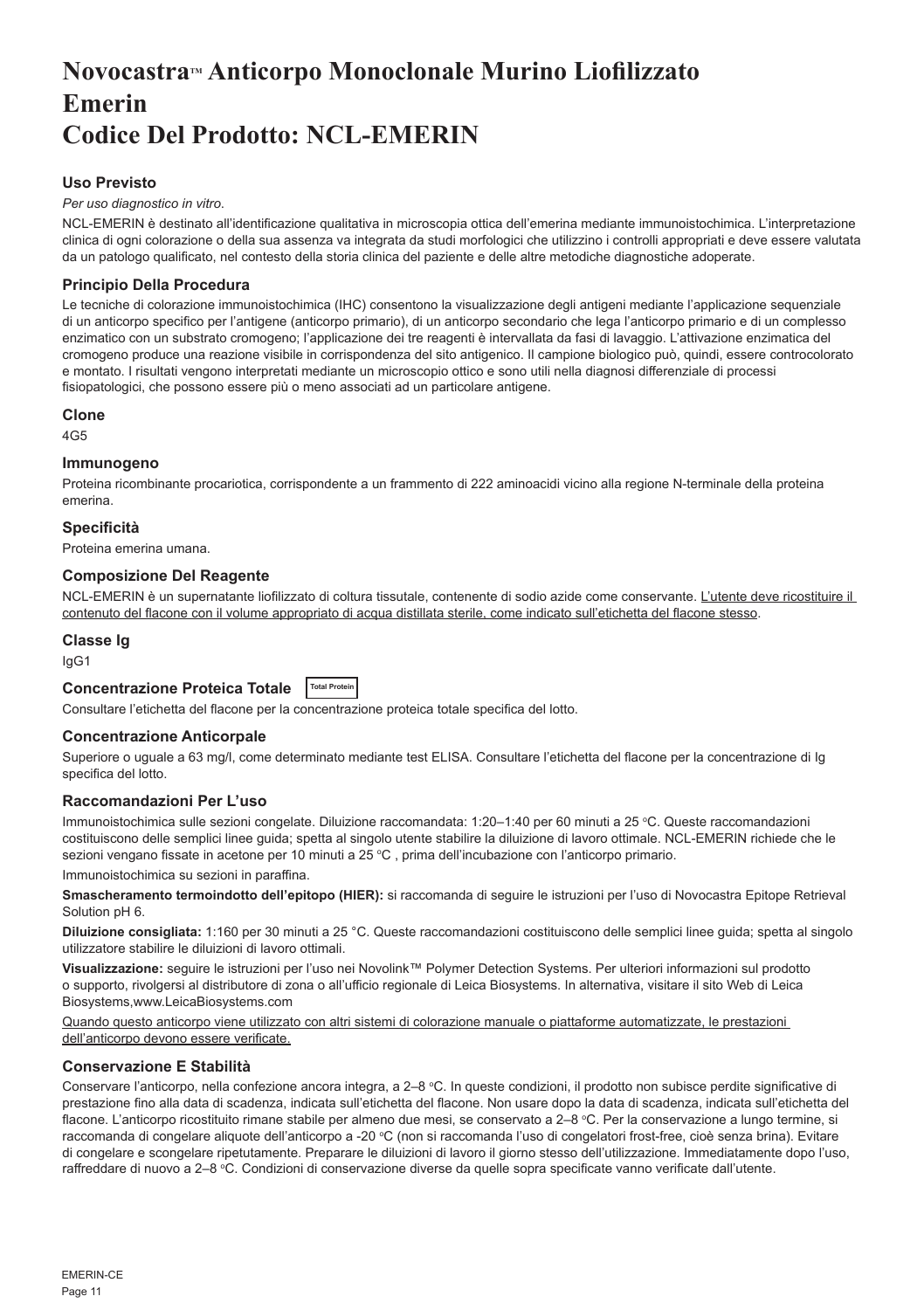# **Preparazione Del Campione Biologico**

Sulle sezioni in paraffina: Il fissativo raccomandato è la formalina tamponata neutra al 10% per sezioni tissutali incluse in paraffina. Sulle sezioni congelate: Congelare i blocchetti di tessuto campione in isopentano raffreddato dall'azoto liquido (vedere "Avvertenze e precauzioni"). I campioni biologici non richiedono l'ulteriore fissazione, ma vanno inclusi in OCT™ compound (Sakura, codice del prodotto Tissue-Tek 4583).

# **Avvertenze E Precauzioni**

| Novocastra Lyophilised                                                                                                | H302: Nocivo se ingerito.                                                                                                                                                                                                                       | P261: Evitare di respirare la polvere/i fumi/i gas/la nebbia/i vapori/                                                                                                                                                                                                                                                                                                                                                                                                                                                                                                                                                                                                                                                                                                                                                                                                                                                                                                                                                                                                                 |
|-----------------------------------------------------------------------------------------------------------------------|-------------------------------------------------------------------------------------------------------------------------------------------------------------------------------------------------------------------------------------------------|----------------------------------------------------------------------------------------------------------------------------------------------------------------------------------------------------------------------------------------------------------------------------------------------------------------------------------------------------------------------------------------------------------------------------------------------------------------------------------------------------------------------------------------------------------------------------------------------------------------------------------------------------------------------------------------------------------------------------------------------------------------------------------------------------------------------------------------------------------------------------------------------------------------------------------------------------------------------------------------------------------------------------------------------------------------------------------------|
| <b>Antibodies</b>                                                                                                     | H317: Può provocare una                                                                                                                                                                                                                         | gli aerosol.                                                                                                                                                                                                                                                                                                                                                                                                                                                                                                                                                                                                                                                                                                                                                                                                                                                                                                                                                                                                                                                                           |
| Contiene una miscela di:                                                                                              | reazione allergica cutanea.                                                                                                                                                                                                                     | P264: Lavare accuratamente mani dopo l'uso.                                                                                                                                                                                                                                                                                                                                                                                                                                                                                                                                                                                                                                                                                                                                                                                                                                                                                                                                                                                                                                            |
| Azoturo Di Sodio (<10%),<br>Benzylpenicillin Sodium (<10%),<br>Streptomycin Sulphate (<10%).<br>Avvertenze: Pericolo. | H334: Può provocare<br>sintomi allergici o asmatici<br>o difficoltà respiratorie se<br>inalato.<br>H411: Tossico per gli<br>organismi acquatici con<br>effetti di lunga durata.<br>EUH032: A contatto con<br>acidi libera gas molto<br>tossici. | P270: Non mangiare, né bere, né fumare durante l'uso.<br>P272: Gli indumenti da lavoro contaminati non devono essere<br>portati fuori dal luogo di lavoro.<br>P273: Non disperdere nell'ambiente.<br>P280: Indossare quanti/indumenti protettivi/proteggere gli occhi/<br>il viso.<br>P284: [Quando la ventilazione del locale è insufficiente] indossare<br>un apparecchio diprotezione respiratoria.<br>P301+312: IN CASO DI INGESTIONE: contattare un CENTRO<br>ANTIVELENI/un medico in caso di malessere.<br>P302+352: IN CASO DI CONTATTO CON LA PELLE: lavare<br>abbondantemente con acqua e sapone.<br>P304+340: IN CASO DI INALAZIONE: trasportare l'infortunato<br>all'aria aperta e mantenerlo a riposo in posizione che favorisca la<br>respirazione.<br>P330: Sciacquare la bocca.<br>P333+313: In caso di irritazione o eruzione della pelle: consultare<br>un medico.<br>P342+311: In caso di sintomi respiratori: contattare un CENTRO<br>ANTIVELENI/un medico.<br>P362+364: Togliere tutti gli indumenti contaminati e lavarli prima di<br>indossarli nuovamente.<br>. |

P391: Raccogliere il materiale fuoriuscito.

P501: Smaltire il prodotto/recipiente in un punto di raccolta rifiuti pericolosi o speciali.

Questo reagente è stato preparato dal supernatante di coltura cellulare. Trattandosi di un prodotto biologico, va maneggiato con cautela.

Questo reagente contiene sodio azide. Una scheda di sicurezza del prodotto (MSDS) è disponibile su richiesta o dal sito www.LeicaBiosystems.com

Fare riferimento alla normativa federale, statale o locale per lo smaltimento dei componenti potenzialmente tossici.

Prima e dopo la fissazione, i campioni biologici e tutti i materiali ad essi esposti vanno trattati come potenzialmente infettanti e smaltiti con le appropriate precauzioni.<sup>1</sup> Non pipettare i reagenti con la bocca ed evitare il contatto dei reagenti e dei campioni biologici con la pelle e con le mucose. Se i reagenti o i campioni biologici vengono a contatto con zone sensibili, sciacquare abbondantemente le parti interessate. Consultare il medico.

Ridurre al minimo la contaminazione microbica dei reagenti, allo scopo di evitare un aumento di colorazione aspecifica.

Tempi o temperature d'incubazione diversi da quelli specificati possono condurre a risultati non veritieri. Tali variazioni devono essere convalidate dall'utente.

A causa della sua temperatura estremamente bassa, l'azoto liquido può provocare ustioni da freddo; si raccomanda l'uso di indumenti protettivi (es. guanti, visiera). Operare in ambiente ben ventilato.

L'isopentano è facilmente infiammabile e nocivo per ingestione e per inalazione. Inoltre, è irritante per la pelle e per gli occhi e, ad alte concentrazioni, è un narcotico.

#### **Controllo Qualità**

Differenze nella processazione del tessuto e nelle tecniche in uso presso il laboratorio dell'utente possono produrre una discrepanza significativa nei risultati, rendendo necessaria la regolare esecuzione di controlli interni, in aggiunta alle procedure descritte di seguito.

Sezioni in paraffina: I controlli devono essere costituiti da campioni biologici freschi autoptici/bioptici/chirurgici e devono essere il più rapidamente possibile fissati in formalina, processati ed inclusi in paraffina, allo stesso modo dei campioni biologici ottenuti dal paziente. Sezioni congelate: I controlli sui campioni biologici autoptici/bioptici/chirurgici devono essere congelati il più rapidamente possibile, allo stesso modo dei campioni biologici ottenuti dal paziente.

#### **Controllo Positivo Del Tessuto**

È usato per indicare tessuti correttamente preparati e tecniche di colorazione appropriate.

Per ogni gruppo di condizioni del test e ogni volta che viene eseguita la colorazione, deve essere incluso un controllo positivo del tessuto.

Un tessuto a debole colorazione positiva è più adatto di uno a colorazione positiva intensa per un ottimale controllo qualità e per mettere in evidenza anche minimi livelli di degradazione del reagente.<sup>2</sup>

I tessuti raccomandati per il controllo positivo sono la tonsilla, l'endometrio, il cuore e il muscolo scheletrico.

Se il controllo positivo del tessuto non dimostra colorazione positiva, i risultati con i campioni biologici del test vanno considerati non validi.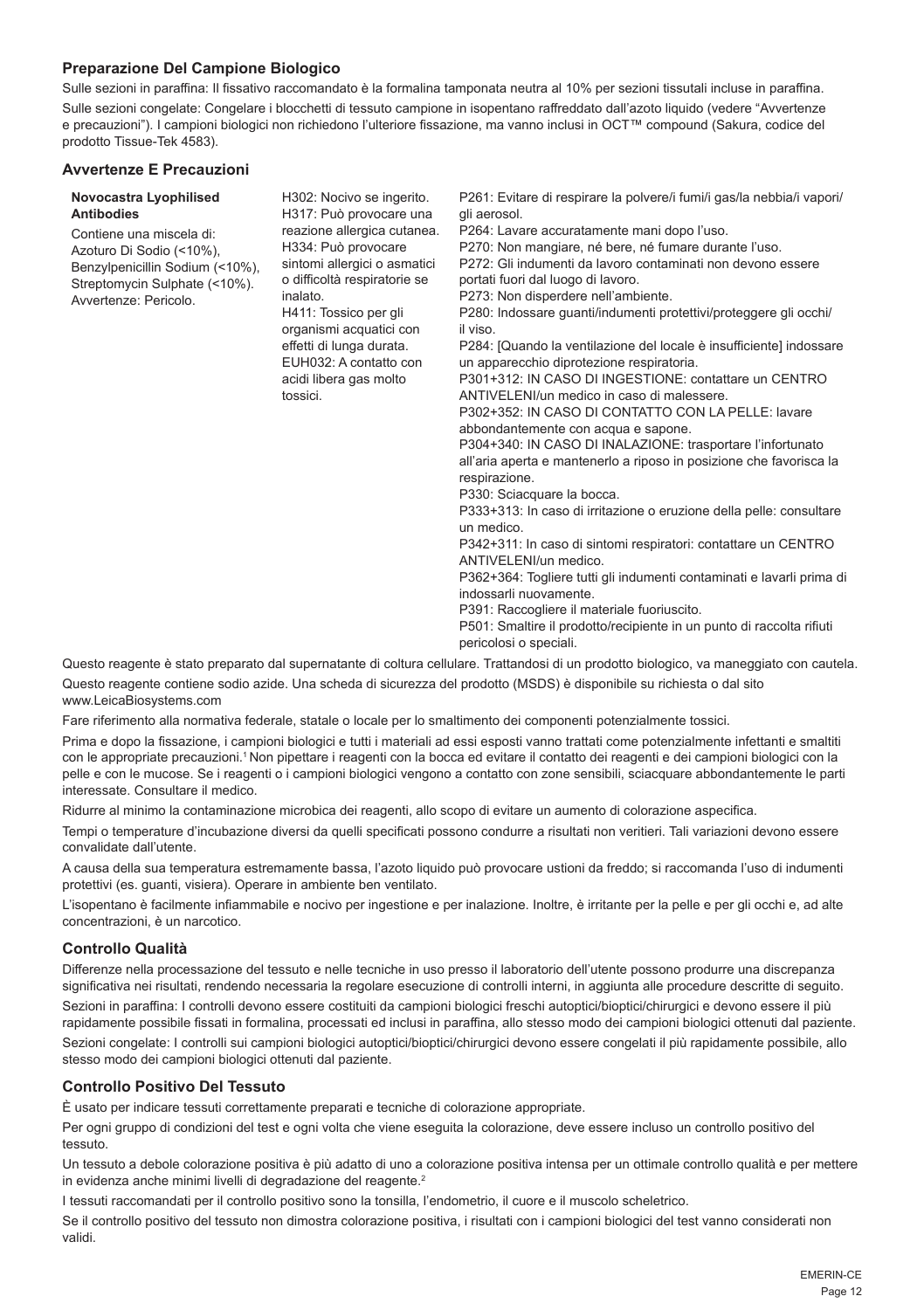# **Controllo Negativo Del Tessuto**

Va esaminato dopo il controllo positivo, per verificare la specificità nei confronti dell'antigene bersaglio da parte dell'anticorpo primario.

Il tessuto raccomandato per il controllo negativo non è stato valutato.

In alternativa, la varietà dei tipi cellulari presenti nella maggior parte delle sezioni tissutali offre spesso siti di controllo negativo, ma questo va verificato dall'utente.

La colorazione aspecifica, se presente, assume di solito aspetto diffuso. La colorazione sporadica del tessuto connettivo può anche manifestarsi in seguito ad iperfissazione di sezioni di tessuto in formalina. Per l'interpretazione dei risultati della colorazione, usare cellule intatte. Le cellule necrotiche o degenerate si colorano spesso in maniera aspecifica.<sup>3</sup> Si possono osservare risultati falsamente positivi, dovuti a legame non immunologico delle proteine o a prodotti di reazione del substrato. Tali falsi positivi possono essere anche causati da enzimi endogeni quali la pseudoperossidasi (eritrociti), la perossidasi endogena (citocromo C) o la biotina endogena (es. fegato, mammella, cervello, rene), a seconda del tipo di immunocolorazione usato. Per differenziare l'attività enzimatica endogena o il legame enzimatico aspecifico dall'immunoreattività specifica, possono essere colorati ulteriori tessuti del paziente esclusivamente con substrato cromogeno o con complessi enzimatici (avidina-biotina, streptavidina, polimero marcato) e substrato cromogeno. Se nel controllo negativo del tessuto compare una colorazione specifica, i risultati sui campioni biologici ottenuti dal paziente devono essere considerati non validi.

### **Controllo Negativo Del Reagente**

Usare un controllo negativo aspecifico del reagente in luogo dell'anticorpo primario, con una sezione di ogni campione biologico del paziente, per valutare la colorazione aspecifica e per consentire una migliore interpretazione della colorazione specifica in corrispondenza del sito antigenico.

#### **Tessuto Del Paziente**

Successivamente, esaminare i campioni biologici del paziente colorati con NCL-EMERIN. L'intensità della colorazione positiva va analizzata nel contesto di qualsiasi colorazione aspecifica di fondo del controllo negativo del reagente. Come per tutti gli altri test immunoistochimici, un risultato negativo significa che l'antigene non è stato determinato, ma non necessariamente che fosse assente dalle cellule o dal tessuto esaminato. Se necessario, usare un pannello di anticorpi per identificare reazioni falsamente negative.

#### **Risultati Attesi**

#### Tessuti normali

Il clone 4G5 mette in evidenza la proteina da 34 kD, emerina, che è ubiquitaria nei tessuti e si trova in concentrazione più elevata nel muscolo scheletrico e cardiaco. L'emerina viene localizzata nella membrana nucleare delle cellule normali.

#### Tessuti tumorali

Il clone 4G5 è stato impiegato in studi di immunoistochimica e di immunoblotting condotti su oltre 850 pazienti, per mettere in evidenza il deficit della proteina da 34 kD ricca in serina, emerina.

#### **L'uso di NCL-EMERIN è consigliato per l'identificazione dell'emerina umana mediante immunoistochimica, in aggiunta all'istopatologia convenzionale che si avvale di colorazioni istochimiche non immunologiche.**

#### **Limitazioni Generali**

L'immunoistochimica è un procedimento diagnostico a più passi (multistep) che richiede un'esperienza specifica nella selezione dei reagenti appropriati, nella selezione, fissazione e processazione dei tessuti, nella preparazione di vetrini IHC e nell'interpretazione dei risultati della colorazione.

La colorazione del tessuto dipende dalle modalità di manipolazione e di processazione del tessuto stesso, adottate prima della colorazione. La fissazione, il congelamento, lo scongelamento, il lavaggio, l'asciugatura, il riscaldamento o la sezione condotti in modo non corretto, o la contaminazione con altri tessuti o liquidi, possono produrre artefatti, intrappolamento (trapping) anticorpale o risultati falsi negativi. Risultati incompatibili possono essere dovuti a modifiche dei metodi di fissazione e di inclusione o ad irregolarità intrinseche al tessuto.<sup>4</sup>

Una controcolorazione eccessiva o incompleta può compromettere la corretta interpretazione dei risultati.

L'interpretazione clinica di ogni colorazione o della sua assenza va integrata da studi morfologici che utilizzino i controlli appropriati e deve essere valutata da un patologo qualificato, nel contesto della storia clinica del paziente e delle altre metodiche diagnostiche adoperate.

Gli anticorpi di Leica Biosystems Newcastle Ltd. sono destinati all'uso, quando indicato, su sezioni congelate o incluse in paraffina, con specifici requisiti di fissazione. Un'espressione antigenica inattesa può manifestarsi in particolare nelle neoplasie. L'interpretazione clinica di ogni sezione tissutale colorata deve includere l'analisi morfologica e la valutazione dei controlli appropriati.

#### **Riferimenti Bibliografici Di Base**

- 1. National Committee for Clinical Laboratory Standards (NCCLS). Protection of laboratory workers from infectious diseases transmitted by blood and tissue; proposed guideline. Villanova, P.A. 1991; 7(9). Order code M29-P.
- 2. Battifora H. Diagnostic uses of antibodies to keratins: a review and immunohistochemical comparison of seven monoclonal and three polyclonal antibodies. Progress in Surgical Pathology. 6:1–15. eds. Fenoglio-Preiser C, Wolff CM, Rilke F. Field & Wood, Inc., Philadelphia.
- 3. Nadji M, Morales AR. Immunoperoxidase, part I: the techniques and pitfalls. Laboratory Medicine. 1983; 14:767.
- 4. Omata M, Liew CT, Ashcavai M, Peters RL. Nonimmunologic binding of horseradish peroxidase to hepatitis B surface antigen: a possible source of error in immunohistochemistry. American Journal of Clinical Pathology. 1980; 73:626.
- 5. Anderson LVB. Multiplex Western blot analysis of the muscular dystrophy proteins. Chapter 22, p369–386, in Muscular Dystrophy: Methods and Protocols (number 43 in the Methods in Molecular Medicine series), edited by Bushby KMD & Anderson LVB. 2001. Humana Press: Totowa, New Jersey.
- 6. Pogue R, Anderson LVB, Pyle A, et al. Strategy for mutation analysis in the autosomal recessive limb-girdle muscular dystrophies. Neuromuscular Disorders. 2001; 11(1):80–87.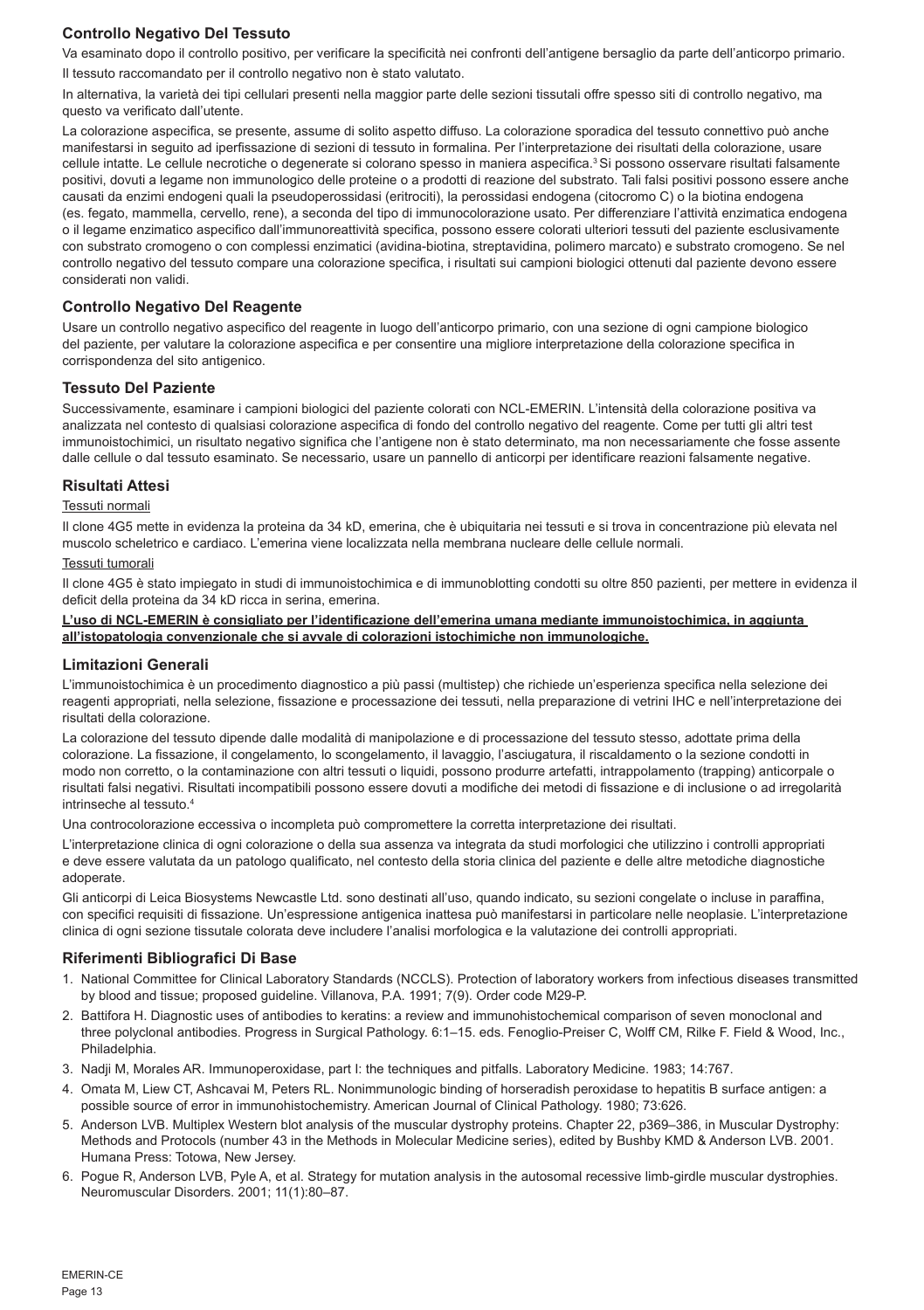7. Bornemann A and Anderson LVB. Diagnostic protein expression in human muscle biopsies. Brain Pathology. 2000; 10:193–214.

# **Modifiche Alla Pubblicazione Precedente**

Uso Previsto, Avvertenze E Precauzioni, Risultati Attesi.

# **Data Di Pubblicazione**

12 settembre 2019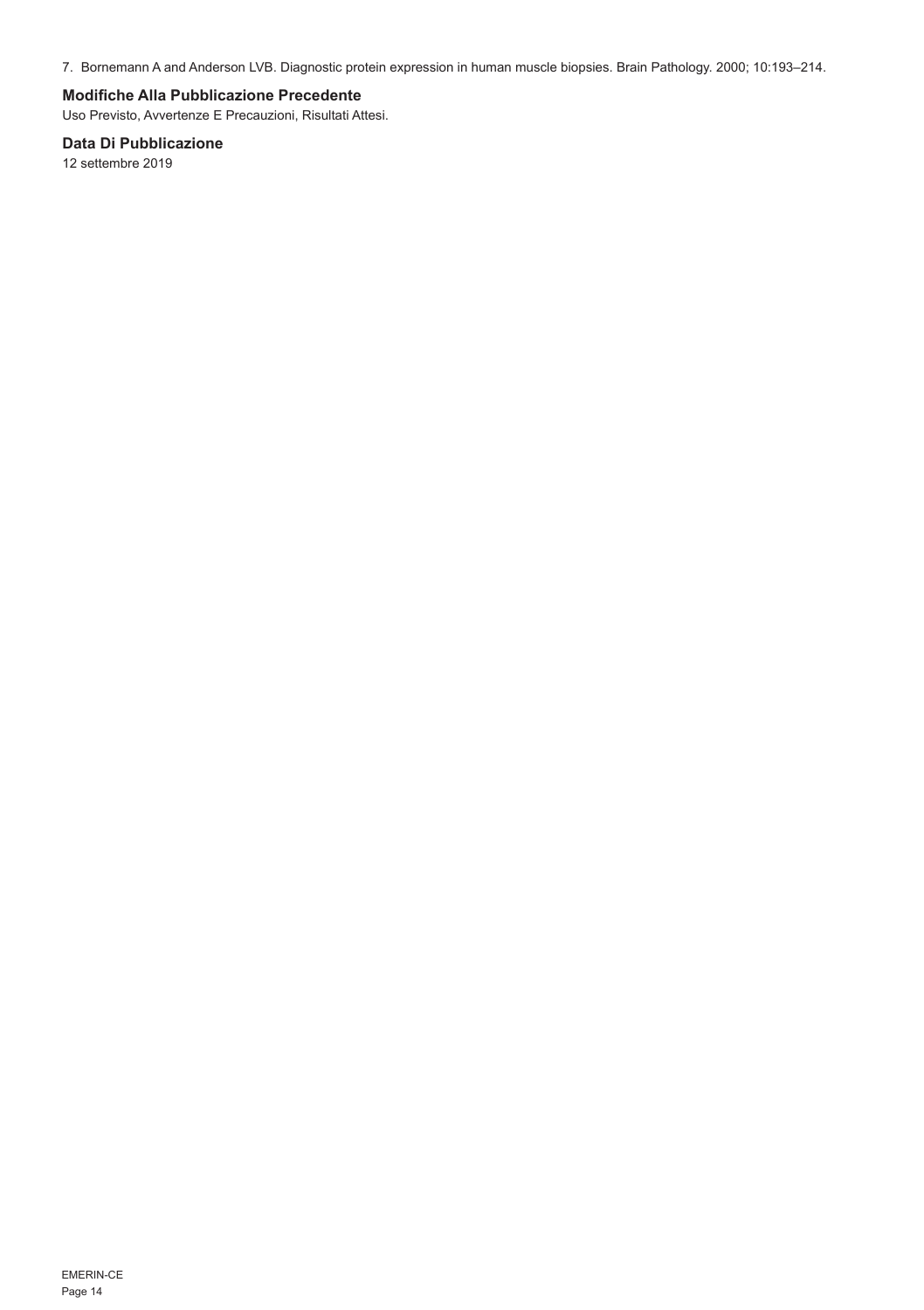# Metodologia immunoistochimica per l'uso di anticorpi Novocastra™ su **tessuto muscolare congelato.**

# **Reagenti necessari ma non forniti**

- 1. Solventi standard utilizzati in immunoistochimica.
- 2. Tampone Tris salino (TBS) 50 mM a pH 7,6.
- 3. Diluente anticorpale siero normale diluito in maniera ottimale in TBS.
- 4. Sieri normali delle specie da cui si è ottenuto l'anticorpo secondario.
- 5. Anticorpo secondario coniugato con perossidasi usare secondo le raccomandazioni del produttore.
- 6. 3,3' diaminobenzidina tetraidrocloruro (DAB) preparare ed usare secondo le raccomandazioni del produttore.
- 7. Mezzo di montaggio usare secondo le raccomandazioni del produttore.

# **Attrezzature necessarie ma non fornite**

- 1. Set incubatore a 25 °C.
- 2. Attrezzature di base del laboratorio di immunoistochimica.
- 3. Ventilatore elettrico per asciugare i vetrini.

### **Soluzioni per smascheramento antigenico (vedere Raccomandazioni per l'uso)**

Non si applica alle sezioni congelate.

# **Metodologia**

Prima di intraprendere questa metodologia, l'utente deve acquisire esperienza con le tecniche immunoistochimiche. Gli utenti devono determinare le diluizioni ottimali degli anticorpi. Se non indicato diversamente, tutte le fasi vanno condotte alla temperatura di 25 °C.

- 1. Tagliare e montare sezioni dallo spessore di 4–10 μm su vetrini ricoperti con un adatto adesivo tissutale e lasciar asciugare all'aria per circa un'ora.
- 2. Incubare le sezioni con anticorpo primario diluito in maniera ottimale (vedere Raccomandazioni per l'uso).
- 3. Lavare 2 volte in tampone TBS per 5 minuti, scotendo delicatamente.
- 4. Incubare le sezioni con un appropriato anticorpo secondario coniugato con perossidasi.
- 5. Lavare 2 volte in tampone TBS per 5 minuti, scotendo delicatamente.
- 6. Incubare i vetrini in DAB.
- 7. Sciacquare i vetrini in acqua pulita.
- 8. Disidratare, pulire e montare le sezioni.

#### **Modifiche alla pubblicazione precedente**

Non applicabile.

#### **Data di pubblicazione**

5 Febbraio 2004 (CEprotocol/Frozen Muscle).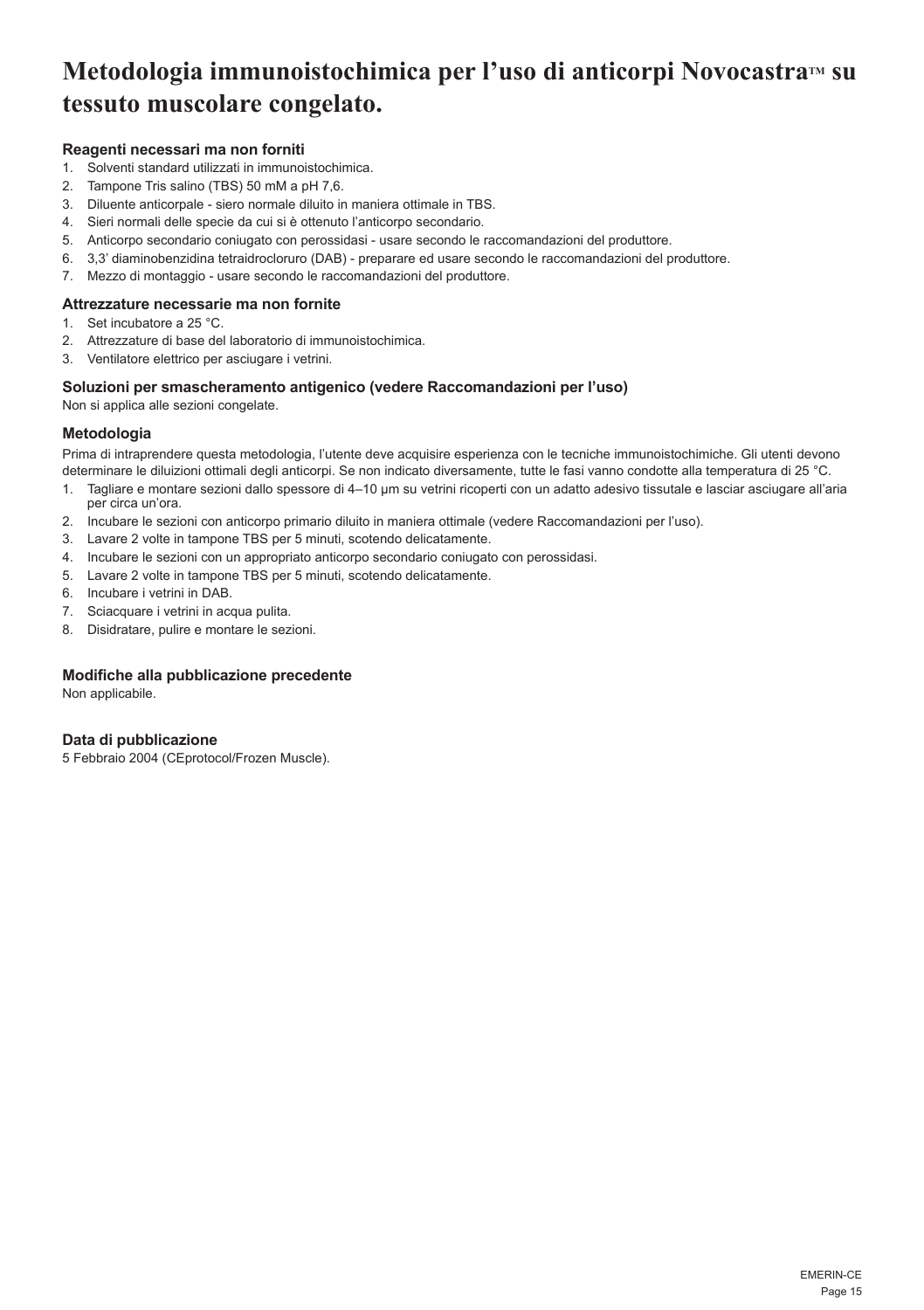# <span id="page-16-0"></span>**NovocastraTM Lyophilisierter Monoklonaler Maus-Antikörper Emerin Produkt-Nr.: NCL-EMERIN**

### **Verwendungszweck**

#### *Für in-vitro-Diagnostik*.

NCL-EMERIN ist für den qualitativen Nachweis von Emerin mittels Lichtmikroskopie und Immunhistochemie vorgesehen. Die klinische Bewertung einer vorliegenden bzw. fehlenden Färbung sollte durch morphologische Studien mit entsprechenden Kontrollen ergänzt und im Kontext der Krankengeschichte des Patienten und anderer diagnostischer Tests von einem qualifizierten Pathologen vorgenommen werden.

#### **Verfahrensgrundlage**

Immunhistochemische (IHC) Färbetechniken gestatten die optische Darstellung von Antigenen mittels sequentieller Anwendung eines spezifischen Antikörpers zum Antigen (primärer Antikörper), eines sekundären Antikörpers zum primären Antikörper und eines Enzymkomplexes mit einem chromogenen Substrat, jeweils getrennt durch dazwischen liegende Waschschritte. Die enzymatische Aktivierung des Chromogens führt zu einem sichtbaren Reaktionsprodukt am Ort des Antigens. Die Probe kann dann gegengefärbt und mit einem Deckglas versehen werden. Die Ergebnisse werden mithilfe eines Lichtmikroskops interpretiert und unterstützen die Differentialdiagnose pathophysiologischer Prozesse, die mit einem bestimmten Antigen assoziiert sein könnten.

#### **Klon**

 $AC5$ 

#### **Immunogen**

Prokaryotisches rekombinantes Protein, das einem aus 222 Aminosäuren bestehenden Fragment in der Nähe des N-Terminus des Emerin-Proteins entspricht.

#### **Spezifität**

Humanes Emerin-Protein.

#### **Reagenzzusammensetzung**

NCL-EMERIN ist ein lyophilisierter Gewebekulturüberstand, der Natriumazid als Konservierungsmittel enthält. Der Benutzer muss den Inhalt des Fläschchens mit dem korrekten Volumen sterilen, destillierten Wassers entsprechend den Angaben auf dem Produktetikett rekonstituieren.

#### **Ig-Klasse**

IgG1

# **Gesamtproteinkonzentration Total Protein**

Siehe Angaben auf dem Produktetikett bezüglich der chargenspezifischen Gesamtproteinkonzentration.

## **Antikörperkonzentration**

Größer als oder gleich 63 mg/l laut ELISA-Bestimmung. Hinsichtlich der chargenspezifischen Ig-Konzentration siehe Angaben auf dem Produktetikett.

#### **Gebrauchsempfehlungen**

Immunhistochemie (siehe D. Vorgehensweise) auf gefrorenen Schnitten. Empfohlene Verdünnung: 1:20–1:40 über einen Zeitraum von 60 Minuten bei 25 °C. Dies ist nur eine Empfehlung, und die Benutzer sollten ihre eigenen optimalen Arbeitsverdünnungen bestimmen. NCL-EMERIN erfordert die Fixierung der Schnitte in Azeton über einen Zeitraum von 10 Minuten bei 25 °C vor der Inkubation mit dem

primären Antikörper.

Immunhistochemie in Paraffinschnitten.

**Hitzeinduzierte Epitopdemaskierung (Heat Induced Epitope Retrieval, HIER):** Bitte Gebrauchsanweisung für Novocastra Epitope Retrieval Solution pH 6 befolgen.

**Empfohlene Verdünnung:** 1:160 über einen Zeitraum von 30 Minuten bei 25 °C. Dies ist nur eine Empfehlung, und die Benutzer sollten ihre eigenen optimalen Arbeitsverdünnungen bestimmen.

**Visualisierung:** Bitte Gebrauchsanweisung für Novolink™ Polymer Detection Systems befolgen. Wenn Sie weitere Produktinformationen oder Unterstützung wünschen, setzen Sie sich bitte mit ihrem Händler vor Ort oder mit der Zweigniederlassung von Leica Biosystems in Verbindung beziehungsweise besuchen Sie die Internetseite von Leica Biosystems, www.LeicaBiosystems.com Die Leistungsfähigkeit dieses Antikörpers sollte bestätigt werden, wenn er mit anderen manuellen Färbesystemen oder automatisierten Plattformen eingesetzt wird.

#### **Lagerung und Stabilität**

Ungeöffneten Antikörper bei 2–8 °C lagern. Unter diesen Bedingungen kommt es bis zum Ablauf des auf dem Produktetikett angegebenen Verfallsdatums zu keiner bedeutenden Verschlechterung der Produktleistung. Nach Ablauf des Verfallsdatums (auf dem Behälteretikett) darf das Produkt nicht mehr verwendet werden. Der rekonstituierte Antikörper bleibt bei einer Lagertemperatur von 2–8 ℃ mindestens zwei Monate lang stabil. Für eine langfristige Lagerung wird empfohlen, Aliquoten des rekonstituierten Antikörpers bei -20 °C einzufrieren (frostfreie Gefrierschränke werden nicht empfohlen). Wiederholtes Einfrieren und Auftauen muss vermieden werden. Die Arbeitsverdünnungen müssen am Tag ihrer Verwendung angesetzt werden. Nach Gebrauch sofort wieder bei 2–8 °C lagern. Lagerbedingungen, die von den oben genannten Bedingungen abweichen, müssen vom Benutzer verifiziert werden.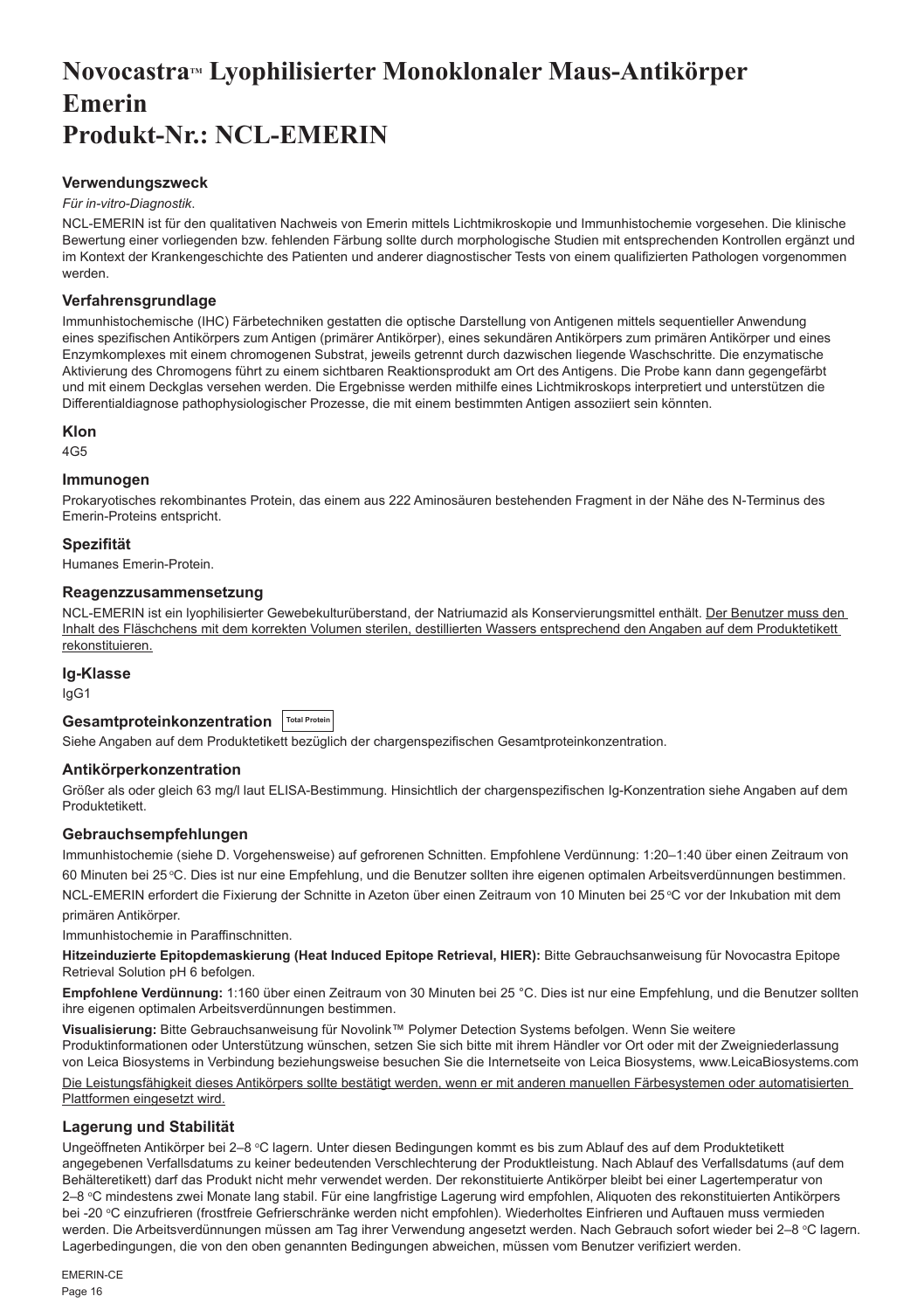### **Probenvorbereitung**

Paraffinschnitten: Für paraffineingebettete Gewebeschnitte ist das empfohlene Fixativ 10% neutral gepuffertes Formalin.

Gefrorenen Schnitten: Die Blöcke mit den Gewebeproben müssen in Isopentan, das in flüssigem Stickstoff gekühlt wurde, eingefroren werden (siehe Warnhinweise und Sicherheitsmaßnahmen). Die Proben erfordern keine weitere Fixierung, sollten jedoch in OCT™- Compound (Sakura, Produkt-Nr. Tissue-Tek 4583) eingebettet werden.

#### **Warnhinweise und Sicherheitsmaßnahmen**

| Novocastra Lyophilised          | H302:                                              | P261: Einatmen von Staub/Rauch/Gas/Nebel/Dampf/Aerosol                                                |
|---------------------------------|----------------------------------------------------|-------------------------------------------------------------------------------------------------------|
| <b>Antibodies</b>               | Gesundheitsschädlich bei                           | vermeiden                                                                                             |
| Eine Mischung aus: Natriumazid  | Verschlucken.                                      | P264: Nach Gebrauch Hände gründlich waschen.                                                          |
| (<10%), Benzylpenicillin Sodium | H317: Kann allergische                             | P270: Bei Gebrauch nicht essen, trinken oder rauchen.                                                 |
| (<10%), Streptomycin Sulphate   | Hautreaktionen                                     | P272: Kontaminierte Arbeitskleidung nicht außerhalb des                                               |
| $($ < 10%).                     | verursachen.                                       | Arbeitsplatzes tragen.                                                                                |
| Signalwörter: Gefahr.           | H334: Kann bei Einatmen                            | P273: Freisetzung in die Umwelt vermeiden.                                                            |
|                                 | Allergie, asthmaartige                             | P280: Schutzhandschuhe/Schutzkleidung/Augenschutz/                                                    |
|                                 | Symptome oder                                      | Gesichtsschutz tragen.                                                                                |
|                                 | Atembeschwerden                                    | P284: [Bei unzureichender Belüftung] Atemschutz tragen.                                               |
|                                 | verursachen.                                       | P301+312: BEI VERSCHLUCKEN: Bei Unwohlsein                                                            |
|                                 | H411: Giftig für                                   | GIFTINFORMATIONSZENTRUM/Arzt/anrufen.                                                                 |
|                                 | Wasserorganismen, mit                              | P302+352: BEI KONTAKT MIT DER HAUT: Mit viel Wasser und                                               |
|                                 | langfristiger Wirkung.                             | Seife waschen.                                                                                        |
|                                 | EUH032: Entwickelt bei<br>Berührung mit Säure sehr | P304+340: BEI EINATMEN: Die Person an die frische Luft bringen<br>und für ungehinderte Atmung sorgen. |
|                                 | giftige Gase.                                      | P330: Mund ausspülen.                                                                                 |
|                                 |                                                    | P333+313: Bei Hautreizung oder-ausschlag: Ärztlichen Rat                                              |
|                                 |                                                    | einholen/ärztliche Hilfe hinzuziehen.                                                                 |
|                                 |                                                    | P342+311: Bei Symptomen der Atemwege:                                                                 |
|                                 |                                                    | GIFTINFORMATIONSZENTRUM/Arzt anrufen.                                                                 |
|                                 |                                                    | P362+364: Kontaminierte Kleidung ausziehen und vor erneutem                                           |
|                                 |                                                    | Tragen waschen.                                                                                       |
|                                 |                                                    | P391: Verschüttete Mengen aufnehmen.                                                                  |
|                                 |                                                    |                                                                                                       |
|                                 |                                                    | P501: Inhalt/Behälter zu einer Problemabfallentsorgung zuführen.                                      |

Dieses Reagenz wurde aus Zellkulturüberstand zubereitet. Das Reagenz ist ein biologisches Produkt und sollte mit entsprechender Vorsicht gehandhabt werden.

Dieses Reagenz enthält Natriumazid. Ein Materialsicherheits-Datenblatt ist auf Anfrage von www.LeicaBiosystems.com erhältlich. Die entsprechenden nationalen und lokalen Bestimmungen und Vorschriften zur Entsorgung potentiell giftiger Komponenten sind einzuhalten.

Vor und nach der Fixierung sind die Proben sowie alle Materialien, die mit ihnen in Kontakt gekommen sind, als potentiell infektiös zu behandeln und daher mit entsprechender Vorsicht zu entsorgen.<sup>1</sup> Reagenzien dürfen niemals mit dem Mund pipettiert werden, und jeglicher Kontakt der Reagenzien und Proben mit Haut und Schleimhäuten ist zu vermeiden. Falls Reagenzien oder Proben mit empfindlichen Bereichen in Kontakt gekommen sind, müssen diese mit reichlich Wasser gespült werden. Ärztlichen Rat einholen.

Die mikrobielle Verunreinigung von Reagenzien ist zu minimieren, da ansonsten eine erhöhte unspezifische Färbung auftreten kann.

Falls die spezifizierten Inkubationszeiten oder –temperaturen nicht eingehalten werden, kann es zu fehlerhaften Ergebnissen kommen. Jegliche Abweichungen von den angegebenen Werten müssen vom Benutzer verifiziert werden.

Flüssiger Stickstoff verursacht aufgrund seiner extrem niedrigen Temperatur Verbrennungen. Daher müssen bei seiner Anwendung Schutzkleidung sowie Handschuhe und Schutzbrille getragen werden. Nur in einem gut belüfteten Bereich anwenden.

Isopentan ist sehr leicht entzündlich und bei Verschlucken und Einatmen gesundheitsschädlich. Es reizt außerdem Haut und Augen und wirkt bei hoher Konzentration wie ein Narkotikum.

#### **Qualitätskontrolle**

Unterschiede bei der Gewebebearbeitung und den technischen Verfahren im Labor des Benutzers können zu signifikanten Schwankungen bei den Ergebnissen führen. Daher ist es wichtig, zusätzlich zu den folgenden Verfahren regelmäßige laborinterne Kontrollen durchzuführen.

Paraffinschnitten: Die Kontrollen sollten mit frischen Autopsie-/Biopsie-/chirurgischen Proben vorgenommen werden, die so bald wie möglich und auf dieselbe Weise wie die Patientenprobe(n) in Formalin fixiert, behandelt und in Paraffin eingebettet worden sind.

Gefrorenen Schnitten: Die Kontrollen sollten mit frischen Autopsie-/Biopsie-/chirurgischen Proben vorgenommen werden, die so bald wie möglich und auf dieselbe Weise wie die Patientenprobe(n) eingefroren werden sollten.

#### **Positive Gewebekontrolle**

Zeigt korrekt vorbereitete Gewebe und korrekte Färbetechniken an.

In jedem Färbelauf sollte für jeden Satz Testbedingungen eine positive Gewebekontrolle durchgeführt werden.

Gewebe mit schwach positiver Färbung ist für die optimale Qualitätskontrolle und den Nachweis kleiner Minderungen in der Reagenzleistung besser geeignet als ein Gewebe mit stark positiver Färbung.<sup>2</sup>

Für die positive Gewebekontrolle werden Tonsillen, Endometrium, Herz- oder Skelettmuskelgewebe empfohlen.

Falls das positive Kontrollgewebe keine positive Färbung nachweisen kann, sollten die mit den Testproben erzielten Ergebnisse als ungültig betrachtet werden.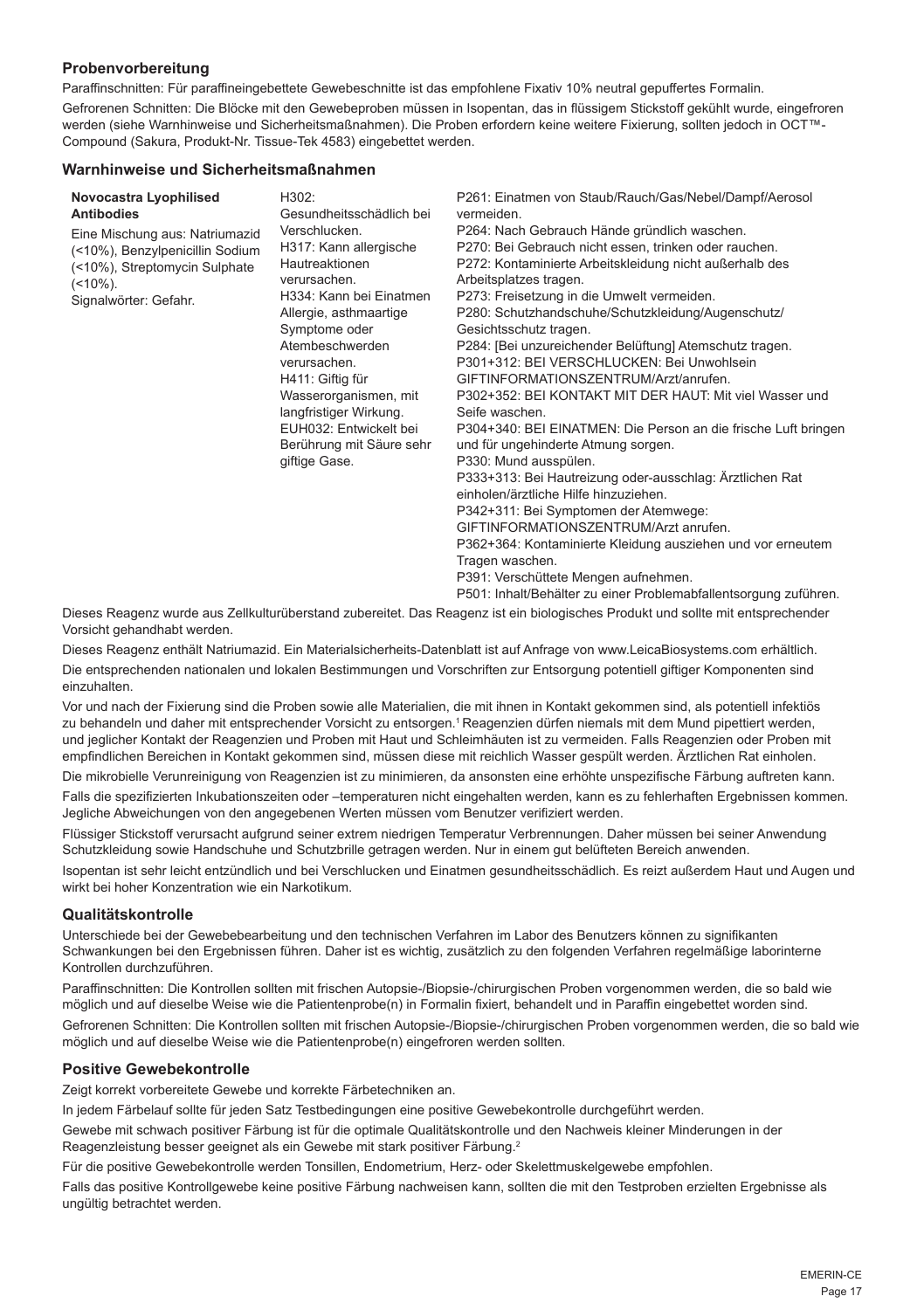# **Negative Gewebekontrolle**

Die negative Gewebekontrolle sollte nach der positiven Gewebekontrolle erfolgen, um die Spezifität der Zielantigenmarkierung durch den primären Antikörper zu verifizieren.

Für die negative Gewebekontrolle wurde kein Gewebetyp untersucht.

Alternativ bietet die Vielfalt unterschiedlicher Zelltypen, die in den meisten Gewebeschnitten vorliegen, häufig Stellen für eine negative Kontrolle. Jedoch sollte dies vom Benutzer verifiziert werden.

Liegt eine unspezifische Färbung vor, hat diese gewöhnlich ein diffuses Erscheinungsbild. Eine sporadische Färbung des Bindegewebes kann ebenfalls in Schnitten von übermäßig formalinfixierten Geweben beobachtet werden. Zur Bewertung der Färbeergebnisse intakte Zellen verwenden. Nekrotische oder degenerierte Zellen werden oft unspezifisch gefärbt.<sup>3</sup>Falsch-positive Ergebnisse können aufgrund einer nichtimmunologischen Bindung von Proteinen oder Substratreaktionsprodukten beobachtet werden. In Abhängigkeit von der Art der verwendeten Immunfärbung können solche Ergebnisse auch durch endogene Enzyme wie Pseudoperoxidase (Erythrozyten), endogene Peroxidase (Zytochrom C) oder endogenes Biotin (beispielsweise Leber, Mamma, Gehirn, Niere) hervorgerufen werden. Um eine endogene Enzymaktivität bzw. eine unspezifische Enzymbindung von einer spezifischen Immunreaktivität zu unterscheiden, können zusätzliche Patientengewebe ausschließlich mit Substratchromogen bzw. mit Enzymkomplexen (Avidin-Biotin, Streptavidin, markiertes Polymer) plus Substratchromogen gefärbt werden. Falls im negativen Kontrollgewebe eine spezifische Färbung auftritt, sollten die Ergebnisse mit den Patientenproben als ungültig betrachtet werden.

#### **Negative Reagenzkontrolle**

Zur Beurteilung einer unspezifischen Färbung und zur besseren Bewertung einer spezifischen Färbung an der Antigenstelle ist mit einem Schnitt jedes Patientenpräparates anstelle des primären Antikörpers eine unspezifische negative Reagenzkontrolle zu verwenden.

#### **Patientengewebe**

Die mit NCL-EMERIN gefärbten Patientenproben müssen zuletzt untersucht werden. Eine positive Färbeintensität ist im Kontext einer unspezifischen Hintergrundfärbung der negativen Reagenzkontrolle zu bewerten. Wie bei jedem immunhistochemischen Test bedeutet ein negatives Ergebnis, dass das Antigen nicht nachgewiesen wurde. Ein negatives Ergebnis bedeutet jedoch nicht notwendigerweise, dass das Antigen in den getesteten Zellen / im getesteten Gewebe nicht vorlag. Bei Bedarf sollte zur Identifizierung falsch-negativer Reaktionen eine Gruppe von Antikörpern verwendet werden.

#### **Erwartete Ergebnisse**

#### Normale Gewebe

Klon 4G5 weist das 34-kDa-Protein Emerin nach, das in Geweben allgegenwärtig ist und in höchster Konzentration im Skelett- und Herzmuskelgewebe vorkommt. Emerin liegt in der Kernmembran normaler Zellen vor.

#### **Tumorgewebe**

Klon 4G5 wurde in immunhistochemischen und Immunblottingstudien von mehr als 850 Patienten zum Nachweis eines Mangels des serinreichen 34-kDa-Proteins Emerin verwendet.

**NCL-EMERIN wird für den Nachweis von humanem Emerin mittels Immunhistochemie empfohlen, als zusätzliches Hilfsmittel zur herkömmlichen Histopathologie unter Verwendung nicht-immunologischer histochemischer Färbemittel empfohlen.**

#### **Allgemeine Beschränkungen**

Die Immunhistochemie ist ein mehrstufiger diagnostischer Prozess, der eine spezialisierte Ausbildung auf den folgenden Gebieten erfordert: Auswahl der entsprechenden Reagenzien; Gewebeauswahl, -fixierung und -verarbeitung; Vorbereitung des IHC-Objektträgers sowie Bewertung der Färbeergebnisse.

Die Gewebefärbung hängt von der Handhabung und Verarbeitung des Gewebes vor dem Färben ab. Unsachgemäßes Fixieren, Einfrieren, Auftauen, Waschen, Trocknen, Erwärmen, Schneiden oder eine Kontamination mit anderen Geweben oder Flüssigkeiten kann zu Artefakten, Antikörper-Trapping oder falsch-negativen Ergebnissen führen. Abweichende Ergebnisse können aufgrund von Unterschieden bei der Fixierung und Einbettung oder intrinsischen Unregelmäßigkeiten im Gewebe selbst entstehen.<sup>4</sup>

Eine exzessive oder unvollständige Gegenfärbung kann die korrekte Bewertung von Ergebnissen gefährden.

Die klinische Bewertung einer vorliegenden bzw. fehlenden Färbung sollte durch morphologische Studien mit entsprechenden Kontrollen ergänzt und im Kontext der Krankengeschichte des Patienten und anderer diagnostischer Tests von einem qualifizierten Pathologen vorgenommen werden.

Antikörper von Leica Biosystems Newcastle Ltd sind wo angezeigt für die Verwendung entweder auf gefrorenen oder in Paraffin eingebetteten Schnitten mit spezifischen Fixierungsanforderungen bestimmt. Es kann insbesondere bei Neoplasmen zu einer unerwarteten Antigenexpression kommen. Die klinische Bewertung eines gefärbten Gewebeschnitts muss eine morphologische Analyse und die Auswertung der entsprechenden Kontrollen einschließen.

#### **Literatur - Allgemein**

- 1. National Committee for Clinical Laboratory Standards (NCCLS). Protection of laboratory workers from infectious diseases transmitted by blood and tissue; proposed guideline. Villanova, P.A. 1991;7(9). Order code M29-P.
- 2. Battifora H. Diagnostic uses of antibodies to keratins: a review and immunohistochemical comparison of seven monoclonal and three polyclonal antibodies. Progress in Surgical Pathology. 6:1–15. eds. Fenoglio-Preiser C, Wolff CM, Rilke F. Field & Wood, Inc., Philadelphia.
- 3. Nadji M, Morales AR. Immunoperoxidase, part I: the techniques and pitfalls. Laboratory Medicine. 1983; 14:767.
- 4. Omata M, Liew CT, Ashcavai M, Peters RL. Nonimmunologic binding of horseradish peroxidase to hepatitis B surface antigen: a possible source of error in immunohistochemistry. American Journal of Clinical Pathology. 1980; 73:626.
- 5. Anderson LVB. Multiplex Western blot analysis of the muscular dystrophy proteins. Chapter 22, p369–386, in Muscular Dystrophy: Methods and Protocols (number 43 in the Methods in Molecular Medicine series), edited by Bushby KMD & Anderson LVB. 2001. Humana Press: Totowa, New Jersey.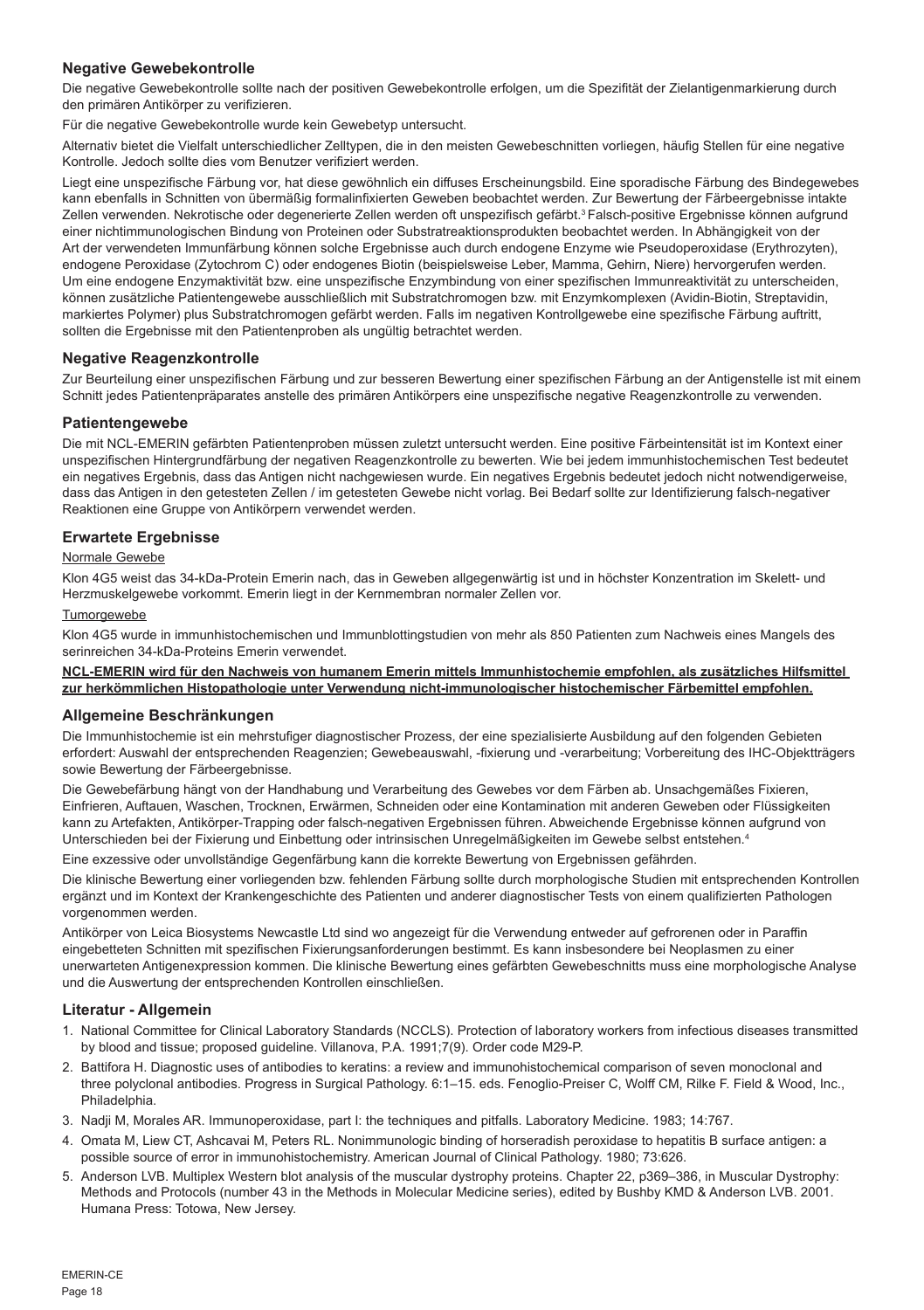- 6. Pogue R, Anderson LVB, Pyle A, et al. Strategy for mutation analysis in the autosomal recessive limb-girdle muscular dystrophies. Neuromuscular Disorders. 2001; 11(1):80–87.
- 7. Bornemann A and Anderson LVB. Diagnostic protein expression in human muscle biopsies. Brain Pathology. 2000; 10:193–214.

### **Änderungen zur vorhergehenden Ausgabe**

Verwendungszweck, Warnhinweise und Sicherheitsmaßnahmen, Erwartete Ergebnisse.

# **Ausgabedatum**

12 September 2019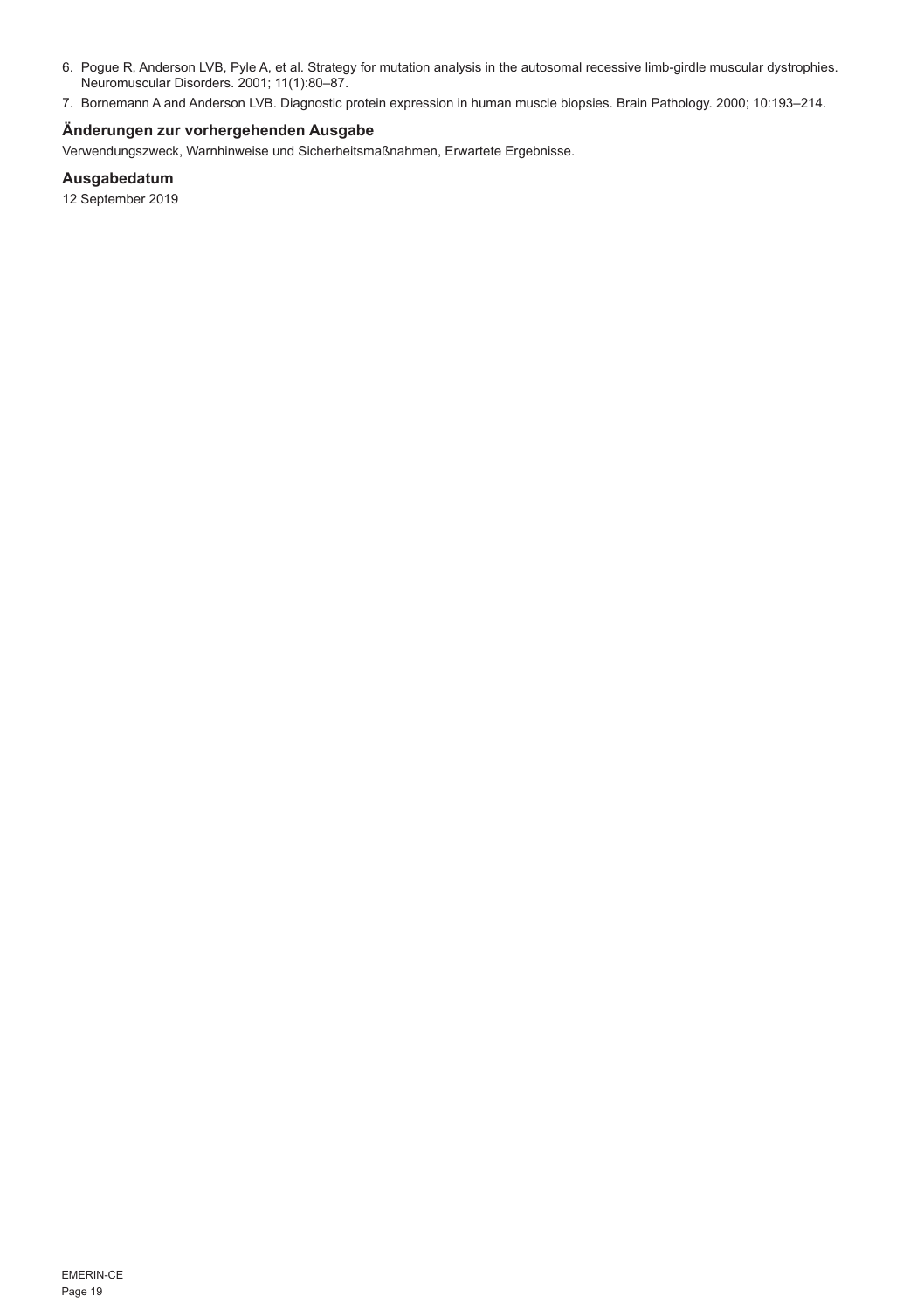# Immunhistochemisches Vorgehen beim Einsatz von Novocastra<sup>m-</sup> **Antikörpern für gefrorenes Muskelgewebe.**

# **Zusätzlich benötigte, aber nicht mitgelieferte Reagenzien**

- 1. In der Immunhistochemie übliche Standardlösungsmittel.
- 2. 50 mmol/l Tris-gepufferte physiologische Kochsalzlösung (Tris-Buffered Saline, TBS) pH-Wert 7,6.
- 3. Antikörper-Verdünnungsmittel optimal in TBS verdünntes Normalserum.
- 4. Normalseren der Spezies, in denen der sekundäre Antikörper gezüchtet wird.
- 5. Sekundärer, peroxidase-konjugierter Antikörper gemäß den Empfehlungen des Herstellers zu verwenden.
- 6. 3,3'-Diaminobenzidintetrahydrochlorid (DAB) gemäß den Empfehlungen des Herstellers anzusetzen und zu verwenden.
- 7. Eindeckmedium gemäß den Empfehlungen des Herstellers zu verwenden.

# **Zusätzlich benötigte, aber nicht mitgelieferte Ausrüstung**

- 1. Inkubator, auf 25 °C eingestellt.
- 2. Übliche immunhistochemische Laborausstattung.
- 3 Elektroventilator zum Lufttrocknen von Objektträgern.

### **Antigen-Retrieval-Lösungen (siehe Gebrauchsempfehlungen)**

Nicht für gefrorene Schnitte zutreffend.

#### **Vorgehensweise**

Vor Anwendung dieser Methodik müssen die Benutzer in immunhistochemischen Techniken unterrichtet werden.

Die Benutzer müssen die optimale Verdünnung für die Antikörper bestimmen. Sofern nicht anderweitig vorgegeben, werden alle Schritte bei Raumtemperatur (25 °C) durchgeführt.

- 1. Schnitte von 4–10 μm schneiden und auf Objektträgern aufbringen, die mit einem geeigneten Gewebehaftmaterial beschichtet sind, und mindestens eine Stunde lang an der Luft trocknen lassen.
- 2. Die Schnitte mit optimal verdünntem primären Antikörper inkubieren (siehe Gebrauchsempfehlungen)
- 3. Die Schnitte in TBS-Puffer 2 x 5 Minuten lang mit sanfter Kippbewegung spülen.
- 4. Die Schnitte mit einem entsprechenden peroxidase-konjugierten, sekundären Antikörper inkubieren.
- 5. Die Schnitte in TBS-Puffer 2 x 5 Minuten lang mit sanfter Kippbewegung spülen.
- 6. Die Objektträger in DAB inkubieren.
- 7. Die Objektträger mit sauberem Wasser abspülen.
- 8. Die Schnitte dehydrieren, säubern und aufbringen.

## **Änderungen zur vorhergehenden Ausgabe**

Keine.

#### **Ausgabedatum**

5. Februar 2004 (CEprotocol/Frozen Muscle).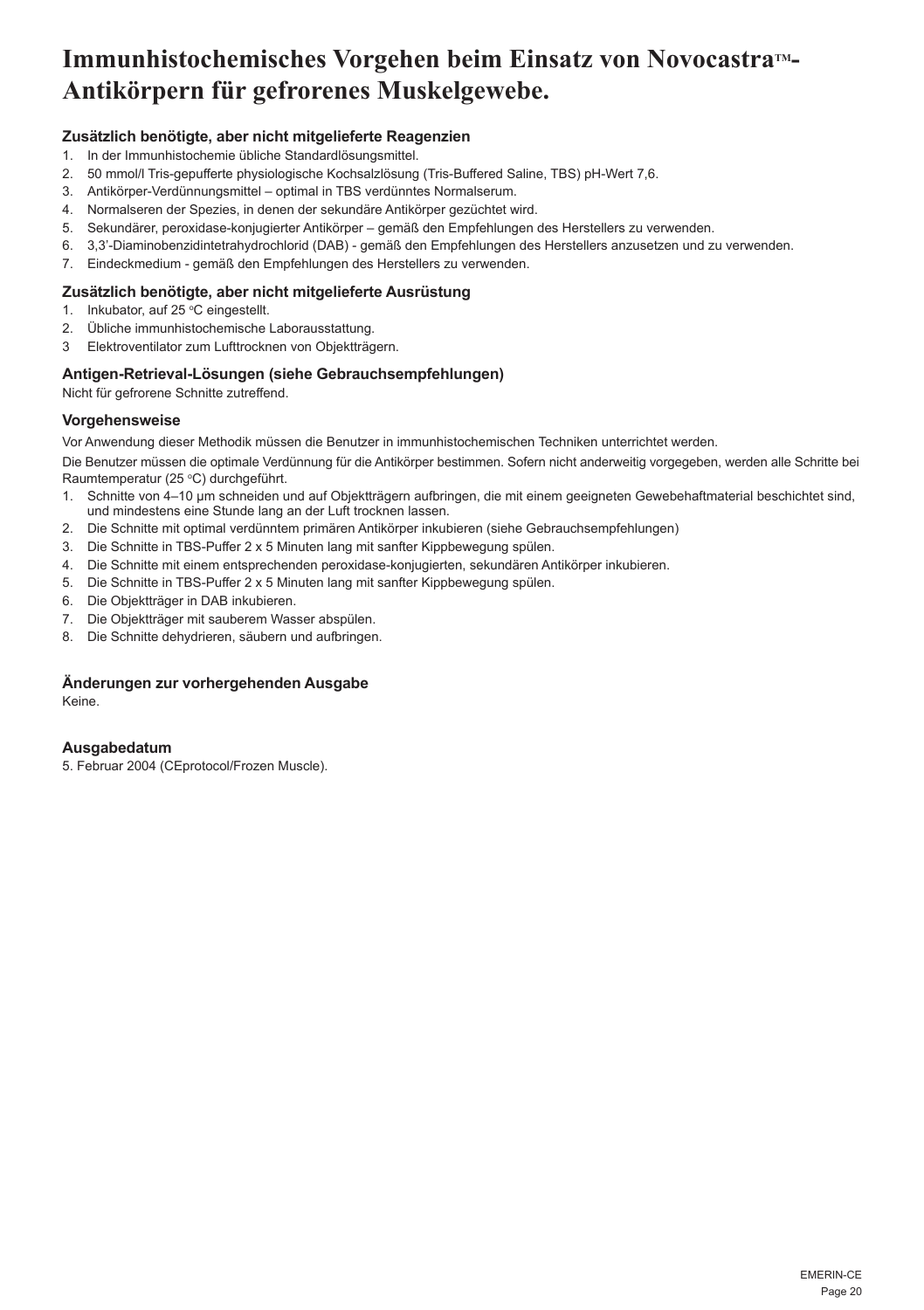# <span id="page-21-0"></span>Novocastra<sup>™</sup> Anticuerpos Monoclonal Liofilizado de Ratón **Emerin Código De Producto: NCL-EMERIN**

# **Indicaciones De Uso**

#### *Para uso diagnóstico in vitro*.

NCL-EMERIN está indicado para la identificación cualitativa por microscopía óptica de emerina mediante inmunohistoquímica. La interpretación clínica de cualquier tinción o de su ausencia debe complementarse con estudios morfológicos, con el uso de los controles adecuados, y un anatomopatólogo cualificado debe evaluarla en el contexto del historial clínico del paciente y de otras pruebas diagnósticas.

#### **Principio Del Procedimiento**

Las técnicas de tinción inmunohistocitoquímica (IHQ) permiten la visualización de antígenos mediante la aplicación secuencial de un anticuerpo específico dirigido contra el antígeno (anticuerpo primario), un anticuerpo secundario dirigido contra el anticuerpo primario y un complejo enzimático con un sustrato cromogénico, con pasos de lavado intercalados. La activación enzimática del cromógeno produce una reacción visible en el lugar en que se encuentra el antígeno. Luego se puede contrateñir la muestra y cubrirla con un cubreobjeto. Los resultados se interpretan utilizando un microscopio óptico y son de ayuda en el diagnóstico diferencial de los procesos fisiopatológicos, que pueden estar o no vinculados a un determinado antígeno.

#### **Clon**

 $AC5$ 

#### **Inmunógeno**

Proteína recombinante procariótica correspondiente a un fragmento de 222 aminoácidos cercano al extremo aminoterminal de la proteína emerina.

#### **Especificidad**

Proteína emerina humana.

#### **Composición Del Reactivo**

NCL-EMERIN es un sobrenadante de cultivo tisular liofilizado que contiene azida sódica como conservante. El usuario debe reconstituir el contenido del vial con el volumen correcto de agua destilada estéril que se indica en la etiqueta del vial.

#### **Clase de Ig**

IgG1

**Concentración Total De Proteína Total Protein**

Consulte la etiqueta del vial para ver la concentración total de proteína específica del lote.

#### **Concentración De Anticuerpo**

Igual o superior a 63 mg/L según se ha determinado mediante ELISA. Consulte en la etiqueta del vial la concentración de Ig específica del lote.

### **Recomendaciones De Uso**

Inmunohistoquímica con secciones congeladas. Dilución sugerida: 1:20–1:40 durante 60 minutos a

25 o C. Esta es tan solo una pauta y cada usuario debe determinar sus propias diluciones de trabajo óptimas. Para el uso de NCL-EMERIN es necesario fijar las secciones en acetona durante 10 minutos a 25 °C antes de la incubación con el anticuerpo primario. Cortes de parafina o inmunohistocitoquímica.

**HIER (por sus siglas, Recuperación del epítopo inducido por calor):** Por favor, siga las instrucciones de uso de Novocastra Epitope Retrieval Solution pH 6.

**Dilución sugerida:** 1:160 durante 30 minutos a 25 °C. Esta es tan solo una pauta, y cada usuario debe determinar sus propias diluciones de trabajo óptimas.

**Visualización:** Por favor, siga las instrucciones de uso de los Novolink™ Polymer Detection System. Para obtener más información sobre el producto o recibir ayuda, póngase en contacto con su distribuidor local o con la sucursal regional de Leica Biosystems; también puede visitar el sitio web de Leica Biosystems, www.LeicaBiosystems.com

El rendimiento de este anticuerpo se debe validar cuando se utiliza con otros sistemas manuales de tinción o plataformas automatizadas.

#### **Almacenamiento Y Estabilidad**

Almacene el anticuerpo sin abrir a una temperatura de 2–8 °C. Bajo estas condiciones, no hay pérdida significativa de la eficacia del producto hasta la fecha de caducidad indicada en la etiqueta del vial. No lo utilice después de la fecha de caducidad indicada en la etiqueta del vial. El anticuerpo reconstituido es estable durante al menos dos meses si se almacena a una temperatura de 2–8 °C. Para el almacenamiento de larga duración, se recomienda almacenar alícuotas del anticuerpo reconstituido congeladas a -20 °C (no se recomiendan los congeladores libres de escarcha ("frost free")). Debe evitar congelar y descongelar repetidamente el producto. Prepare las diluciones de trabajo el día en que las vaya a utilizar. Devuélvalo a 2–8 °C inmediatamente después de su uso. Cualesquiera condiciones de almacenamiento que no sean las arriba especificadas deben ser verificadas por el usuario.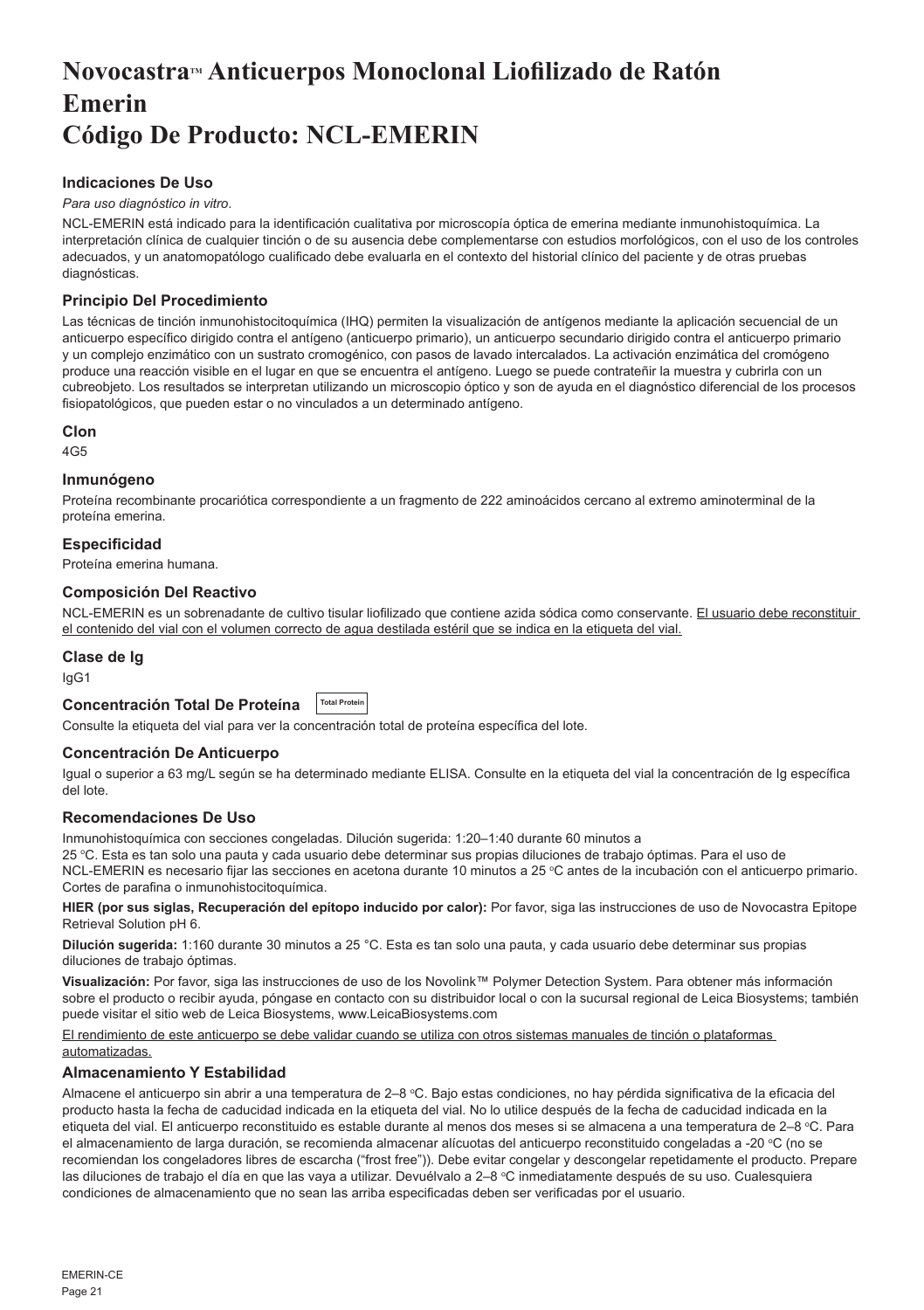### **Preparación De Las Muestras**

Secciones de parafina: El fijador recomendado para secciones de tejido incluidos en parafina es formol tamponado neutro al 10%. Secciones congeladas: Congele los bloques de tejido en isopentano enfriado en nitrógeno líquido (consulte Advertencias y precauciones). Las muestras no requieren mayor fijación, pero deben incluirse en el compuesto OCT™ (Sakura, Nº de producto Tissue-Tek 4583).

## **Advertencias Y Precauciones**

#### **Novocastra Lyophilised Antibodies** Contiene una mezcla de: Aziduro De Sodio (<10%), Benzylpenicillin Sodium (<10%), Streptomycin Sulphate (<10%). Palabras de advertencia: Peligro H302: Nocivo en caso de ingestión. H317: Puede provocar una reacción alérgica en la piel. H334: Puede provocar síntomas de alergia o asma o dificultades respiratorias en caso de inhalación. H411: Tóxico para los organismos acuáticos, con efectos nocivos duraderos. EUH032: En contacto con ácidos libera gases muy tóxicos. P261: Evitar respirar el polvo/el humo/el gas/la niebla/los vapores/el aerosol. P264: Lavarse manos concienzudamente tras la manipulación. P270: No comer, beber ni fumar durante su utilización. P272: Las prendas de trabajo contaminadas no podrán sacarse del lugar de trabajo. P273: Evitar su liberación al medio ambiente. P280: Llevar guantes/prendas/gafas/máscara de protección. P284: [En caso de ventilación insuficiente,] llevar equipo de protección respiratoria. P301+312: EN CASO DE INGESTIÓN: Llamar a un CENTRO DE TOXICOLOGlA/médico/si la persona se encuentra mal. P302+352: EN CASO DE CONTACTO CON LA PIEL: Lavar con agua y jabón abundantes. P304+340: EN CASO DE INHALACIÓN: Transportar a la persona al aire libre y mantenerla en una posición que le facilite la respiración. P330: Enjuagarse la boca. P333+313: En caso de irritación o erupción cutánea: Consultar a un médico. P342+311: En caso de síntomas respiratorios: Llamar a un CENTRO DE TOXICOLOGlA/médico. P362+364: Quitar las prendas contaminadas y lavarlas antes de

pública de residuos especiales o peligrosos. Este reactivo se ha preparado a partir del sobrenadante de un cultivo celular. Como se trata de un producto de origen biológico, debe manipularse con precaución.

volver a usarlas. P391: Recoger el vertido.

P501: Eliminar el contenido/el recipiente en un punto de recogida

Este reactivo contiene azida sódica. Está disponible una Hoja de información sobre la seguridad del material, previa petición, o en www.LeicaBiosystems.com

Consulte las normativas nacionales, estatales, provinciales o municipales acerca de cómo desechar cualquier componente potencialmente tóxico.

Las muestras, antes y después de ser fijadas, así como todos los materiales expuestos a ellas, deben manipularse como susceptibles de transmitir una infección, y se deben desechar tomando las precauciones adecuadas.<sup>1</sup>No pipetee nunca los reactivos con la boca, y evite el contacto de la piel y de las membranas mucosas con los reactivos y las muestras. Si los reactivos o las muestras entran en contacto con zonas delicadas, lave éstas con abundante agua. Acuda inmediatamente al médico.

Reduzca al mínimo la contaminación microbiana de los reactivos; de lo contrario, podría producirse un aumento de la tinción no específica.

Cualquier tiempo o temperatura de incubación que no sean los aquí especificados pueden conducir a resultados erróneos. Cualquier cambio de tal naturaleza debe ser validado por el usuario.

El nitrógeno líquido, a causa de su temperatura extremadamente baja, causa quemaduras, por lo que debe ponerse ropa protectora, incluidos guantes y visor, para manipularlo. Úsese en un área bien ventilada.

El isopentano es altamente inflamable, y dañino por ingestión e inhalación. Además, irrita los ojos y la piel, y es narcótico a altas concentraciones.

#### **Control De Calidad**

Las diferencias en el procesamiento de los tejidos y en los procedimientos técnicos del laboratorio del usuario pueden producir una variabilidad significativa en los resultados; por ello, es necesario que éste lleve a cabo regularmente los controles de su propio laboratorio, además de los siguientes procedimientos.

Secciones de parafina: Los controles deben ser muestras frescas de autopsia, biopsia o quirúrgicas fijadas en formol, procesadas e incluidas en parafina, lo antes posible, de manera idéntica a la utilizada para la muestra o muestras del paciente o pacientes.

Secciones congeladas: Los controles deben ser muestras frescas de autopsia, biopsia o quirúrgicas, congeladas lo antes posible de manera idéntica a la utilizada para la muestra o muestras del paciente o pacientes.

#### **Control Tisular Positivo**

Se utiliza para indicar la preparación correcta de los tejidos y las técnicas de tinción adecuadas.

Debe incluirse un control tisular positivo por cada conjunto de condiciones de ensayo en cada tinción o serie de tinciones realizada. Un tejido con una tinción positiva débil es más adecuado que un tejido con una tinción positiva intensa para lograr un control de calidad óptimo y para detectar niveles bajos de degradación del reactivo.<sup>2</sup>

Los tejidos de control positivo recomendados son amígdala palatina, endometrio, corazón o músculo esquelético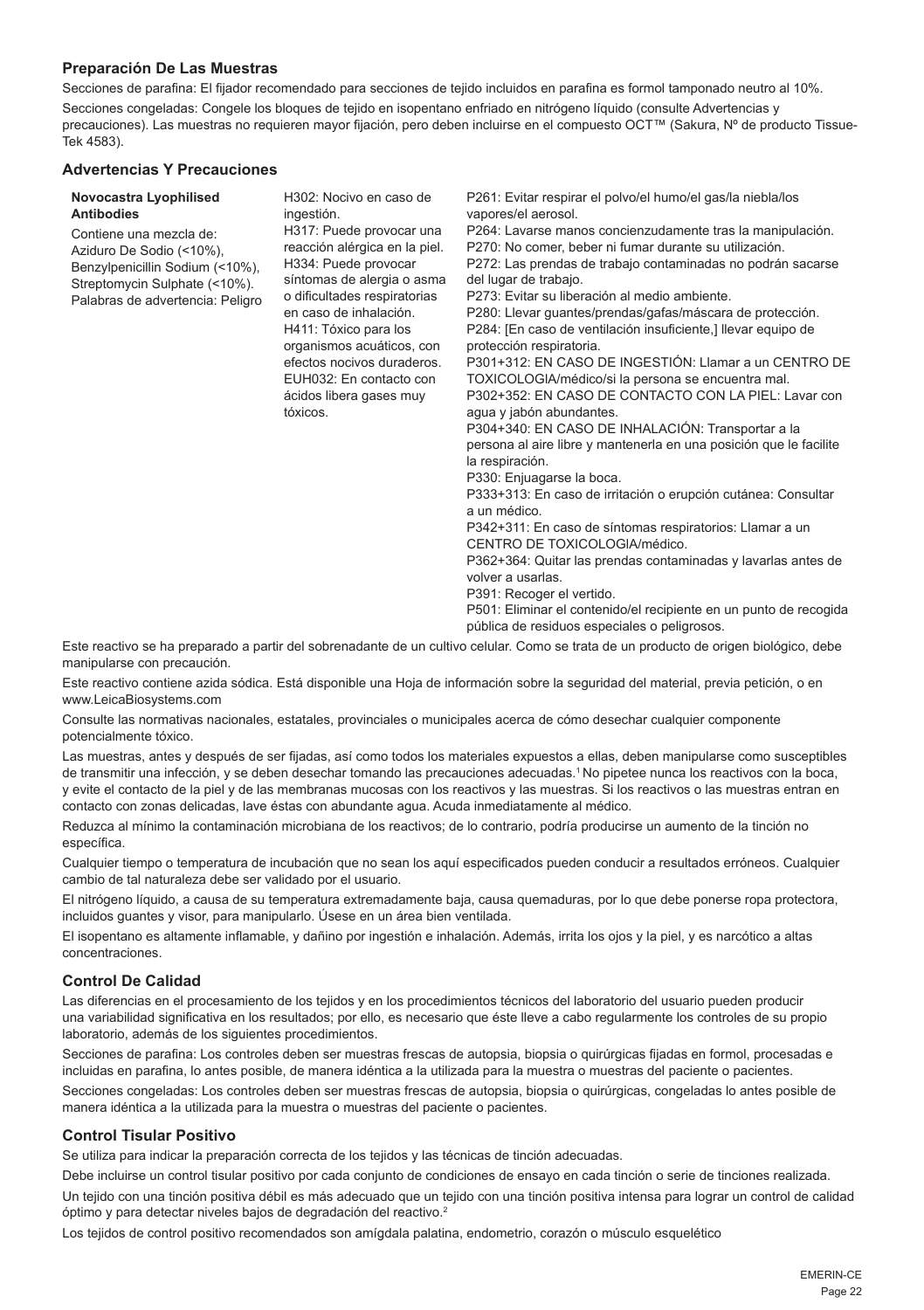Si el tejido de control positivo no muestra tinción positiva, los resultados de las muestras analizadas deben considerarse no válidos.

### **Control Tisular Negativo**

Debe examinarse después del control de tejido positivo, a fin de verificar la especificidad del marcado del antígeno diana por el anticuerpo primario.

No se ha evaluado el tejido de control negativo recomendado.

O bien, la variedad de diferentes tipos de células presentes en la mayoría de los cortes de tejido ofrece con frecuencia lugares de control negativo, pero esto debe ser verificado por el usuario.

Si aparece una tinción no específica, ésta tiene generalmente aspecto difuso. En cortes de tejido fijados excesivamente con formol puede observarse también una tinción esporádica del tejido conectivo. Utilice células intactas para la interpretación de los resultados de la tinción. A menudo, las células necróticas o degeneradas quedan teñidas de forma no específica.<sup>3</sup>También pueden observarse falsos positivos causados por la unión no inmunológica a proteínas o a productos de reacción del sustrato. Estos falsos positivos pueden estar causados también por enzimas endógenas tales como la pseudoperoxidasa (eritrocitos), la peroxidasa endógena (citocromo C), o la biotina endógena (por ejemplo, de hígado, mama, cerebro, riñón), en función del tipo de inmunotinción utilizada. Para diferenciar la actividad de las enzimas endógenas o los enlaces no específicos de las enzimas de la inmunorreactividad específica, pueden teñirse otros tejidos del paciente exclusivamente con cromógeno sustrato o con complejos enzimáticos (avidina-biotina, estreptavidina, polímeros marcados) y cromógeno sustrato respectivamente. Si se produce una tinción específica del control tisular negativo, los resultados de las muestras de los pacientes deben considerarse no válidos.

#### **Control De Reactivo Negativo**

Utilice un control de reactivo negativo no específico en lugar del anticuerpo primario con un corte de cada muestra del paciente a fin de evaluar la tinción no específica y obtener una mejor interpretación de la tinción específica en el lugar en que se encuentra el antígeno.

#### **Tejido Del Paciente**

Examine las muestras del paciente o pacientes teñidas con NCL-EMERIN al final. La intensidad de la tinción positiva debe valorarse en el contexto de cualquier tinción de fondo no específica del control de reactivo negativo. Como con cualquier prueba inmunohistocitoquímica, un resultado negativo significa que no se ha detectado antígeno, y no que el antígeno esté ausente en las células o tejido probados. Si es necesario, use un panel de anticuerpos para identificar falsas reacciones negativas.

#### **Resultados esperados**

### Tejidos normales

El clon 4G5 detecta la proteína emerina (34 kD), que es ubicua en los tejidos y se encuentra en la mayor concentración en músculo esquelético y cardíaco. La emerina se localiza en la membrana nuclear de las células normales.

#### Tejidos tumorales

El clon 4G5 se ha utilizado en estudios inmunohistoquímicos y de inmunoblotting de más de 850 pacientes a fin de identificar una deficiencia de la proteína rica en serina, de 34 kD, que es la emerina.

**NCL-EMERIN está recomendado para la identificación de emerina humana mediante inmunohistoquímica, como complemento de la histopatología tradicional con tinciones histoquímicas no inmunológicas.**

#### **Limitaciones Generales**

La inmunohistocitoquímica es un proceso de diagnóstico en varias fases que abarca: la formación especializada en la selección de los reactivos apropiados, la selección, fijación y procesamiento de tejidos, la preparación del portaobjeto para IHQ, y la interpretación de los resultados de la tinción.

La tinción de los tejidos depende de la manipulación y el procesamiento del tejido previos a la tinción. Una fijación, congelación, descongelación, lavado, secado, calentamiento o seccionamiento incorrectos, o la contaminación con otros tejidos o líquidos pueden generar artefactos, atrapamiento del anticuerpo o falsos negativos. La aparición de resultados incoherentes puede deberse a variaciones en los métodos de fijación y de inclusión, o a irregularidades inherentes al tejido.<sup>4</sup>

Una contratinción excesiva o incompleta puede poner en peligro la interpretación correcta de los resultados.

La interpretación clínica de cualquier tinción o de su ausencia debe complementarse con estudios morfológicos, con el uso de los controles adecuados, y un anatomopatólogo cualificado debe evaluarla en el contexto del historial clínico del paciente y de otras pruebas diagnósticas.

Los anticuerpos de Leica Biosystems Newcastle Ltd son para utilizarlos, según se indique, con secciones congeladas o incluidas en parafina, con requisitos de fijación específicos. Puede producirse una expresión inesperada del antígeno, especialmente en las neoplasias. La interpretación clínica de cualquier sección de tejido teñida debe incluir un análisis morfológico y la evaluación de los controles apropiados.

#### **Bibliografía - General**

- 1. National Committee for Clinical Laboratory Standards (NCCLS). Protection of laboratory workers from infectious diseases transmitted by blood and tissue; proposed guideline. Villanova, P.A. 1991; 7(9). Order code M29-P.
- 2. Battifora H. Diagnostic uses of antibodies to keratins: a review and immunohistochemical comparison of seven monoclonal and three polyclonal antibodies. Progress in Surgical Pathology. 6:1–15. eds. Fenoglio-Preiser C, Wolff CM, Rilke F. Field & Wood, Inc., Philadelphia.
- 3. Nadji M, Morales AR. Immunoperoxidase, part I: the techniques and pitfalls. Laboratory Medicine. 1983; 14:767.
- 4. Omata M, Liew CT, Ashcavai M, Peters RL. Nonimmunologic binding of horseradish peroxidase to hepatitis B surface antigen: a possible source of error in immunohistochemistry. American Journal of Clinical Pathology. 1980; 73:626.
- 5. Anderson LVB. Multiplex Western blot analysis of the muscular dystrophy proteins. Chapter 22, p369–386, in Muscular Dystrophy: Methods and Protocols (number 43 in the Methods in Molecular Medicine series), edited by Bushby KMD & Anderson LVB. 2001. Humana Press: Totowa, New Jersey.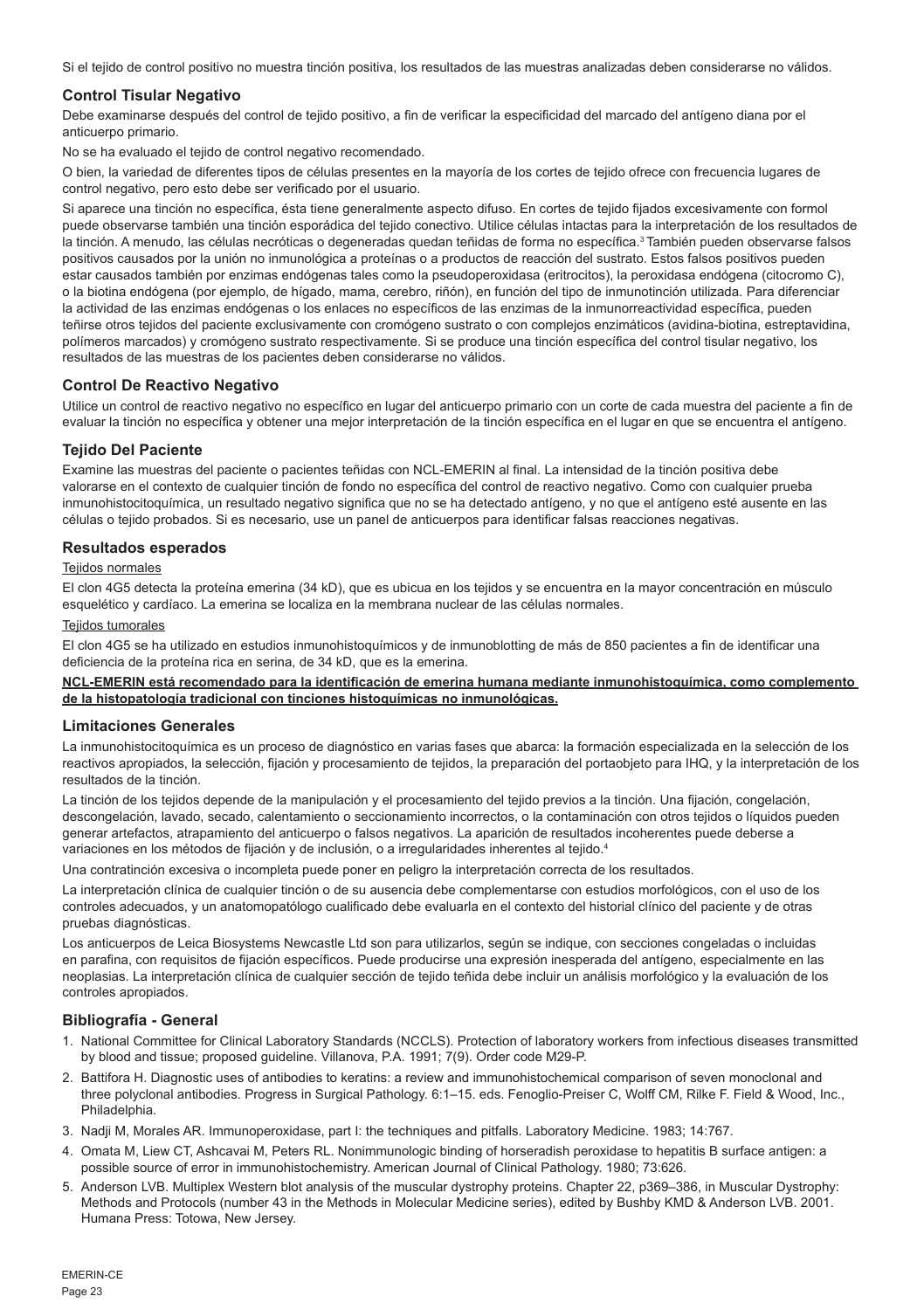- 6. Pogue R, Anderson LVB, Pyle A, et al. Strategy for mutation analysis in the autosomal recessive limb-girdle muscular dystrophies. Neuromuscular Disorders. 2001; 11(1):80–87.
- 7. Bornemann A and Anderson LVB. Diagnostic protein expression in human muscle biopsies. Brain Pathology. 2000; 10:193–214.

### **Correcciones A La Publicación Anterior**

Indicaciones De Uso, Advertencias Y Precauciones, Resultados esperados.

# **Fecha De Publicación**

12 de septiembre de 2019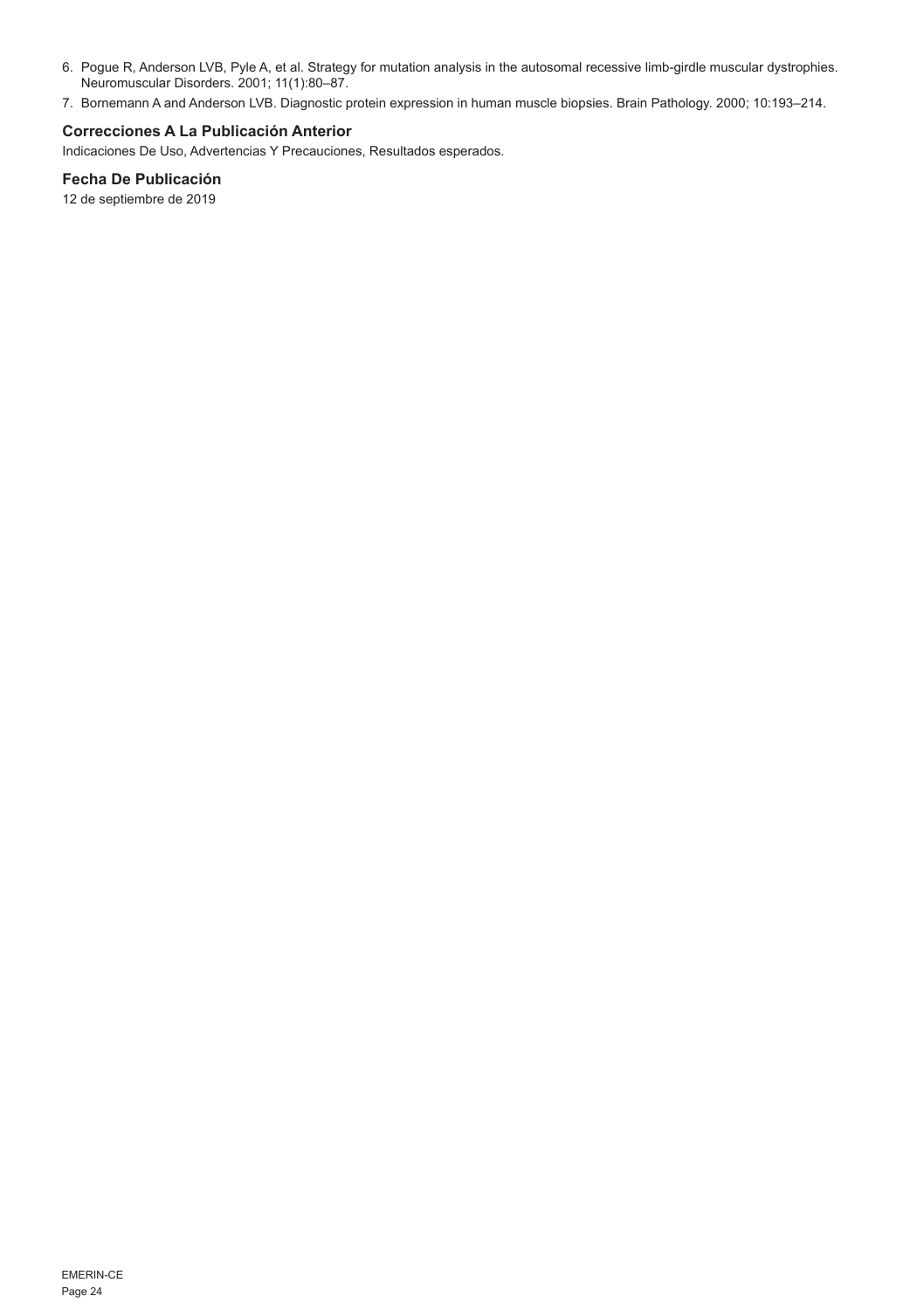# **Metodología inmunohistoquímica para el uso de anticuerpos NovocastraTM con tejido muscular congelado.**

# **Reactivos necesarios que no se suministran**

- 1. Solventes estándar utilizados en inmunohistoquímica.
- 2. Solución salina tamponada con Tris 50 mM (TBS), pH 7,6.
- 3. Diluyente de anticuerpos suero normal diluido óptimamente en TBS.
- 4. Sueros normales de la especie en la que se ha producido el anticuerpo secundario.
- 5. Anticuerpo secundario conjugado con peroxidasa utilizado de la forma recomendada por el fabricante.
- 6. Tetraclorhidrato de 3,3' diaminobenzidina (DAB) preparado y utilizado de la forma recomendada por el fabricante.
- 7. Medio de montaje utilizado de la forma recomendada por el fabricante.

### **Equipo necesario que no se suministra**

- 1. Incubador ajustado a 25 °C.
- 2. Equipo de laboratorio utilizado generalmente para inmunohistoquímica.
- 3. Ventilador eléctrico para secar los portaobjetos al aire.

## **Soluciones de recuperación de antígenos (consulte las Recomendaciones de uso)**

No aplicables a secciones congeladas.

### **Metodología**

Antes de poner en práctica esta metodología, los usuarios deben formarse en el uso de las técnicas inmunohistoquímicas.

Los usuarios deben determinar las diluciones óptimas de los anticuerpos. A menos que se indique otra cosa, todos los pasos se llevan a cabo a 25 °C.

- 1. Corte y monte secciones de 4-10 μm en portaobjetos revestidos de un adhesivo de tejidos adecuado y seque al aire durante al menos una hora.
- 2. Incube las secciones con el anticuerpo primario óptimamente diluido (**consulte las Recomendaciones de uso**).
- 3. Lave en tampón TBS durante 2 x 5 minutos con sacudimiento suave.
- 4. Incube las secciones en el anticuerpo secundario conjugado con peroxidasa apropiado.
- 5 Lave en tampón TBS durante 2 x 5 minutos con sacudimiento suave.
- 6 Incube los portaobjetos en DAB.
- 7. Lave los portaobjetos en agua limpia.
- 8. Deshidrate, aclare y monte las secciones.

# **Correcciones a la publicación anterior**

No aplicable.

# **Fecha de publicación**

5 de febrero de 2004 (CEprotocol/Frozen Muscle)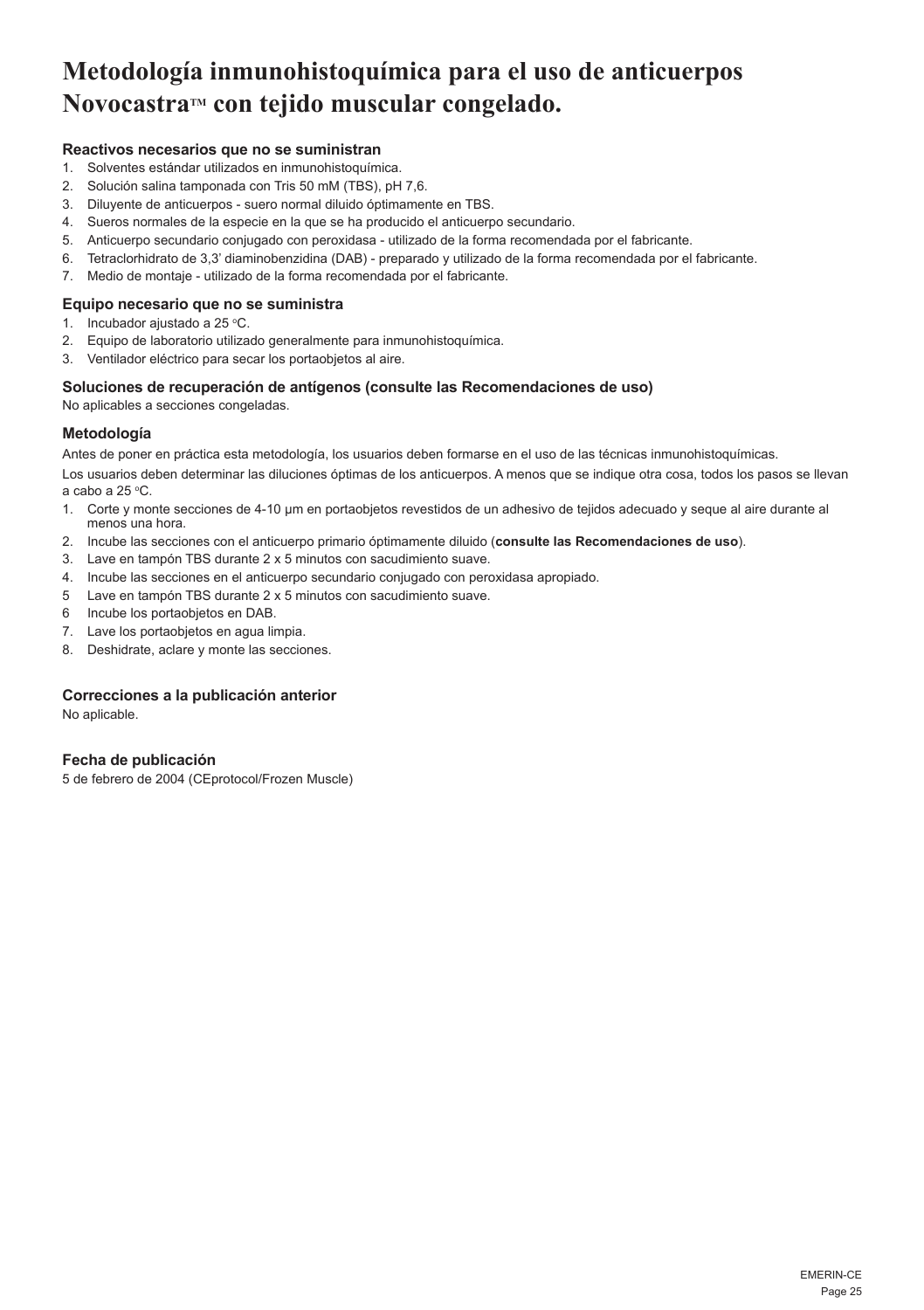# <span id="page-26-0"></span>**NovocastraTM Anticorpo Monoclonal Lofilizado de Ratinho Emerin Código Do Produto: NCL-EMERIN**

# **Utilização prevista**

#### *Para utilização em diagnósticos in vitro*.

NCL-EMERIN destina-se à identificação qualitativa, por microscopia óptica, da emerina através de imuno-histoquímica. A interpretação clínica de qualquer coloração ou da sua ausência deve ser complementada por estudos morfológicos empregando os devidos controlos e deve ser avaliada por um patologista qualificado, dentro do contexto do historial clínico do doente e de outros testes de diagnóstico.

#### **Princípio Do Procedimento**

As técnicas de coloração imunohistoquímica (IHQ) permitem que se faça a visualização de antígenos por meio da aplicação sequencial de um anticorpo específico do antígeno (o anticorpo primário), de um anticorpo secundário ao anticorpo primário, e de um complexo enzimático com um substrato cromogénico e etapas de lavagem de permeio. A activação enzimática do cromogénio resulta num produto de reacção visível no local do antígeno. A amostra pode então ser contrastada e coberta com uma lamela. Os resultados são interpretados por meio de um microscópio óptico, e ajudam a formular o diagnóstico diferencial dos processos fisiopatológicos, os quais podem ou não estar associados a antígenos específicos.

#### **Clone**

4G5

#### **Imunogénio**

Proteína recombinante procariótica correspondendo a um fragmento de 222 aminoácidos próximo do terminal N da proteína emerina.

#### **Especificidade**

Proteína emerina humana.

#### **Composição Do Reagente**

NCL-EMERIN é um sobrenadante liofilizado de uma cultura de tecido contendo de azida de sódio como produto conservante. O utilizador deve reconstituir o conteúdo da ampola com o volume correcto de água destilada esterilizada, conforme indicado no rótulo da ampola.

#### **Classe De Ig**

IgG1

# **Concentração Total De Proteína Total Protein**

Consultar a etiqueta da ampola para determinar a concentração total de proteína do lote específico.

#### **Concentração De Anticorpo**

Maior que ou igual a 63 mg/L, conforme determinado por ELISA. Consultar a etiqueta da ampola para determinar a concentração de Ig do lote específico.

#### **Recomendações Sobre A Utilização**

Imunohistoquímica em secções congeladas: Diluição sugerida: 1:20 – 1:40 durante 60 minutos a 25 °C. Esta recomendação é apenas uma directriz e o utilizador deve determinar qual a diluição ideal para o trabalho específico. NCL-EMERIN requer que as secções sejam fixas em acetona durante 10 minutos a 25 °C, antes da sua incubação com o anticorpo primário.

Imunohistoquímica em cortes de parafina.

**Recuperação de epítopo induzida por calor (Heat Induced Epitope Retrieval, HIER):** Siga as instruções de utilização da Novocastra Epitope Retrieval Solution pH 6.

**Diluição sugerida:** 1:160 durante 30 minutos a 25°C. Esta recomendação serve apenas de orientação, e os utilizadores devem determinar as suas diluições ótimas de trabalho.

**Visualização:** Siga as instruções de utilização de Novolink™ Polymer Detection Systems. Para obter mais informações do produto ou apoio, contacte o seu distribuidor local ou o gabinete regional da Leica Biosystems ou, em alternativa, visite o site da Leica Biosystems, www.LeicaBiosystems.com

O desempenho deste anticorpo deve ser validado quando utilizado com outros sistemas de coloração manual ou plataformas automatizadas.

# **Armazenamento E Estabilidade**

Armazenar o anticorpo em embalagem não aberta a 2–8 °C. Nessas condições, não se regista uma redução significativa no desempenho do produto até ao prazo de validade indicado no rótulo da ampola. Não utilizar após o prazo de validade indicado no rótulo do recipiente. O anticorpo reconstituído permanece estável durante pelo menos dois meses, desde que seja armazenado a uma temperatura entre 2–8 °C. Em caso de armazenamento a longo prazo, recomenda-se que as alíquotas do anticorpo reconstituído sejam armazenadas congeladas a -20 °C (não se recomenda a utilização de congeladores do tipo auto-descongelador). Deve evitar-se congelar e descongelar repetidamente o produto. Preparar as diluições de trabalho no próprio dia do seu emprego. Retornar à temperatura de 2–8 °C imediatamente após a utilização. As condições de armazenamento que diferirem das que se encontram especificadas acima devem ser verificadas pelo utilizador.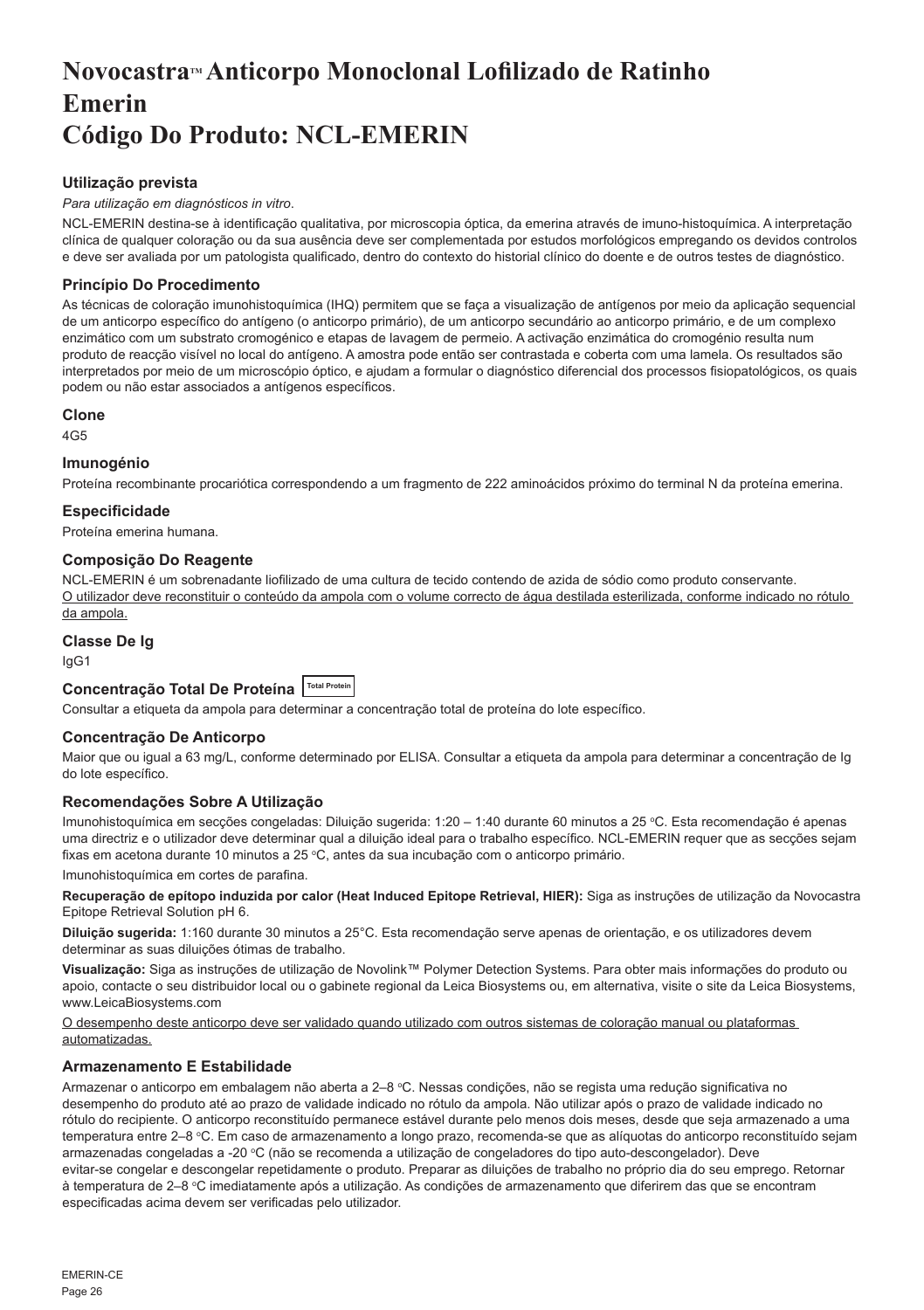#### **Preparação Das Amostras**

Secções de parafina: O fixador recomendado é formol tamponado neutro a 10% para secções de tecido envolvidas em parafina. Secções congeladas: Congelar blocos de tecido da amostra em isopentano arrefecido em nitrogénio líquido (ver os Avisos e precauções). As amostras não requerem mais nenhuma fixação, mas devem ser envolvidas no composto OCT™ (Sakura, Produto n.º Tissue-Tek 4583).

### **Avisos E Precauções**

#### **Novocastra Lyophilised Antibodies**

Contém uma mistura de: Azoteto De Sodio (<10%), Benzylpenicillin Sodium (<10%), Streptomycin Sulphate (<10%). Palavras-sinal: Perigo.

H302: Nocivo por ingestão. H317: Pode provocar uma reacção alérgica cutânea. H334: Quando inalado, pode provocar sintomas de alergia ou de asma ou dificuldades respiratórias. H411: Tóxico para os organismos aquáticos com efeitos duradouros. EUH032: Em contacto com ácidos liberta gases muito tóxicos.

P261: Evitar respirar as poeiras/fumos/gases/névoas/vapores/ aerossóis.

P264: Lavar mãos cuidadosamente após manuseamento. P270: Não comer, beber ou fumar durante a utilização deste produto.

P272: A roupa de trabalho contaminada não pode sair do local de trabalho.

P273: Evitar a libertação para o ambiente.

P280: Usar luvas de protecção/vestuário de protecção/protecção ocular/protecção facial.

P284: [Em caso de ventilação inadequada] usar proteção respiratória.

P301+312: EM CASO DE INGESTÃO: caso sinta indisposição, contacte um CENTRO DE INFORMAÇÃO ANTIVENENOS/ médico.

P302+352: SE ENTRAR EM CONTACTO COM A PELE: lavar com sabonete e água abundantes.

P304+340: EM CASO DE INALAÇÃO: retirar a pessoa para uma zona ao ar livre e mantê-la numa posição que não dificulte a respiração.

P330: Enxaguar a boca.

P333+313: Em caso de irritação ou erupção cutânea: consulte um médico.

P342+311: Em caso de sintomas respiratórios: contacte um CENTRO DE INFORMAÇÃO ANTIVENENOS/médico.

P362+364: Retirar a roupa contaminada e lavá-la antes de a voltar a usar.

P391: Recolher o produto derramado.

P501: Eliminar o conteúdo/recipiente em um local autorizado para a recolha de resíduos perigosos ou especiais.

Este reagente foi preparado a partir do sobrenadante de cultura celular. Visto ser um produto biológico, deve ser manuseado com o devido cuidado.

Este reagente contém azida sódica. Encontra-se disponível uma Ficha de Dados de Segurança do Material, mediante pedido ou através do site www.LeicaBiosystems.com

Consultar a legislação aplicável em relação ao descarte de quaisquer componentes potencialmente tóxicos.

As amostras, antes e depois da sua fixação, bem como todos os materiais expostos às mesmas, devem ser manipulados como se tivessem a capacidade de transmitir infecções e devem ser descartados com as devidas precauções.<sup>1</sup> Não pipetar nunca os reagentes com a boca e evitar o contacto entre a pele e membranas mucosas e os reagentes e amostras. Caso os reagentes ou amostras entrem em contacto com áreas sensíveis, lavar com grandes quantidades de água. Consultar um médico.

Minimizar a contaminação microbiana dos reagentes para evitar a possibilidade do aumento da coloração não específica.

Os períodos de incubação ou temperaturas diferentes dos que foram especificados poderão dar azo a resultados errados. Todas as alterações desse tipo devem ser validadas pelo utilizador.

O nitrogénio líquido causa queimaduras devido à sua temperatura excessivamente fria, e as pessoas que o manusearem devem utilizar vestuário de protecção, incluindo luvas e um visor. Utilizar o material numa área bem ventilada.

O isopentano é altamente inflamável e nocivo por ingestão e inalação. É ainda um irritante dérmico e ocular e, quando muito concentrado, é narcótico.

#### **Controlo Da Qualidade**

As diferenças entre os diferentes métodos e técnicas de processamento de tecidos no laboratório do utilizador podem causar uma grande variabilidade de resultados, requerendo a realização frequente de controlos internos suplementares aos procedimentos que se seguem.

Secções de parafina: Os controlos devem ser amostras de autópsia/biopsia/cirurgia frescas, fixadas em formol, processadas e envolvidas em cera parafínica logo que possível, da mesma maneira que a(s) amostra(s) do(s) doente(s).

Secções congeladas: Os controlos devem ser amostras de autópsia/biopsia/cirurgia frescas, congeladas logo que possível, da mesma maneira que a(s) amostra(s) do(s) doente(s).

# **Controlo De Tecido Positivo**

Usado para assinalar os tecidos correctamente preparados e as técnicas de coloração indicadas.

Cada conjunto de condições de testes, em cada processo de coloração, deve incluir um controlo de tecido positivo.

Os tecidos com uma coloração positiva fraca são mais indicados do que os têm uma coloração positiva forte para proporcionarem um controlo de qualidade óptimo, bem como para detectar níveis reduzidos de degradação dos reagentes.<sup>2</sup>

Os tecidos de controlo positivo recomendados são a amígdala, o endométrio, o coração ou o músculo esquelético.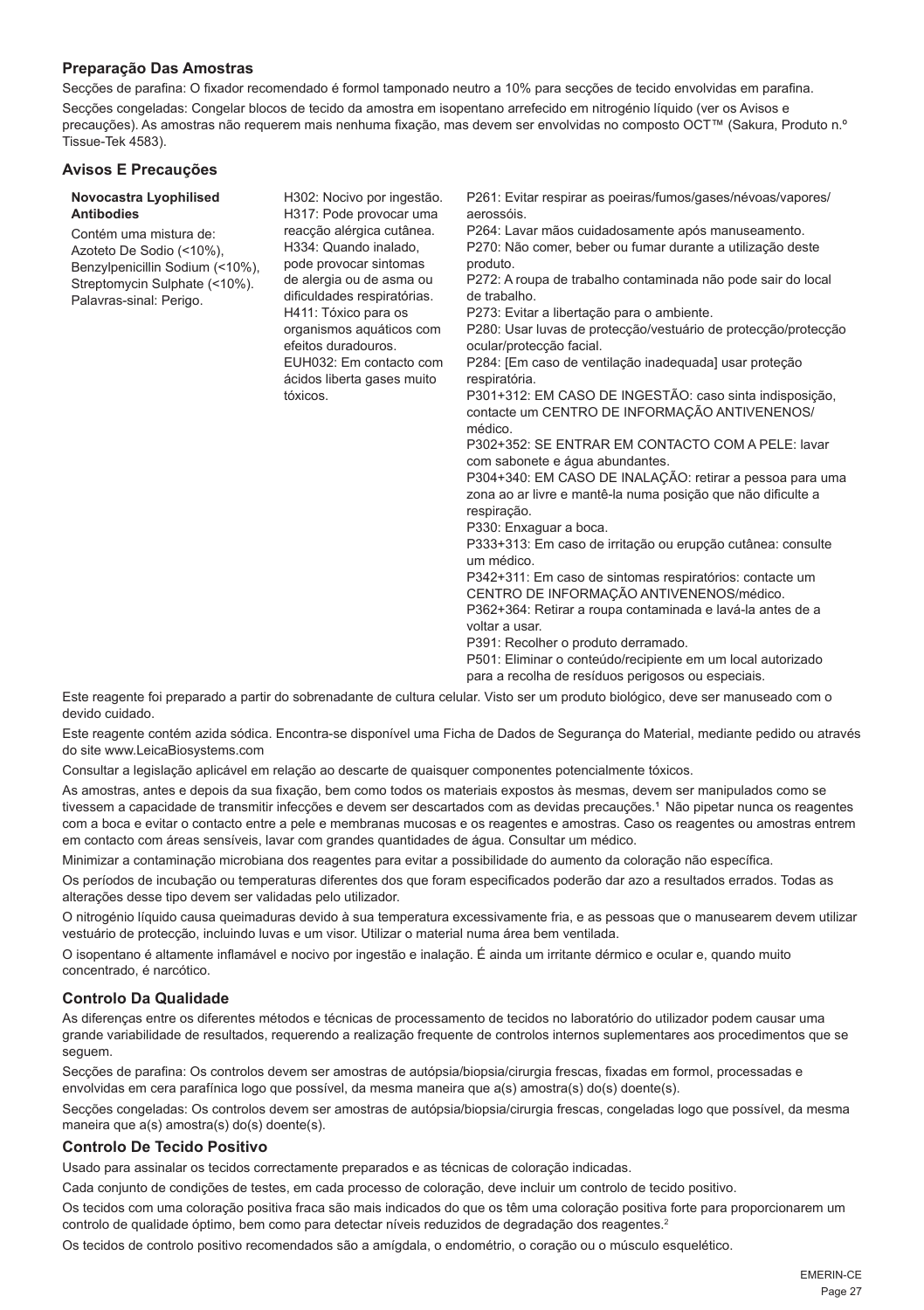Se o controlo de tecido positivo não demonstrar uma coloração positiva, os resultados obtidos com as amostras de testes devem ser considerados inválidos.

### **Controlo De Tecido Negativo**

Este deve ser examinado depois do controlo de tecido positivo para verificar a especificidade da marcação do antígeno objectivado pelo anticorpo primário.

O controlo de tecido negativo recomendado não foi ainda avaliado.

Alternativamente, a variedade de diferentes tipos de células presentes na maioria das secções de tecidos oferece muitas vezes locais de controlo negativo, mas isto deve ser verificado pelo utilizador.

A coloração não específica, caso ocorra, tem geralmente um aspecto difuso. A coloração esporádica do tecido conjuntivo pode também ter lugar em secções de tecido excessivamente fixado em formol. Devem utilizar-se células intactas para a interpretação dos resultados da coloração. As células necróticas ou degeneradas causam muitas vezes uma coloração não específica.<sup>3</sup> Podem verificarse resultados positivos falsos devido à ligação não imunológica de proteínas ou de produtos da reacção do substrato. Esses resultados podem também ser causados por enzimas endógenas tais como a pseudoperoxidase (eritrócitos), a peroxidase endógena (citocromo C), ou a biotina endógena (ex. no fígado, mama, cérebro ou rim) dependendo do tipo de imunocoloração utilizado. Para diferenciar entre a actividade das enzimas endógenas e as ligações não específicas de enzimas de imunoreactividade específica, podem colorir-se tecidos adicionais dos doentes exclusivamente com substrato cromogénio ou com complexos de enzimas (avidinabiotina, estreptavidina, polímero marcado) e substrato-cromogénio, respectivamente. Se ocorrer a coloração específica no controlo de tecido negativo, os resultados dos testes feitos com as amostras do doente devem ser considerados inválidos.

#### **Controlo De Reagente Negativo**

Utilizar um controlo de reagente negativo não específico em vez do anticorpo primário com uma secção de cada amostra de doente para avaliar a coloração não específica e permitir uma melhor interpretação da coloração específica no local do antígeno.

#### **Tecido Do Doente**

Examinar as amostras do doente coloridas com NCL-EMERIN em último lugar. A intensidade da coloração positiva deve ser avaliada dentro do contexto de qualquer coloração não específica de fundo do controlo de reagente negativo. Tal como com qualquer teste imunohistoquímico, um resultado negativo significa que o antígeno não foi detectado, e não que o antígeno se encontrava ausente das células ou tecido analisados. Se necessário, deve utilizar-se um painel de anticorpos para identificar reacções falso-negativas.

#### **Resultados Previstos**

#### Tecidos normais

O clone 4G5 detecta a proteína de 34 kD emerina, a qual é ubíqua nos tecidos, achando-se na sua concentração mais elevada no músculo esquelético e cardíaco. A emerina está localizada na membrana nuclear das células normais.

#### Tecidos tumorais

O clone 4G5 foi utilizado em estudos de imunohistoquímica e immunoblotting de mais de 850 doentes para identificar uma deficiência da proteína emerina de 34 kD, rica em serina.

**NCL-EMERIN está recomendado para a identificação da emerina humana através de imuno-histoquímica como auxiliar da histopatologia convencional, através da utilização de corantes histoquímicos não imunológicos.**

#### **Limitações Gerais**

A imunohistoquímica é um processo diagnóstico em múltiplas etapas que consta de: uma formação especializada na selecção dos reagentes apropriados, selecção, fixação e processamento de tecidos, preparação das lâminas de IHQ e interpretação dos resultados das colorações.

A coloração de tecidos depende do seu manuseamento e processamento antes da sua coloração. A fixação, congelação, descongelação, lavagem, secagem, aquecimento ou corte incorrectos das amostras, ou a sua contaminação com outros tecidos ou fluidos, podem produzir artefactos, retenção de anticorpos, ou resultados falso-negativos. Os resultados inconsistentes podem dever-se a variações nos métodos de fixação e envolvimento ou a irregularidades inerentes ao tecido.<sup>4</sup>

Uma contrastação excessiva ou incompleta pode comprometer a correcta interpretação dos resultados.

A interpretação clínica de qualquer coloração ou da sua ausência deve ser complementada por estudos morfológicos empregando os devidos controlos e deve ser avaliada por um patologista qualificado, dentro do contexto do historial clínico do doente e de outros testes de diagnóstico.

Os anticorpos da Leica Biosystems Newcastle Ltd destinam-se a serem utilizados, conforme indicado, em secções de tecido ou congeladas ou envolvidas em parafina, com requisitos de fixação específicos. Pode ocorrer uma expressão inesperada de antígeno, especialmente em neoplasmas. A interpretação clínica de qualquer secção de tecido colorido deverá incluir a análise morfológica e a avaliação de controlos apropriados.

#### **Bibliografia - Geral**

- 1. National Committee for Clinical Laboratory Standards (NCCLS). Protection of laboratory workers from infectious diseases transmitted by blood and tissue; proposed guideline. Villanova, P.A. 1991; 7(9). Order code M29-P.
- 2. Battifora H. Diagnostic uses of antibodies to keratins: a review and immunohistochemical comparison of seven monoclonal and three polyclonal antibodies. Progress in Surgical Pathology. 6:1–15. eds. Fenoglio-Preiser C, Wolff CM, Rilke F. Field & Wood, Inc., Philadelphia.
- 3. Nadji M, Morales AR. Immunoperoxidase, part I: the techniques and pitfalls. Laboratory Medicine. 1983; 14:767.
- 4. Omata M, Liew CT, Ashcavai M, Peters RL. Nonimmunologic binding of horseradish peroxidase to hepatitis B surface antigen: a possible source of error in immunohistochemistry. American Journal of Clinical Pathology. 1980; 73:626.
- 5. Anderson LVB. Multiplex Western blot analysis of the muscular dystrophy proteins. Chapter 22, p369–386, in Muscular Dystrophy: Methods and Protocols (number 43 in the Methods in Molecular Medicine series), edited by Bushby KMD & Anderson LVB. 2001. Humana Press: Totowa, New Jersey.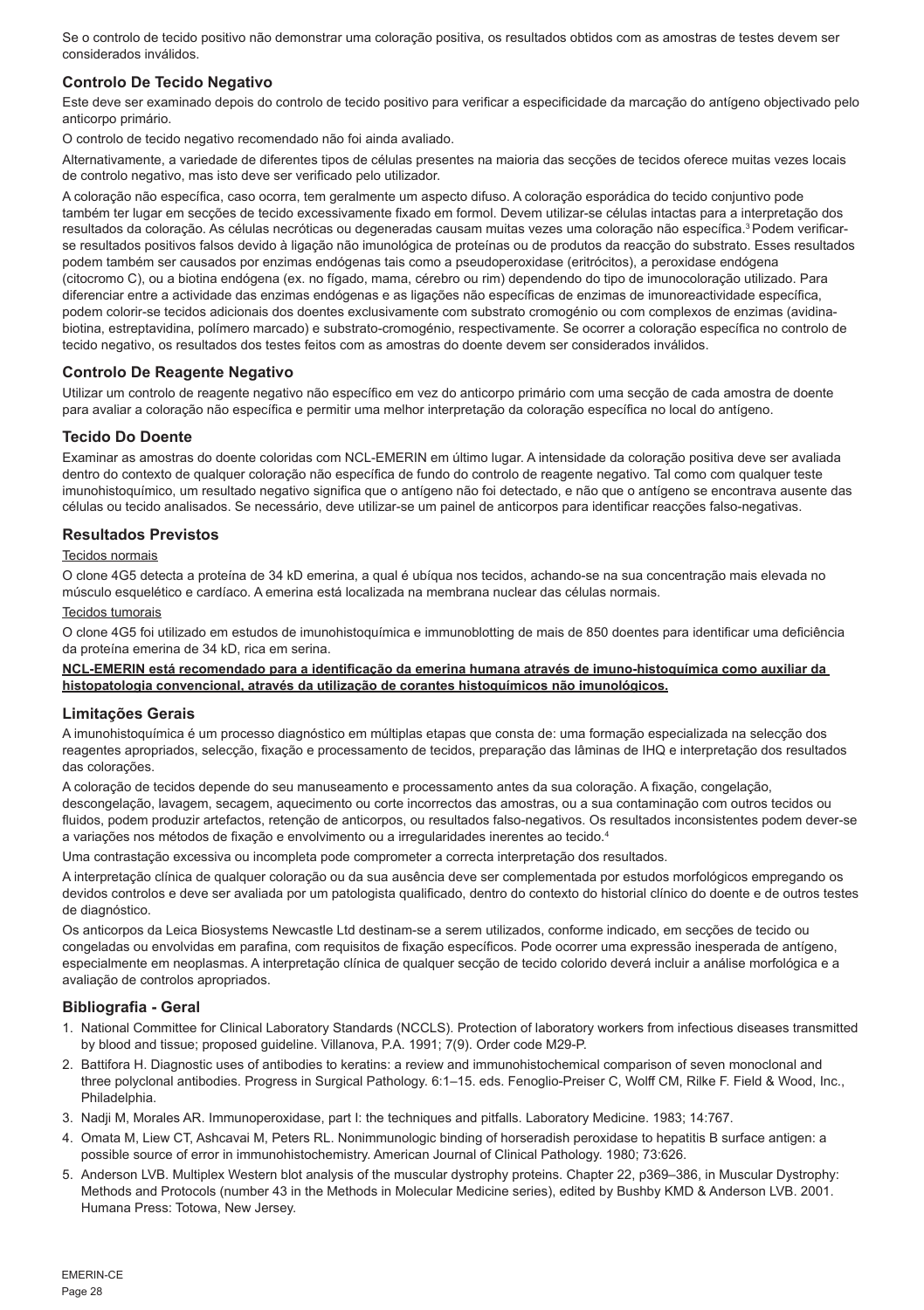- 6. Pogue R, Anderson LVB, Pyle A, et al. Strategy for mutation analysis in the autosomal recessive limb-girdle muscular dystrophies. Neuromuscular Disorders. 2001; 11(1):80–87.
- 7. Bornemann A and Anderson LVB. Diagnostic protein expression in human muscle biopsies. Brain Pathology. 2000; 10:193–214.

# **Emendas Da Edição Anterior**

Utilização prevista, Avisos E Precauções, Resultados Previstos.

# **Data De Emissão**

12 de Setembro de 2019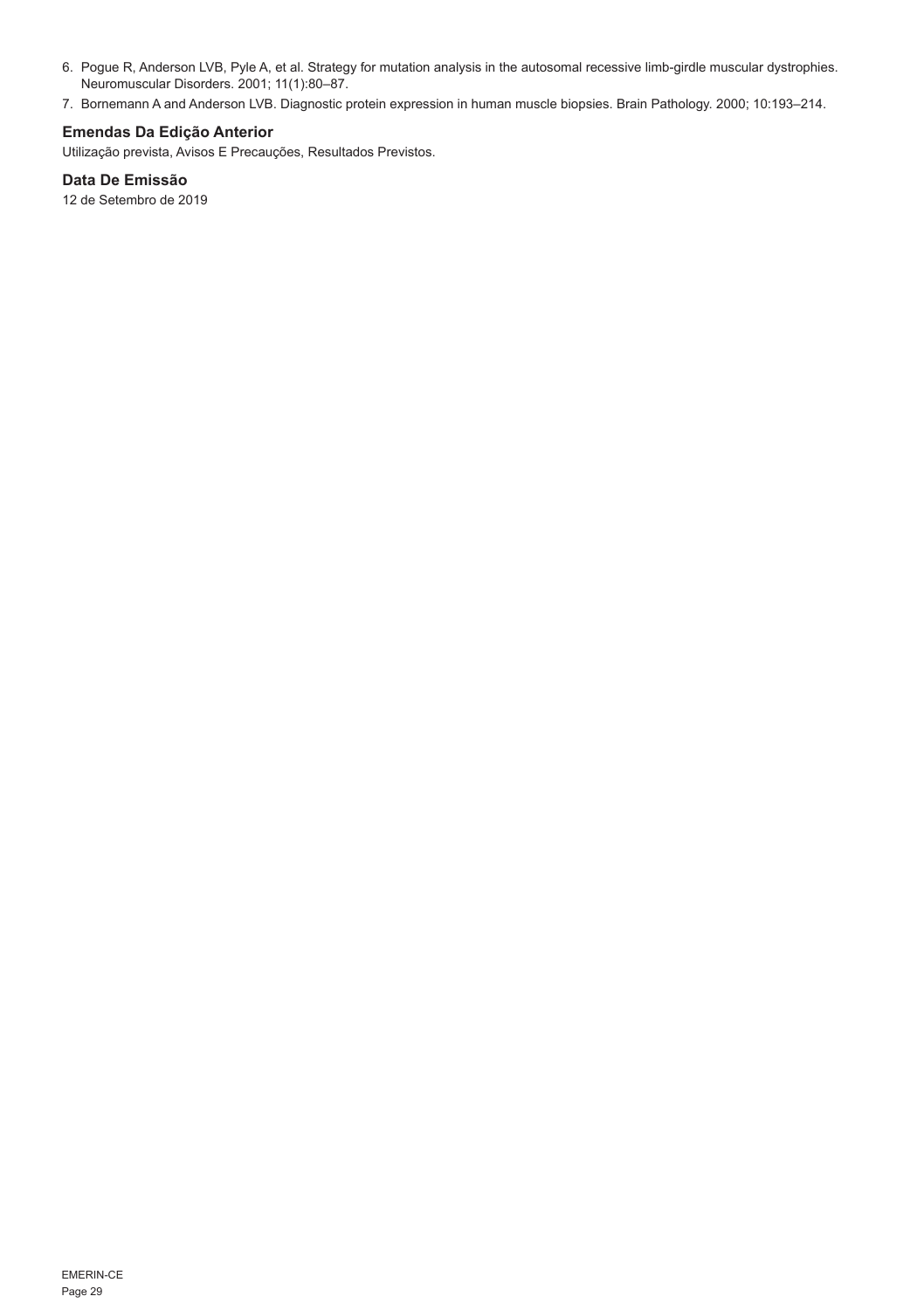# **Metodologia de imunocitoquímica para utilização de anticorpos NovocastraTM em tecido de músculo congelado.**

# **Reagentes necessários mas não fornecidos**

- 1. Solventes comuns utilizados em imunohistoquímica.
- 2. 50 mM solução salina tampão Tris (TBS) pH 7,6.
- 3. Diluente do anticorpo soro normal diluído em TBS.
- 4. Soros normais da espécie em que o anticorpo secundário tenha sido desenvolvido.
- 5. Anticorpo secundário conjugado com peroxidase preparar conforme recomendado pelo fabricante.
- 6. 3,3' Tetracloridrato de diaminobenzidina (DAB) preparar e utilizar conforme recomendado pelo fabricante.
- 7. Meio de montagem usar conforme recomendado pelo fabricante.

# **Equipamento necessário mas não fornecido**

- 1. Incubador regulado para 25 °C.
- 2. Equipamento geral de laboratório de imunohistoquímica.
- 3. Ventilador eléctrico para secagem das lâminas ao ar.

## **Soluções de recuperação de antígeno (ver as Recomendações sobre a utilização)**

Não se aplica às secções congeladas.

## **Metodologia**

Antes de intentar esta metodologia, o utilizador deve ter recebido a devida formação em técnicas de imunohistoquímica. O utilizador deve determinar quais as fórmulas de diluição ideais para os anticorpos. A não ser indicação em contrário, todas as etapas devem ser efectuadas a 25 ºC.

- 1. Cortar e montar secções de 4–10 μm em lâminas revestidas de um tecido adesivo apropriado e secar ao ar durante pelo menos uma hora.
- 2. Incubar as secções com anticorpo primário optimamente diluído (ver Recomendações sobre a utilização).
- 3. Lavar em tampão TBX durante 2 x 5 minutos, agitando levemente.
- 4. Incubar as secções num anticorpo secundário apropriado, conjugado com peroxidase.
- 5. Lavar em tampão TBX durante 2 x 5 minutos, agitando levemente.
- 6. Incubar as lâminas em DAB.
- 7. Enxaguar as lâminas em água limpa.
- 8. Desidratar, soltar e montar as secções.

# **Emendas da edição anterior**

Não é aplicável.

# **Data de emissão**

5 de Fevereiro de 2004 (CEprotocol/Frozen Muscle).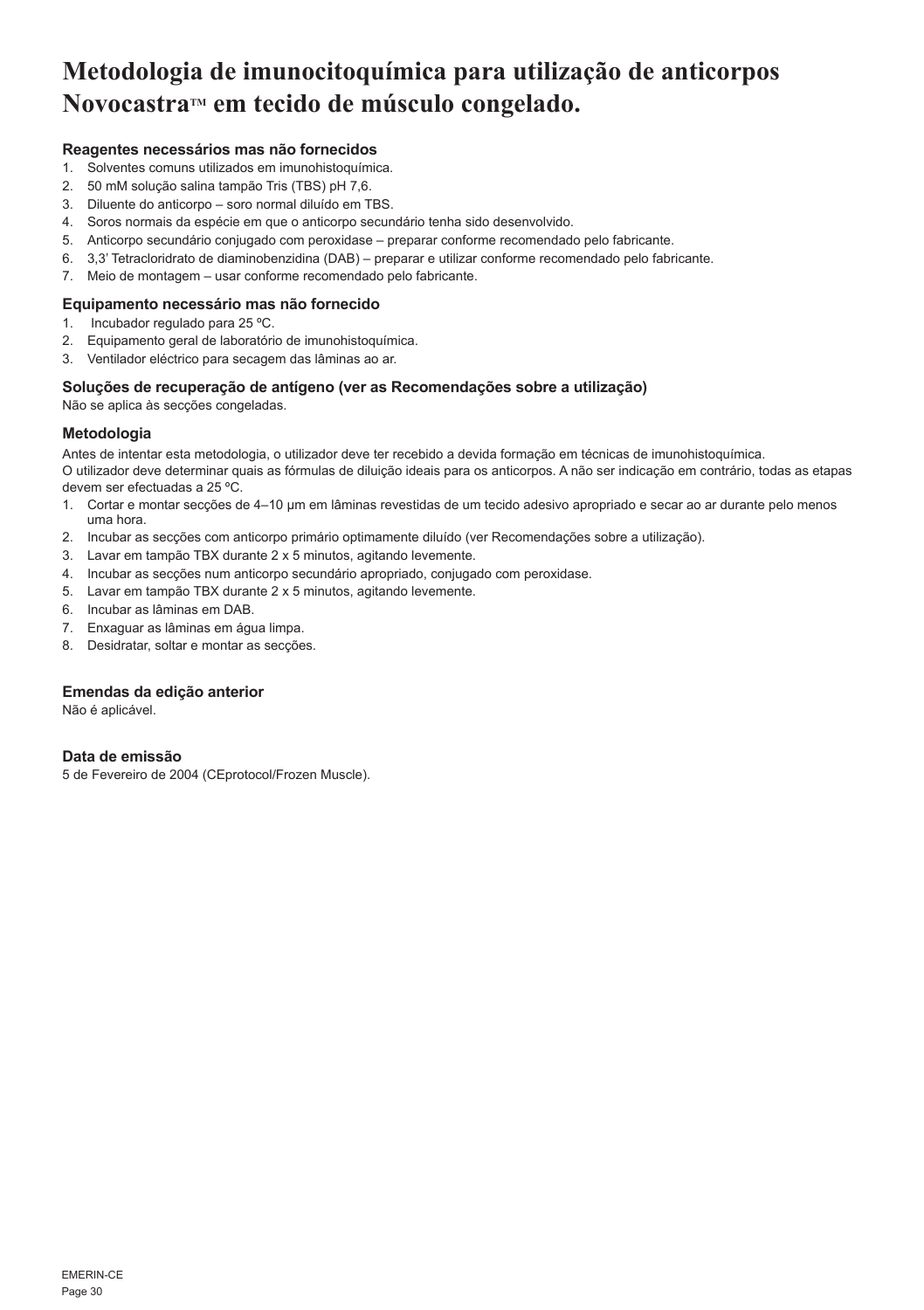# <span id="page-31-0"></span>**NovocastraTM Frystorkad Monoklonal Musantikropp Emerin Produktkod: NCL-EMERIN**

# **Avsedd Användning**

#### *För in vitro diagnostisk användning*.

NCL-EMERIN är avsedd för kvalitativ identifiering med ljusmikroskopi av emerin genom immunhistokemi. Den kliniska tolkningen av all färgning eller dess frånvaro bör kompletteras med morfologiska undersökningar som använder korrekta kontroller och utvärderas av kvalificerad patolog inom ramen för patientens kliniska anamnes och andra diagnostiska tester.

# **Metodens Princip**

Immunhistokemiska (IHC) färgningstekniker tillåter visualisering av antigener genom sekvenstillämpning av en specifik antikropp till antigenet (primär antikropp), en sekundär antikropp till den primära antikroppen och ett enzymkomplex med ett kromogent substrat med inlagda tvättsteg. Den enzymatiska aktiveringen av kromogenet resulterar i en synlig reaktionsprodukt på antigenområdet. Proverna kan då kontrastfärgas och förses med täckglas. Resultaten tolkas med ljusmikroskop och bidrar till differentialdiagnosen av patofysiologiska processer som eventuellt kan associeras till ett särskilt antigen.

#### **Klon**

4G5

## **Immunogen**

Prokaryotiskt rekombinant protein motsvarande ett 222 aminosyrefragment nära emerinproteinets N-terminus.

# **Specificitet**

Humant emerinprotein.

# **Reagensinnehåll**

NCL-EMERIN är en frystorkad supernatant från vävnadsodling som innehåller natriumazid som konserveringsmedel. Användaren måste späda flaskans innehåll med den korrekta volymen sterilt destillerat vatten enligt anvisningarna på flaskans etikett.

#### **Ig-klass**

IgG1

**Total Proteinkoncentration Total Protein**

Se flaskans etikett för total specifik proteinkoncentration för satsen.

# **Antikroppskoncentration**

Större än eller lika med 63 mg/l fastställt genom ELISA. Se flaskans etikett för specifik Ig-koncentration för satsen.

# **Rekommendationer Vid Användning**

**Immunhistokemi på frysta snitt: Föreslagen spädning:** 1:20–1:40 i 60 minuter vid 25 °C. Detta är endast en riktlinje och användare bör själva fastställa den optimala bruksspädningen. NCL-EMERIN kräver att snitten fixeras i aceton i 10 minuter vid 25 °C före inkubation med den primära antikroppen.

Immunohistokemi på paraffinsnitt.

**Värmeinducerad epitopåtervinning (Heat Induced Epitope Retrieval, HIER):** Följ bruksanvisningen på Novocastra Epitope Retrieval Solution pH 6.

**Föreslagen spädning:** 1:160 i 30 minuter vid 25 °C. Detta tillhandahålls som en guide och användare bör bestämma sina egna optimala arbetsspädningar.

**Visualisering:** Följ bruksanvisningen i Novolink™ Polymer Detection Systems. Du kan få en kopia av materialsäkerhetsdatabladet genom att kontakta en lokal distributör eller Leica Biosystems regionkontor eller också på Leica Biosystems webbplats, www.LeicaBiosystems.com

Denna antikropps prestanda ska valideras när den används tillsammans med andra manuella färgningssystem eller automatiska plattformar.

# **Förvaring Och Stabilitet**

Förvara oöppnad antikropp vid 2–8 °C. Vid dessa förhållanden sker ingen betydelsefull nedgång i produktens utförande fram till utgångsdatumet på flaskans etikett. Använd ej efter det utgångsdatum som anges på flaskans etikett. Den spädda antikroppen håller sig stabil i minst två månader om den förvaras vid 2–8 °C. Vid långvarig förvaring rekommenderas det att alikvoter av den spädda antikroppen förvaras frysta vid -20 °C (frostfria frys rekommenderas ej). Upprepad nedfrysning och upptinande bör undvikas. Förbered brukslösningar samma dag som de skall användas. Atergå till 2–8 °C direkt efter användning. Förvaringsförhållanden som skiljer sig från de ovannämnda måste kontrolleras av användaren.

#### **Preparation Av Prov**

Paraffinsnitt: Rekommenderat fixeringsmedel för paraffininbäddade vävnadssnitt är 10% neutralbuffrat formalin.

Frysta snitt: Frys vävnadsprovblocken i isopentan nedkylt i flytande kväve (se Varningar och Försiktighetsåtgärder). Proven kräver ingen ytterligare fixering men bör bäddas in i OCT™-förening (Sakura, produktkod Tissue-Tek 4583).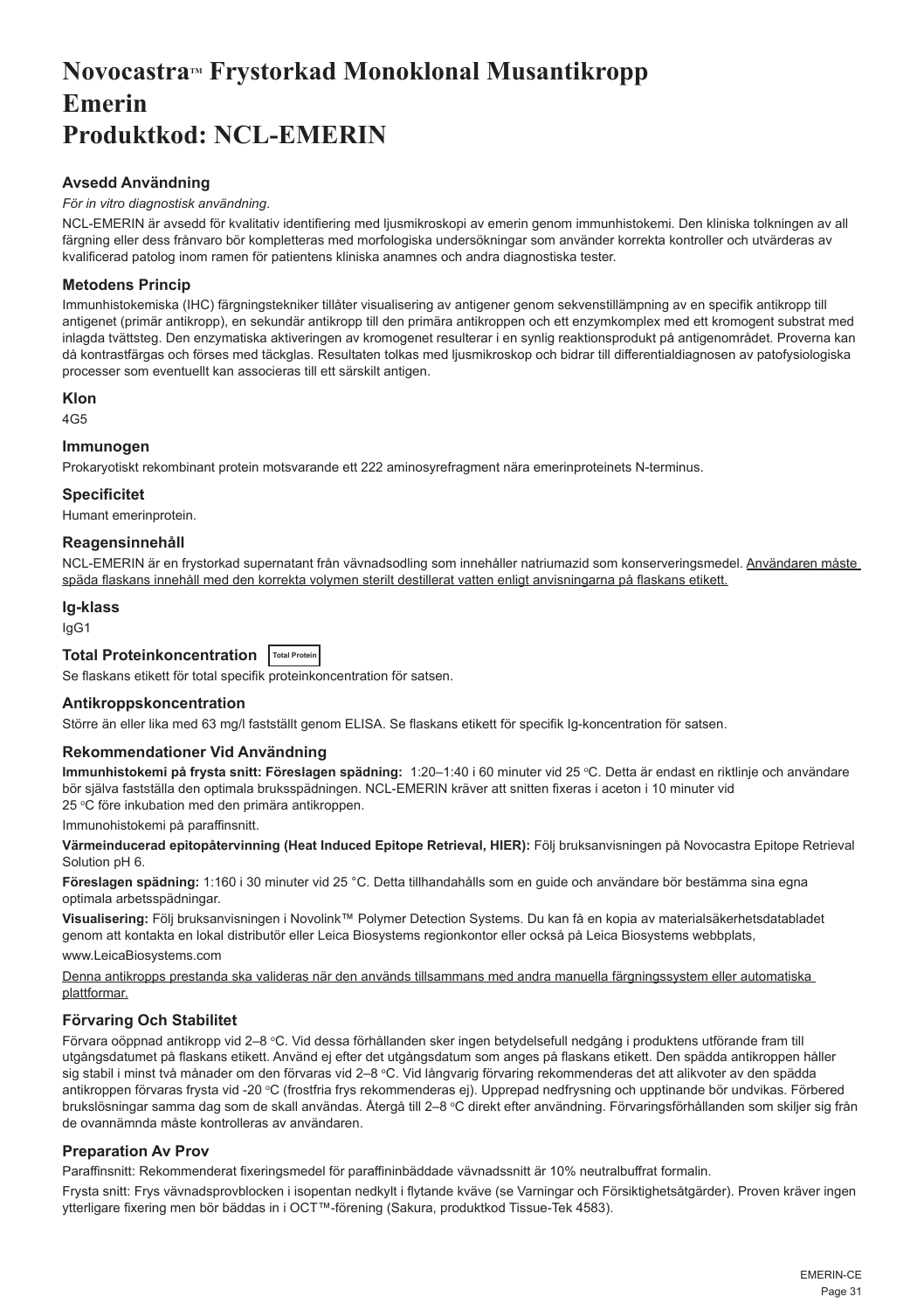### **Varningar Och Försiktighetsåtgärder**

| Novocastra Lyophilised<br><b>Antibodies</b><br>Innehåller en blandning<br>av: Natriumazid (<10%),<br>Benzylpenicillin Sodium (<10%),<br>Streptomycin Sulphate (<10%).<br>Signalord: Fara. | H302: Skadligt vid förtäring.<br>H317: Kan orsaka allergisk<br>hudreaktion.<br>H334: Kan orsaka allergi-<br>eller astmasymtom eller<br>andningssvårigheter vid<br>inandning.<br>H411: Giftigt för<br>vattenlevande organismer<br>med långtidseffekter.<br>EUH032: Utvecklar mycket<br>giftig gas vid kontakt med<br>syra. | P261: Undvik att inandas damm/rök/gaser/dimma/ångor/sprej.<br>P264: Tvätta händerna grundligt efter användning.<br>P270: Ät inte, drick inte och rök inte när du använder produkten.<br>P272: Nedstänkta arbetskläder får inte avlägsnas från<br>arbetsplatsen.<br>P273: Undvik utsläpp till miljön.<br>P280: Använd skyddshandskar/skyddskläder/ögonskydd/<br>ansiktsskydd.<br>P284: [Vid otillräcklig ventilation], använd andningsskydd.<br>P301+312: VID FÖRTÄRING: Vid obehag, kontakta<br>GIFTINFORMATIONSCENTRALEN/läkare.<br>P302+352: VID HUDKONTAKT: Tvätta med mycket tvål och<br>vatten.<br>P304+340: VID INANDNING: Flytta personen till frisk luft och se<br>till att andningen underlättas.<br>P330: Skölj munnen.<br>P333+313: Vid hudirritation eller utslag: Sök läkarhjälp.<br>P342+311: Vid besvär i luftvägarna: Kontakta<br>GIFTINFORMATIONSCENTRALEN/läkare.<br>P362+364: Ta av nedstänkta kläder och tvätta dem innan de<br>används igen.<br>P391: Samla upp spill. |
|-------------------------------------------------------------------------------------------------------------------------------------------------------------------------------------------|---------------------------------------------------------------------------------------------------------------------------------------------------------------------------------------------------------------------------------------------------------------------------------------------------------------------------|---------------------------------------------------------------------------------------------------------------------------------------------------------------------------------------------------------------------------------------------------------------------------------------------------------------------------------------------------------------------------------------------------------------------------------------------------------------------------------------------------------------------------------------------------------------------------------------------------------------------------------------------------------------------------------------------------------------------------------------------------------------------------------------------------------------------------------------------------------------------------------------------------------------------------------------------------------------------------------------------|
|                                                                                                                                                                                           |                                                                                                                                                                                                                                                                                                                           | P501: Innehållet/Behållaren lämnas till insamlingsställe för farligt<br>avfall.                                                                                                                                                                                                                                                                                                                                                                                                                                                                                                                                                                                                                                                                                                                                                                                                                                                                                                             |

Reagenset har förberetts från supernatanten av vävnadsodlingar. Eftersom det är en biologisk produkt bör skälig försiktighet iakttas vid hantering.

Detta reagens innehåller natriumazid. Materialsäkerhetsdatablad finns att få på begäran eller från www.LeicaBiosystems.com

För kassering av potentiellt toxiska komponenter hänvisas till nationella eller lokala bestämmelser.

Före och efter fixering bör prover och alla material som har varit utsatta för dem hanteras som om det finns risk för att de kan överföra infektioner och kasseras med iakttagande av försiktighet.<sup>1</sup> Pipettera aldrig reagenser med munnen och se till att huden och slemhinnorna inte kommer i kontakt med reagens och prover. Om reagens eller prover kommer i kontakt med känsliga områden, tvätta med rikliga mängder vatten. Rådgör med läkare.

Minimera mikrobisk kontaminering av reagens annars kan en ökning av ospecifik färgning ske.

Inkubationstider eller temperaturer som skiljer sig från dem som specificeras kan ge felaktiga resultat. Alla sådana förändringar måste kontrolleras av användaren.

Flytande kväve ger brännskador p.g.a. sin ytterst låga temperatur och skyddskläder, inklusive handskar och ögonskydd, skall användas vid hantering. Använd i ett väl ventilerat område.

Isopentan är högst brandfarligt och skadligt vid intagning via mun samt inhalation. Det irriterar också hud och ögon och har narkotisk effekt vid höga koncentrationer.

#### **Kvalitetskontroll**

Skillnader i vävnadsbehandling och tekniska metoder i användarens laboratorium kan ge stor variation i resultaten vilket kan göra det nödvändigt att genomföra regelbundna interna kontroller utöver följande metoder.

Paraffinsnitt: Kontroller bör vara färska obduktions-/biopsi-/kirurgiprover som snarast möjligt formalinfixeras, bearbetas och paraffininbäddas på samma sätt som patientprover.

Frysta snitt: Kontroller bör vara färska obduktions-/biopsi-/kirurgiprover som snarast möjligt har frysts på samma sätt som patientprover (s).

## **Positiv Vävnadskontroll**

Används för att ange korrekt förberedda vävnader och rätt färgningstekniker.

En positiv vävnadskontroll bör ingå i varje uppsättning av testförhållanden vid varje färgningskörning.

En vävnad med svag positiv färgning är mer lämplig för optimal kvalitetskontroll och för att upptäcka låga nivåer av reagensdegradering än en vävnad med stark positiv färgning.<sup>2</sup>

Tonsill, endometriet, hjärt- eller skelettmuskel rekommenderas som positiv kontrollvävnad.

Om den positiva vävnadskontrollen inte uppvisar positiv färgning bör resultat med testproverna anses vara ogiltiga.

#### **Negativ Vävnadskontroll**

Bör undersökas efter den positiva vävnadskontrollen för att fastställa specificiteten för märkningen av målantigenet med den primära antikroppen.

Rekommenderad negativ kontrollvävnad har inte utvärderats.

Alternativt ger ofta en mängd olika celltyper som finns i de flesta vävnadssnitt negativa kontrollområden men detta bör kontrolleras av användaren.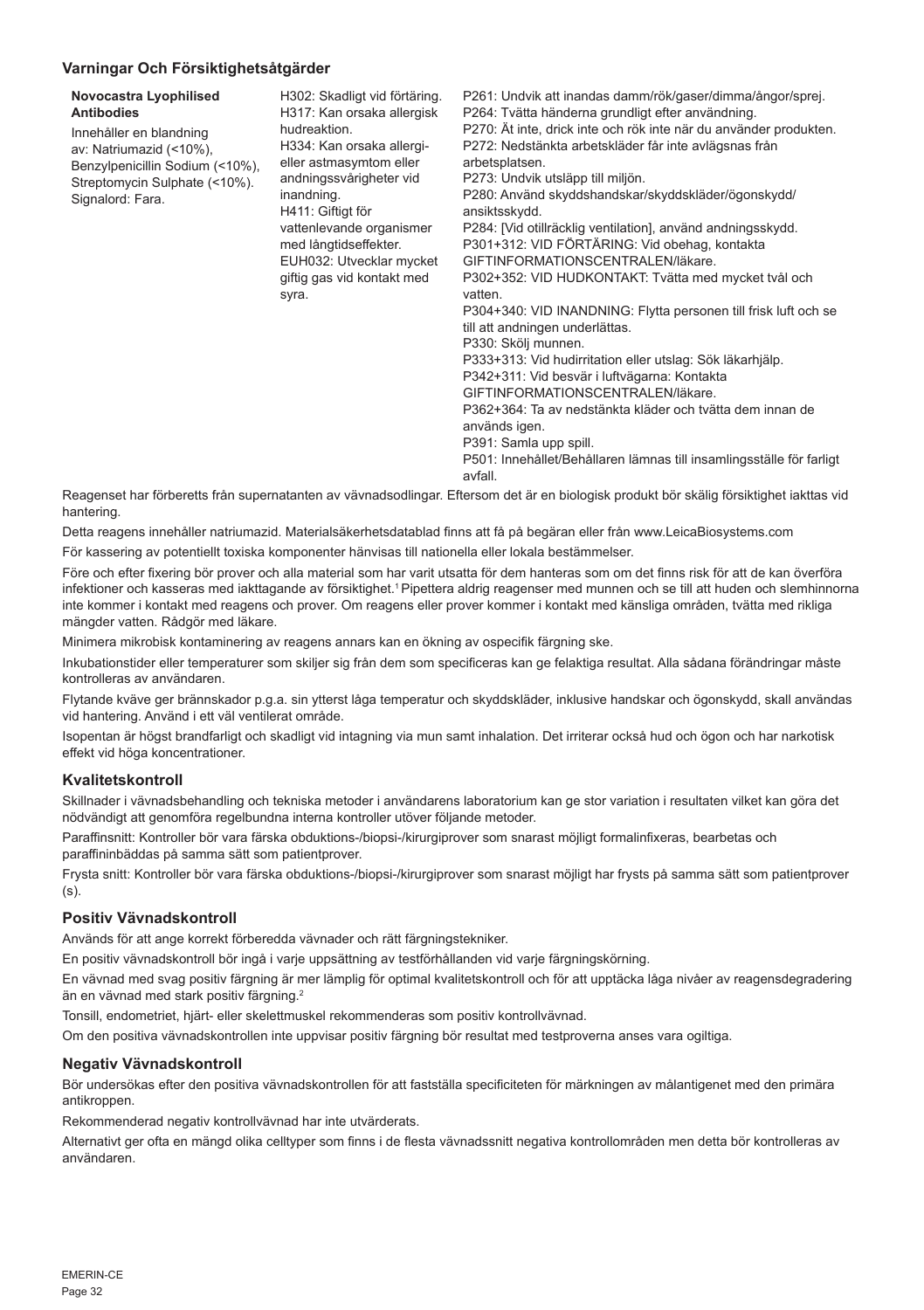Ospecifik färgning, om det förekommer, har ofta ett diffust utseende. Sporadisk färgning av bindväv kan också observeras i snitt från överflödigt formalinfixerade vävnader. Använd intakta celler för tolkning av färgningsresultat. Nekrotiska eller degenererade celler färgar ofta ospecifikt.<sup>3</sup>Falskt positiva resultat kan uppstå p.g.a. icke-immunologisk bindning av proteiner eller substratreaktionsprodukter. De kan också orsakas av endogena enzymer som pseudoperoxidas (erytrocyter), endogent peroxidas (cytokrom C) eller endogent biotin (t.ex. lever, bröst, hjärna, njure) beroende på typ av immunfärgning som används. För att skilja endogen enzymaktivitet eller ospecifik enzymbindning från specifik immunreaktivitet kan ytterligare patientvävnader färgas exklusivt med respektive substratkromogen eller enzymkomplex (avidin-biotin, streptavidin, märkt polymer) och substrat-kromogen. Om specifik färgning sker i den negativa vävnadskontrollen bör resultat med patientprover anses vara ogiltiga.

#### **Negativ Reagenskontroll**

Använd en ospecifik negativ reagenskontroll istället för den primära antikroppen med ett snitt från varje patientprov för att utvärdera ospecifik färgning och tillåta bättre tolkning av specifik färgning på antigenområdet.

#### **Patientvävnad**

Undersök patientprover färgade med NCL-EMERIN sist. Positiv färgningsintensitet bör utvärderas inom ramen för all ospecifik bakgrundsfärgning av den negativa reagenskontrollen. Som vid alla immunhistokemiska tester betyder ett negativt resultat att antigenet inte upptäcktes och inte att det inte förekom i de analyserade cellerna/vävnaderna. Använd vid behov en antikroppspanel för att identifiera falskt negativa reaktioner.

#### **Förväntade Resultat**

#### Normal vävnad

Klon 4G5 upptäcker 34 kD-proteinet, emerin som är utbredd i vävnader och hittas i dess högsta koncentration i skelett- och hjärtmuskel. Emerin är lokaliserat i normala cellers nukleära membran.

#### <u>Tumörvävnader</u>

Klon 4G5 har använts i immunhistokemiska och immunblottningsstudier på över 850 patienter för att identifiera brist på det serinrika 34 kD-proteinet emerin.

#### **NCL-EMERIN rekommenderas för identifiering av human emerin genom immunhistokemi, som tillägg till konventionell histopatologi med användning av icke-immunologiska histokemiska färger.**

#### **Allmänna Begränsningar**

Immunhistokemi är en diagnostisk process i flera steg som kräver specialiserad utbildning i urvalet av lämpliga reagens, val av vävnad, fixering och bearbetning, förberedelse av IHC-objektglaset samt tolkning av färgningsresultaten.

Vävnadsfärgning påverkas av hantering och bearbetning av vävnaden före färgningen. Felaktig fixering, nedfrysning, upptining, tvättning, torkning, uppvärmning, snittning eller kontaminering av andra vävnader eller vätskor kan framställa artefakter, infångande av antikroppar eller falskt negativa resultat. Motsägelsefulla resultat kan bero på variationer av fixerings- och inbäddningsmetoder eller på naturliga oregelbundenheter i vävnaden.<sup>4</sup>

Överflödig eller ofullständig kontrastfägning kan försvåra en korrekt tolkning av resultatet.

Den kliniska tolkningen av all färgning eller dess frånvaro bör kompletteras med morfologiska undersökningar som använder korrekta kontroller och utvärderas av kvalificerad patolog inom ramen för patientens kliniska anamnes och andra diagnostiska tester.

Antikroppar från Leica Biosystems Newcastle Ltd är till för användning så som anges på antingen frysta eller paraffininbäddade snitt med specifika fixeringskrav. Oväntat antigenuttryck kan ske, speciellt i neoplasmer. Morfologisk analys och utvärdering av lämpliga kontroller måste ingå i den kliniska tolkningen av alla färgade vävnadssnitt.

#### **Bibliografi - Allmän**

- 1. National Committee for Clinical Laboratory Standards (NCCLS). Protection of laboratory workers from infectious diseases transmitted by blood and tissue; proposed guideline. Villanova, P.A. 1991; 7(9). Order code M29-P.
- 2. Battifora H. Diagnostic uses of antibodies to keratins: a review and immunohistochemical comparison of seven monoclonal and three polyclonal antibodies. Progress in Surgical Pathology. 6:1–15. eds. Fenoglio-Preiser C, Wolff CM, Rilke F. Field & Wood, Inc., Philadelphia.
- 3. Nadji M, Morales AR. Immunoperoxidase, part I: the techniques and its pitfalls. Laboratory Medicine. 1983; 14:767.
- 4. Omata M, Liew CT, Ashcavai M, Peters RL. Nonimmunologic binding of horseradish peroxidase to hepatitis B surface antigen: a possible source of error in immunohistochemistry. American Journal of Clinical Pathology. 1980; 73:626.
- 5. Anderson LVB. Multiplex Western blot analysis of the muscular dystrophy proteins. Chapter 22, p369–386, in Muscular Dystrophy: Methods and Protocols (number 43 in the Methods in Molecular Medicine series), edited by Bushby KMD & Anderson LVB. 2001. Humana Press: Totowa, New Jersey.
- 6. Pogue R, Anderson LVB, Pyle A, et al. Strategy for mutation analysis in the autosomal recessive limb-girdle muscular dystrophies. Neuromuscular Disorders. 2001; 11(1):80–87.
- 7. Bornemann A and Anderson LVB. Diagnostic protein expression in human muscle biopsies. Brain Pathology. 2000; 10:193–214.

#### **Rättelser Av Tidigare Utgivning**

Avsedd Användning, Varningar Och Försiktighetsåtgärder, Förväntade Resultat.

### **Utgivningsdatum**

12 september 2019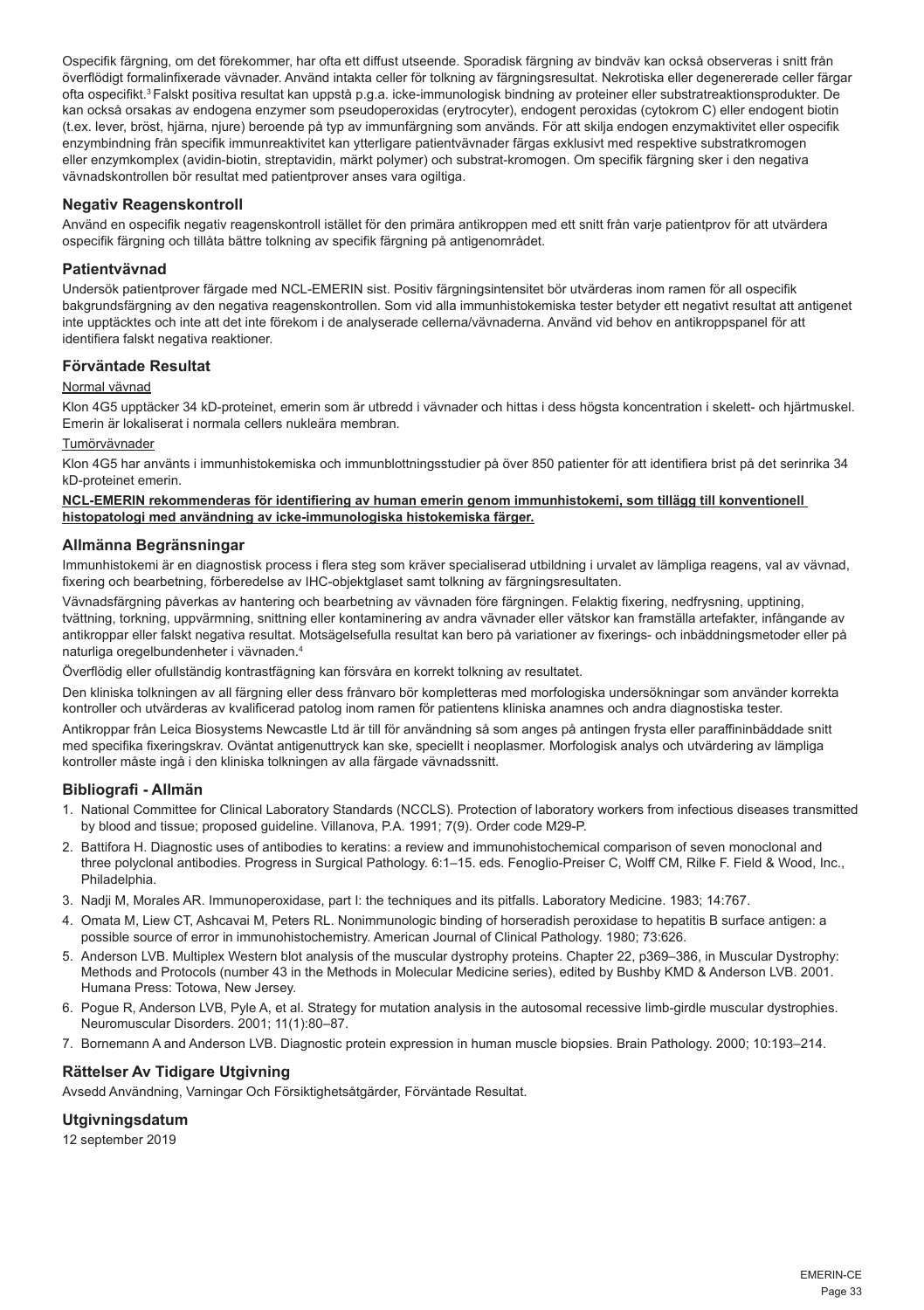# **Immunhistokemisk metodologi för användning av Novocastra™ antikroppar på fryst muskelvävnad.**

# **Reagens som krävs men ej tillhandahålls**

- 1. Standardlösningar som används inom immunhistokemi.
- 2. 50 mM Trisbuffrad saltlösning (TBS) pH 7,6.
- 3. Antikroppsutspädningsmedel normalt serum optimalt spätt i TBS .
- 4. Normala sera från de arter i vilka den sekundära antikroppen odlas.
- 5. Sekundär peroxidaskonjugerad antikropp använd enligt tillverkarens rekommendationer.
- 6. 3,3' Diaminobenzidin tetrahydroklorid (DAB) bered och använd enligt tillverkarens rekommendationer.
- 7. Monteringsmedel bered enligt tillverkarens rekommendationer.

# **Utrustning som krävs men ej tillhandahålls**

- 1 .Inkubator inställd på 25 °C.
- 2. Allmän immunhistokemisk laboratorieutrustning.
- 3. Elektrisk fläkt för lufttorkning av objektglas.

# **Antigenåtervinningslösningar (se Rekommendationer vid användning)**

Gäller ej frysta snitt.

# **Metodologi**

Innan denna metodologi tillämpas måste användare utbildas i immunhistokemiska tekniker. Användare bör fastställa optimal spädning för antikroppar. Alla steg utförs om inget annat anges vid rumstemperatur på 25 °C .

- 1. Skär och montera 4–10 μm snitt på objektglas täckta med ett lämpligt vävnadsklister och lufttorka i minst en timme.
- 2. Inkubera snitten med optimalt spädd primär antikropp (se Rekommendationer vid användning).
- 3. Tvätta snitten i TBS-buffert i 2 x 5 minuter och gunga försiktigt.
- 4. Inkubera snitten i lämplig peroxidaskonjugerad sekundär antikropp.
- 5. Tvätta snitten i TBS-buffert i 2 x 5 minuter och gunga försiktigt.
- 6. Inkubera objektglasen i DAB.
- 7. Skölj objektglasen i rent vatten.
- 8. Dehydratisera, klargör och montera snitten.

### **Rättelser av tidigare utgivning**

Gäller ej.

#### **Utgivningsdatum**

5 februari 2004 (CEprotocol/Frozen Muscle).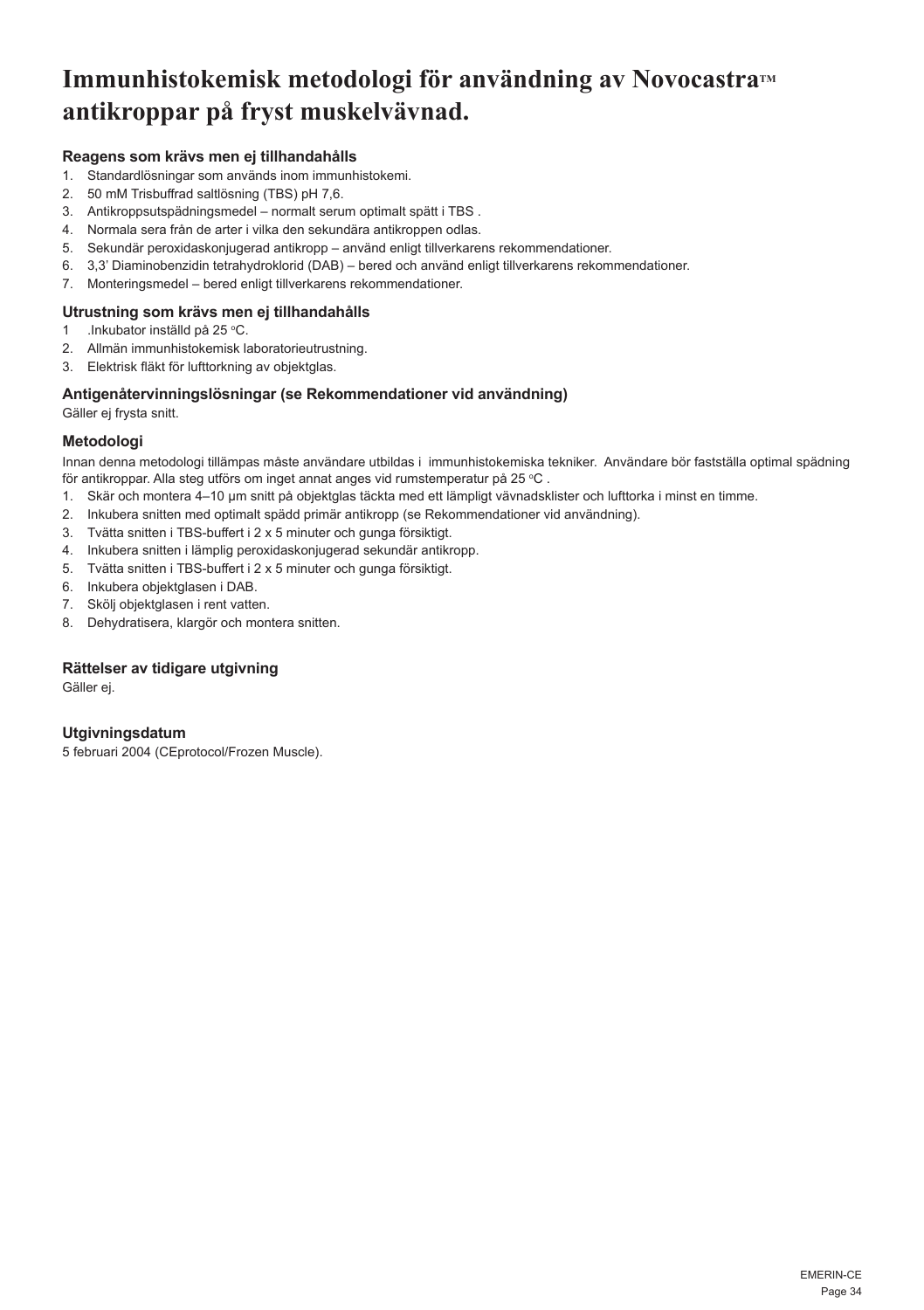# <span id="page-35-0"></span>**NovocastraTM Λυοφιλοποιημένο μονοκλωνικό αντίσωμα ποντικού Emerin Κωδικός είδους: NCL-EMERIN**

# **Χρήση Για Την Οποία Προορίζεται**

#### *Για in vitro διαγνωστική χρήση*.

Το NCL-EMERIN προορίζεται για την ποιοτική ταυτοποίηση με μικροσκοπία φωτός της εμερίνης με ανοσοϊστοχημεία. Η κλινική ερμηνεία οποιασδήποτε χρώσης ή της απουσίας της θα πρέπει να συμπληρώνεται με μορφολογικές μελέτες που χρησιμοποιούν σωστούς μάρτυρες και θα πρέπει να αξιολογείται στα πλαίσια του κλινικού ιστορικού του ασθενούς και άλλων διαγνωστικών εξετάσεων από ειδικευμένο παθολογοανατόμο.

# **Αρχή Της Διαδικασίας**

Οι τεχνικές ανοσοϊστοχημικής (IHC) χρώσης επιτρέπουν την οπτικοποίηση των αντιγόνων μέσω της διαδοχικής εφαρμογής ενός ειδικού αντισώματος στο αντιγόνο (πρωτοταγές αντίσωμα), ενός δευτεροταγούς αντισώματος στο πρωτοταγές αντίσωμα και ενός ενζυμικού συμπλόκου με χρωμογόνο υπόστρωμα με παρεμβαλλόμενα βήματα πλύσης. Η ενζυμική ενεργοποίηση του χρωμογόνου έχει ως αποτέλεσμα το σχηματισμό ενός ορατού προϊόντος αντίδρασης στη θέση του αντιγόνου. Το δείγμα μπορεί κατόπιν να υποβληθεί σε αντίχρωση και να καλυφθεί με καλυπτρίδα. Τα αποτελέσματα ερμηνεύονται με χρήση μικροσκοπίου φωτός και βοηθούν στη διαφορική διάγνωση παθοφυσιολογικών εξεργασιών, οι οποίες ενδέχεται ή όχι να σχετίζονται με ένα συγκεκριμένο αντιγόνο.

#### **Κλώνος**

4G5

#### **Ανοσογόνο**

Προκαρυωτική ανασυνδυασμένη πρωτεΐνη που αντιστοιχεί σε ένα θραύσμα 222 αμινοξέων κοντά στο N-τελικό άκρο της πρωτεΐνης εμερίνης.

#### **Ειδικότητα**

Ανθρώπινη πρωτεΐνη εμερίνη.

#### **Σύνθεση Αντιδραστηρίου**

Το NCL-EMERIN είναι ένα λυοφιλοποιημένο υπερκείμενο ιστοκαλλιέργειας που περιέχει αζίδιο του νατρίου ως συντηρητικό. Ο χρήστης χρειάζεται να ανασυστήσει το περιεχόμενο του φιαλιδίου με τον σωστό όγκο αποστειρωμένου απεσταγμένου νερού, όπως υποδεικνύεται στην ετικέτα του φιαλιδίου.

# **Τάξη Ig**

IgG1

# **Ολική Συγκέντρωση Πρωτεΐνης Total Protein**

Για την ολική συγκέντρωση πρωτεΐνης που είναι ειδική για την εκάστοτε παρτίδα, ανατρέξτε στην ετικέτα του φιαλιδίου.

#### **Συγκέντρωση Αντισώματος**

Μεγαλύτερη ή ίση με 63 mg/L, όπως προσδιορίζεται με ELISA. Για τη συγκέντρωση Ig που είναι ειδική για την εκάστοτε παρτίδα, ανατρέξτε στην ετικέτα του φιαλιδίου.

### **Συστάσεις Για Τη Χρήση**

Ανοσοϊστοχημεία σε τομές κατεψυγμένες: Προτεινόμενη αραίωση: 1:20–1:40 επί 60 λεπτά στους 25 °C. Αυτό παρέχεται ως οδηγός και οι<br>χρήστες θα πρέπει να προσδιορίζουν τις δικές τους βέλτιστες αραιώσεις εργασίας.

Ανοσοϊστοχημεία σε τομές παραφίνης.

**Ανάκτηση επιτόπων επαγόμενη με θερμότητα (Heat Induced Epitope Retrieval, HIER):** Παρακαλούμε ακολουθήστε τις οδηγίες χρήσης για το Novocastra Epitope Retrieval Solution pH 6.

**Προτεινόμενη αραίωση:** 1:160 για 30 λεπτά στους 25 °C. Αυτό προτείνεται ενδεικτικά και οι χρήστες θα πρέπει να ορίσουν τις δικές τους βέλτιστες αραιώσεις.

**Οπτικοποίηση:** Παρακαλούμε ακολουθήστε τις οδηγίες χρήσης των Novolink™ Polymer Detection Systems. Για περισσότερες πληροφορίες για το προϊόν ή για υποστήριξη, επικοινωνήστε με τον τοπικό διανομέα σας ή το περιφερειακό γραφείο της Leica Biosystems ή εναλλακτικά, επισκεφθείτε τον ιστότοπο της Leica Biosystems, www.LeicaBiosystems.com

Η απόδοση του συγκεκριμένου αντισώματος θα πρέπει να επικυρωθεί όταν χρησιμοποιηθεί μαζί με άλλα μη αυτόματα συστήματα χρώσης ή αυτοματοποιημένες πλατφόρμες.

#### **Φύλαξη Και Σταθερότητα**

Φυλάσσετε το μη ανοιγμένο αντίσωμα στους 2–8 °C. Υπό τις συνθήκες αυτές, δεν υπάρχει σημαντική απώλεια στην απόδοση του προϊόντος έως την ημερομηνία λήξης που υποδεικνύεται στην ετικέτα του φιαλιδίου. Μη χρησιμοποιείτε μετά την ημερομηνία λήξης που αναγράφεται στην ετικέτα του φιαλιδίου. Το ανασυσταθέν αντίσωμα είναι σταθερό επί δύο μήνες τουλάχιστον, εφόσον φυλάσσεται στους 2–8 °C. Για μακροχρόνια φύλαξη, συνιστάται τα κλάσματα του ανασυσταθέντος αντισώματος να φυλάσσονται κατεψυγμένα στους -20 °C (δε συνιστάται η χρήση καταψυκτών χωρίς πάγο). Θα πρέπει να αποφεύγονται οι επανειλημμένοι κύκλοι κατάψυξης και απόψυξης. Παρασκευάζετε αραιώσεις εργασίας την ημέρα της χρήσης. Επαναφέρετε στους 2–8 °C αμέσως μετά τη χρήση. Τυχόν συνθήκες φύλαξης διαφορετικές από εκείνες που καθορίζονται παραπάνω πρέπει να επαληθεύονται από το χρήστη.

#### **Παρασκευή Δείγματος**

τομές παραφίνης: Το συνιστώμενο μονιμοποιητικό είναι ουδέτερο ρυθμιστικό διάλυμα φορμόλης 10% για τομές ιστού εγκλεισμένες σε παραφίνη.

τομές κατεψυγμένες: Καταψύξτε τεμάχια ιστών δειγμάτων σε ισοπεντάνιο που έχει ψυχθεί σε υγρό άζωτο (δείτε την ενότητα "Προειδοποιήσεις και προφυλάξεις"). Τα δείγματα δε χρειάζονται περαιτέρω μονιμοποίηση, αλλά πρέπει να εγκλείονται στην ένωση OCT™ (Sakura, κωδικός είδους Tissue-Tek 4583).

EMERIN-CE Page 35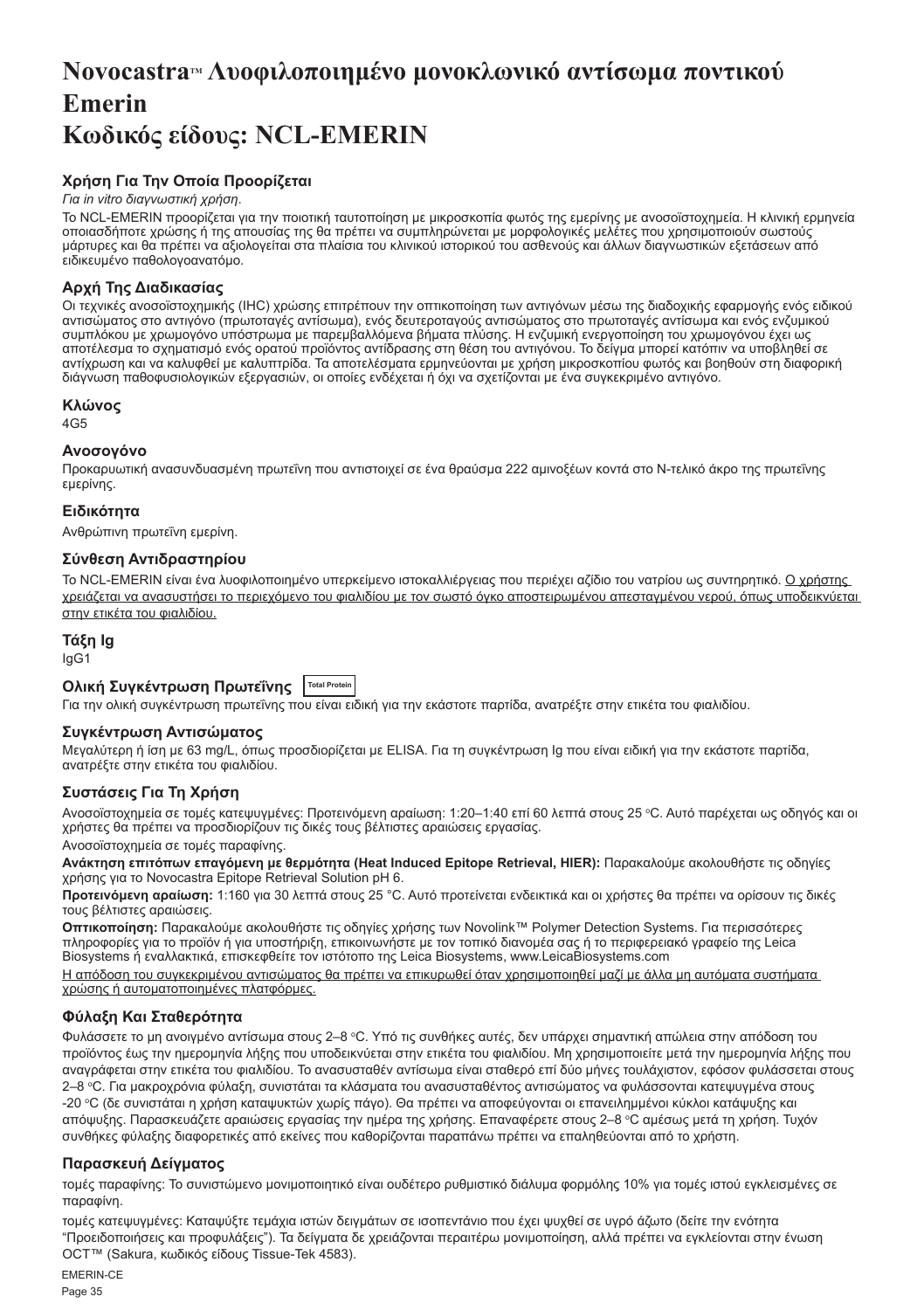# **Προειδοποιήσεις Και Προφυλάξεις**

# **Novocastra Lyophilised Antibodies**

Περιέχει ένα μείγμα από: Sodium Azide (<10%), Benzylpenicillin Sodium (<10%), Streptomycin Sulphate (<10%). Προειδοποιητές λέξεις: Κύνδυνος.

H302: Επιβλαβές σε περίπτωση κατάποσης. H317: Μπορεί να προκαλέσει αλλεργική δερματική αντίδραση. H334: Μπορεί να προκαλέσει αλλεργία ή συμπτώματα άσθματος ή δύσπνοια σε περίπτωση εισπνοής. H411: Τοξικό για τους υδρόβιους οργανισμούς, με μακροχρόνιες επιπτώσεις. EUH032: Σε επαφή με οξέα ελευθερώνονται πολύ τοξικά αέρια.

P261: Αποφεύγετε να αναπνέετε σκόνη/αναθυμιάσεις/αέρια/ σταγονίδια/ατμούς/εκνεφώματα.

P264: Πλύνετε χέρια σχολαστικά μετά το χειρισμό.

P270: Μην τρώτε, πίνετεή καπνίζετε, όταν χρησιμοποιείτε αυτό το προϊόν.

P272: Τα μολυσμένα ενδύματα εργασίας δεν πρέπει να βγαίνουν από το χώρο εργασίας.

P273: Να αποφεύγεται η ελευθέρωση στο περιβάλλον.

P280: Να φοράτε προστατευτικά γάντια/προστατευτικά ενδύματα/ μέσα ατομικής προστασίας για τα μάτια/πρόσωπο.

P284: ΫΣε περίπτωση ανεπαρκούς αερισμούέ χρησιμοποιείστε μέσα ατομικής προστασίας της αναπνοής.

P301+312: ΣΕ ΠΕΡΙΠΤΩΣΗ ΚΑΤΑΠΟΣΗΣ: Καλέστε το ΚΕΝΤΡΟ ΔΗΛΗΤΗΡΙΑΣΕΩΝ/γιατρό/ εάν αισθανθείτε αδιαθεσία.

P302+352: ΣΕ ΠΕΡΙΠΤΩΣΗ ΕΠΑΦΗΣ ΜΕ ΤΟ ΔΕΡΜΑ: Πλύνετε με άφθονο νερό και σαπούνι.

P304+340: ΣΕ ΠΕΡΙΠΤΩΣΗ ΕΙΣΠΝΟΗΣ: Μεταφέρατε τον παθόντα στον καθαρό αέρα και αφήστε τον να ξεκουραστεί σε στάση που διευκολύνει την αναπνοή.

P330: Ξεπλύνετε το στόμα.

P333+313: Εάν παρατηρηθεί ερεθισμός του δέρματος ή εμφανιστεί εξάνθημα: Συμβουλευθείτε/Επισκεφθείτε γιατρό. P342+311: Εάν παρουσιάζονται αναπνευστικά συμπτώματα: Καλέστε το ΚΕΝΤΡΟ ΔΗΛΗΤΗΡΙΑΣΕΩΝ/γιατρό.

P362+364: Βγάλτε τα μολυσμένα ρούχα και πλύντε τα πριν τα ξαναχρησιμοποιήσετε.

P391: Μαζέψτε τη χυμένη ποσότητα.

P501: Διάθεση του περιεχομένου/περιέκτη σε χώρο συλλογής επικινδύνων ή ειδικών αποβλήτων.

Το αντιδραστήριο αυτό έχει παρασκευαστεί από το υπερκείμενο κυτταροκαλλιέργειας. Επειδή είναι βιολογικό προϊόν, θα πρέπει να δίνεται εύλογη προσοχή κατά το χειρισμό του.

Αυτό το αντιδραστήριο περιέχει αζίδιο του νατρίου. Δελτίο δεδομένων ασφαλείας υλικού διατίθεται κατόπιν αιτήματος ή από τη διεύθυνση www.LeicaBiosystems.com

Συμβουλευτείτε τους ομοσπονδιακούς, πολιτειακούς ή τοπικούς κανονισμούς για απόρριψη τυχόν δυνητικώς τοξικών συστατικών. Ο χειρισμός δειγμάτων, πριν και μετά τη μονιμοποίηση, καθώς και όλων των υλικών που έχουν εκτεθεί σε αυτά, θα πρέπει να γίνεται ως εάν ήταν δυνητικά μετάδοσης λοίμωξης και η απόρριψή τους να πραγματοποιείται λαμβάνοντας τις σωστές προφυλάξεις.<sup>1</sup>Μην αναρροφάτε ποτέ με πιπέτα αντιδραστήρια με το στόμα και αποφύγετε την επαφή του δέρματος και των βλεννογόνων με αντιδραστήρια και δείγματα. Εάν τα αντιδραστήρια ή τα δείγματα έλθουν σε επαφή με ευαίσθητες περιοχές, πλύνετε με άφθονες ποσότητες νερού. Ζητήστε τη συμβουλή ιατρού.

Ελαχιστοποιήστε τη μικροβιακή μόλυνση των αντιδραστηρίων, διότι ενδέχεται να συμβεί αύξηση μη ειδικής χρώσης.

Χρόνοι ή θερμοκρασίες επώασης διαφορετικές από εκείνες που καθορίζονται ενδέχεται να δώσουν εσφαλμένα αποτελέσματα. Τυχόν τέτοιες μεταβολές πρέπει να επικυρώνονται από το χρήστη.

Το υγρό άζωτο λόγω της υπερβολικά ψυχρής θερμοκρασίας του προκαλεί εγκαύματα και κατά το χειρισμό του πρέπει να φοράτε προστατευτικό ρουχισμό, συμπεριλαμβανομένων γαντιών και προσωπίδας. Χρησιμοποιείτε σε καλά αεριζόμενο χώρο.

Το ισοπεντάνιο είναι ιδιαίτερα εύφλεκτο και επιβλαβές με κατάποση και εισπνοή. Είναι επίσης ερεθιστικό στο δέρμα και τα μάτια, καθώς και ναρκωτικό σε υψηλή συγκέντρωση.

# **Ποιοτικός Έλεγχος**

Τυχόν διαφορές στην επεξεργασία των ιστών και τις τεχνικές διαδικασίες στο εργαστήριο του χρήστη ενδέχεται να προκαλέσουν σημαντική μεταβλητότητα στα αποτελέσματα, καθιστώντας αναγκαία την τακτική εκτέλεση εσωτερικών ελέγχων επιπλέον των ακόλουθων διαδικασιών.

τομές παραφίνης: Οι μάρτυρες θα πρέπει να είναι φρέσκα δείγματα νεκροψίας/βιοψίας/χειρουργικά δείγματα, τα οποία είναι μονιμοποιημένα σε φορμόλη, επεξεργασμένα και εγκλεισμένα σε κηρό παραφίνης, το συντομότερο δυνατό με τον ίδιο τρόπο με το(α) δείγμα(τα) του ασθενούς.

τομές κατεψυγμένες: Οι μάρτυρες θα πρέπει να είναι φρέσκα δείγματα νεκροψίας/βιοψίας/χειρουργικά δείγματα, τα οποία καταψύχονται το συντομότερο δυνατό με τον ίδιο τρόπο όπως το(α) δείγμα(τα) του ασθενούς.

# **Θετικός Μάρτυρας Ιστού**

Χρησιμοποιείται για να υποδεικνύει σωστά παρασκευασμένους ιστούς και σωστές τεχνικές χρώσης.

Θα πρέπει να περιλαμβάνεται ένας θετικός μάρτυρας ιστού για κάθε σύνολο συνθηκών εξέτασης σε κάθε εκτέλεση χρώσης.

Ένας ιστός με ασθενή θετική χρώση είναι πιο κατάλληλος από έναν ιστό με ισχυρή θετική χρώση για βέλτιστο έλεγχο ποιότητας και για την ανίχνευση πολύ μικρών επιπέδων τυχόν αποδόμησης των αντιδραστηρίων.<sup>2</sup>

Συνιστώμενοι ιστός θετικού μάρτυρα είναι η αμυγδαλή, το ενδομήτριο, ο καρδιακός ή ο σκελετικός μυς.

Εάν ο θετικός μάρτυρας ιστού δεν παρουσιάζει θετική χρώση, τα αποτελέσματα με τα δείγματα της εξέτασης θα πρέπει να θεωρούνται άκυρα.

# **Αρνητικός Μάρτυρας Ιστού**

Θα πρέπει να εξετάζεται μετά τον θετικό μάρτυρα ιστού για την επαλήθευση της ειδικότητας της επισήμανσης του αντιγόνου-στόχου από το πρωτοταγές αντίσωμα.

Συνιστώμενος ιστός αρνητικού μάρτυρα δεν έχει αξιολογηθεί.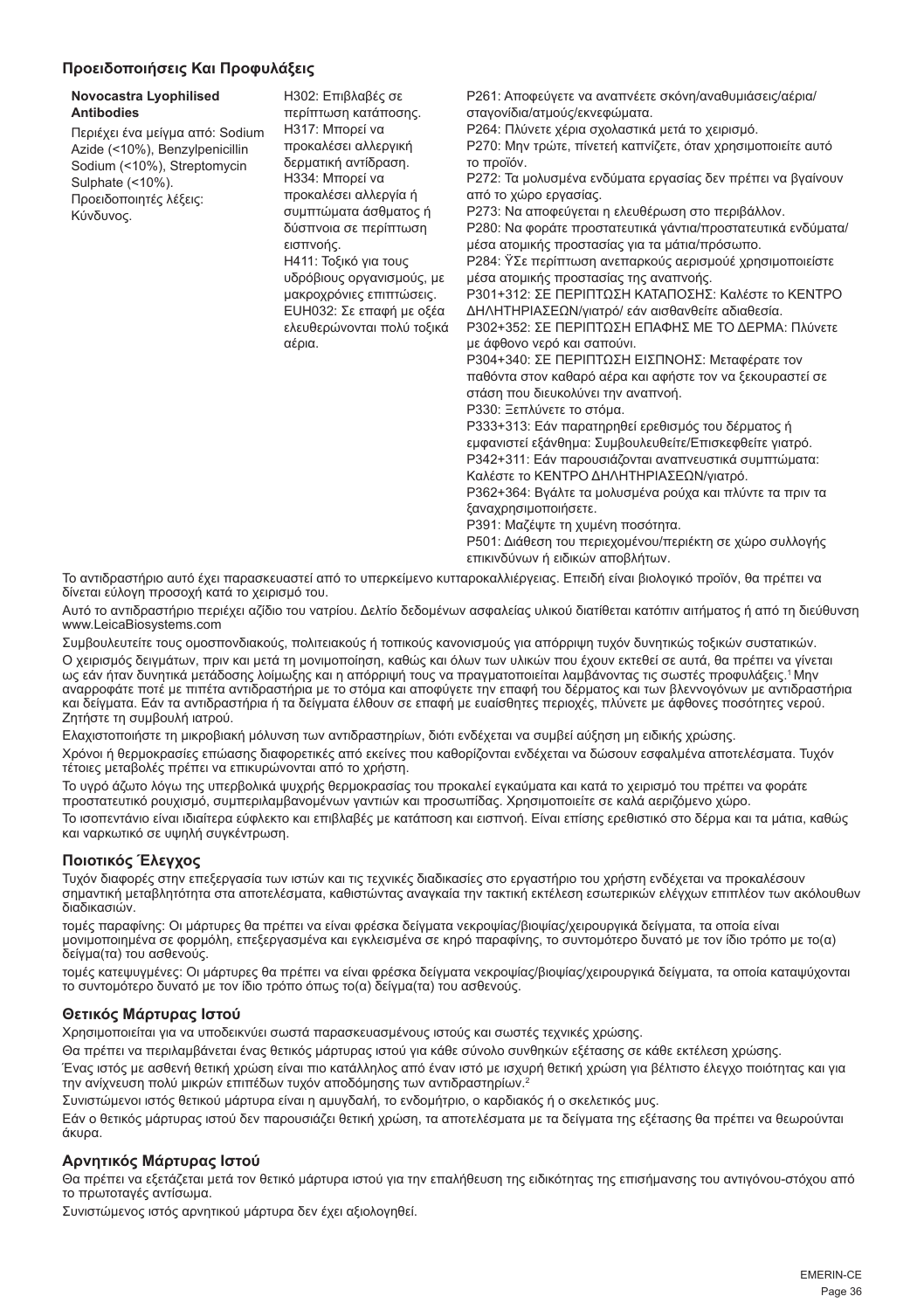Εναλλακτικά, η ποικιλία διαφόρων κυτταρικών τύπων που υπάρχουν στις περισσότερες τομές ιστών παρέχει συχνά θέσεις αρνητικού μάρτυρα, αλλά αυτό πρέπει να επαληθεύεται από το χρήστη.

Μη ειδική χρώση, εάν υπάρχει, έχει συνήθως διάχυτη εμφάνιση. Ενδέχεται επίσης να παρατηρηθεί σποραδική χρώση του συνδετικού ιστού σε τομές από ιστούς που έχουν μονιμοποιηθεί με υπερβολική ποσότητα φορμόλης. Χρησιμοποιείτε άθικτα κύτταρα για την<br>ερμηνεία των αποτελεσμάτων της χρώσης. Νεκρωτικά ή εκφυλισμένα κύτταρα παρουσιάζουν συχνά μη ειδική παρατηρηθούν ψευδώς θετικά αποτελέσματα λόγω μη ανοσολογικής δέσμευσης των πρωτεϊνών ή των προϊόντων αντίδρασης του υποστρώματος. Ενδέχεται επίσης να προκληθούν από ενδογενή ένζυμα, όπως η ψευδοϋπεροξειδάση (ερυθροκύτταρα), η ενδογενής υπεροξειδάση (κυτόχρωμα C) ή η ενδογενής βιοτίνη (π.χ. ήπαρ, μαστός, εγκέφαλος, νεφρός) ανάλογα με τον τύπο ανοσοχρώσης που<br>χρησιμοποιείται. Για τη διαφοροποίηση της ενδογενούς ενζυμικής δραστικότητας ή της μη ειδικής δέσ ανοσοαντιδραστικότητα, είναι δυνατό να χρωματιστούν αποκλειστικά επιπλέον ιστοί ασθενών με χρωμογόνο υποστρώματος ή ενζυμικά σύμπλοκα (αβιδίνη-βιοτίνη, στρεπταβιδίνη, σημασμένο πολυμερές) και υπόστρωμα-χρωμογόνο, αντίστοιχα. Εάν παρουσιαστεί ειδική χρώση στον αρνητικό μάρτυρα ιστού, τα αποτελέσματα με τα δείγματα ασθενούς θα πρέπει να θεωρούνται άκυρα.

## **Αρνητικός Μάρτυρας Αντιδραστηρίου**

Χρησιμοποιείτε έναν μη ειδικό αρνητικό μάρτυρα αντιδραστηρίου αντί του πρωτοταγούς αντισώματος με μια τομή κάθε δείγματος ασθενούς για την αξιολόγηση μη ειδικής χρώσης και για να επιτρέπεται καλύτερη ερμηνεία της ειδικής χρώσης στη θέση του αντιγόνου.

## **Ιστός Ασθενούς**

Εξετάστε τελευταία τα δείγματα ασθενούς που έχουν χρωματιστεί με το NCL-EMERIN. Η ένταση της θετικής χρώσης θα πρέπει να<br>εκτιμάται στα πλαίσια τυχόν μη ειδικής χρώσης υποβάθρου του αρνητικού μάρτυρα αντιδραστηρίου. Όπως σ ανοσοϊστοχημική εξέταση, ένα αρνητικό αποτέλεσμα σημαίνει ότι το αντιγόνο δεν ανιχνεύτηκε, όχι ότι το αντιγόνο δεν υπήρχε στα κύτταρα/στον ιστό που εξετάστηκε. Εάν είναι απαραίτητο, χρησιμοποιήστε μια σειρά αντισωμάτων για την αναγνώριση ψευδώς αρνητικών αντιδράσεων.

# **Αναμενόμενα Αποτελέσματα**

## Φυσιολογικοί ιστοί

Ο κλώνος 4G5 ανιχνεύει την πρωτεΐνη εμερίνη 34 kD, η οποία είναι απανταχού παρούσα στους ιστούς και απαντάται στην ανώτατη συγκέντρωση στον σκελετικό και τον καρδιακό μυ. Η εμερίνη εντοπίζεται στην πυρηνική μεμβράνη των φυσιολογικών κυττάρων. Καρκινικοί ιστοί

Ο κλώνος 4G5 έχει χρησιμοποιηθεί σε μελέτες ανοσοϊστοχημείας και ανοσοστύπωσης σε περισσότερους από 850 ασθενείς για την ταυτοποίηση μιας ανεπάρκειας της πλούσιας σε σερίνη, πρωτεΐνης εμερίνης 34 kD.

#### **Το NCL-EMERIN συνιστάται για την ταυτοποίηση της ανθρώπινης εμερίνης με ανοσοϊστοχημεία, ως συμπλήρωμα της συμβατικής ιστοπαθολογίας χρησιμοποιώντας μη ανοσολογικές ιστοχημικές χρώσεις.**

## **Γενικοί Περιορισμοί**

Η ανοσοϊστοχημεία είναι μια διαγνωστική διεργασία πολλαπλών βημάτων, η οποία αποτελείται από ειδικευμένη εκπαίδευση στην επιλογή των κατάλληλων αντιδραστηρίων, επιλογή ιστού, μονιμοποίηση και επεξεργασία, προετοιμασία της πλάκας IHC και ερμηνεία των αποτελεσμάτων της χρώσης.

Η χρώση του ιστού εξαρτάται από το χειρισμό και την επεξεργασία του ιστού πριν από τη χρώση. Τυχόν εσφαλμένη μονιμοποίηση, κατάψυξη, απόψυξη, πλύση, στέγνωμα, θέρμανση, τομή ή μόλυνση με άλλους ιστούς ή υγρά ενδέχεται να παράγει μορφώματα,<br>παγίδευση αντισώματος ή ψευδώς αρνητικά αποτελέσματα. Τυχόν ασυνεπή αποτελέσματα ενδέχεται να οφείλονται μεθόδων μονιμοποίησης και εγκλεισμού ή σε εγγενείς ανωμαλίες εντός του ιστού.<sup>4</sup>

Τυχόν υπερβολική ή ατελής αντίχρωση ενδέχεται να διακυβεύσει τη σωστή ερμηνεία των αποτελεσμάτων.

Η κλινική ερμηνεία οποιασδήποτε χρώσης ή της απουσίας της θα πρέπει να συμπληρώνεται με μορφολογικές μελέτες που χρησιμοποιούν σωστούς μάρτυρες και θα πρέπει να αξιολογείται στα πλαίσια του κλινικού ιστορικού του ασθενούς και άλλων διαγνωστικών εξετάσεων από ειδικευμένο παθολογοανατόμο.

Τα αντισώματα που παρέχονται από την Leica Biosystems Newcastle Ltd προορίζονται για χρήση, όπως υποδεικνύεται, είτε σε κατεψυγμένες είτε σε εγκλεισμένες σε παραφίνη τομές, με ειδικές απαιτήσεις μονιμοποίησης. Ενδέχεται να παρουσιαστεί μη<br>αναμενόμενη έκφραση αντιγόνου, ειδικά σε νεοπλάσματα. Η κλινική ερμηνεία οποιασδήποτε χρωματισμένης περιλαμβάνει μορφολογική ανάλυση και την αξιολόγηση των κατάλληλων μαρτύρων.

## **Βιβλιογραφία - Γενική**

- 1. National Committee for Clinical Laboratory Standards (NCCLS). Protection of laboratory workers from infectious diseases transmitted by blood and tissue; proposed guideline. Villanova, P.A. 1991; 7(9). Order code M29-P.
- 2. Battifora H. Diagnostic uses of antibodies to keratins: a review and immunohistochemical comparison of seven monoclonal and<br>, three polyclonal antibodies. Progress in Surgical Pathology. 6:1–15. eds. Fenoglio-Preiser C Philadelphia.
- 3. Nadji M, Morales AR. Immunoperoxidase, part I: the techniques and pitfalls. Laboratory Medicine. 1983; 14:767.
- 4. Omata M, Liew CT, Ashcavai M, Peters RL. Nonimmunologic binding of horseradish peroxidase to hepatitis B surface antigen: a<br>1980; 73:626. possible source of error in immunohistochemistry. American Journal of Clinical P
- 5. Anderson LVB. Multiplex Western blot analysis of the muscular dystrophy proteins. Chapter 22, p369–386, in Muscular Dystrophy: Methods and Protocols (number 43 in the Methods in Molecular Medicine series), edited by Bushby KMD & Anderson LVB. 2001. Humana Press: Totowa, New Jersey.
- 6. Pogue R, Anderson LVB, Pyle A, et al. Strategy for mutation analysis in the autosomal recessive limb-girdle muscular dystrophies. Neuromuscular Disorders. 2001; 11(1):80–87.
- 7. Bornemann A and Anderson LVB. Diagnostic protein expression in human muscle biopsies. Brain Pathology. 2000; 10:193–214.

# **Τροποποιήσεις Στην Προηγούμενη Έκδοση**

Χρήση Για Την Οποία Προορίζεται, Προειδοποιήσεις Και Προφυλάξεις, Αναμενόμενα Αποτελέσματα.

# **Ημερομηνία Έκδοσης**

12 Σεπτεμβρίου 2019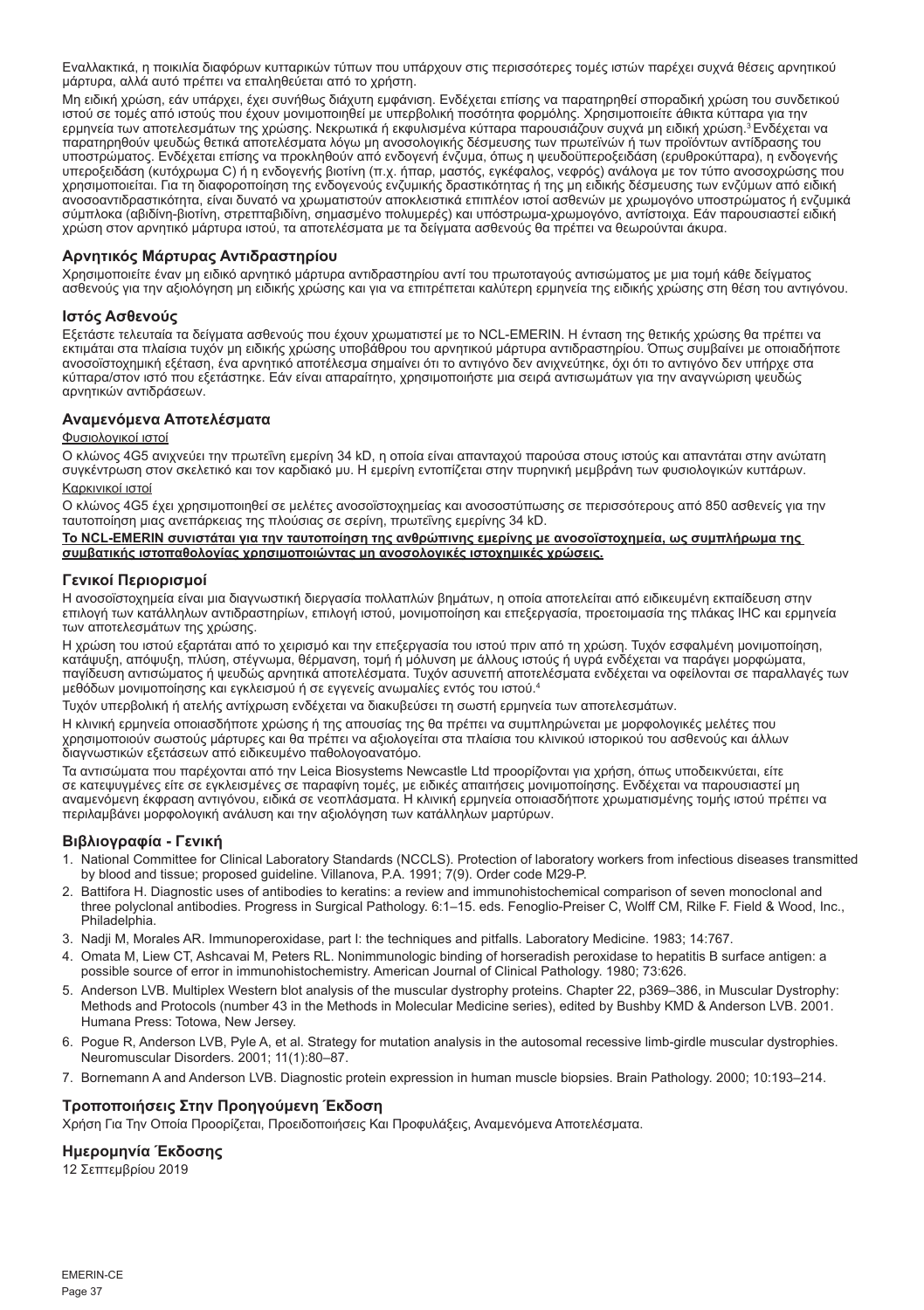# **Μεθοδολογία ανοσοϊστοχημείας για χρήση αντισωμάτων NovocastraTM σε κατεψυγμένο μυϊκό ιστό.**

# **Αντιδραστήρια που απαιτούνται αλλά δεν παρέχονται**

- 1. Πρότυποι διαλύτες που χρησιμοποιούνται στην ανοσοϊστοχημεία.
- 2. 50 mM αλατούχου ρυθμιστικού διαλύματος Tris (TBS) pH7,6.
- 3. Αραιωτικό αντισώματος φυσιολογικός ορός βέλτιστα αραιωμένος σε TBS.
- 4. Φυσιολογικοί οροί από το είδος στο οποίο αναπτύσσεται το δευτεροταγές αντίσωμα.
- 5. Δευτεροταγές αντίσωμα συζευγμένο με υπεροξειδάση χρησιμοποιείτε όπως συνιστάται από τον κατασκευαστή.
- 6. Τετραϋδροχλωρική 3,3' διαμινοβενζιδίνη (DAB) παρασκευάζετε και χρησιμοποιείτε σύμφωνα με τις συστάσεις του κατασκευαστή.
- 7. Μέσο στερέωσης χρησιμοποιείτε σύμφωνα με τις συστάσεις του κατασκευαστή.

# **Εξοπλισμός που απαιτείται αλλά δεν παρέχεται**

- 1. Θάλαμος επώασης ρυθμισμένος στους 25 °C.
- 2. Γενικός εργαστηριακός εξοπλισμός ανοσοϊστοχημείας.
- 3. Ηλεκτρικός ανεμιστήρας για στέγνωμα των αντικειμενοφόρων πλακών με αέρα.

# **Διαλύματα ανάκτησης αντιγόνου (δείτε την ενότητα "Συστάσεις για τη χρήση")**

Δεν ισχύει για κατεψυγμένες τομές.

# **Μεθοδολογία**

Πριν από την εφαρμογή της μεθοδολογίας αυτής, οι χρήστες πρέπει εκπαιδευτούν σε ανοσοϊστοχημικές τεχνικές.

Οι χρήστες θα πρέπει να προσδιορίσουν τις βέλτιστες αραιώσεις για αντισώματα. Εκτός εάν υποδεικνύεται διαφορετικά, όλα τα βήματα εκτελούνται στους 25 °C.

- 1. Κόψτε και στερεώστε τομές 4–10 μm σε αντικειμενοφόρους πλάκες επικαλυμμένες με κατάλληλο συγκολλητικό ιστών και στεγνώστε με αέρα επί μία ώρα τουλάχιστον.
- 2. Επωάστε τις τομές με βέλτιστα αραιωμένο πρωτοταγές αντίσωμα (δείτε την ενότητα "Συστάσεις για τη χρήση").
- 3. Πλύνετε σε ρυθμιστικό διάλυμα TBS επί 2 x 5 λεπτά με απαλή ανακίνηση.
- 4. Επωάστε τις τομές σε κατάλληλο δευτεροταγές αντίσωμα συζευγμένο με υπεροξειδάση.
- 5. Πλύνετε σε ρυθμιστικό διάλυμα TBS επί 2 x 5 λεπτά με απαλή ανακίνηση.
- 6. Επωάστε τις αντικειμενοφόρους πλάκες σε DAB.
- 7. Εκπλύντε τις αντικειμενοφόρους πλάκες σε καθαρό νερό.
- 8. Αφυδατώστε, καθαρίστε και στερεώστε τις τομές.

# **Τροποποιήσεις στην προηγούμενη έκδοση**

Δεν έχει εφαρμογή.

# **Ημερομηνία έκδοσης**

5 Φεβρουαρίου 2004 (CEprotocol/Frozen Muscle).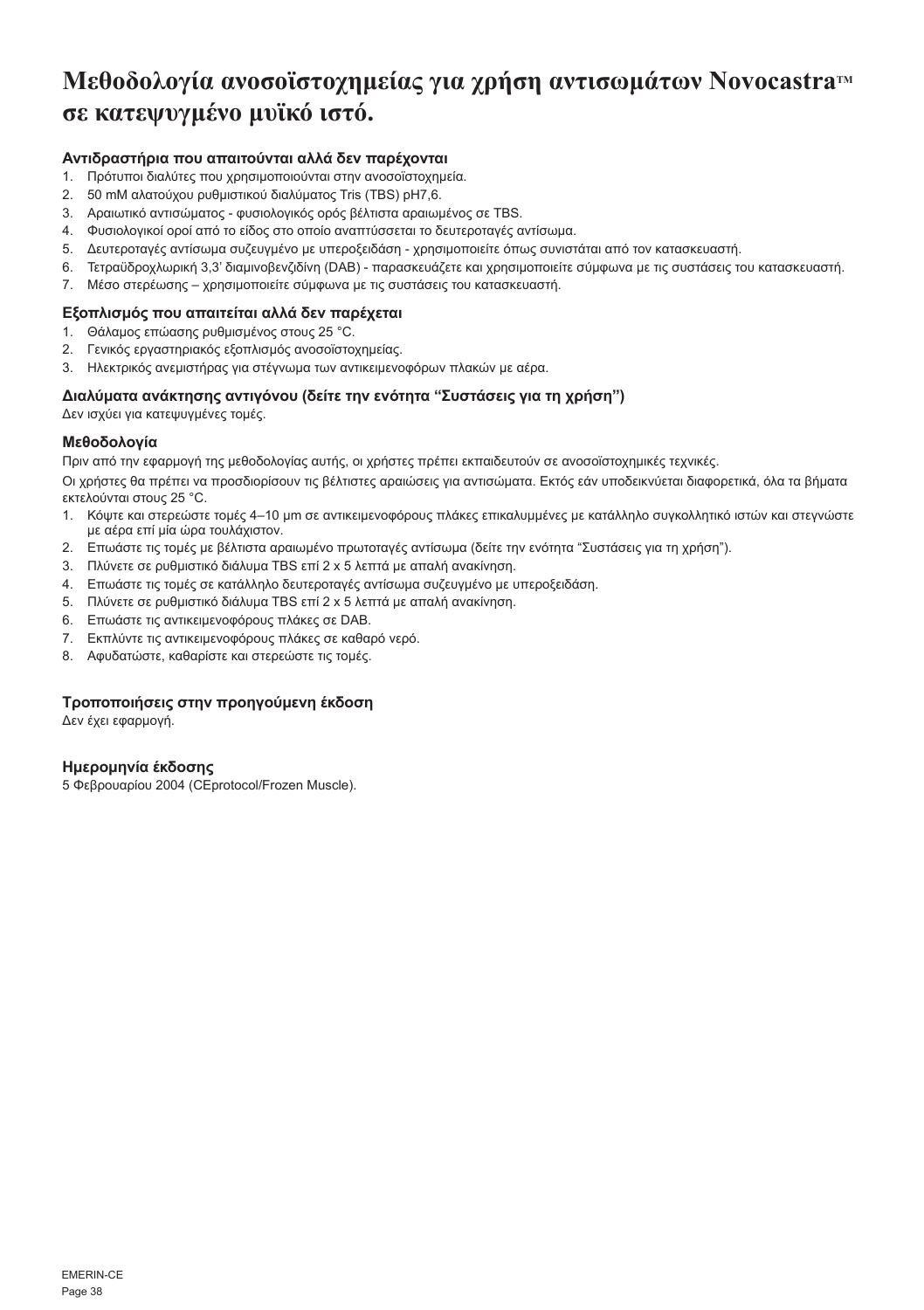# Novocastra™ Lyophiliseret Monoklonalt Museantistof **Emerin Produktkode: NCL-EMERIN**

# **Tilsigtet Anvendelse**

## *Til in vitro diagnostisk anvendelse*.

NCL-EMERIN er beregnet til kvalitativ identifikation ved hjælp af lysmikroskopi af emerin med immunhistokemi. Klinisk fortolkning af farvning eller mangel derpå skal suppleres med morfologiske undersøgelser under anvendelse af passende kontroller og bør evalueres i sammenhæng med patientens kliniske historie og andre diagnostiske tests af en kvalificeret patolog.

# **Procedureprincip**

Immunhistokemiske (IHC) farvningsteknikker muliggør visualisering af antigener via sekventiel tilsætning af et specifikt antistof mod antigenet (primært antistof), et sekundært antistof mod det primære antistof og et enzym kompleksbundet til et kromogent substrat med indskudte vasketrin. Den enzymatiske aktivering af kromogenet resulterer i et synligt reaktionsprodukt på antigenstedet. Prøven kan derefter kontrastfarves og dækkes med et dækglas. Resultaterne fortolkes ved anvendelse af et lysmikroskop og medvirker til differentiel diagnose af patofysiologiske processer, som muligvis kan være associeret med et bestemt antigen.

## **Klon**

4G5

# **Immunogen**

Prokaryot rekombinant protein svarende til et 222 aminosyrer stort fragment nær N-terminalen af emerinproteinet.

## **Specificitet**

Humant emerinprotein.

## **Reagenssammensætning**

NCL-EMERIN er en lyophiliseret vævskultursupernatant indeholdende natriumazid som konserveringsmiddel. Brugeren skal rekonstituere indholdet i hætteflasken med det korrekte volumen sterile destillerede vand som angivet på hætteflaskens etikette.

## **Ig-klasse**

IgG1

# **Totalproteinkoncentration Total Protein**

Se etiketten på hætteflasken for lotspecifik totalproteinkoncentration.

# **Antistofkoncentration**

Større end eller lig med 63 mg/l som bestemt ved ELISA. Se etiketten på hætteflasken for lotspecifik Ig-koncentration.

# **Anbefalinger Vedrørende Anvendelse**

lmmunhistokemi på frosne vævssnit: Foreslået fortynding: 1:20–1:40 ved 60 minutter ved 25 °C. Disse retningslinier er vejledende, og brugeren bør selv bestemme egne optimale brugsopløsninger. NCL-EMERIN kræver, at vævssnittene fikseres i acetone i 10 minutter ved 25 °C inden inkubation med det primære antistof.

Immunhistokemi på paraffinsnit.

**Varmeinduceret epitopgenfinding (HIER):** Følg brugsanvisningen for Novocastra Epitope Retrieval Solution pH 6.

**Foreslået fortynding:** 1:160 i 30 minutter ved 25 °C. Dette er kun vejledende, og brugerne skal bestemme deres egne optimale arbejdsopløsninger.

**Visualisering:** Følg brugsanvisningen til Novolink™ Polymer Detection Systems. For yderligere produktinformation eller support kan du kontakte din lokale forhandler eller regionskontoret til Leica Biosystems, eller du kan besøge Leica Biosystems' hjemmeside på www. LeicaBiosystems.com

Udførelsen af dette antistof bør valideres, når den anvendes sammen med andre manuelle farvningssystemer eller automatiserede platforme.

# **Opbevaring Og Holdbarhed**

Opbevar det uåbnede antistof ved 2–8 °C. Under disse betingelser er der ingen betydende tab af produktets ydeevne indtil udløbsdatoen angivet på hætteflaskens etikette. Må ikke anvendes efter udløbsdatoen angivet på hætteflaskens etikette. Det rekonstituerede antistof er stabilt i mindst to måneder når opbevaret ved 2–8 °C. Ved langtidsopbevaring anbefales det at udportionere det rekonstituerede antistof og opbevare portionerne nedfrosset ved -20 °C (frostfri frysere anbefales ikke). Gentagen optøning og frysning skal undgås. Fremstil brugsopløsninger på dagen for anvendelsen. Sættes tilbage til 2–8 °C umiddelbart efter brug. Andre opbevaringsbetingelser end de ovenfor angivne skal verificeres af brugeren.

# **Prøveklargøring**

Paraffinsnit: Det anbefalede fiksativ er 10% neutralbufferjusteret formalin til paraffinindstøbte vævssnit.

Frosne vævssnitt: Frys prøver af vævsblokke i isopentan lynkølet i flydende nitrogen (se Advarsler og forholdsregler). Prøverne kræver ikke yderligere fiksering, men bør indstøbes i OCT™ (Sakura, produkt nr. Tissue-Tek 4583).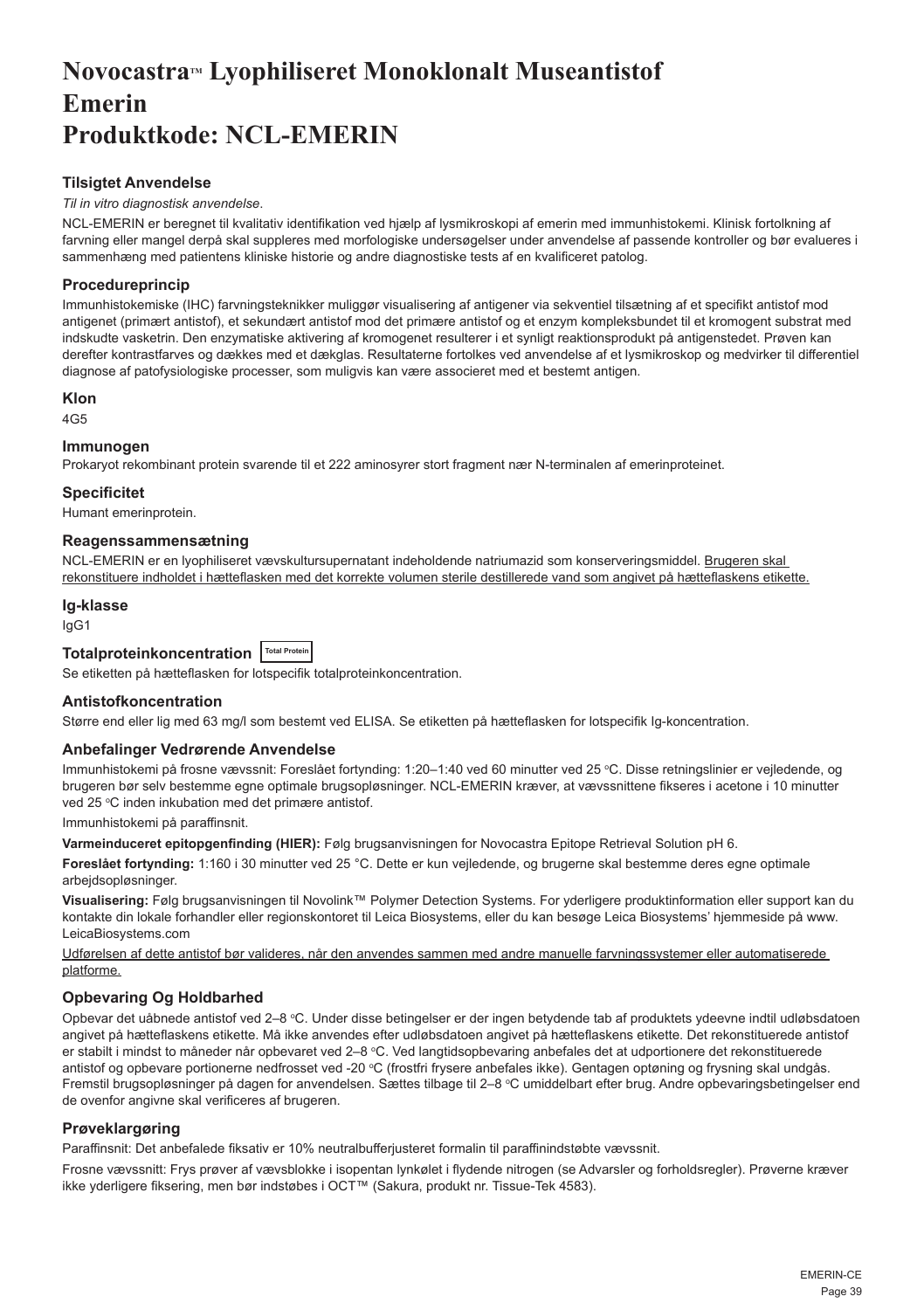# **Advarsler Og Forholdsregler**

## **Novocastra Lyophilised Antibodies**

Indeholder en blanding af: Natriumazid (<10%), Benzylpenicillin Sodium (<10%), Streptomycin Sulphate (<10%). Signalord: Fare.

H302: Farlig ved indtagelse. H317: Kan forårsage allergisk hudreaktion. H334: Kan forårsage allergieller astmasymptomer eller åndedrætsbesvær ved indånding. H411: Giftig for vandlevende organismer, med langvarige virkninger. EUH032: Udvikler meget giftig gas ved kontakt med syre.

P261: Undgå indånding af pulver/røg/gas/tåge/damp/spray. P264: Vask hænder grundigt efter brug. P270: Der må ikke spises, drikkes eller ryges under brugen af dette produkt. P272: Tilsmudset arbejdstøj bør ikke fjernes fra arbejdspladsen. P273: Undgå udledning til miljøet. P280: Bær beskyttelseshandsker/beskyttelsestøj/øjenbeskyttelse/ ansigtsbeskyttelse. P284: [I tilfælde af utilstrækkelig ventilation], anvend åndedrætsværn. P301+312: I TILFÆLDE AF INDTAGELSE: I tilfælde af ubehag, ring til en GIFTINFORMATION/læge. P302+352: VED KONTAKT MED HUDEN: Vask med rigeligt sæbe og vand. P304+340: VED INDÅNDING: Flyt personen til et sted med frisk luft og sørg for, at vejrtrækningen lettes. P330: Skyl munden. P333+313: Ved hudirritation eller udslet: Søg lægehjælp. P342+311: Ved luftvejssymptomer: Ring til en GIFTINFORMATION/læge. P362+364: Alt tilsmudset tøj tages af og vaskes inden genanvendelse. P391: Udslip opsamles. P501: Indholdet/Beholderen bortskaffes i et indsamlingssted for farligt affald og problemaffald.

Dette reagens er fremstillet ud fra supernatanten af en cellekultur. Da det er et biologisk produkt, skal der tages fornuftige sikkerhedsforanstaltninger ved dets håndtering.

Αυτό το αντιδραστήριο περιέχει αζίδιο του νατρίου. Δελτίο δεδομένων ασφαλείας υλικού διατίθεται κατόπιν αιτήματος ή από τη διεύθυνση www.LeicaBiosystems.com

Konsulter landsdækkende og lokale love og regler vedrørende bortskaffelse af alle potentielt toksiske komponenter.

Prøver skal før og efter fiksering, lige som alle materialer eksponeret mod prøverne, håndteres som potentielt smittefarlige og bortskaffes under iagttagelse af passende forholdsregler<sup>1</sup>. Pipetter aldrig reagenser med munden og undgå, at reagenser og prøver kommer i kontakt med huden eller slimhinder. Hvis reagenser eller prøver kommer i kontakt med følsomme områder, skal der skylles efter med rigelige mængder vand. Søg læge.

Minimer mikrobiel kontaminering af reagenserne, da der ellers kan forekomme øget uspecifik farvning.

Inkubationstider eller -temperaturer andre end de specificerede kan give fejlagtige resultater. Alle sådanne ændringer skal valideres af brugeren.

Flydende nitrogen forårsager på grund af dets meget kolde temperatur forbrændinger, og der bør bæres beskyttelsesdragt inklusive handsker og visir under arbejde med dette. Arbejd i et velventileret område.

Isopentan er meget brandfarligt og skadeligt ved indtagelse eller indånding. Det irriterer ligeledes øjne og hud og er et narkotikum i høj koncentration.

## **Kvalitetskontrol**

Forskelle i behandlingen af væv og forskelle i tekniske procedurer i brugerens laboratorium kan frembringe betydeligt varierende resultater og nødvendiggøre regelmæssig udførelse af kontroller på stedet ud over nedenstående procedurer.

Paraffinsnit: Kontrollerne skal være friske autopsier/biopsier/kirurgiske prøver fikseret i formalin og behandlet og indstøbt i paraffin så hurtigt som muligt på samme måde som patientprøver.

Frosne vævssnitt: Kontrollerne skal være friske autopsier/biopsier/kirurgiske prøver nedfrosset så hurtigt som muligt på samme måde som patientprøver.

## **Positiv Vævskontrol**

Anvendes til påvisning af, at vævet er fremstillet korrekt, og at der er anvendt korrekte farvningsteknikker.

Der bør inkluderes en positiv vævskontrol for hvert sæt testbetingelser i hver farvekørsel.

Svagt positivt farvet væv er mere egnet end kraftigt positivt farvet væv til optimal kvalitetskontrol og påvisning af små niveauer af reagensnedbrydning.<sup>2</sup>

Anbefalet positivt kontrolvæv er tonsil, endometrium eller hjerte- eller skeletmuskel.

Hvis den positive vævskontrol ikke udviser positiv farvning, skal resultater af testprøverne kasseres.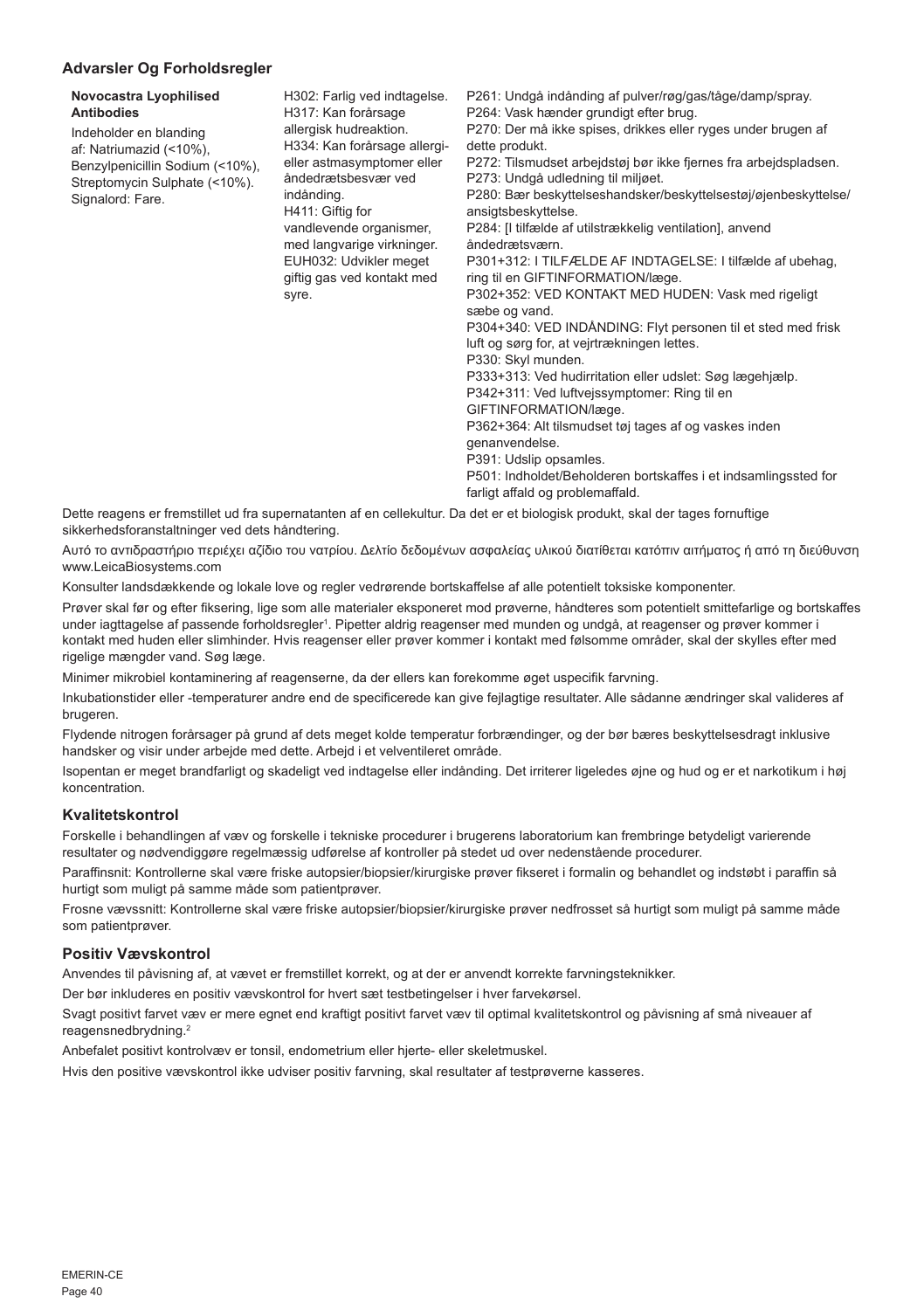# **Negativ Vævskontrol**

Skal undersøges efter den positive vævskontrol for at sikre, at det primære antistof mærker målantigenet specifikt.

Det anbefalede negative kontrolvæv er ikke blevet evalueret.Alternativt frembyder de mange forskellige celletyper, der er til stede i de fleste vævssnit, ofte negative kontrolsteder, men dette skal verificeres af brugeren.Uspecifik farvning har, hvis til stede, ofte et diffust udseende. Sporadisk farvning af bindevæv kan ligeledes observeres i vævssnit af væv, der er fikseret for kraftigt i formalin. Anvend intakte celler til fortolkning af farvningsresultaterne. Nekrotiske eller degenererede celler farves ofte mere uspecifikt.<sup>3</sup>Der kan eventuelt ses falske positive resultater, der skyldes non-immunologisk binding af proteiner eller substratreaktionsprodukter. Dette kan ligeledes skyldes endogene enzymer, såsom pseudoperoxidase (erytrocytter), endogen peroxidase (cytochrom C) eller endogent biotin (f.eks. lever, bryst, hjerne, nyre) afhængigt af den anvendte type immunfarve. For at differentiere mellem endogen enzymaktivitet eller uspecifik enzymbinding og specifik immunreaktivitet kan yderligere patientvæv eventuelt farves udelukkende med henholdsvis substratkromogen eller enzymkomplekser (avidin-biotin, streptavidin, mærket polymer) og substratkromogen. Hvis der optræder specifik farvning i den negative vævskontrol, skal resultaterne af patientprøverne kasseres.

## **Negativ Reagenskontrol**

Anvend en uspecifik negativ reagenskontrol i stedet for det primære antistof på et vævssnit af hver patientprøve for at vurdere uspecifik farvning og muliggøre bedre fortolkning af specifik farvning på antigenstedet.

## **Patientvæv**

Eksaminer patientprøver farvet med NCL-EMERIN sidst. Intensiteten af positiv farvning bør vurderes i sammenhæng med eventuel uspecifik baggrundsfarvning af den negative reagenskontrol. Som med alle immunhistokemiske tests betyder et negativt resultat, at antigenet ikke blev påvist. Ikke at antigenet var fraværende i de analyserede celler eller det analyserede væv. Om nødvendigt anvendes et panel af antistoffer til identifikation af falske negative reaktioner.

# **Forventede Resultater**

# Normalt væv

Klon 4G5 påviser det 34 kD store protein, emerin, som er ubikvitært i alle væv og findes i størst koncentration i skelet- og hjertemuskel. Emerin er lokaliseret i kernemembranen fra normale celler.

## Tumorvæv

Klon 4G5 er blevet anvendt i immunhistokemiske studier og i immunoblottingstudier af mere end 850 patienter til identifikation af mangel på det serinrige, 34 Kd store protein, emerin.

## **NCL-EMERIN anbefales til identifikation af humant emerin med immunhistokemi, som et supplement til traditionel histopatologi ved brug af ikke-immunologiske histokemiske farver.**

## **Generelle Begrænsninger**

Immunhistokemi er en diagnostisk proces bestående af mange trin, der omfatter specialiseret uddannelse i valg af passende reagenser, vævsselektion, -fiksering og -behandling samt fremstilling af IHC-objektglas og fortolkning af farvningsresultaterne.

Vævsfarvning er afhængig af håndteringen og behandlingen af vævet inden farvning. Forkert fiksering, frysning, optøning, vask, tørring, opvarmning, sektionering eller kontaminering med andet væv eller andre væsker kan frembringe artefakter, indfangning af antistof eller falske negative resultater. Inkonsistente resultater kan skyldes variationer i fikserings- og indstøbningsmetoder eller irregulariteter indeholdt i vævet.<sup>4</sup>

For kraftig eller ukomplet kontrastfarvning kan gøre korrekt fortolkning af resultaterne vanskelig.

Klinisk fortolkning af farvning eller mangel derpå skal suppleres med morfologiske undersøgelser under anvendelse af passende kontroller og bør evalueres i sammenhæng med patientens kliniske historie og andre diagnostiske tests af en kvalificeret patolog.

Antistoffer fra Leica Biosystems Newcastle Ltd er som angivet beregnet til anvendelse på enten frosne eller paraffinindstøbte vævssnit med specifikke krav til fiksering. Der kan forekomme uventet antigenekspression, navnlig i neoplasmer. Den kliniske fortolkning af alle farvede vævssnit skal indbefatte morfologisk analyse og evaluering af passende kontroller.

## **Bibliografi - Generelt**

- 1. National Committee for Clinical Laboratory Standards (NCCLS). Protection of laboratory workers from infectious diseases transmitted by blood and tissue; proposed guideline. Villanova, P.A. 1991;7(9). Order code M29-P.
- 2. Battifora H. Diagnostic uses of antibodies to keratins: a review and immunohistochemical comparison of seven monoclonal and three polyclonal antibodies. Progress in Surgical Pathology. 6:1–15. eds. Fenoglio-Preiser C, Wolff CM, Rilke F. Field & Wood, Inc., Philadelphia.
- 3. Nadji M, Morales AR. Immunoperoxidase, part I: the techniques and pitfalls. Laboratory Medicine. 1983; 14:767.
- 4. Omata M, Liew CT, Ashcavai M, Peters RL. Nonimmunologic binding of horseradish peroxidase to hepatitis B surface antigen: a possible source of error in immunohistochemistry. American Journal of Clinical Pathology. 1980; 73:626.
- 5. Anderson LVB. Multiplex Western blot analysis of the muscular dystrophy proteins. Chapter 22, p369–386, in Muscular Dystrophy: Methods and Protocols (number 43 in the Methods in Molecular Medicine series), edited by Bushby KMD & Anderson LVB. 2001. Humana Press: Totowa, New Jersey.
- 6. Pogue R, Anderson LVB, Pyle A, et al. Strategy for mutation analysis in the autosomal recessive limb-girdle muscular dystrophies. Neuromuscular Disorders. 2001; 11(1):80–87.
- 7. Bornemann A and Anderson LVB. Diagnostic protein expression in human muscle biopsies. Brain Pathology. 2000; 10:193–214.

# **Rettelser Til Tidligere Udgave**

Tilsigtet Anvendelse, Advarsler Og Forholdsregler, Forventede Resultater.

# **Udgivelsesdato**

12 september 2019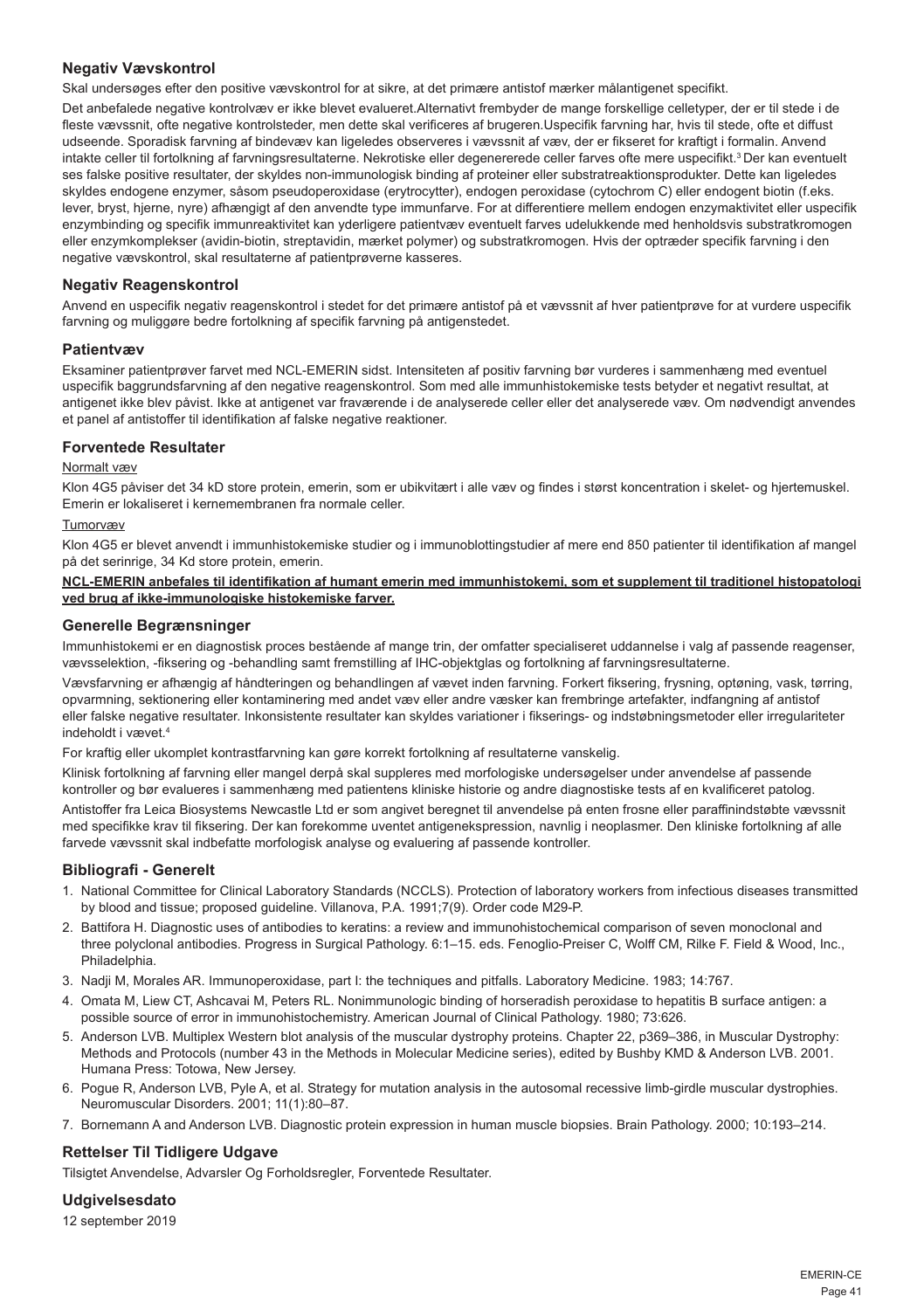# **Immunhistokemisk fremgangsmåde til anvendelse af Novocastra™ antistoffer på frossent muskelvæv.**

# **Nødvendige reagenser, der ikke medfølger**

- 1. Standardopløsningsmidler anvendt i immunhistokemi.
- 2. 50 mM Tris-bufferjusteret saltvandsopløsning (TBS) pH7,6.
- 3. Antistofdiluent normalt serum optimalt fortyndet i TBS.
- 4. Normale sera fra de arter, i hvilke det sekundære antistof opformeres.
- 5. Sekundært peroxidasekonjugeret antistof anvendes ifølge producentens anbefalinger.
- 6. 3,3' diaminobenzidintetrahydrochlorid (DAB) fremstilles ifølge producentens anbefalinger.
- 7. Monteringsmedium fremstilles ifølge producentens anbefalinger.

# **Nødvendige reagenser, der ikke medfølger**

- 1. Inkubator indstillet til 25 °C.
- 2. Almindeligt laboratorieudstyr til immunhistokemi.
- 3. Elektrisk ventilator til tørring af objektglas.

# **Antigengenfindingsopløsninger (se Anbefalinger vedrørende anvendelse)**

Ikke anvendelig til frosne vævssnit.

# **Metodologi**

Inden ibrugtagning af denne metodologi, skal brugere være oplært i immunhistokemiske teknikker.

Brugeren bør bestemme de optimale fortyndinger for antistoffer. Med mindre andet er anført, skal alle trin udføres ved 25 °C.

- 1. Snit og monter 4–10 µm tykke vævssnit på objektglas coatet med et passende vævsadhæsiv og lufttør i mindst en time.
- 2. Inkuber vævsnittene i optimalt fortyndet primært antistof (se Anbefalinger vedrørende anvendelse).
- 3. Vask i TBS i 2 x 5 minutter, mens de vugges forsigtigt.
- 4. Inkuber vævssnittene med et passende peroxidasekonjugeret sekundært antistof.
- 5. Vask i TBS i 2 x 5 minutter, mens de vugges forsigtigt.
- 6. Inkuber vævssnittene i DAB.
- 7. Skyl vævssnittene i rent vand.
- 8. Tør, klar og monter vævssnittene.

# **Rettelser til tidligere udgave**

Ingen rettelser.

# **Udgivelsesdato**

5. februar 2004 (CEprotocol/Frozen Muscle).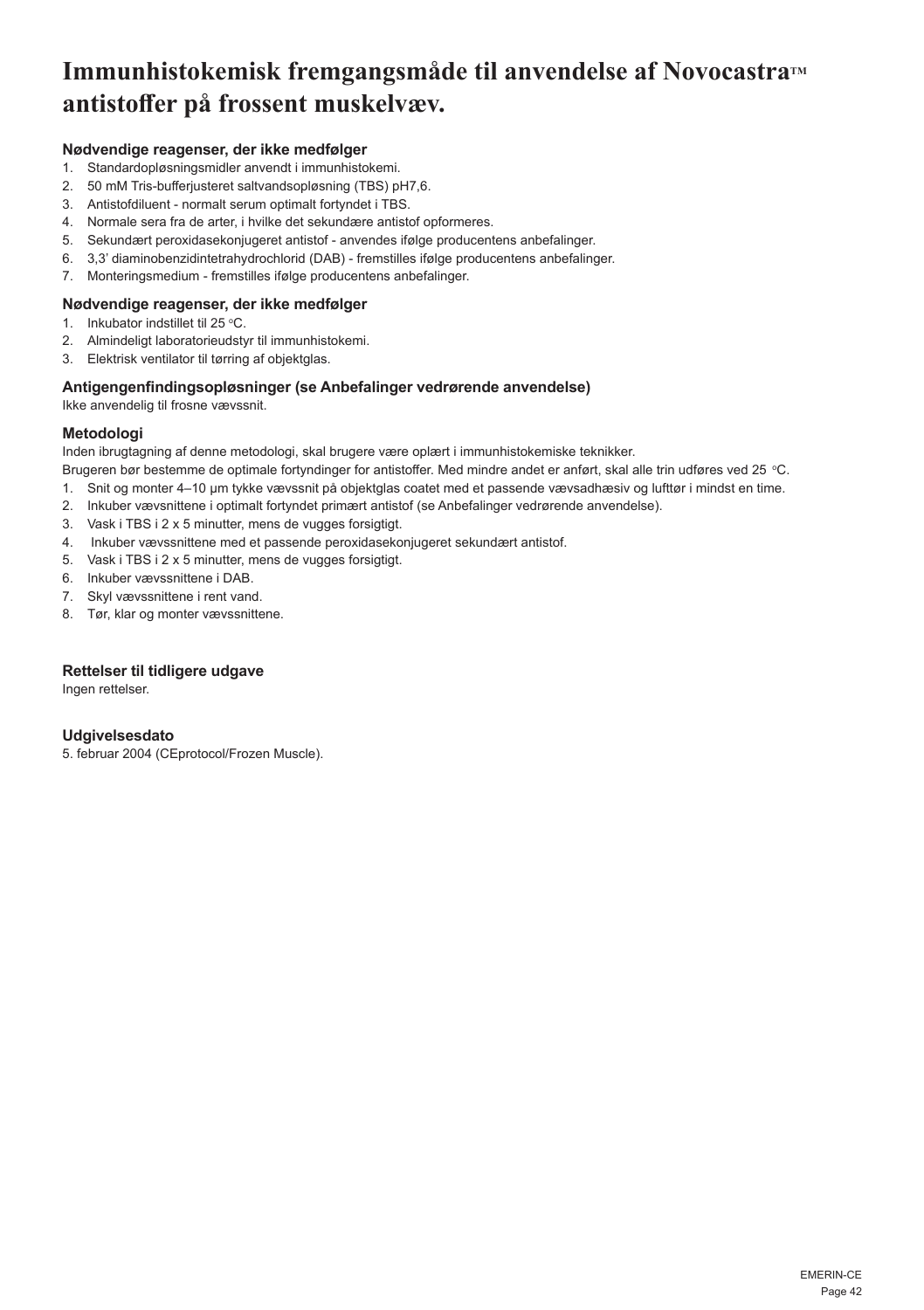# **Novocastra™ Gelyofiliseerd Muis Monoklonaal Antilichaam Emerin**

# **Productcode: NCL-EMERIN**

# **Beoogd Gebruik**

## *Voor gebruik bij in-vitro-diagnostiek.*

NCL-EMERIN is bedoeld voor de kwalitatieve identificatie, met behulp van lichtmicroscopie, van emerine door middel van immunohistochemie.De klinische interpretatie van iedere kleuring of de afwezigheid ervan moet worden aangevuld met morfologisch onderzoek en goede controles. De interpretatie moet worden geëvalueerd door een vakkundige patholoog binnen de context van de klinische geschiedenis van de patiënt en eventueel ander diagnostisch onderzoek.

# **Beginsel van de Procedure**

Immunohistochemische (IHC) kleuringstechnieken maken de visualisatie van antigenen mogelijk via de sequentiële toepassing van een specifiek antilichaam naar het antigen (primaire antilichaam), het secundaire antilichaam naar het primaire antilichaam en een enzymcomplex met een chromogeen substraat met ingevoegde wasstappen. De enzymatische activering van de chromogeenresultaten in een zichtbaar reactieproduct op de antigene plaats. De monsters kunnen dan tegengekleurd en afgedekt zijn. De resultaten worden geïnterpreteerd met een lichtmicroscoop en hulpmiddelen in de differentiële diagnose van pathofysiologische processen, die wel of niet met een specifiek antigen geassocieerd kunnen worden.

# **Kloon**

4G5

# **Immunogeen**

Prokaryotisch recombinant-eiwit dat overeenkomt met een gebied van 222 aminozuren nabij de N-terminus van het emerine-eiwit.

## **Specificiteit**

Humaan emerine-eiwit.

## **Reagentiasamenstelling**

NCL-EMERIN is een gelyofiliseerde bovendrijvende weefselkweek die natriumazide bevat als conserveringsmiddel. De gebruiker moet de inhoud van de flacon reconstitueren met het correcte volume van steriel gedistilleerd water, zoals aangegeven op het etiket van de flacon.

## **Ig-klasse**

IgG1

# **Totale Proteïneconcentratie Total Protein**

Raadpleeg het etiket op de flacon voor de specifieke totale proteïneconcenstratie.

# **Antilichaamconcentratie**

Groter of gelijk aan 63 mg/L zoals bepaald door ELISA. Raadpleeg het etiket op de flacon voor de specifieke lg-concenstratie.

# **Aanbevelingen over het Gebruik**

Immunohistochemie op ingevroren coupes: Voorgestelde verdunning: 1:20–1:40 gedurende 60 minuten bij 25 °C. Dit is een richtsnoer en gebruikers moeten zelf de voor hen optimale werkverdunning bepalen. Voor NCL-EMERIN moeten de coupes gedurende 10 minuten bij 25 °C in aceton worden gefixeerd vóór incubatie met het primair antilichaam.

Immunohistochemie op paraffinecoupes.

**Warmte-geïnduceerd epitoopherstel (Heat Induced Epitope Retrieval, HIER):** Volg de aanwijzingen voor gebruik in Novocastra Epitope Retrieval Solution pH 6.

**Voorgestelde verdunning:** 1:160 gedurende 30 minuten bij 25 °C. Dit is een richtsnoer en gebruikers moeten zelf de voor hen optimale werkverdunning bepalen.

**Visualisatie:** Volg de instructies voor het gebruik in de Novolink™ Polymer Detection Systems. Voor verdere productinformatie of -ondersteuning kunt u contact opnemen met uw lokale distributeur of de regionale vestiging van Leica Biosystems of u kunt naar de Leica Biosystems Website gaan, www.LeicaBiosystems.com

De prestaties van dit antilichaam moeten worden gevalideerd bij gebruik met andere handmatige kleuringssystemen of geautomatiseerde platformen.

# **Opslag en Stabiliteit**

Sla een niet geopend antilichaam op bij een temperatuur van 2–8 °C. Onder deze condities is er geen significant verlies van de productprestatie tot de expiratiedatum die op het etiket van de flacon staat. Gebruik het product niet meer na de expiratiedatum die op de flacon staat. Het gereconstitueerde antilichaam is minstens twee manden stabiel wanneer het wordt opgeslagen bij een temperatuur van 2–8 °C. Als het product langer moet worden opgeslagen, is het raadzaam dat gedeeltes van het gereconstitueerde antilichaam opgeslagen worden bij een temperatuur van -20 °C (vorstvrije vriezers worden niet aanbevolen). Herhaaldelijke bevriezingen en ontdooiingen moeten voorkomen worden. Bereid het werken met verdunningen voor op de dag dat u ze gebruikt. Laat het systeem direct na gebruik terugkeren naar een temperatuur van 2–8 °C. Opslagcondities andere dan degene die hierboven gespecificeerd zijn, dienen door de gebruiker geverifieerd te.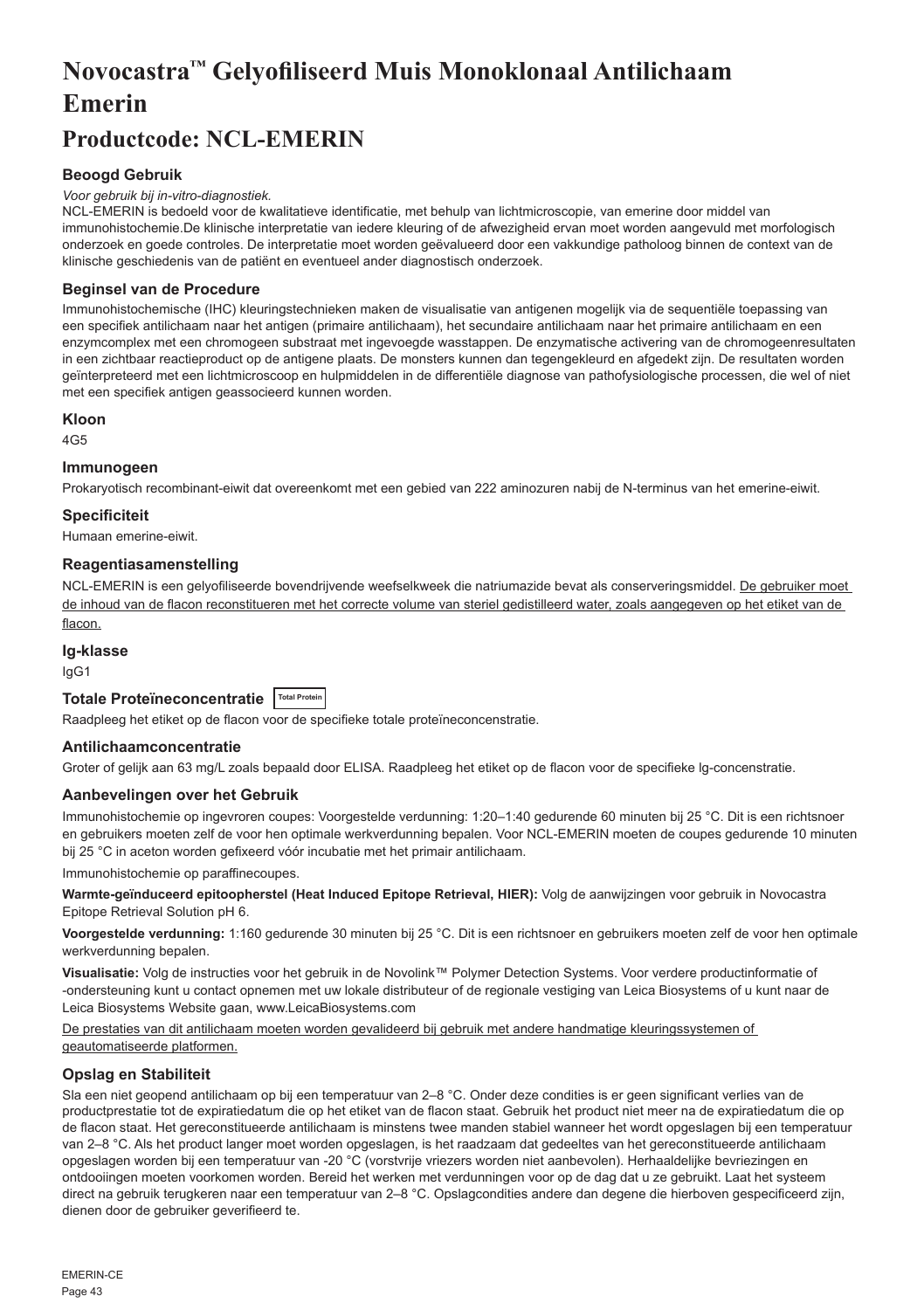# **Voorbereiding van Monsters**

Op paraffinecoupes: De aanbevolen fixeerstof is 10% neutraal gebufferde formaline voor paraffine ingebedde weefselcoupes. Op ingevroren coupes: Freeze specimen weefsel blokken in isopentaan gekoeld in vloeibare stikstof (zie waarschuwingen en voorzorgen). De monsters hoeven niet verder te fixeren, maar moet worden ingebed in OCT™ verbinding (Sakura, Product No. Tissue-Tek 4583).

# **Waarschuwingen en Voorzorgsmaatregelen**

| Novocastra Lyophilised<br>H302: Schadelijk bij<br><b>Antibodies</b><br>inslikken.<br>H317: Kan een allergische<br>Bevat een mengsel van:<br>huidreactie veroorzaken.<br>Natriumazide (<10%),<br>H334: Kan bij inademing<br>Benzylpenicillin Sodium<br>allergie- of astmasymptomen<br>(<10%), Streptomycin<br>of ademhalingsmoeilijkheden<br>Sulphate (<10%).<br>veroorzaken.<br>Signaalwoorden: Gevaar.<br>H411: Giftig voor in het water<br>levende organismen, met<br>langdurige gevolgen.<br>EUH032: Vormt zeer giftig<br>gas in contact met zuren | P261: Inademing van stof/rook/gas/nevel/damp/spuitnevel vermijden.<br>P264: Na het werken met dit product handen grondig wassen.<br>P270: Niet eten, drinken of roken tijdens het gebruik van dit product.<br>P272: Verontreinigde werkkleding mag de werkruimte niet verlaten.<br>P273: Voorkom lozing in het milieu.<br>P280: Beschermende handschoenen/beschermende kleding/<br>oogbescherming/gelaatsbescherming dragen.<br>P284: [Bij ontoereikende ventilatie] adembescherming dragen.<br>P301+312: NA INSLIKKEN: bij onwel voelen een ANTIGIFCENTRUM/<br>arts/raadplegen.<br>P302+352: BIJ CONTACT MET DE HUID: met veel water en zeep<br>wassen.<br>P304+340: NA INADEMING: de persoon in de frisse lucht brengen en<br>ervoor zorgen dat deze gemakkelijk kan ademen.<br>P330: De mond spoelen.<br>P333+313: Bij huidirritatie of uitslag: een arts raadplegen.<br>P342+311: Bij ademhalingssymptomen: Een ANTIGIFCENTRUM/arts/<br>raadplegen.<br>P362+364: Verontreinigde kleding uittrekken en wassen alvorens deze<br>opnieuw te gebruiken.<br>P391: Gelekte/gemorste stof opruimen.<br>P501: Zich ontdoen van inhoud/Verpakking afvoeren naar inzamelpunt<br>voor gevaarlijk of bijzonder afval. |
|-------------------------------------------------------------------------------------------------------------------------------------------------------------------------------------------------------------------------------------------------------------------------------------------------------------------------------------------------------------------------------------------------------------------------------------------------------------------------------------------------------------------------------------------------------|---------------------------------------------------------------------------------------------------------------------------------------------------------------------------------------------------------------------------------------------------------------------------------------------------------------------------------------------------------------------------------------------------------------------------------------------------------------------------------------------------------------------------------------------------------------------------------------------------------------------------------------------------------------------------------------------------------------------------------------------------------------------------------------------------------------------------------------------------------------------------------------------------------------------------------------------------------------------------------------------------------------------------------------------------------------------------------------------------------------------------------------------------------------------------------------------------------------|
|-------------------------------------------------------------------------------------------------------------------------------------------------------------------------------------------------------------------------------------------------------------------------------------------------------------------------------------------------------------------------------------------------------------------------------------------------------------------------------------------------------------------------------------------------------|---------------------------------------------------------------------------------------------------------------------------------------------------------------------------------------------------------------------------------------------------------------------------------------------------------------------------------------------------------------------------------------------------------------------------------------------------------------------------------------------------------------------------------------------------------------------------------------------------------------------------------------------------------------------------------------------------------------------------------------------------------------------------------------------------------------------------------------------------------------------------------------------------------------------------------------------------------------------------------------------------------------------------------------------------------------------------------------------------------------------------------------------------------------------------------------------------------------|

Deze reagens is voorbereid van het supernatant van de celkweek. Aangezien het biologisch product is, dient u bij het gebruik ervan voorzichtig te werk te gaan.

Deze reagens bevat natriumazide. Een materiaalveiligheidsblad is op verzoek verkrijgbaar bij www.LeicaBiosystems.com

Raadpleeg de richtlijnen van de lokale of nationale overheid voor het afdanken van potentieel giftige componenten.

Monsters moeten voor en na fixatie worden behandeld als potentiële overdragers van infecties en volgens de juiste

voorzorgsmaatregelen worden afgedankt. Dit geldt tevens voor alle materialen die aan de monsters zijn blootgesteld.<sup>1</sup>

Reagentia mogen nooit met de mond worden gepipetteerd. Daarnaast moet contact tussen de huid en het slijmvlies met reagentia en monsters worden vermeden.

Als reagentia of monsters in contact komen met gevoelige gebieden, moet u deze gebieden wassen met een ruime hoeveelheid water. Neem contact op met een arts.

Minimaliseer de kans van microbacteriële contaminatie van reagentia. Als u dit niet doet, kan er een toename van niet-specifieke kleuring optreden.

Incubatietijden of temperaturen die afwijken van degenen die gespecificeerd zijn, kunnen tot onjuiste resultaten leiden. Iedere dergelijke verandering moet door de gebruiker gevalideerd worden.

# **Kwaliteitscontrole**

Verschillen in het verwerken van weefsel en technische procedures in het laboratorium van de gebruiker kunnen zorgen voor een aanzienlijke variabiliteit van de resultaten. Dit vereist een regulier gebruik van bedrijfseigen controles naast de volgende procedures. Op paraffinecoupes: Controles moeten verse autopsie / biopsie / chirurgische monsters zijn, met formaline gefixeerd, verwerkt en zo snel mogelijk op dezelfde manier ingebed in paraffine op dezelfde manier als het / de patiëntmonster (en)

Op ingevroren coupes: De controles moeten verse autopsie-, biopsie-, of chirurgische monsters omvatten, en zo snel mogelijk formaline gefixeerd en in paraffinewax ingebed worden, op dezelfde manier als de patiëntmonster(s).

# **Positieve Weefselcontrole**

Wordt gebruikt om correct voorbereide weefsels en goede kleuringstechnieken aan te duiden.

Er dient een positieve weefselcontrole opgenomen te worden voor iedere set testcondities in iedere kleuringsrun.

Voor een optimale kwaliteitscontrole en voor het detecteren van geringe niveaus van reagensdegredatie, is weefsel met zwakke positieve kleuring beter geschikt dan weefsel met sterke positieve kleuring.<sup>2</sup>

Aanbevolen positieve controleweefsels zijn tonsil-, endometrium-, hart- of skeletspierweefsel.

Als de positieve weefselcontrole geen positieve kleuring vertoont, moeten de resultaten met de testmonsters als ongeldig worden beschouwd.

# **Negatieve Weefselcontrole**

Dient onderzocht te worden na de positieve weefselcontrole om de specificiteit te verifiëren van de labeling van het doelantigen door het primaire antilichaam.

Aanbevolen negatief controleweefsel is niet geëvalueerd.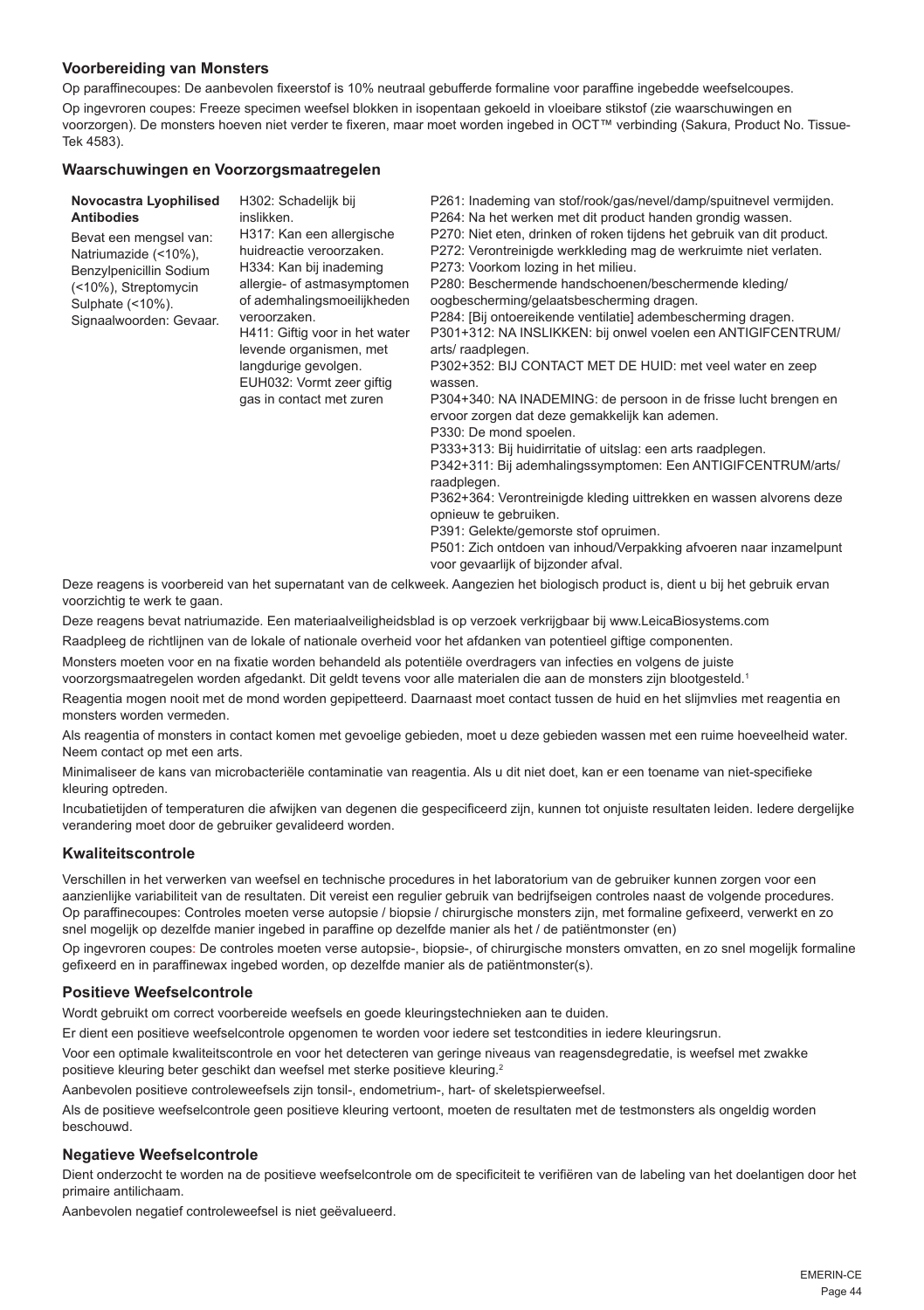Daarnaast leveren de verscheidenheid aan celtypen, die in de meeste weefselcoupes aanwezig zijn, regelmatig negatieve controlelocaties op, maar dit dient door de gebruiker geverifieerd te worden. Niet-specifieke kleuring, indien aanwezig, heeft meestal een diffuus uiterlijk.

Daarnaast kan in coupes sporadische kleuring van bindweefsel worden geobserveerd. Dit treedt op als gevolg van overdadig fixeren van weefsel met formaline. Maak voor de interpretatie van kleuringsresultaten gebruik van intacte cellen. Necrotische of gedegenereerde cellen kunnen vaak een niet-specifieke kleuring vertonen.<sup>3</sup>

Er kan sprake zijn van fout-positieven als gevolg van niet-immunologische binding van eiwitten of substraatreactieproducten. Zij kunnen ook veroorzaakt worden door endogene enzymen zoals pseudoperoxidase (erythrocyten), endogene peroxidase (cytochroom C), of endogene biotine (bijv. lever, borst, hersenen, nieren), afhankelijk van het type immunokleuring dat gebruikt wordt.

Om endogene enzymen of niet-specifieke binding van enzymen van specifieke immunoreactiviteit te differentiëren, kan het zijn dat extra patiëntweefsels exclusief gekleurd wordt met substraat chromogeen of enzymcomplexen (avidine-biotine, streptavidine, gelabeld polymeer) en respectievelijk substraat-chromogeen. Indien specifieke kleuring binnen het interne negatieve controleweefsel optreedt, moeten de resultaten die met de patiëntmonsters zijn verkregen als ongeldig worden beschouwd.

## **Negatieve Reagenscontrole**

Gebruik een niet-specifieke negatieve reagenscontrole in plaats van het primaire antilichaam met een coupe van ieder patiëntmonster, om een niet-specifieke kleuring te evalueren en een betere interpretatie te krijgen van de specifieke kleuring op de antigene plaats.

## **Patiëntweefsel**

Onderzoek de gekleurde patiëntmonsters met NCL-EMERIN. De positieve kleuringsintensiteit moet worden geëvalueerd binnen de context van iedere niet-specifieke achtergrondkleuring van de negatieve reagenscontrole. Net zoals bij elke immunohistochemische test betekent een negatief resultaat dat het antigeen niet is gedetecteerd. Het betekent dus niet dat het antigeen afwezig was in de geanalyseerde cellen/het geanalyseerde weefsel. Gebruik een panel van antilichamen om de verkeerd-negatieve reacties te identificeren.

## **Verwachte Resultaten**

## Normale Weefsels

Kloon 4G5 detecteert het 34 kD-eiwit, emerine, dat in alle weefsels voorkomt en in de hoogste concentratie wordt aangetroffen in skeleten hartspierweefsel. Emerine bevindt zich in het kernmembraan van normale cellen.

#### Abnormale Weefsels

Kloon 4G5 is gebruikt bij immunohistochemische en immunoblotting-studies bij meer dan 850 patiënten ter vaststelling van een tekort aan het serinerijk 34 kD-eiwit, emerine.

#### **NCL-EMERIN wordt aanbevolen voor de identificatie van humaan emerine door middel van immunohistochemie, als aanvulling op conventionele histopathologie waarbij niet-immunologische histochemische kleuringen worden gebruikt.**

## **Algemene Beperkingen**

Immunohistochemie is een diagnoseproces van meerdere stappen dat uit een gespecialiseerde training bestaat in het selecteren van de desbetreffende reagentia; weefselselectie, fixatie en verwerking; voorbereiding van de IHC-objectglaasjes; en de interpretatie van de kleuringsresultaten. Weefselkleuring is afhankelijk van het gebruik en de verwerking van het weefsel vóór het aanbrengen van de kleuring. Een onjuiste manier van fixeren, invriezen, ontdooien, wassen, drogen, verwarmen en opdelen of contaminatie met andere weefsels of vloeistoffen kunnen leiden tot artefacten, het vastzitten van antilichamen of fout-negatieven. Inconsistente resultaten kunnen het gevolg zijn variaties in de methoden die voor het fixeren en inbedden worden gebruikt of van inherente onregelmatigheden binnen het weefsel.<sup>4</sup>

Overmatige of onvolledige tegenkleuring kan een correcte interpretatie van de resultaten in te weg zitten.

De klinische interpretatie van iedere kleuring of de afwezigheid ervan moet worden aangevuld met morfologisch onderzoek en goede controles. De interpretatie moet worden geëvalueerd door een vakkundige patholoog binnen de context van de klinische geschiedenis van de patiënt en eventueel ander diagnostisch onderzoek.

Antilichamen van Leica Biosystems Newcastle Ltd zijn bedoeld voor gebruik, zoals aangegeven, op bevroren of paraffine ingebedde coupes met specifieke fixatie-eisen. Er kan een onverwachte antigenexpressie optreden, met name in neoplasma's. De klinische interpretatie van ieder gekleurde weefselcoupe moet morfologische analyses bevatten en de evaluatie van de juiste controles.

## **Algemene Literatuurlijst**

- 1. National Committee for Clinical Laboratory Standards (NCCLS). Protection of laboratory workers from infectious diseases transmitted by blood and tissue; proposed guideline. Villanova, P.A. 1991; 7(9). Order code M29-P.
- 2. Battifora H. Diagnostic uses of antibodies to keratins: a review and immunohistochemical comparison of seven monoclonal and three polyclonal antibodies. Progress in Surgical Pathology. 6:1–15. eds. Fenoglio-Preiser C, Wolff CM, Rilke F. Field & Wood, Inc., Philadelphia.
- 3. Nadji M, Morales AR. Immunoperoxidase, part I: the techniques and pitfalls. Laboratory Medicine. 1983; 14:767.
- 4. Omata M, Liew CT, Ashcavai M, Peters RL. Nonimmunologic binding of horseradish peroxidase to hepatitis B surface antigen: a possible source of error in immunohistochemistry. American Journal of Clinical Pathology. 1980; 73:626.
- 5. Anderson LVB. Multiplex Western blot analysis of the muscular dystrophy proteins. Chapter 22, p369–386, in Muscular Dystrophy: Methods and Protocols (number 43 in the Methods in Molecular Medicine series), edited by Bushby KMD & Anderson LVB. 2001. Humana Press: Totowa, New Jersey.
- 6. Pogue R, Anderson LVB, Pyle A, et al. Strategy for mutation analysis in the autosomal recessive limb-girdle muscular dystrophies. Neuromuscular Disorders. 2001; 11(1):80–87.
- 7. Bornemann A and Anderson LVB. Diagnostic protein expression in human muscle biopsies. Brain Pathology. 2000; 10:193–214.

# **Aanpassingen ten opzichte van Vorige Editie**

Niet toepasbaar.

# **Publicatiedatum**

12 september 2019

EMERIN-CE Page 45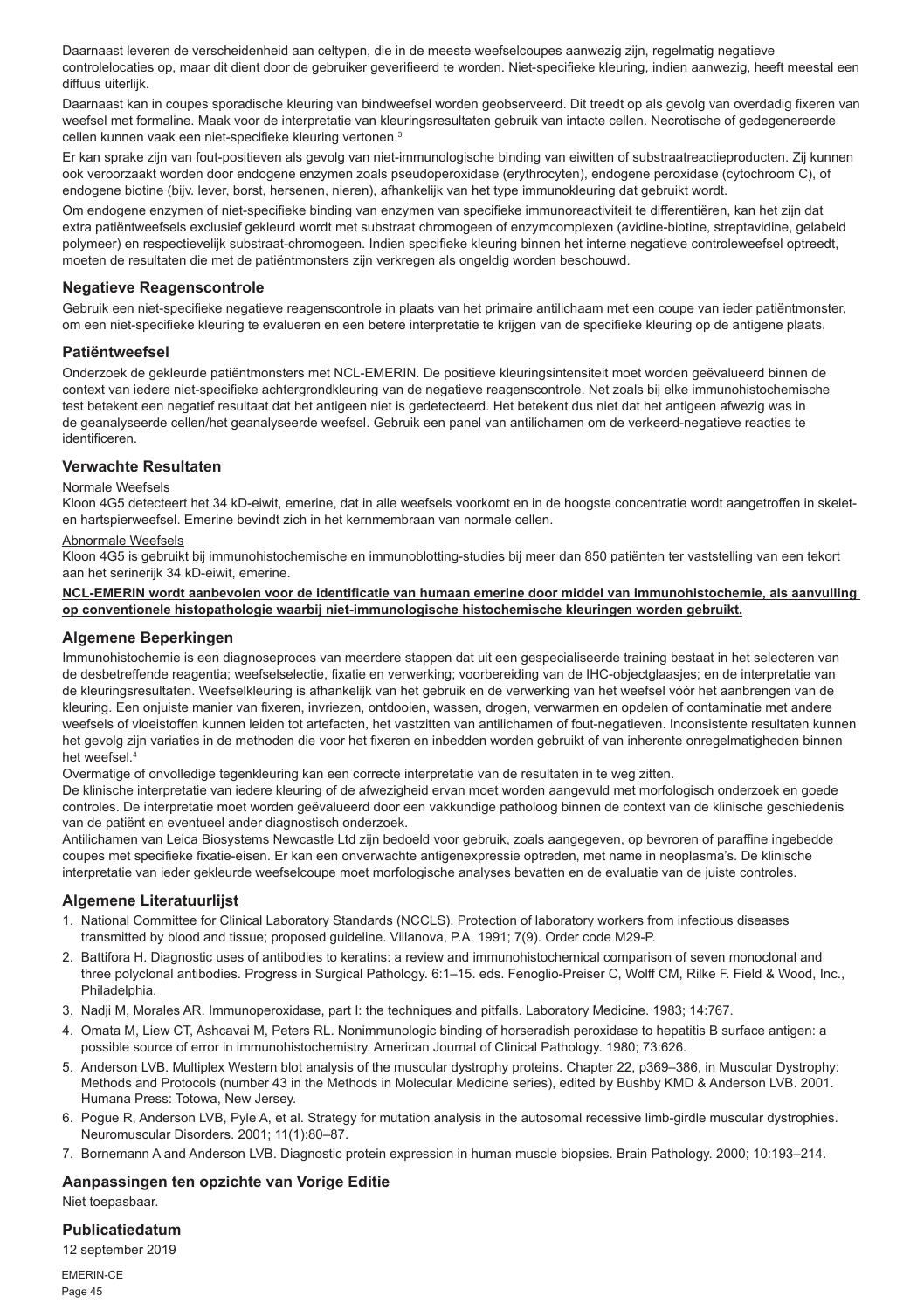# **Immunohistochemische methodologie voor het gebruik van NovocastraTM antilichamen bij ingevroren spierweefsel.**

# **Benodigde, maar niet inbegrepen reagentia**

- 1. Standaard oplossingen gebruikt in de immunohistochemie.
- 2. 50 mM Tris-gebufferde zoutoplossing (TBS), pH 7,6.
- 3. Antilichaamverdunningsmiddel normaal serum optimaal verdund in TBS.
- 4. Normaal serum van de soort waarbij het secundaire antilichaam wordt nopgewekt.
- 5. Secundair peroxidase-geconjugeerd antilichaam gebruiken volgens de aanbevelingen van de fabrikant.
- 6. 3,3' diaminobenzidinetetrahydrochloride (DAB) bereiden en gebruiken volgens de aanbevelingen van de fabrikant.
- 7 Inbedmiddel gebruiken volgens de aanbevelingen van de fabrikant

# **Benodigde, maar niet inbegrepen apparatuur**

- 1. Incubator ingesteld op 25 °C.
- 2. Algemene uitrusting van immunohistochemisch laboratorium.
- 3. Elektrische ventilator voor het met aan lucht drogen van objectglaasjes.

## **Antigeenhersteloplossingen (zie Aanbevelingen voor het gebruik)**

Niet van toepassing op ingevroren coupes.

# **Methodologie**

Gebruikers moeten vóór het ondernemen van deze methodologie worden opgeleid in immunohistochemische technieken.

Gebruikers moeten de optimale verdunning voor antilichamen bepalen. Tenzij anders vermeld worden alle stappen uitgevoerd bij 25 °C.

- 1. Snij coupes van 4-10 µm, breng ze aan op objectglaasjes waarop een geschikt weefselhechtmiddel is aangebracht en droog ze ten minste een uur lang aan de lucht.
- 2. Incubeer de coupes met optimaal verdund primair antilichaam (zie Aanbevelingen voor het gebruik).
- 3. Was gedurende 2 x 5 minuten in TBS-buffer onder zachtjes wiebelen.
- 4. Incubeer de coupes in het juiste peroxidase-geconjugeerde secundaire antilichaam.
- 5. Was gedurende 2 x 5 minuten in TBS-buffer onder zachtjes wiebelen.
- 6. Incubeer de objectglaasjes in DAB.
- 7. Spoel de objectglaasjes af met schoon water.
- 8. Dehydrateer en klaar de coupes en breng ze aan op de objectglaasjes.

# **Aanpassingen ten opzichte van de vorige uitgave**

Niet van toepassing.

# **Datum uitgave**

4 februari 2008 (CE-protocol/ingevroren spierweefsel).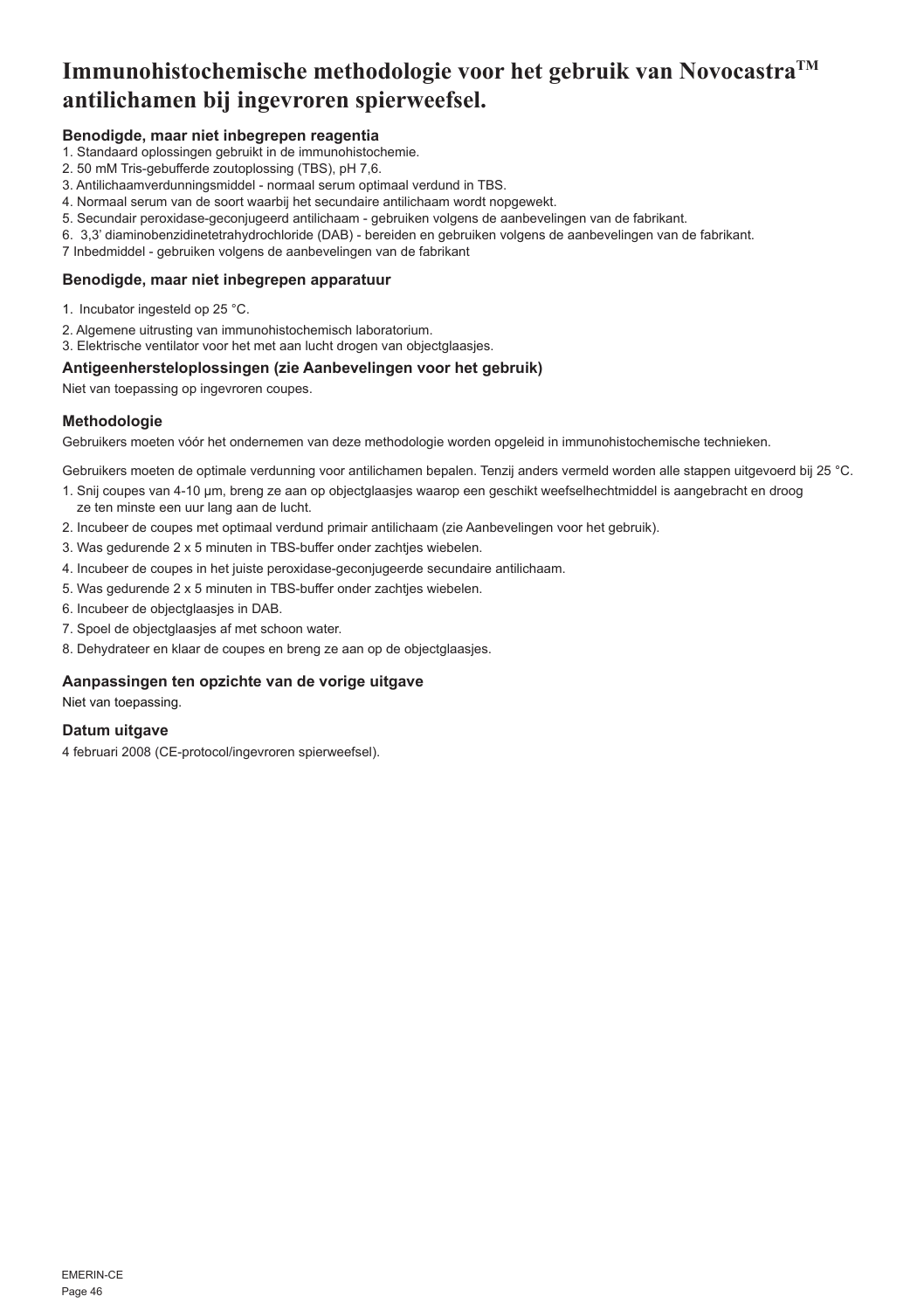# **Novocastra™ Lyofilisert Monoklonalt Antistoff Fra Mus Emerin**

# **Produktkode: NCL-EMERIN**

# **Tiltenkt Bruk**

#### *Til in vitro-diagnostisk bruk.*

NCL-EMERIN er tiltenkt for kvalitativ identifisering med lysmikroskopi av emerin gjennom immunhistokjemi.Den kliniske tolkningen av farge eller manglende farge skal suppleres med morfologiske undersøkelser og bruk av egnede kontroller, og bør evalueres av en kvalifisert patolog i lys av pasientens kliniske historie og eventuelle andre diagnostiske tester.

# **Prosedyreprinsipp**

Immunhistokjemiske (IHC) fargingsteknikker gjør det mulig å se antigener via en sekvensiell tilsetning av et bestemt antistoff mot antigenet (primært antistoff), et sekundært antistoff mot det primære antistoffet og et enzymkompleks med et kromogent substrat med innskutte vasketrinn. Den enzymatiske aktiveringen av kromogenet gir et synlig reaksjonsprodukt på antigenstedet. Prøven kan deretter kontrastfarges og dekkes med et dekkglass. Resultatene fortolkes ved hjelp av et lysmikroskop og medvirker til differensialdiagnose av patofysiologiske prosesser som muligens kan være assosiert med et bestemt antigen.

## **Klon**

4G5

# **Immunogen**

Prokaryotisk rekombinant protein tilsvarende en region med 222 aminosyrer nær N-terminalen av emerinproteinet.

## **Spesifisitet**

Humant emerinprotein.

# **Reagenssammensetning**

NCL-EMERIN er en lyofilisert vevskultursupernatant som inneholder natriumazid som konserveringsmiddel. Brukeren skal rekonstituere innholdet i hetteglasset med riktig mengde sterilt, destillert vann slik det er angitt på produktmerkingen.

#### **Ig-klasse**

IgG1

#### **Totalproteinkonsentrasjon Total Protein**

Se etiketten på hetteglasset for lotspesifikk totalproteinkonsentrasjon.

## **Antistoffkonsentrasjon**

Større enn eller tilsvarende 63 mg/l i henhold til ELISA. Se etiketten på hetteglasset for lotspesifikk Ig-konsentrasjon.

## **Anbefalinger for Bruk**

Immunhistokjemi på frosne snitt: Foreslått fortynning: 1:20–1:40 i 60 minutter ved 25 °C. Dette er kun veiledende, og brukerne bør fastslå egne optimale fortynninger for sitt arbeid. NCL-EMERIN krever at snittene fikseres i aceton i 10 minutter ved 25 °C før inkubering med det primære antistoffet.

Immunhistokjemi på parafinsnitt.

**Varmeindusert epitopgjenfinning (Heat Induced Epitope Retrieval, HIER):** Følg bruksanvisningen for Novocastra Epitope Retrieval Solution pH 6.

**Foreslått fortynning:** 1:160 i 30 minutter ved 25 °C. Dette er kun veiledende, og brukerne bør fastslå egne optimale fortynninger for sitt arbeid.

**Visualisering:** Følg bruksanvisningen for Novolink™ Polymer Detection Systems. Hvis du ønsker ytterligere produktinformasjon eller -støtte, kan du kontakte din lokale forhandler eller regionkontoret til Leica Biosystems, eller du kan besøke Leica Biosystems' nettsted på www.LeicaBiosystems.com

Ytelsen til dette antistoffet skal valideres når det brukes med andre systemer for manuell farging eller automatiserte plattformer.

# **Oppbevaring og Stabilitet**

Uåpnet antistoff skal oppbevares ved 2–8 °C. Da vil produktytelsen holde seg frem til utløpsdatoen angitt på produktmerkingen. Må ikke brukes etter utløpsdatoen angitt på produktetiketten. Det rekonstituerte antistoffet er stabilt i minst to måneder dersom det oppbevares ved 2–8 °C. For langtidsoppbevaring er det anbefalt at deler av det rekonstituerte antistoffet oppbevares i fryst tilstand ved –20 °C (frostfrie frysere anbefales ikke). Gjentatte fryse- og tinesykluser må unngås. Preparer aktive fortynninger til den dagen de skal brukes. Returneres til 2–8 °C umiddelbart etter bruk. Andre oppbevaringsbetingelser må valideres av brukeren.

# **Klargjøring av Prøver**

På parafinsnitt. Anbefalt fiksativ er 10 % nøytralbufret formalin for parafinlagrede vevssnitt.

På frosne snitt: Fryse prøve vevsblokker i isopentan kjølt i flytende nitrogen (se Advarsler og forsiktighetsregler ). Prøvene krever ikke ytterligere fiksering , men bør være forankret i OCT™ forbindelse (Sakura, Product No. Tissue-Tek 4583).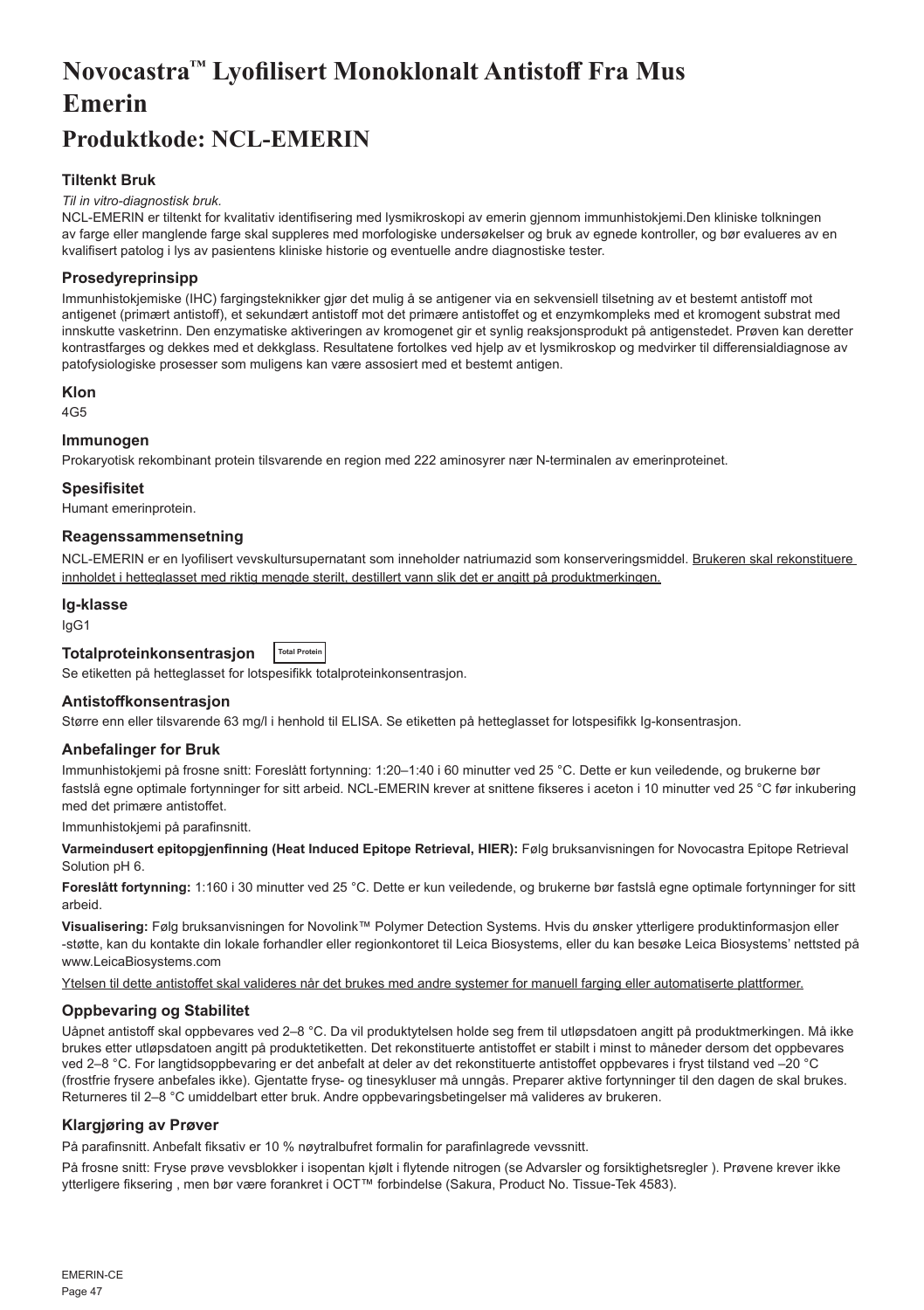# **Advarsler og Forholdsregler**

| Novocastra Lyophilised   | H302: Farlig ved svelging.  | P261: Unngå innånding av støv/røyk/gass/tåke/damp/aerosoler.          |
|--------------------------|-----------------------------|-----------------------------------------------------------------------|
| <b>Antibodies</b>        | H317: Kan utløse en         | P264: Vask hender grundig etter bruk.                                 |
| Inneholder en blanding   | allergisk hudreaksjon.      | P270: Ikke spis, drikk eller røyk ved bruk av produktet.              |
| av: Sodium Azide (<10%), | H334: Kan gi allergi        | P272: Tilsølte arbeidsklær må ikke fjernes fra arbeidsplassen.        |
| Benzylpenicillin Sodium  | eller astmasymptomer        | P273: Unngå utslipp til miljøet.                                      |
| (<10%), Streptomycin     | eller pustevansker ved      | P280: Benytt vernehansker/verneklær/vernebriller/ansiktsskjerm.       |
| Sulphate (<10%).         | innånding.                  | P284: Bruk åndedrettsvern.                                            |
| Signalord: Fare.         | H411: Giftig, med           | P301+312: VED SVELGING: Kontakt et GIFTINFORMASJONSSENTER             |
|                          | langtidsvirkning, for liv i | eller lege ved ubehag.                                                |
|                          | vann.                       | P302+352: VED HUDKONTAKT: Vask med mye såpe og vann.                  |
|                          | EUH032: Ved kontakt med     | P304+340: VED INNÅNDING: Flytt personen til frisk luft og sørg for at |
|                          | syrer utvikles meget giftig | vedkommende hviler i en stilling som letter åndedrettet.              |
|                          | gass.                       | P330: Skyll munnen.                                                   |
|                          |                             | P333+313: Ved hudirritasjon eller utslett: Søk legehjelp.             |
|                          |                             | P342+311: Ved symptomer i luftveiene: Kontakt et                      |
|                          |                             | GIFTINFORMASJONSSENTER eller lege.                                    |
|                          |                             | P362 + p364: Ta av tilsølte klær og vask dem før ny bruk.             |
|                          |                             | P391: Samle opp spill.                                                |
|                          |                             | P501: Innhold/Beholder leveres til godkjent avfallsbehandlingsanlegg. |

Denne reagensen er laget av supernatanten fra en cellekultur. Dette er et biologisk produkt som må behandles deretter.

Denne reagensen inneholder natriumazid. Dataark om materialsikkerhet (MSDS) er tilgjengelig på forespørsel eller kan lastes ned fra www.LeicaBiosystems.com

Følg nasjonale og lokale forskrifter for avhending av komponenter som kan være giftige.

Prøver (før og etter fiksering) og alt materiale som eksponeres for dem, skal behandles som potensielt smittefarlig og kasseres i samsvar med gjeldende forholdsregler.<sup>1</sup>

Hold aldri pipetter med reagens i munnen, og unngå at hud og slimhinner kommer i kontakt med reagenser og prøver.

Hvis reagenser eller prøver kommer i kontakt med følsomme områder, skal de skylles med rikelig vann. Kontakt lege.

Reduser mikrobiell kontaminering av reagensene til et minimum, ellers kan det forekomme økt uspesifisert farging.

Inkubasjonstider eller temperaturer som er annerledes enn det som er angitt, kan gi unøyaktige resultater. Slike endringer må valideres av brukeren.

Flytende nitrogen på grunn av sin for kalde temperatur forårsaker forbrenning og verneklær, inkludert hansker og visir, bør brukes når du håndterer. Brukes i et godt ventilert område.

Isopentane er svært brannfarlig og skadelig ved inntak og innånding. Det er også irriterende for hud og øyne, og er narkotisk i høy konsentrasjon.

## **Kvalitetskontroll**

Forskjeller i behandlingen av vev og forskjeller i tekniske prosedyrer i brukerens laboratorium kan gi signifikant varierte resultater, og det kan være nødvendig å foreta kontroller på stedet i tillegg til prosedyrene angitt nedenfor.

På parafinsnitt. Kontrollene skal være ferske obduksjon / biopsi / kirurgiske prøver, formalinfikserte, bearbeidede og parafinvoks innebygde så snart som mulig på samme måte som pasientprøven (e).

På frosne snitt: Kontrollene skal være ferske obduksjon / biopsi / kirurgiske prøver frosset så snart som mulig på samme måte som pasientprøven (e)

## **Positiv Vevskontroll**

Brukes for å påvise korrekt vevspreparering og fargeteknikker.

Én positiv vevskontroll bør inkluderes for hvert sett med testbetingelser i hver fargerunde.

Svakt positivt farget vev er mer egnet enn kraftig positivt farget vev til optimal kvalitetskontroll og påvisning av små nivåer reagensnedbrytning.<sup>2</sup>

Anbefalt positive kontrollvev er mandel, endometrium, hjerte- eller skjelettmuskulatur.

Hvis den positive vevskontrollen ikke viser positiv farging, skal resultatene til testprøvene anses som ugyldige.

# **Negativ Vevskontroll**

Skal undersøkes etter den positive vevskontrollen for å sikre at det primære antistoffet merker målantigenet spesifikt.

Anbefalt negativt kontrollvev har ikke blitt evaluert.

Alternativt har de mange ulike celletypene som finnes i de fleste vevssnittene ofte negative kontrollsteder, men dette må verifiseres av brukeren. Uspesifikk farging, hvis dette er aktuelt, har ofte et diffust utseende.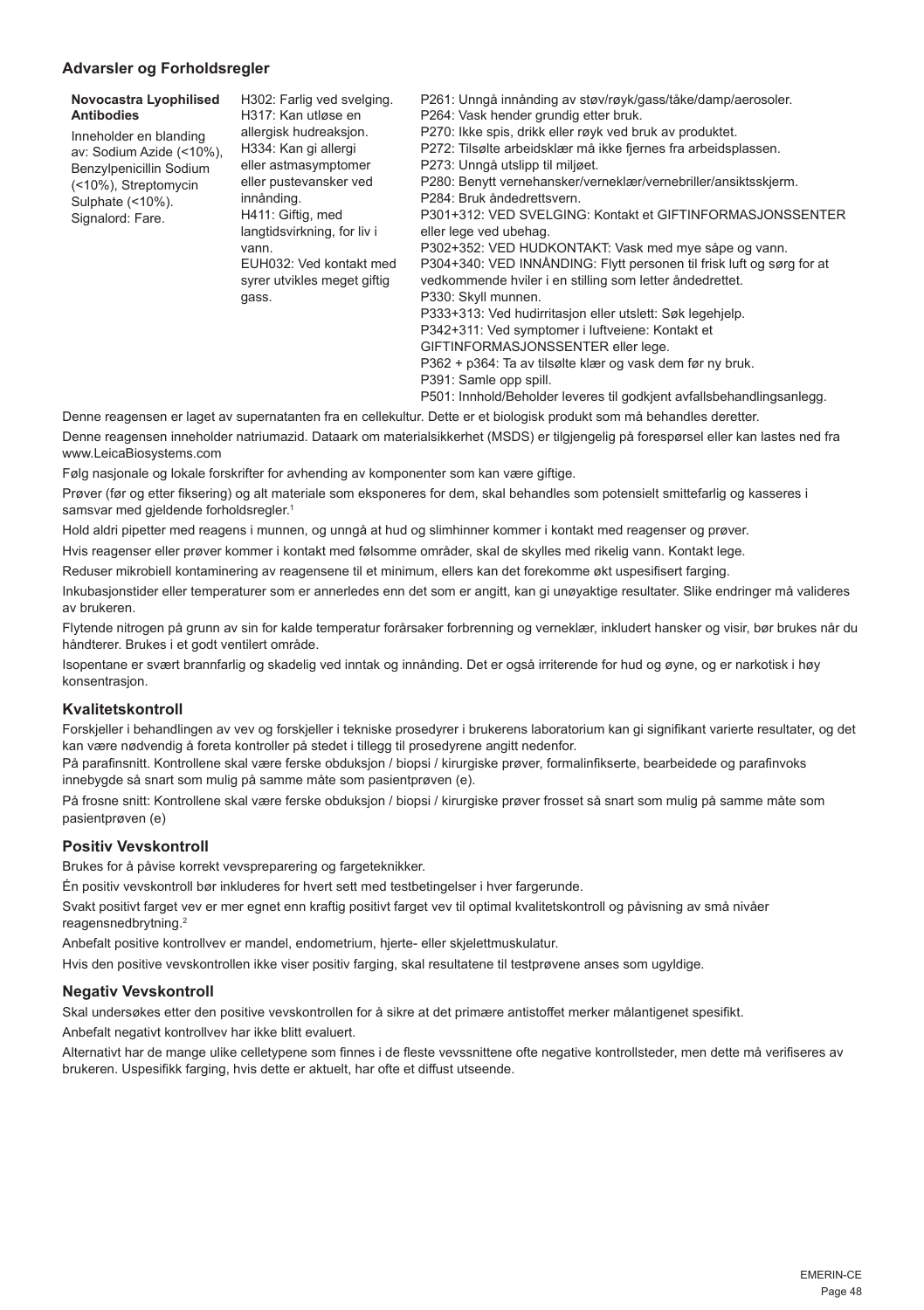Sporadisk farging av bindevev kan på samme måte observeres i snitt fra vev som er fiksert for kraftig i formalin. Bruk intakte celler for å tolke fargeresultatene. Nekrotiske eller degenererte celler kan ofte farges uspesifikt.<sup>3</sup> Falske positive resultater kan skyldes ikkeimmunologisk binding av proteiner eller substratreaksjonsprodukter. Dette kan også skyldes endogene enzymer som pseudoperoksidase (erytrocytter), endogen peroksidase (cytokrom C) eller endogent biotin (f.eks. lever, bryst, hjerne, nyre), avhengig av anvendt type immunfarge. For å differensiere endogen enzymaktivitet eller uspesifikk enzymbinding og spesifikk immunreaktivitet kan ytterligere pasientvev eventuelt farges kun med henholdsvis substratkromogen eller enzymkomplekser (avidin-biotin, streptavidin, merket polymer) og substratkromogen. Hvis det skjer spesifikk farging i den negative vevskontrollen, må resultatene for pasientprøvene anses som ugyldige.

# **Negativ Reagenskontroll**

Bruk en uspesifikk negativ reagenskontroll i stedet for det primære antistoffet på et snitt av hver pasientprøve for å vurdere uspesifikk farging og for å muliggjøre bedre fortolkning av spesifikk farging på antigenstedet.

## **Pasientvev**

Undersøk pasientprøver farget med NCL-EMERIN sist. Intensiteten av positiv farging bør vurderes i sammenheng med eventuell uspesifikk bakgrunnsfarging av den negative reagenskontrollen. Som med alle immunhistokjemiske tester, betyr et negativt resultat at antigenet ikke ble påvist, ikke at antigenet var fraværende i de analyserte cellene/vevet. Om nødvendig kan man bruke et panel av antistoffer for å identifisere falske negative reaksjoner.

## **Forventede Resultater**

#### Normalt Vev

Klon 4G5 påviser 34 kD proteinet emerin, som er allestedsnærværende i vev og finnes i høyest konsentrasjon i skjelett- og hjertemuskulatur. Emerin finnes i kjernemembranen til normale celler.

#### Abnormalt Vev

Klon 4G5 har blitt brukt i immunhistokjemiske studier og immunblottingsstudier av mer enn 850 pasienter for å identifisere en mangel på det serinrike 34 kD proteinet emerin.

## **NCL-EMERIN er anbefalt for identifisering av humant emerin gjennom immunhistokjemi, som et tillegg til konvensjonell histopatologi ved bruk av ikke-immunologiske histokjemiske farger.**

## **Generelle Begrensninger**

Immunhistokjemi er en diagnostisk prosess i flere trinn som omfatter spesialutdanning i valg av egnede reagenser, vevsseleksjon, -fiksering og -behandling samt preparering av IHC-objektglass og tolking av fargeresultater.Vevsfarging avhenger av håndteringen og behandlingen av vevet før fargingen. Feil fiksering, frysing, tining, vasking, tørking, oppvarming, snitting eller kontaminering med annet vev eller væsker kan gi artefakter, innfanging av antistoffer eller falske negative resultater. Inkonsekvente resultater kan skyldes variasjoner ved fiksering eller innstøpningsmetoder eller iboende uregelmessigheter i vevet.<sup>4</sup>

Overdreven eller ufullstendig motfarging kan også gjøre det vanskelig å tolke resultatene riktig.

Den kliniske tolkningen av farge eller manglende farge skal suppleres med morfologiske undersøkelser og bruk av egnede kontroller, og bør evalueres av en kvalifisert patolog i lys av pasientens kliniske historie og eventuelle andre diagnostiske tester.

Antistoffer fra Leica Biosystems Newcastle Ltd skal brukes, som angitt, på enten frosne eller parafinlagrede snitt med spesifikke krav til fiksering. Uventet antigenekspresjon kan forekomme, spesielt i neoplasma. Den kliniske tolkningen av fargede vevssnitt må omfatte morfologiske analyser og evaluering av egnede kontroller.

## **Bibliografi – Generelt**

- 1. National Committee for Clinical Laboratory Standards (NCCLS). Protection of laboratory workers from infectious diseases transmitted by blood and tissue; proposed guideline. Villanova, P.A. 1991; 7(9). Order code M29-P.
- 2. Battifora H. Diagnostic uses of antibodies to keratins: a review and immunohistochemical comparison of seven monoclonal and three polyclonal antibodies. Progress in Surgical Pathology. 6:1–15. eds. Fenoglio-Preiser C, Wolff CM, Rilke F. Field & Wood, Inc., Philadelphia.
- 3. Nadji M, Morales AR. Immunoperoxidase, part I: the techniques and pitfalls. Laboratory Medicine. 1983; 14:767.
- 4. Omata M, Liew CT, Ashcavai M, Peters RL. Nonimmunologic binding of horseradish peroxidase to hepatitis B surface antigen: a possible source of error in immunohistochemistry. American Journal of Clinical Pathology. 1980; 73:626.
- 5. Anderson LVB. Multiplex Western blot analysis of the muscular dystrophy proteins. Chapter 22, p369–386, in Muscular Dystrophy: Methods and Protocols (number 43 in the Methods in Molecular Medicine series), edited by Bushby KMD & Anderson LVB. 2001. Humana Press: Totowa, New Jersey.
- 6. Pogue R, Anderson LVB, Pyle A, et al. Strategy for mutation analysis in the autosomal recessive limb-girdle muscular dystrophies. Neuromuscular Disorders. 2001; 11(1):80–87.
- 7. Bornemann A and Anderson LVB. Diagnostic protein expression in human muscle biopsies. Brain Pathology. 2000; 10:193–214.

# **Endringer i forhold til Forrige Utgave**

Ikke relevant.

# **Utgivelsesdato**

12 september 2019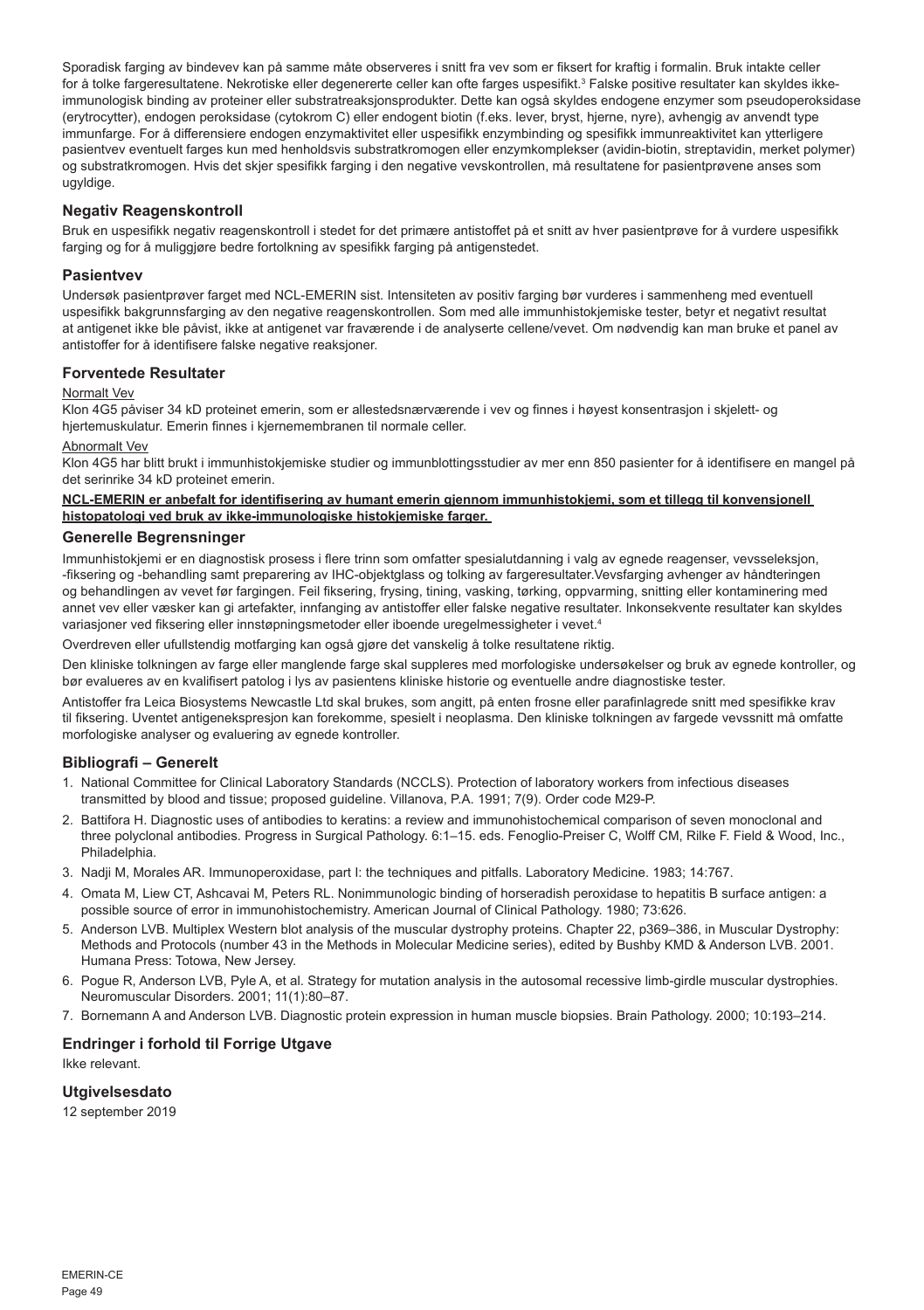# **Immunhistokjemisk metode for bruk av NovocastraTM-antistoffer på frosset muskelvev.**

# **Nødvendige reagenser som ikke følger med**

- 1. Standard løsemidler som brukes innen immunhistokjemi.
- 2. 50 mM tris-bufret saltvann (TBS) pH 7,6.
- 3. Antistoffortynner normalt serum optimalt fortynnet i TBS.
- 4**.** Normalt serum fra artene hvor det sekundære antistoffet er hevet.
- 5. Sekundært peroksidase-konjugert antistoff bruk som anbefalt av produsenten.
- 6. 3,3'-diaminbenzidin-tetrahydroklorid (DAB) klargjør og bruk som anbefalt av produsenten.
- 7. Monteringsmedium bruk som anbefalt av produsenten.

## **Nødvendig utstyr som ikke følger med**

- 1. Inkubator stilt til 25 °C.
- 2. Generelt immunhistokjemisk laboratorieutstyr.
- 3. Elektrisk vifte for lufttørking av objektglass.

# **Antigen-demaskeringsløsninger (se Anbefalinger for bruk)**

Gielder ikke for frosne snitt.

# **Metode**

Før bruk av denne metoden må brukerne være opplært i immunhistokjemiske teknikker

Brukerne skal fastslå optimale fortynninger for antistoffer. Med mindre annet er angitt, utføres alle trinn ved 25 °C.

- 1. Kutt og monter 4–10 µm snitt på objektglass belagt med et egnet vevlim, og lufttørk i minst én time.
- 2. Inkuber snittene med optimalt fortynnet primært antistoff (se Anbefalinger for bruk).
- 3. Vask i TBS-buffer i 2 x 5 minutter med forsiktig vugging.
- 4. Inkuber snittene i egnet peroksidase-konjugert sekundært antistoff.
- 5. Vask i TBS-buffer i 2 x 5 minutter med forsiktig vugging.
- 6. Inkuber objektglassene i DAB.
- 7. Skyll objektglassene i rent vann.

8. Dehydrer, klarer og monter snitt.

# **Endringer på tidligere utgave**

Ikke relevant.

# **Utstedelsesdato**

4. februar 2008 (CE-protokoll / frosset muskelvev).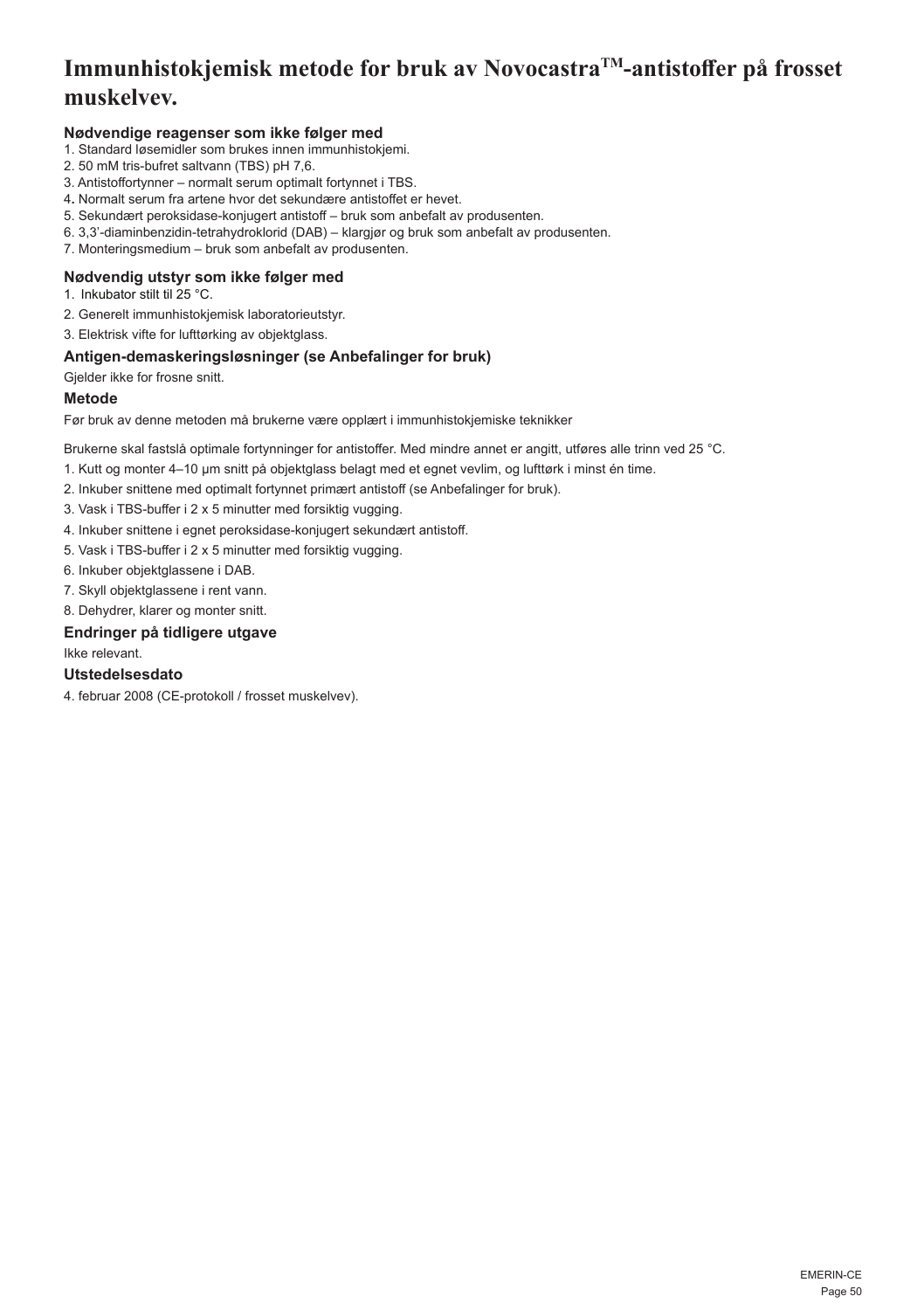# **Novocastra™ Liyofilize Monoklonal Fare Antikor Emerin Ürün Kodu: NCL-EMERIN**

# **Kullanım Amacı**

#### *In vitro diagnostik kullanımı için.*

NCL-EMERIN, Emerin'in immünohistokimya yoluyla ışık mikroskopisi ile nitel belirlenmesi için amaçlanmıştır. Herhangi bir boyamanın mevcut olması veya olmaması ile ilgili klinik yorumlama, uygun kontroller kullanılarak morfolojik çalışmalarla tamamlanmalıdır ve hastanın klinik geçmişi ve diğer diagnostik testler kapsamında kalifiye bir patolojist tarafından değerlendirilmelidir.

## **Prosedür Prensibi**

İmmünohistokimyasal (IHC) boyama teknikleri, spesifik bir antikorun antijene (primer antikor), ikincil bir antikorun primer antikora ve bir enzim kompleksinin kromojenik bir substrat ile arada yıkama adımları olacak şekilde sekansiyel olarak uygulanmasıyla antijenlerin görselleştirilmesini sağlar. Kromojenin enzimatik aktivasyonu, antijen bölgede görünür bir reaksiyon prodüktü ile sonuçlanır. Numune bu durumda karşıt boyanabilir ve lamellenebilir. Sonuçlar, bir ışık mikroskopu kullanılarak yorumlanır ve özel bir antijenle birleştirilebilen veya birleştirilemeyen patofizyolojik işlemlerin ayırıcı tanısına yardımcı olur.

## **Clone**

4G5

# **İmmünojen**

Emerin proteininin N uç bölgesine yakın bir 222 amino aside bölgesine karşılık gelen prokaryotik rekombinant protein.

## **Spesifite**

İnsan emerin proteini.

# **Reagent Kompozisyonu**

NCL-EMERIN, prezervatif olarak sodyum azit içeren supernatant bir liyofilize doku kültürüdür. Kullanıcı, viyal etiketinde belirtildiği gibi viyal içeriğini doğru steril distile su hacmi ile yeniden oluşturmalıdır.

## **Ig Sınıfı**

IgG1

#### **Toplam Protein Konsantrasyonu Total Protein**

Lota özel toplam protein konsantrasyonu için viyal etiketine başvurun.

## **Antikor Konsantrasyonu**

ELISA tarafından belirlendiği gibi 63 mg/L'ye eşit veya bu değerden yüksek. Lota özel lg konsantrasyonu için viyal etiketine başvurun.

# **Kullanım Tavsiyeleri**

Donmuş kesitlerde immünohistokimya Önerilen dilüsyon: 25 °C'de 60 dakika için 1:20–1:40. Bu, bir kılavuz olarak sağlanmıştır ve kullanıcılar kendi optimal çalışma dilüsyonlarını kendileri belirlemelidirler. NCL-EMERIN, primer antikorla inkübasyon öncesinde kesitlerin asetonda 25 °C'de 10 dakika boyunca fikse edilmesini gerektirir.

Parafin kesitlerinde immünohistokimya.

**Isı İndüklü Epitop Alımı (Heat Induced Epitope Retrieval, HIER):** Novocastra Epitope Retrieval Solution pH 6 içinde kullanım için lütfen talimatları takip edin.

**Önerilen dilüsyon:** 25°C'de 30 dakika süreyle 1:160. Bu, kılavuz olarak verilmiştir ve kullanıcılar kendi optimal çalışma seyreltilerini belirlemelidir.

**Görselleştirme:** Lütfen Novolink™ Polymer Detection Systems'ın kullanım talimatlarını izleyin. Ürünle ilgili daha fazla bilgi veya destek için yerel disribütörünüzle veya Leica Biosystems bölge ofisiyle iletişime geçebilir ya da bunun yerine Leica Biosystems Web sitesini ziyaret edebilirsiniz: www.LeicaBiosystems.com

Bu antikorun performansı, diğer manuel boyama sistemleriyle veya otomatik platformlarla birlikte kullanıldığında doğrulanmalıdır.

# **Saklama ve Dayanıklılık**

Açılmamış antikoru 2–8 °C'de saklayın. Bu koşullar altında viyal etiketinin üzerinde belirtilen son kullanım tarihine kadar ürün performansında önemli bir kayıp olmaz. Viyal etiketinin üzerinde belirtilen son kullanım tarihinden sonra kullanmayın. Yeniden oluşturulan antikor, 2–8 °C'de saklandığında en az iki ay boyunca sabit kalır. Uzun süreli saklama için yeniden oluşturulan antikorun alikuotlarının dondurulmuş olarak -20 °C'de saklanması önerilir (buzsuz dondurucular önerilmez). Dondurma ve eritme işlemlerinin tekrarlanmasından kaçınılmalıdır. Çalışma dilüsyonlarını, kullanım gününde hazırlayın. Kullanımdan hemen sonra 2–8 °C'ye dönün. Yukarıda belirtilenlerin dışındaki saklama koşullarının, kullanıcı tarafından kontrol edilmesi gerekir.

## **Numune Hazırlığı**

Parafin Bölümleri Üzerine: Önerilen fiksatif, parafine gömülmüş doku seksiyonları için %10 nötr tamponlu formalindir. Dondurulmuş Bölümlerde: Sıvı azot içinde soğutulmuş izopentan içinde örnek doku blokları (bkz Uyarılar ve Önlemler) dondurun. numuneler ayrıca tespiti gerektiren yok ama OCT™ bileşik (Sakura, Ürün No. Doku-Tek 4583) gömülü olmalıdır.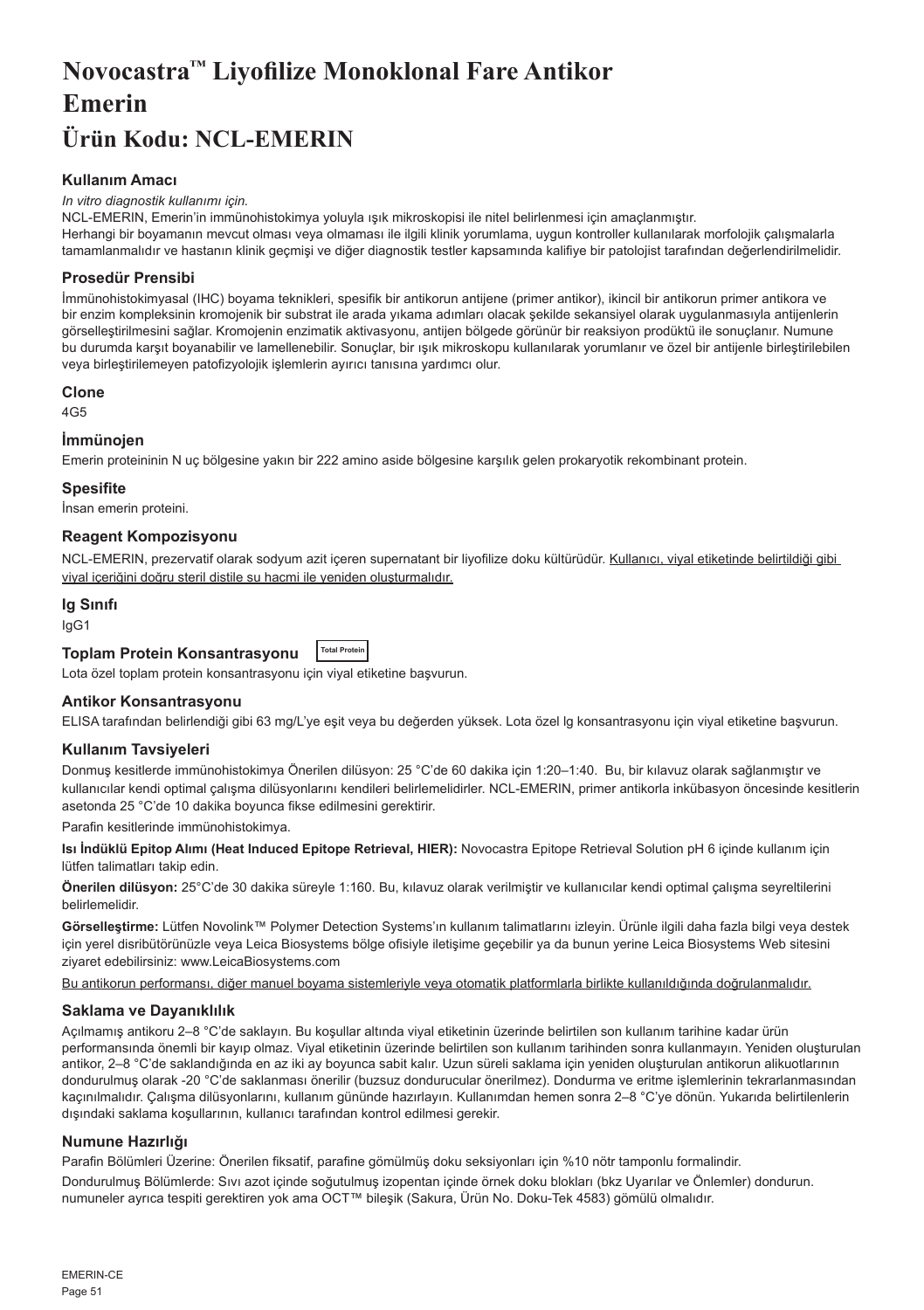# **Uyarılar ve Önlemler**

#### **Novocastra Lyophilised Antibodies**

Oluşan bir karışımı içerir: Sodium Azide (<10%), Benzylpenicillin Sodium (<10%), Streptomycin  $\sum_{n=1}^{\infty}$ Sulphate  $($ <10%). Isaret kelimesi: Tehlike.

| H302: Yutulmasi halinde<br>sagliga zararlidir.<br>H317: Alerjik cilt<br>reaksiyonlarina neden<br>olabilir.<br>H334: Solunum<br>halinde alerji, astim<br>belirtileri veya solunum<br>sikayetlerine neden<br>olabilir.<br>H411: Uzun vadeli<br>olarak, sudaki<br>organizmalar için toksik.<br>EUH032: Asit ile temas<br>halinde çok toksik gaz<br>gelistirir. | P261: Toz/duman/gaz/sis/buhar/aerosol solunumundan kacininiz.<br>P264: Kullandiktan sonra ellerinizi iyice yikayiniz.<br>P270: Kullanim sirasinda yemek yemeyiniz, içecek içmeyiniz veya sigara<br>icmeyiniz.<br>P272: Kirli is kiyafetlerini isyeri disinda kullanmayiniz.<br>P273: Cevreye kontrolsüz verilmesinden kaçininiz.<br>P280: koruyucu eldiven/koruyucu elbise/göz koruyucu/yüz siperi kullaniniz.<br>P284: Solunum koruma aleti kullaniniz.<br>P301+312: YUTMA DURUMUNDA: Kendinizi iyi hissetmiyorsanız bir ZEHIR<br>MERKEZİ / doktora başvurunuz.<br>P302+352: CILT ILE TEMAS HALINDE: Bol miktarda su ve sabunla yikayiniz.<br>P304+340: SOLUNUM HALINDE: Temiz havaya cikariniz ve nefes alip<br>vermeyi kolaylastiran bir pozisyon saqlayiniz.<br>P330: Ağzı çalkalayınız.<br>P333+313: Cilt tahrisinde veya döküntüsünde: Tibbi tavsiye / bakım alın.<br>P342+311: Solunum yolu belirtilerinde: ZEHIR DANISMA MERKEZINI<br>arayiniz veya bir doktora basvurunuz.<br>P362 + p364: Kirlenmiş giysileri çıkarın ve tekrar kullanmadan önce yıkayın. |
|-------------------------------------------------------------------------------------------------------------------------------------------------------------------------------------------------------------------------------------------------------------------------------------------------------------------------------------------------------------|---------------------------------------------------------------------------------------------------------------------------------------------------------------------------------------------------------------------------------------------------------------------------------------------------------------------------------------------------------------------------------------------------------------------------------------------------------------------------------------------------------------------------------------------------------------------------------------------------------------------------------------------------------------------------------------------------------------------------------------------------------------------------------------------------------------------------------------------------------------------------------------------------------------------------------------------------------------------------------------------------------------------------------------------------------------------|
|                                                                                                                                                                                                                                                                                                                                                             | P391: Yiginti kitleyi kaldiriniz.<br>P501: Içerik/Kap tehlikeli veya özel atik toplama yerlerinde saglayiniz.                                                                                                                                                                                                                                                                                                                                                                                                                                                                                                                                                                                                                                                                                                                                                                                                                                                                                                                                                       |
|                                                                                                                                                                                                                                                                                                                                                             |                                                                                                                                                                                                                                                                                                                                                                                                                                                                                                                                                                                                                                                                                                                                                                                                                                                                                                                                                                                                                                                                     |

Bu reagent, hücre kültürünün supernatantından hazırlanmıştır confirm. Bu bir biyolojik ürün olduğundan işlem yaparken özel dikkat gerektirir.

Bu reagent, sodyum azit içerir. Talep üzerine veya www.LeicaBiosystems.com'dan bir Material Safety Data Sheet (Malzeme Güvenlik Veri Sayfası) elde edilebilir.

Potansiyel tüm toksik komponentlerin imhası için federal, ulusal veya lokal düzenlemelere başvurun.

Fikse etme işleminden önce ve sonra numuneler ve bunlara maruz kalan tüm materyaller, enfeksiyon yayabilecek gibi ele alınmalı ve doğru önlemler alınarak atığa çıkartılmalıdır.<sup>1</sup>

Reagent'lar asla ağızla pipetlenmemeli ve cildin ve muköz membranların reagent ve numunelerle temasından kaçınılmalıdır.

Reagent veya numunelerin hassas alanlarla temas etmesi durumunda bu alanları bol su ile yıkayın. Doktora başvurun.

Reagent'ların mikrobiyal kontaminasyonunu minimize edin, aksi durumda nonspesifik boyamada bir artış ortaya çıkabilir.

Belirtilenlerin dışında inkübasyon süreleri veya sıcaklıkları, hatalı sonuçlara neden olabilir. Tüm değişiklikler, kullanıcı tarafından doğrulanmalıdır.

## **Kalite Kontrol**

Kullanıcının laboratuvarındaki doku işleme ve teknik prosedürlerdeki değişiklikler, sonuçlarda önemli farklılıklara neden olabilir ve aşağıdaki prosedürlere ek olarak dahili kontrollerin düzenli şekilde yapılmasını gerektirir.

Parafin Bölümleri Üzerine: Kontroller, mümkün olan en kısa sürede ve hasta örneği (örnekleri) ile aynı şekilde formalinle fikse edilmiş, işlenmiş ve parafin mumuna gömülmüş taze otopsi/biyopsi/cerrahi numune olmalıdır.

Dondurulmuş Bölümlerde: Kontroller, hasta numuneleri ile aynı şekilde en kısa sürede dondurulmuş taze otopsi / biyopsi / cerrahi örnekler olmalıdır

# **Pozitif Doku Kontrolü**

Doğru hazırlanmış dokuları ve düzgün boyama tekniklerini belirtmek için kullanılır.

Bir pozitif doku kontrolü, her boyama çalıştırmasında test koşullarının her seti için dahil edilmelidir.

Optimal kalite kontrol için ve reagent degradasyonunun minör düzeylerini tespit etmek için zayıf pozitif boyamaya sahip bir doku, güçlü pozitif boyamaya sahip bir dokudan daha uygundur.<sup>2</sup>

Önerilen pozitif kontrol dokusu bademcik, endometrium, kalp veya iskelet kasıdır.

Pozitif doku kontrolü, pozitif boyamayı göstermezse test numuneleri ile elde edilen sonuçlar geçersiz olarak ele alınmalıdır.

#### **Negatif Doku Kontrolü**

Pozitif doku kontrolünden sonra hedef antijenin etiketleme spesifitesini primer antikorla kontrol etmek için gerçekleştirilmelidir. Önerilen negatif kontrol dokusu değerlendirilmemiştir.

Pek çok doku seksiyonunda bulunan farklı hücre tiplerinin çeşitliliği, genelde negatif kontrol bölgeleri sağlar ancak bu, kullanıcı tarafından kontrol edilmelidir. Nonspesifik boyama, mevcutsa genelde difüz bir görünüme sahiptir.

Bağ dokusu sporadik boyama, aşırı formalinle fikse edilmiş dokulardan seksiyonlarda da gözlemlenebilir. Boyama sonuçlarının yorumlanması için intakt hücreler kullanın. Nekrotik veya dejenere hücreler, genelde belirsiz şekilde boyanabilir.<sup>3</sup>

Yanlış pozitif sonuçlar, substrat reaksiyon ürünleri veya proteinlerin immünolojik olmayan protein bağlanması nedeniyle görülebilir. Bunlar, kullanılan immüno boyamanın tipine bağlı olarak psödoperoksidaz (eritrositler), endojen peroksidaz (sitokrom C) veya endojen biotin (örn. karaciğer, meme, beyin, böbrek) gibi endojen enzimler nedeniyle de ortaya çıkabilir.

Endojen enzim aktivitesini veya enzimlerin nonspesifik bağlanmasını, spesifik immünreaktiviteden ayırt etmek için ilave hasta dokuları, sadece sırasıyla substrat kromojen veya enzim kompleksleriyle (avidin biotin, streptavidin, etiketli polimer) ve substrat kromojen ile boyanabilir. Spesifik boyamanın, negatif doku kontrolünde ortaya çıkması durumunda hasta numuneleri ile elde edilen sonuçlar geçersiz olarak ele alınmalıdır.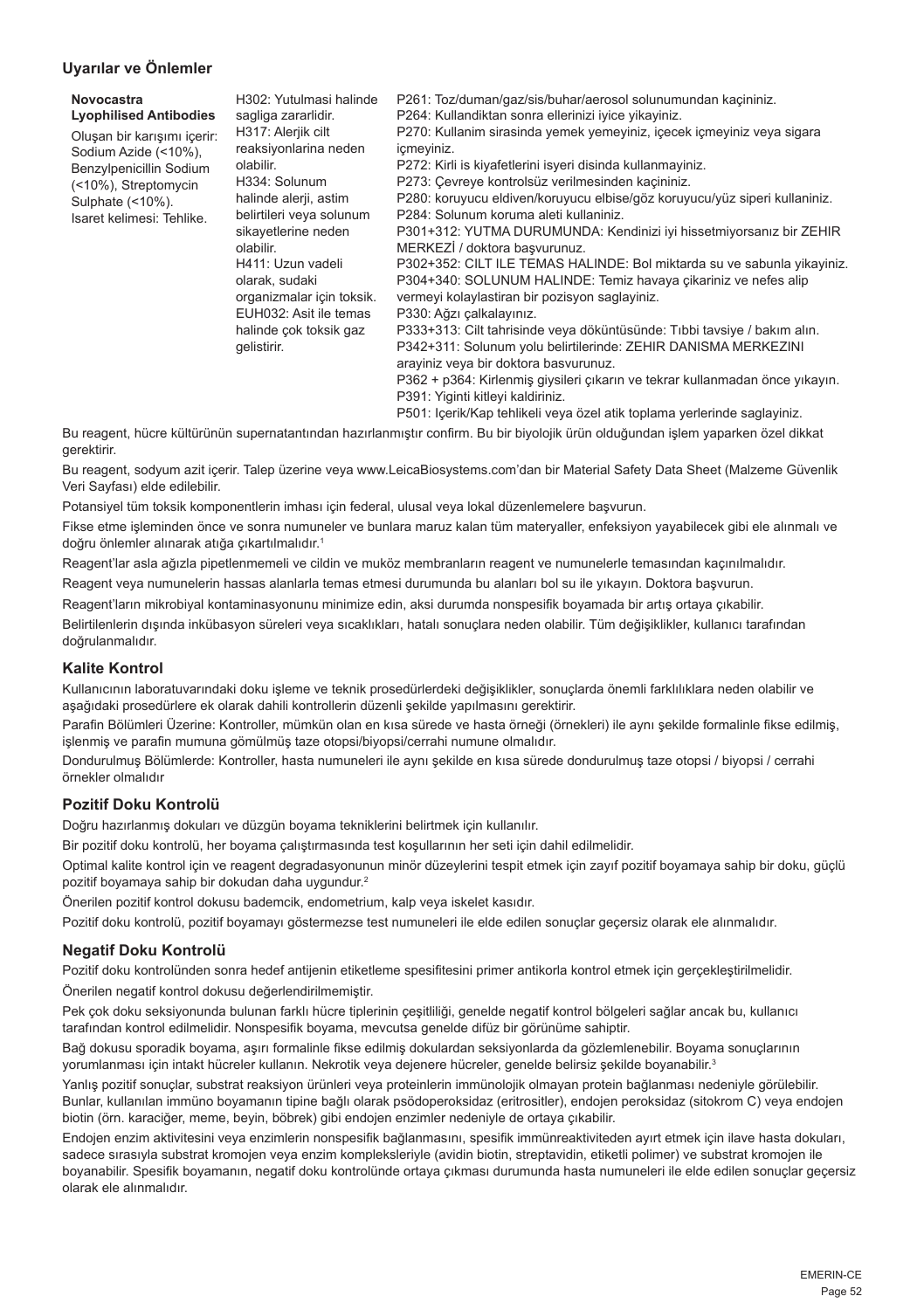# **Negatif Reagent Kontrolü**

Antijen bölgede nonspesifik boyamanın değerlendirilmesi ve spesifik boyamanın daha iyi yorumlanmasını sağlamak amacıyla her hasta numunesinin bir seksiyonu ile primer antikorun yerine bir nonspesifik negatif reagent kontrolü kullanın.

## **Hasta Dokusu**

NCL-EMERIN ile boyanan son hasta numunelerini inceleyin. Pozitif boyama intensitesi, negatif reagent kontrolünün herhangi bir nonspesifik arka plan boyamasının kapsamında değerlendirilmelidir. Herhangi bir immünohistokimyasal test ile negatif bir sonuç, antijenin tespit edilmediği anlamına gelir; antijenin test edilen hücrelerde/dokuda mevcut olmadığı anlamına gelmez. Gerekiyorsa yanlış negatif reaksiyonları belirlemek için bir antikor paneli kullanın.

# **Öngörülen Sonuçlar**

# Normal Dokular

Klon 4G5, dokularda yaygın olan ve en yüksek konsantrasyonları iskelet ve kardiyak kasında bulunan 34 kD proteini emerin'i

tespit eder. Emerin, normal hücrelerin nükleer membranında lokalizedir.

# Anormal Dokular

Klon 4G5, serin bakımından zengin 34 kD protein, emerinin eksikliğini belirlemek amacıyla 850'den fazla hastanın immünohistokimyasal ve immünoblotlama çalışmalarında kullanılmıştır.

## **NCL-L-EMERIN, immünolojik olmayan histokimyasal boyamalar kullanılarak yapılan geleneksel histopatolojiye yardımcı olarak normal ve neoplastik dokularda insan Emerininin proteininin saptanması için önerilir.**

## **Genel Sınırlamalar**

İmmünohistokimya uygun reagent'ların seçilmesinde; dokunun seçilmesi, fikse edilmesi ve işlenmesinde; IHC lamının hazırlanmasında ve boyama sonuçlarının yorumlanmasında uzmanlık eğitimi gerektiren çok adımlı bir diagnostik işlemidir. Doku boyama, boyamadan önce dokunun ele alınması ve işlenmesine bağlıdır. Diğer dokularla veya akışkanlarla hatalı fikse etme, dondurma, eritme, yıkama, kurutma, ısıtma, seksiyonlama veya kontaminasyon artefakt, antikor trapping veya yanlış negatif sonuçlar oluşturabilir. Doku içerisinde fikse etme ve gömme yöntemleri veya inherent aksaklıklar nedeniyle tutarsız sonuçlar ortaya çıkabilir. 4 Aşırı veya inkomplet karşıt boya, sonuçların doğru yorumlanmasına engel olabilir.

Herhangi bir boyamanın mevcut olması veya olmaması ile ilgili klinik yorumlama, uygun kontroller kullanılarak morfolojik çalışmalarla tamamlanmalıdır ve hastanın klinik geçmişi ve diğer diagnostik testler kapsamında kalifiye bir patolojist tarafından değerlendirilmelidir. Leica Biosystems Newcastle Ltd antikorları, belirtildiği gibi spesifik fikse etme işlemleri gerektiren dondurulmuş veya parafine gömülmüş seksiyonlarda kullanılmak içindir. Özellikle neoplazmalarda beklenmedik antijen ekspresyonu ortaya çıkabilir. Boyanan doku seksiyonunun klinik yorumu, morfolojik analiz ve uygun kontrollerin değerlendirmesini içermelidir.

# **Kaynakça - Genel**

- 1. National Committee for Clinical Laboratory Standards (NCCLS). Protection of laboratory workers from infectious diseases transmitted by blood and tissue; proposed guideline. Villanova, P.A. 1991; 7(9). Order code M29-P.
- 2. Battifora H. Diagnostic uses of antibodies to keratins: a review and immunohistochemical comparison of seven monoclonal and three polyclonal antibodies. Progress in Surgical Pathology. 6:1–15. eds. Fenoglio-Preiser C, Wolff CM, Rilke F. Field & Wood, Inc., Philadelphia.
- 3. Nadji M, Morales AR. Immunoperoxidase, part I: the techniques and pitfalls. Laboratory Medicine. 1983; 14:767.
- 4. Omata M, Liew CT, Ashcavai M, Peters RL. Nonimmunologic binding of horseradish peroxidase to hepatitis B surface antigen: a possible source of error in immunohistochemistry. American Journal of Clinical Pathology. 1980; 73:626.
- 5. Anderson LVB. Multiplex Western blot analysis of the muscular dystrophy proteins. Chapter 22, p369–386, in Muscular Dystrophy: Methods and Protocols (number 43 in the Methods in Molecular Medicine series), edited by Bushby KMD & Anderson LVB. 2001. Humana Press: Totowa, New Jersey.
- 6. Pogue R, Anderson LVB, Pyle A, et al. Strategy for mutation analysis in the autosomal recessive limb-girdle muscular dystrophies. Neuromuscular Disorders. 2001; 11(1):80–87.
- 7. Bornemann A and Anderson LVB. Diagnostic protein expression in human muscle biopsies. Brain Pathology. 2000; 10:193–214.

# **Önceki Baskıya göre Değişiklikler**

Uygulanamaz.

# **Yayım Tarihi**

12 Eylül 2019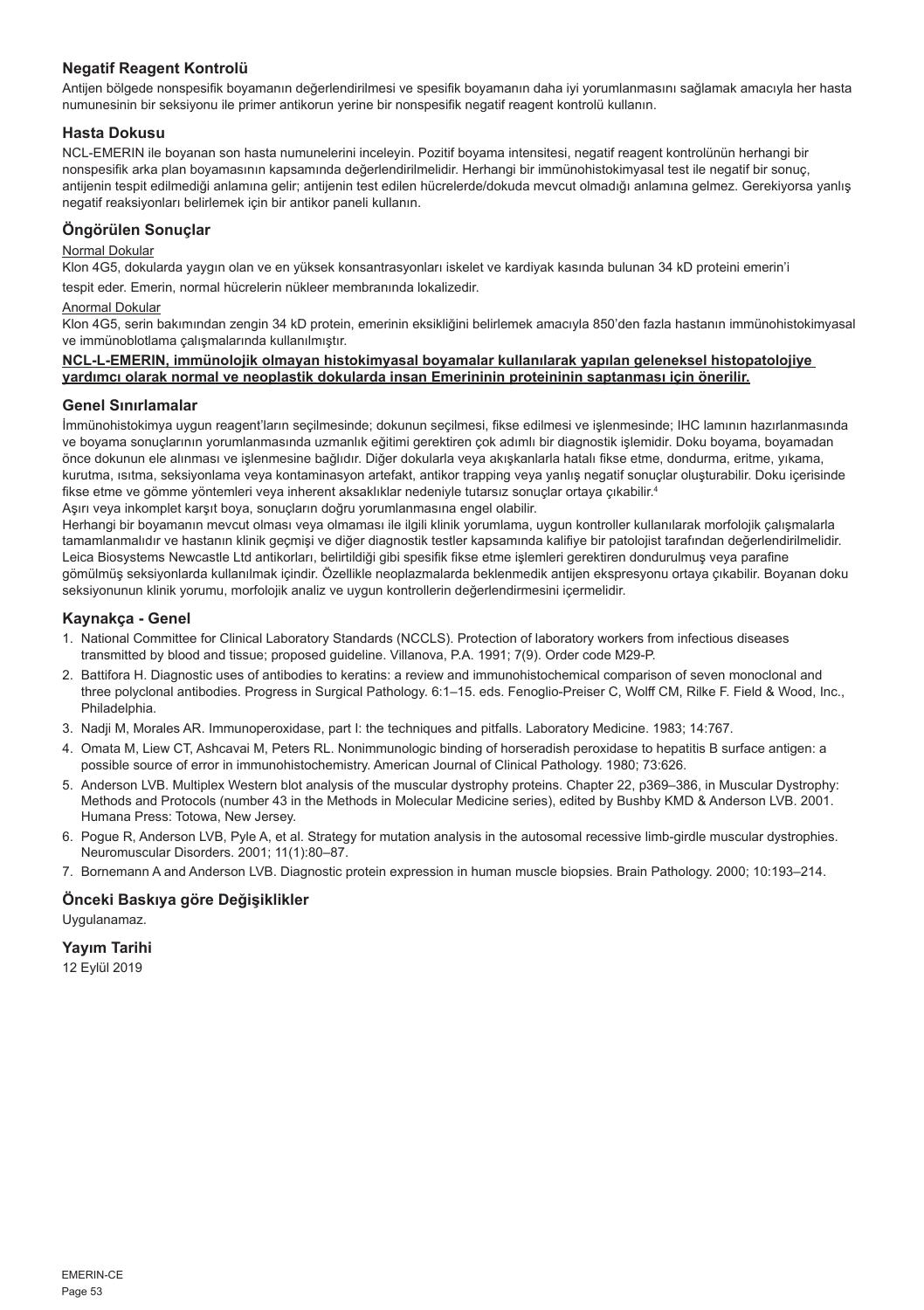# **Immunhistokjemisk metode for bruk av NovocastraTM-antistoffer på frosset muskelvev.**

# **Nødvendige reagenser som ikke følger med**

- 1. Standard løsemidler som brukes innen immunhistokjemi.
- 2. 50 mM tris-bufret saltvann (TBS) pH 7,6.
- 3. Antistoffortynner normalt serum optimalt fortynnet i TBS.
- 4**.** Normalt serum fra artene hvor det sekundære antistoffet er hevet.
- 5. Sekundært peroksidase-konjugert antistoff bruk som anbefalt av produsenten.
- 6. 3,3'-diaminbenzidin-tetrahydroklorid (DAB) klargjør og bruk som anbefalt av produsenten.
- 7. Monteringsmedium bruk som anbefalt av produsenten.

## **Nødvendig utstyr som ikke følger med**

- 1. Inkubator stilt til 25 °C.
- 2. Generelt immunhistokjemisk laboratorieutstyr.
- 3. Elektrisk vifte for lufttørking av objektglass.

# **Antigen-demaskeringsløsninger (se Anbefalinger for bruk)**

Gjelder ikke for frosne snitt.

# **Metode**

Før bruk av denne metoden må brukerne være opplært i immunhistokjemiske teknikker

Brukerne skal fastslå optimale fortynninger for antistoffer. Med mindre annet er angitt, utføres alle trinn ved 25 °C.

- 1. Kutt og monter 4–10 µm snitt på objektglass belagt med et egnet vevlim, og lufttørk i minst én time.
- 2. Inkuber snittene med optimalt fortynnet primært antistoff (se Anbefalinger for bruk).
- 3. Vask i TBS-buffer i 2 x 5 minutter med forsiktig vugging.
- 4. Inkuber snittene i egnet peroksidase-konjugert sekundært antistoff.
- 5. Vask i TBS-buffer i 2 x 5 minutter med forsiktig vugging.
- 6. Inkuber objektglassene i DAB.
- 7. Skyll objektglassene i rent vann.
- 8. Dehydrer, klarer og monter snitt.

# **Endringer på tidligere utgave**

# Ikke relevant.

# **Utstedelsesdato**

4. februar 2008 (CE-protokoll / frosset muskelvev).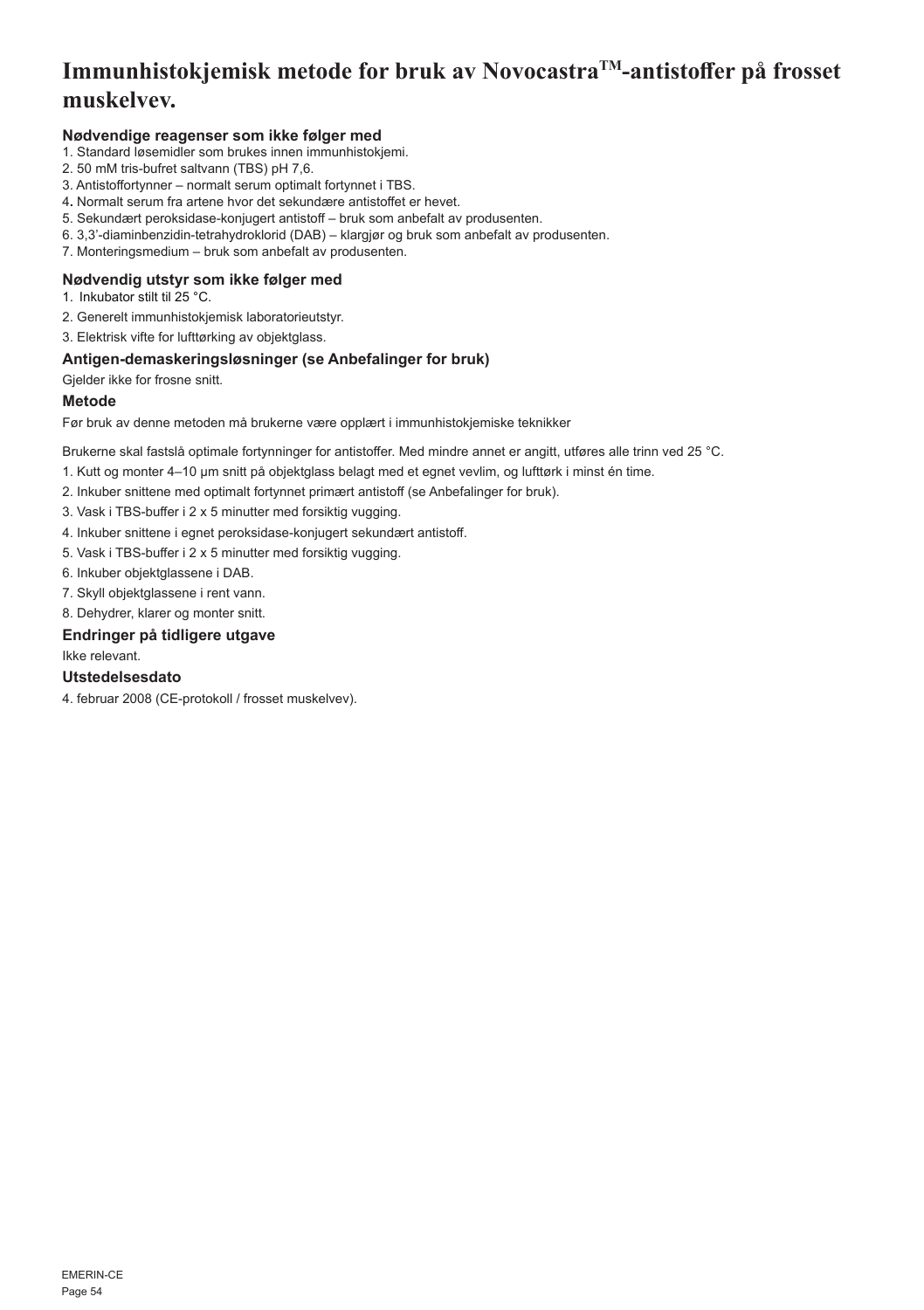# **Лиофилизирано мише моноклонално антитяло Novocastra Emerin**

# **Код на продукта: NCL-EMERIN**

# **Предназначение**

## *За употреба при in vitro диагностика.*

Продуктът NCL-EMERIN е предназначен за качествено идентифициране посредством оптична микроскопия на емерин чрез имунохистохимия. Клиничната интерпретация на всяко оцветяване или неговата липса следва да бъде допълнена от морфологични проучвания с помощта на подходящи контроли и трябва да се оценява в контекста на клиничната история на пациента и други диагностични изследвания от квалифициран патолог.

# **Принцип на процедурата**

Техниките на имунохистохимично (IHC) оцветяване позволяват визуализация на антигени чрез последователно приложение на специфично антитяло на антигена (първично антитяло), вторично антитяло на първичното антитяло и ензимен комплекс с хромогенен субстрат, с междинни стъпки на промиване. Ензимното активиране на хромогена води до видим реакционен продукт на мястото на антигена. След това може да се направи контраоцветяване на спесимена и да се постави покривно стъкло. Резултатите се интерпретират с използване на оптичен микроскоп и са в помощ при диференциалната диагностика на патофизиологични процеси, които може да са или да не са свързани с определен антиген.

## **Клонинг**

4G5

## **Имуноген**

Прокариотен рекомбинантен протеин, съответстващ на позиция 222 на аминокиселината близо до N-термина на протеина емерин.

## **Специфичност**

Човешки протеин емерин.

## **Състав на реагента**

NCL-EMERIN е лиофилизиран супернатант от тъканна култура, съдържащ натриев азид като консервант. Потребителят трябва да разтвори съдържанието на флакона с точното количество стерилна дестилирана вода, както е указано на етикета на флакона.

# **Имуноглобулинов клас**

IgG1

# **Обща концентрация на протеин Total Protein**

Вижте етикета на флакона относно специфичната за партидата концентрация на общ протеин.

## **Концентрация на антитела**

По-висока или равна на 63 mg/L, както е определено от ELISA. Вижте етикета на флакона относно специфичната за партидата концентрация на имуноглобулин.

# **Препоръки за употреба**

Имунохистохимия върху замразени срези: Предложение за разреждане: 1:20 – 1:40 за 60 минути при температура 25ºС. Това е дадено като указание, като потребителите трябва сами да определят техни собствени оптимални работни разреждания. Продуктът NCL-EMERIN изисква срезите да бъдат фиксирани в ацетон за 10 минути при 25°С преди инкубиране с първичното антитяло.

Имунохистохимия върху парафинови срези.

**Термично индуцирано извличане на епитоп (Heat Induced Epitope Retrieval, HIER):** Моля, спазвайте инструкциите за употреба, включени в опаковката на Novocastra Epitope Retrieval Solution pH 6.

**Предложение за разреждане:** 1:160 за 30 минути при 25°C. Това е дадено като указание, като потребителите трябва сами да определят техни собствени оптимални работни разреждания.

**Визуализация:** Спазвайте инструкциите за употреба, приложени към Novolink™ Polymer Detection Systems. За допълнителна информация за продукта или помощ се свържете с вашия местен дистрибутор или с регионалния офис на Leica Biosystems, а също така може да посетите уеб сайта на Leica Biosystems www.LeicaBiosystems.com

Работните характеристики на това антитяло трябва да бъдат валидирани при употреба с други мануални системи за оцветяване или автоматизирани платформи.

## **Съхранение и стабилност**

Съхранявайте неотвореното антитяло при температура 2 – 8℃. При тези условия няма съществена загуба в характеристиките на продукта до изтичане на срока на годност, посочен на етикета на флакона. Да не се използва след срока на годност, отбелязан върху етикета на флакона. Разтвореното антитяло е стабилно за най-малко два месеца, когато се съхранява при 2 – 8℃. За дългосрочно съхранение е препоръчително аликвотите на разтвореното антитяло да се съхраняват замразени при -20℃ (не се препоръчват фризери със система срещу обледяване). Трябва да се избягва повтарящо се замразяване и размразяване. Подготвяйте работните разтвори в деня на употребата им. Да се върне на температура 2 – 8°C веднага след употреба. Други условия на съхранение, освен посочените по-горе, трябва да бъдат проверени от потребителя.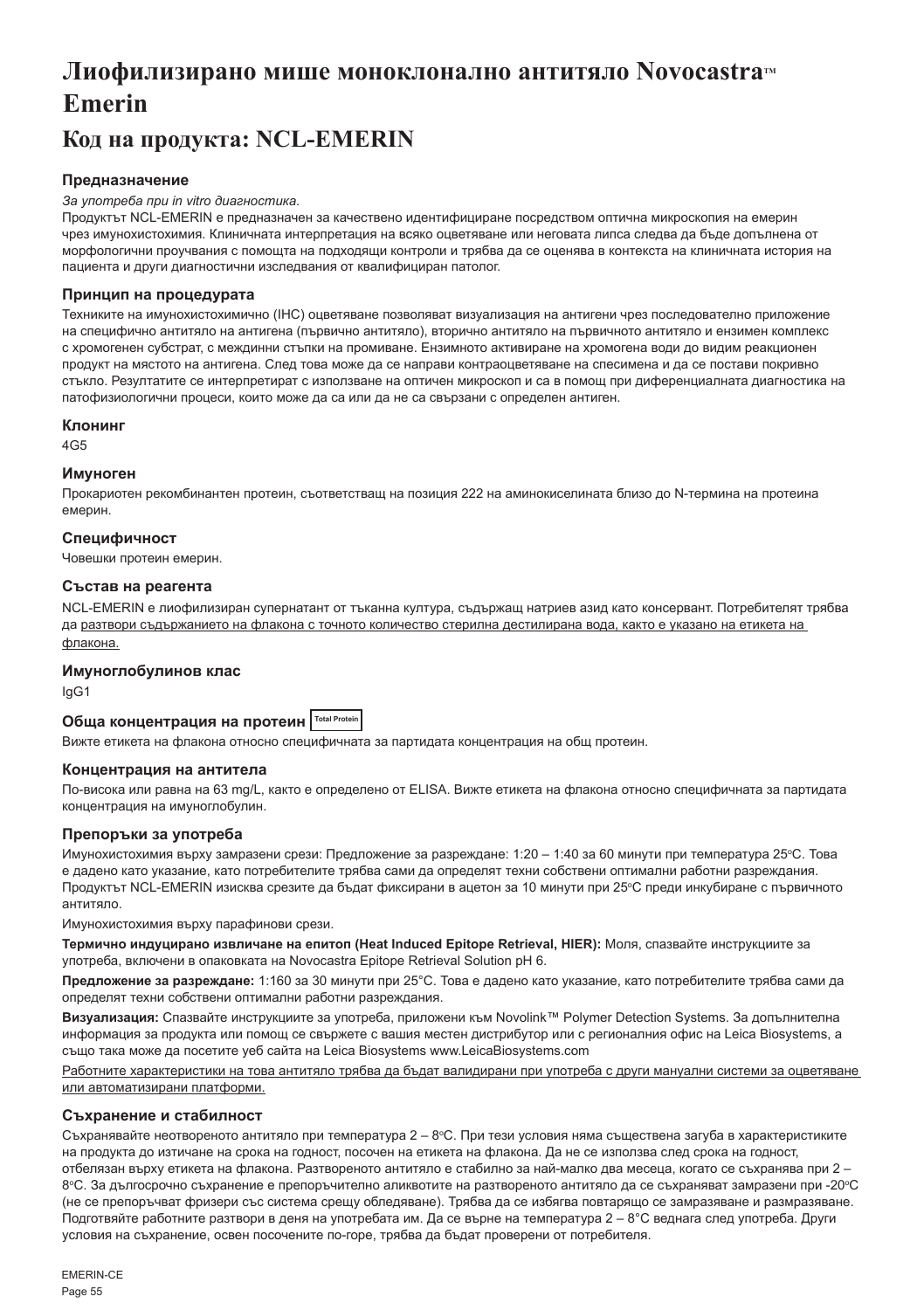## **Подготовка на спесимени**

Парафинови срезове: Препоръчителният фиксиращ разтвор е неутрален буфериран формалин 10% за тъканни срези, вградени в парафин.

Замразени срези: Замразете блокове от тъкан на спесимена в изопентан, охладен в течен азот (вж. Предупреждения и предпазни мерки). Спесимените не изискват допълнителна фиксация, но трябва да се вградят в съединението OCT™ (Sakura, Product No. Tissue-Tek 4583).

#### **Предупреждения и предпазни мерки**

| Novocastra Lyophilised<br><b>Antibodies</b><br>Съдържа смес от:<br>Натриев<br>азид (<10%), натриев<br>бензилпеницилин<br>(<10%), стрептомицин<br>сулфат (<10%). Сигнални<br>думи: Опасност. | Н302: Вреден при поглъщане.<br>Н317: Може да причини<br>алергична кожна реакция.<br>Н334: Може да причини<br>алергични или астматични<br>симптоми или затруднения в<br>дишането при вдишване.<br>Н411: Токсичен за водните<br>организми, с дълготраен<br>ефект.<br><b>EUH032: При контакт с</b><br>киселини се отделя силно<br>токсичен газ. | Р261: Избягвайте вдишване на прах/пушек/газ/дим/изпарения/<br>аерозоли.<br>Р264: Измийте ръцете си старателно след употреба.<br>Р270: Да не се яде, пие или пуши при употреба на продукта.<br>Р272: Да не се изнася замърсено работно облекло извън<br>работното помещение.<br>Р273: Да се избягва изпускане в околната среда.<br>Р280: Използвайте предпазни ръкавици/предпазно облекло/<br>предпазни очила/предпазна маска за лице.<br>Р284: В случай на лоша вентилация носете респираторни<br>предпазни средства.<br>РЗ01+312: ПРИ ПОГЛЪЩАНЕ: Ако се чувствате зле, обадете се<br>на ЦЕНТЪР ПО ТОКСИКОЛОГИЯ /лекар/.<br>РЗ02+352: ПРИ КОНТАКТ С КОЖАТА: Измийте обилно със<br>сапун и вода.<br>РЗ04+340: ПРИ ВДИШВАНЕ: Изведете лицето на чист въздух и<br>го поставете в позиция, улесняваща дишането.<br>РЗЗО: Изплакнете устата.<br>РЗЗЗ+313: При поява на кожно дразнене или обрив на кожата:<br>Потърсете медицински съвет/помощ.<br>РЗ42+311: При симптоми на затруднено дишане: Обадете се на<br>ЦЕНТЪР ПО ТОКСИКОЛОГИЯ/лекар.<br>РЗ62+364: Свалете замърсеното облекло и го изперете преди<br>повторна употреба. |
|---------------------------------------------------------------------------------------------------------------------------------------------------------------------------------------------|----------------------------------------------------------------------------------------------------------------------------------------------------------------------------------------------------------------------------------------------------------------------------------------------------------------------------------------------|------------------------------------------------------------------------------------------------------------------------------------------------------------------------------------------------------------------------------------------------------------------------------------------------------------------------------------------------------------------------------------------------------------------------------------------------------------------------------------------------------------------------------------------------------------------------------------------------------------------------------------------------------------------------------------------------------------------------------------------------------------------------------------------------------------------------------------------------------------------------------------------------------------------------------------------------------------------------------------------------------------------------------------------------------------------------------------------------------------------------------|
|---------------------------------------------------------------------------------------------------------------------------------------------------------------------------------------------|----------------------------------------------------------------------------------------------------------------------------------------------------------------------------------------------------------------------------------------------------------------------------------------------------------------------------------------------|------------------------------------------------------------------------------------------------------------------------------------------------------------------------------------------------------------------------------------------------------------------------------------------------------------------------------------------------------------------------------------------------------------------------------------------------------------------------------------------------------------------------------------------------------------------------------------------------------------------------------------------------------------------------------------------------------------------------------------------------------------------------------------------------------------------------------------------------------------------------------------------------------------------------------------------------------------------------------------------------------------------------------------------------------------------------------------------------------------------------------|

P391: Съберете разлятото.

P501: Съдържанието/контейнерът да се изхвърли в пункт за събиране на опасни или специални отпадъци.

Този реагент е приготвен от супернатант от клетъчна култура. Тъй като е биологичен продукт, необходимо е повишено внимание при работа с него.

Този реагент съдържа натриев азид. Информационният лист за безопасност на материалите е наличен при запитване или от www.LeicaBiosystems.com.

Консултирайте се с федералните, държавните или местните регламенти относно изхвърлянето на потенциално токсични компоненти.

Всички спесимени преди и след фиксация, както и всички материали, изложени на тях, трябва да се третират като възможни преносители на инфекция и да се изхвърлят, като се вземат правилни предпазни мерки.<sup>1</sup> Никога не пипетирайте реагенти с уста и избягвайте контакт на кожата и лигавиците с реагенти и спесимени. При контакт на реагенти или спесимени с чувствителни зони измийте зоните с обилно количество вода. Потърсете медицинска помощ.

Свеждайте до минимум микробната контаминация на реагентите, в противен случай може да се появи увеличаване на неспецифичното оцветяване.

Инкубационни времена или температури, различни от посочените, могат да доведат до грешни резултати. Всички подобни промени трябва да бъдат валидирани от потребителя.

Течният азот поради изключително ниската си температура причинява изгаряния и при боравене с него трябва да се носи предпазно облекло, включително ръкавици и маска. Използвайте в добре проветрени помещения.

Изопентанът е лесно възпламеним и вреден при поглъщане и вдишване. Той също така дразни кожата и очите и е наркотичен при висока концентрация.

## **Качествен контрол**

Различията в обработката на тъканите и техническите процедури в лабораторията на потребителя могат да доведат до значително вариране на резултатите, налагащо редовно извършване на вътрешен контрол в допълнение към следните процедури.

Парафинови срезове: Контролите трябва да са свежи спесимени, взети по време на аутопсия/биопсия/операция, фиксирани във формалин, обработени и вградени в парафинов восък, възможно най-бързо, по същия начин като проба(та) на пациента(ите). Замразени срези: Контролите трябва да са свежи спесимени, взети по време на аутопсия/биопсия/операция, замразени възможно най-бързо по същия начин, като пробата(ите) на пациента(ите).

#### **Позитивна тъканна контрола**

Използва се, за да се покажат правилно приготвени тъкани и правилни техники на оцветяване.

Една позитивна тъканна контрола трябва да бъде включена за всеки сет с тестови условия при всяка серия проби за оцветяване.

Тъкан със слабо позитивно оцветяване е по-подходяща от тъкан със силно позитивно оцветяване за оптимален качествен контрол и за откриване на по-малки нива на деградация на реагента.2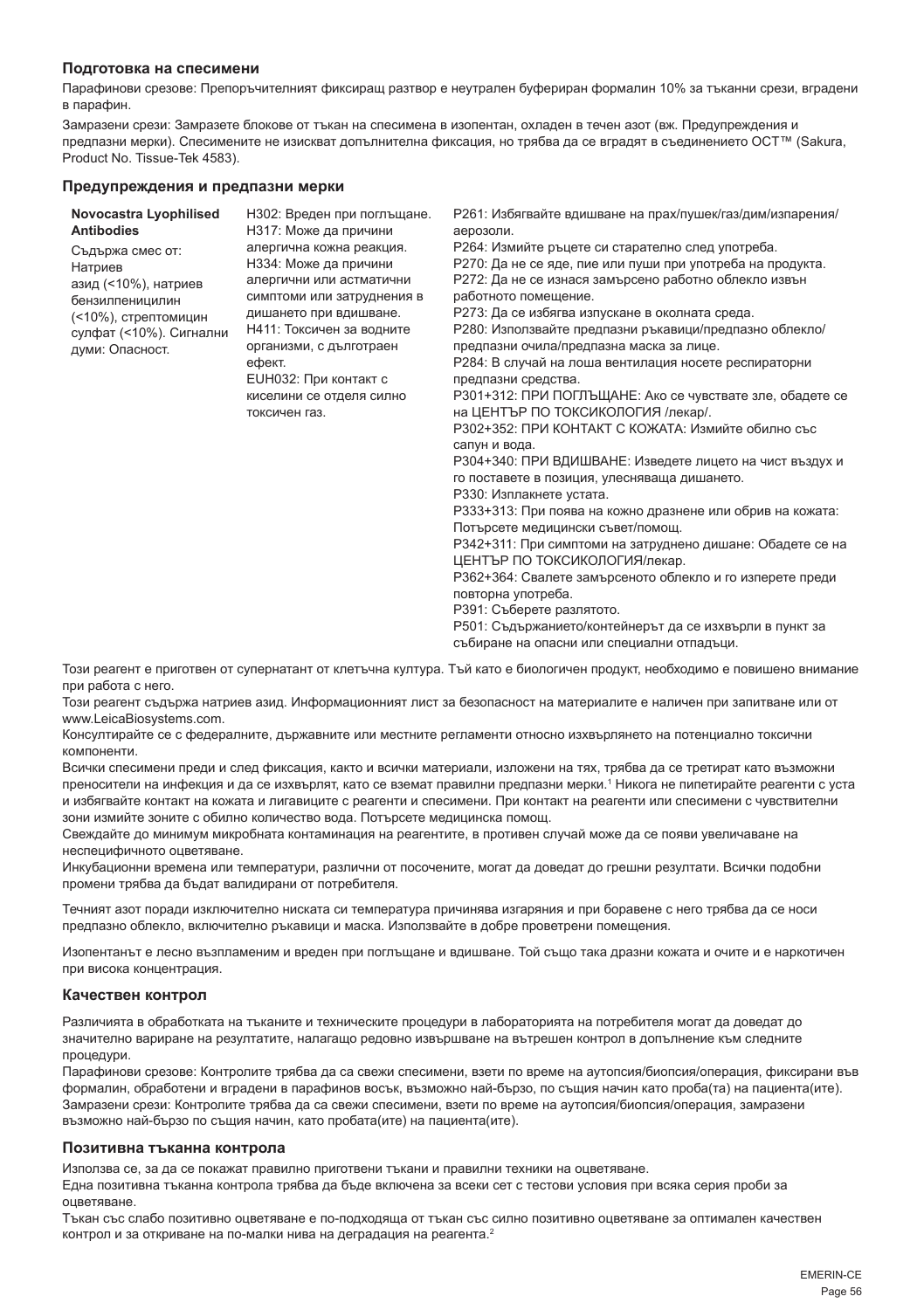Препоръчителните тъкани за позитивна контрола са сливица, ендометриум, сърдечен или скелетен мускул. Ако позитивната тъканна контрола не показва позитивно оцветяване, резултатите от спесимените, включени в теста, трябва да се считат за невалидни.

# **Негативна тъканна контрола**

Трябва да се изследва след позитивната тъканна контрола, за да се провери специфичността на белязването на таргетния антиген от първичното антитяло.

Препоръчителната тъкан за негативна контрола не е оценена.

Алтернативно, разнообразието от различни видове клетки, присъстващи в повечето тъканни срези, често предлага места за негативна контрола, но това трябва да се провери от потребителя.

Неспецифичното оцветяване, ако присъства, обикновено е дифузно на вид. Спорадично оцветяване на съединителна тъкан може да се наблюдава и в части от прекомерно фиксирани във формалин тъкани. Използвайте интактни клетки за интерпретация на резултатите от оцветяването. Некротичните или дегенериралите клетки често се оцветяват неспецифично.<sup>3</sup> Може да се видят неверни позитивни резултати поради неимунологично свързване на протеини или реакционни продукти на субстрата. Те може да са причинени и от ендогенни ензими, като например псевдопероксидаза (еритроцити), ендогенна пероксидаза (цитохром C) или ендогенен биотин (напр. черен дроб, гърда, мозък, бъбрек) в зависимост от типа на използваното имунно оцветяване. За диференциране на ендогенна ензимна активност или неспецифично ензимно свързване от специфична имунна реактивност ексклузивно може да се оцветят допълнителни тъкани от пациента, съответно със субстрат-хромоген или с ензимни комплекси (авидин-биотин, стрептавидин, маркиран полимер) и субстрат-хромоген. Ако се появи специфично оцветяване в негативната тъканна контрола, резултатите от спесимените на пациентите трябва да се считат за невалидни.

#### **Негативна контрола на реагента**

Използвайте неспецифична негативна контрола на реагента, вместо първичното антитяло, със срез от всеки спесимен на пациента, за да се направи оценка на неспецифичното оцветяване и да се даде по-добра интерпретация на специфичното оцветяване на мястото на антигена.

## **Тъкан от пациента**

Спесимените на пациенти, оцветени с NCL-L-EMERIN, трябва да се изследват последни. Наситеността на позитивното оцветяване трябва да бъде оценена в контекста на всяко неспецифично фоново оцветяване на негативната контрола на реагента. Както при всеки имунохистохимичен тест, един отрицателен резултат означава, че антигенът не е открит, а не че антигенът отсъства в анализираните клетки/тъкан. Ако се налага, използвайте панел от антитела за идентифициране на фалшиво отрицателни реакции.

## **Очаквани резултати**

## Нормални тъкани

Клонинг 4G5 открива протеина 34 kD, емерин, който се среща навсякъде в тъканите и се открива в най-висока концентрация в скелетния и сърдечния мускул. Емерин се локализира в мембраната на ядрото на нормалните клетки.

#### Абнормни тъкани

Клонинг 4G5 е използван в имунохистохимични и имуноблотингови изследвания на повече от 850 пациенти, за да се идентифицира дефицит на богатия на серин протеин емерин 34 kD.

# **Продуктът NCL-EMERIN се препоръчва за идентифициране на човешки емерин чрез имунохистохимия, като допълнение към конвенционалната хистопатология с използване на неимунологични хистохимични оцветявания.**

## **Общи ограничения**

Имунохистохимията е многостъпков диагностичен процес, който се състои от специализирано обучение за избор на подходящи реагенти, избор на тъкани, фиксация и обработка, подготовка на предметното стъкло за имунохистохимия и интерпретация на резултатите от оцветяването.

Тъканното оцветяване зависи от боравенето с тъканта и нейната обработка преди оцветяването. Неправилната фиксация, замразяване, размразяване, промиване, изсушаване, затопляне, срязване или контаминацията с други тъкани или течности може да причини поява на артефакти, блокиране на антителата или фалшиво негативни резултати. Несъответстващите резултати може да се дължат на вариации в методите на фиксация и вграждане или на присъща нерегулярност в тъканта.<sup>4</sup> Прекомерното или непълно контраоцветяване може да попречи на правилната интерпретация на резултатите.

Клиничната интерпретация на всяко оцветяване или неговата липса следва да бъде допълнена от морфологични проучвания с помощта на подходящи контроли и трябва да се оценява в контекста на клиничната история на пациента и други диагностични изследвания от квалифициран патолог.

Антителата от Leica Biosystems Newcastle Ltd са предназначени за употреба, както е указано, върху замразени или вградени в парафин срези със специфични изисквания за фиксация. Възможно е да настъпи неочаквана антигенна експресия, особено при неоплазми. Клиничната интерпретация на всеки оцветен тъканен срез трябва да включва морфологичен анализ и оценката на подходящи контроли.

## **Библиография – основна**

- 1. National Committee for Clinical Laboratory Standards (NCCLS). Protection of laboratory workers from infectious diseases transmitted by blood and tissue; proposed guideline. Villanova, P.A. 1991; 7(9). Order code M29-P.
- 2. Battifora H. Diagnostic uses of antibodies to keratins: a review and immunohistochemical comparison of seven monoclonal and three polyclonal antibodies. Progress in Surgical Pathology. 6:1–15. eds. Fenoglio-Preiser C, Wolff CM, Rilke F. Field & Wood, Inc., **Philadelphia**
- 3. Nadji M, Morales AR. Immunoperoxidase, part I: the techniques and pitfalls. Laboratory Medicine. 1983; 14:767.
- 4. Omata M, Liew CT, Ashcavai M, Peters RL. Nonimmunologic binding of horseradish peroxidase to hepatitis B surface antigen: a possible source of error in immunohistochemistry. American Journal of Clinical Pathology. 1980; 73:626.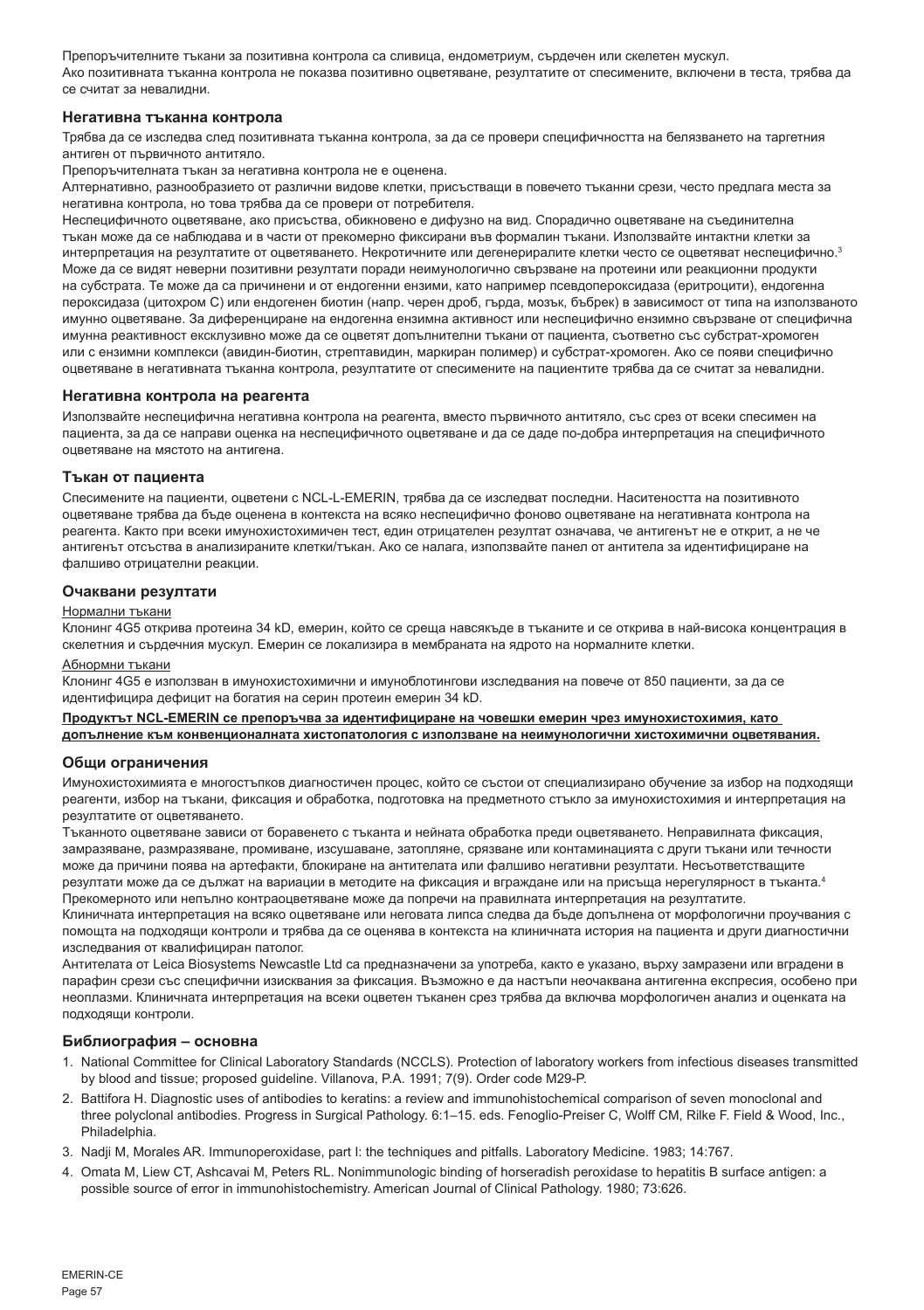- 5. Anderson LVB. Multiplex Western blot analysis of the muscular dystrophy proteins. Chapter 22, p369–386, in Muscular Dystrophy: Methods and Protocols (number 43 in the Methods in Molecular Medicine series), edited by Bushby KMD & Anderson LVB. 2001. Humana Press: Totowa, New Jersey.
- 6. Pogue R, Anderson LVB, Pyle A, et al. Strategy for mutation analysis in the autosomal recessive limb-girdle muscular dystrophies. Neuromuscular Disorders. 2001; 11(1):80–87.
- 7. Bornemann A and Anderson LVB. Diagnostic protein expression in human muscle biopsies. Brain Pathology. 2000; 10:193–214.

# **Изменения на предишно издание**

Предназначение, Предупреждения и предпазни мерки, Очаквани резултати.

## **Дата на издаване**

12 Септември 2019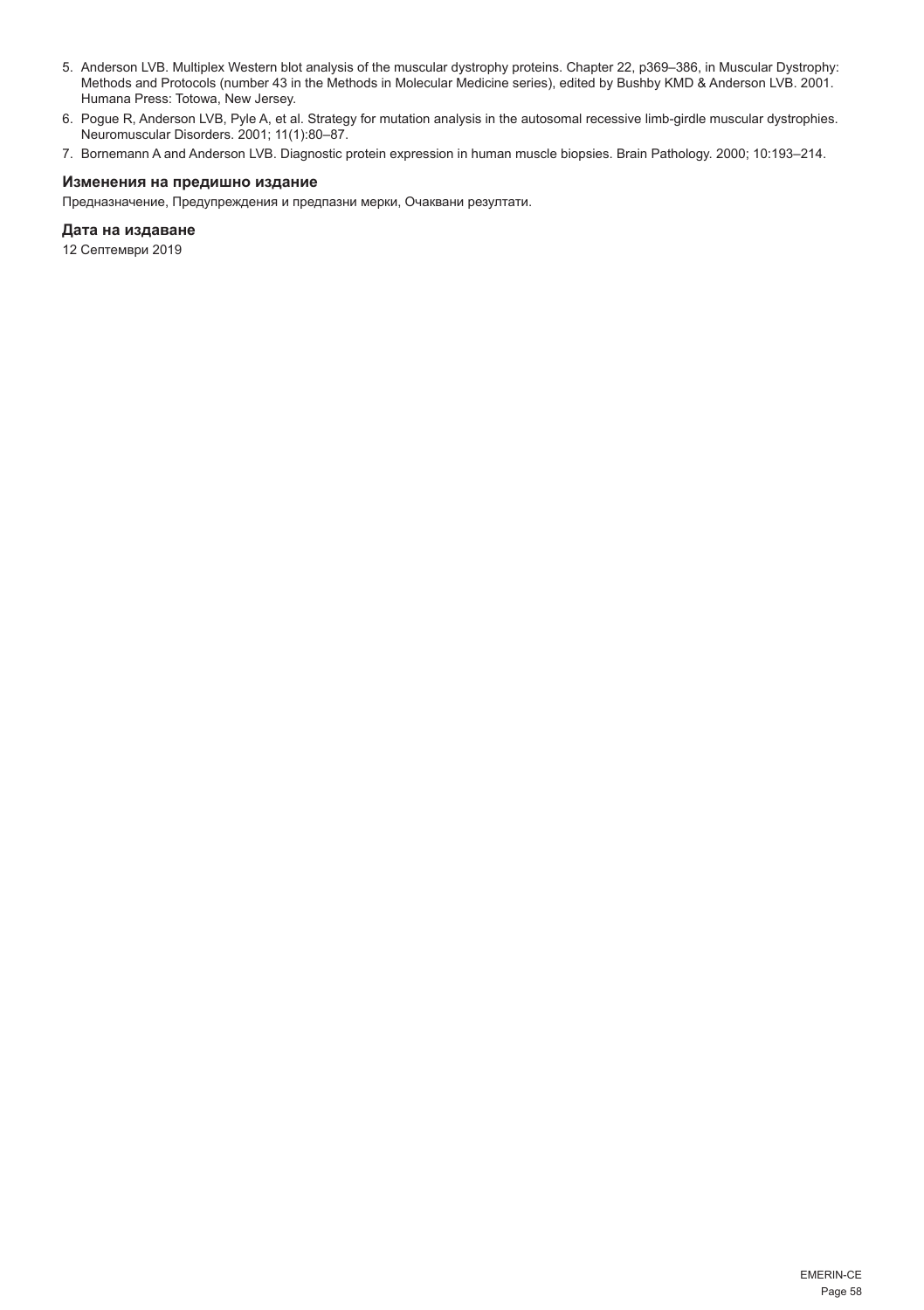# **Имунохистохимична методология за използване на антитела NovocastraTM на замразена мускулна тъкан.**

# **Необходими, но непредоставени реагенти**

- 1. Стандартни разтворители, използвани с имунохистохимията.
- 2. 50 mM трометамин-буфериран физиологичен разтвор (TBS) pH 7,6.
- 3. Разредител за антитела нормален серум, оптимално разреден в TBS (трометамин-буфериран физиологичен разтвор).
- 4. Нормален серум от видовете, от които се генерира вторично антитяло.
- 5. Вторично конюгирано в пероксидаза антитяло използвайте според препоръките на производителя.
- 6. 3,3' диаминобензидин тетрахидрохлорид (DAB) подгответе и използвайте според препоръките на производителя.
- 7. Микроскопски препарат използвайте според препоръките на производителя.

# **Необходимо, но непредоставено оборудване**

- 1. Инкубатор, настроен на температура 25°С.
- 2. Общо имунихистохимично лабораторно оборудване.
- 3. Електрически вентилатор за въздушно изсушаване на предметни стъкла.

# **Разтвори за извличане на антиген (вж. Препоръки за употреба)**

Не се прилага към замразени срези.

# **Методология**

Преди прилагането на тази методология потребителите трябва да бъдат обучени за имунохистохимичните техники. Потребителите трябва да определят оптималните разтвори за антитела. Освен ако не е указано друго, всички стъпки се извършват при температура от 25ºC.

- 1. Отрежете и поставете 4 10 µm срези върху предметни стъкла, покрити с подходящ тъканен адхезив и сушете с въздух наймалко един час.
- 2. Инкубирайте срезите с оптимално разредено първично антитяло (вж. Препоръки за употреба).
- 3. Промийте в трометамин-буфериран физиологичен разтвор (TBS) буфер за 2 x 5 минути, разклащайки внимателно.
- 4. Инкубирайте срезите в подходящо конюгирано с пероксидаза вторично антитяло.
- 5. Промийте в трометамин-буфериран физиологичен разтвор (TBS) буфер за 2 x 5 минути, разклащайки внимателно.
- 6. Инкубирайте предметните стъкла в DAB.
- 7. Изплакнете предметните стъкла с чиста вода.
- 8. Дехидрирайте, изчистете и поставете срезите върху предметното стъкло.

## **Изменения на предишно издание**

Не е приложимо.

## **Дата на издаване**

4 февруари 2008 г. (CEprotocol/Frozen Muscle).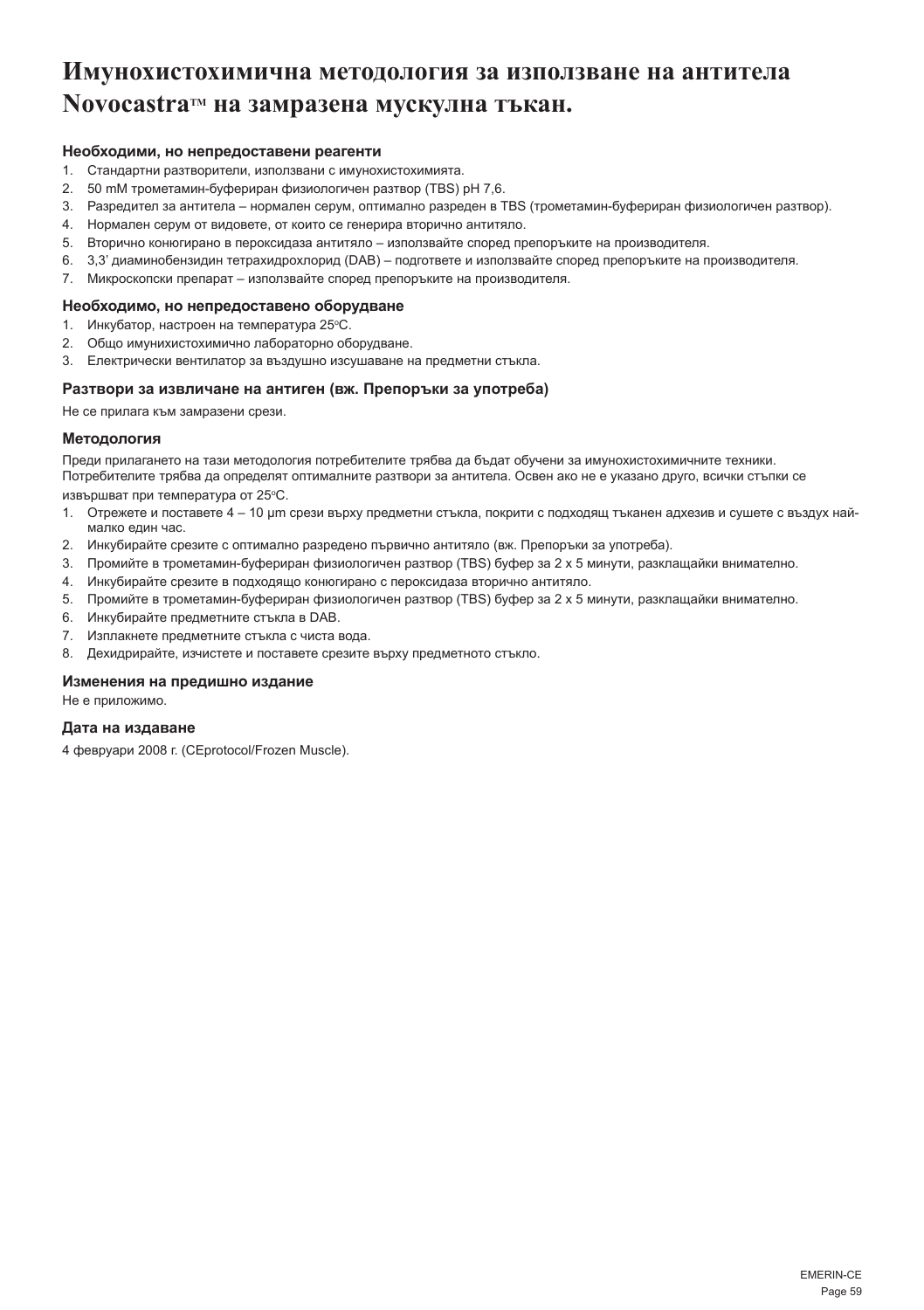# **NovocastraTM liofilizált egér monoklonális antitest Emerin**

# **Termékkód: NCL-EMERIN**

# **Alkalmazási terület**

## *In vitro diagnosztikai használatra.*

Az NCL-EMERIN az emerin immunhisztokémia segítségével történő fénymikroszkópiájának az alkalmazásával végrehajtott kvalitatív azonosítására szolgál. Minden festődés meglétének vagy hiányának klinikai értelmezését morfológiai vizsgálatokkal és megfelelő kontrollokkal kell kiegészíteni, valamint az értékelést a beteg klinikai kórtörténete és egyéb diagnosztikai vizsgálatok figyelembevételével, képzett patológusnak kell elvégeznie.

# **Az eljárás elve**

Az immunhisztokémiai (immunohistochemical, IHC) megfestési technikák az antigén elleni specifikus antitest (elsődleges antitest), az elsődleges antitest elleni másodlagos antitest és egy enzim kromogén szubsztráttal alkotott komplexének egymás után következő alkalmazásán keresztül, közbeiktatott mosási lépések mellett lehetővé teszik az antigének megjelenítését. A kromogén enzimaktiválása látható reakcióterméket eredményez az antigén helyén. Ezután a minta kontrasztfesthető és lefedhető. Az eredmények fénymikroszkóp használatával értelmezhetők, majd segítségül használhatók a patofiziológiás folyamatok differenciáldiagnózisa során, amely folyamatok az esetek egy részében konkrét antigénhez kapcsolódnak.

# **Klón**

4G5

# **Immunogén**

Az emerin fehérje N-terminálisa közelében lévő 222 aminosavas régiónak megfelelő prokarióta eredetű rekombináns fehérje.

# **Specificitás**

Humán emerin fehérje.

# **A reagens összetétele**

Az NCL-EMERIN egy tartósítószerként nátrium-azidot tartalmazó liofilizált szövetkultúra felülúszó. A felhasználónak újra kell oldania az injekciós üveg tartalmát steril desztillált víz megfelelő mennyiségével az injekciós üveg címkéjén feltüntetettek szerint.

# **Ig-osztály**

IgG1

# **Összfehérje-koncentráció Total Protein**

A sarzsspecifikus összfehérje-koncentrációt lásd az üveg címkéjén.

# **Antitest-koncentráció**

Legalább 63 mg/l, ELISA által meghatározottak szerint. A sarzsspecifikus Ig-koncentrációt lásd az üveg címkéjén.

# **Felhasználási javaslatok**

Immunhisztokémia a fagyasztott metszeteken: Javasolt hígítás: 1:20–1:40, 60 percen át, 25 °C-on. Az adatok csak útmutatásul szolgálnak, a felhasználóknak kell meghatározniuk saját optimális munkaoldataikat. Az NCL-EMERIN a metszeteknek 10 percen át 25 °C-on acetonban történő fixálását igényli, mielőtt az elsődleges antitesttel inkubálnák.

**Hőindukált epitópfeltárás (heat induced epitope retrieval, HIER):** Kövesse a Novocastra Epitope Retrieval Solution pH 6 termék használati útmutatóját.

**Javasolt hígítás:** 1:160, 30 percen át, 25 °C-on. Az adatok csak útmutatásul szolgálnak, a felhasználóknak kell meghatározniuk saját optimális munkaoldataikat.

**Megjelenítés:** Kövesse a Novolink™ Polymer Detection Systems rendszerek használati útmutatóját. Ha további termékinformációkra vagy támogatásra van szüksége, forduljon a Leica Biosystems helyi forgalmazójához vagy regionális irodájához, vagy keresse fel a Leica Biosystems weboldalát a www.LeicaBiosystems.com címen.

Más manuális festési rendszerekkel vagy automata platformokkal való használat esetén validálni kell az antitest teljesítményét.

# **Tárolás és stabilitás**

A felbontatlan antitestet 2–8 ℃-on kell tárolni. Ilyen körülmények között nem jelentkezik jelentős veszteség a termék teljesítményében, egészen az injekciós üveg címkéjén feltüntetett lejárati dátumig. Ne használja az üveg címkéjén feltüntetett lejárati dátum után. A feloldott antitest legalább két hónapig stabil, ha 2–8 °C-on tárolják. Huzamosabb tároláskor javasolt a feloldott antitest aliquotjait fagyasztva, –20 °C-on tárolni (nem ajánlott a jegesedésmentes fagyasztók alkalmazása). Mindenképpen kerülendő az ismételt fagyasztás és olvasztás. A munkaoldatokat a felhasználás napján kell elkészíteni. Felhasználás után azonnal tegye vissza 2–8 °C közötti hőmérsékletre. A fentiekben előírtaktól eltérő tárolási feltételeket a felhasználónak ellenőriznie kell.

## **A minták előkészítése**

Paraffinmetszetek: A javasolt fixálószer a paraffinba ágyazott szövetmetszeteknél 10%-os, semleges pufferolású formalin. Fagyasztott metszetek: A szövetmintát tartalmazó blokkokat olyan izopentánban kell fagyasztani, amelyet folyékony nitrogénben hűtöttek (lásd itt: Figyelmeztetések és óvintézkedések). A minták nem igényelnek további fixálást, de azokat OCT™ vegyületbe kell ágyazni

(Sakura; cikkszám: Tissue-Tek 4583).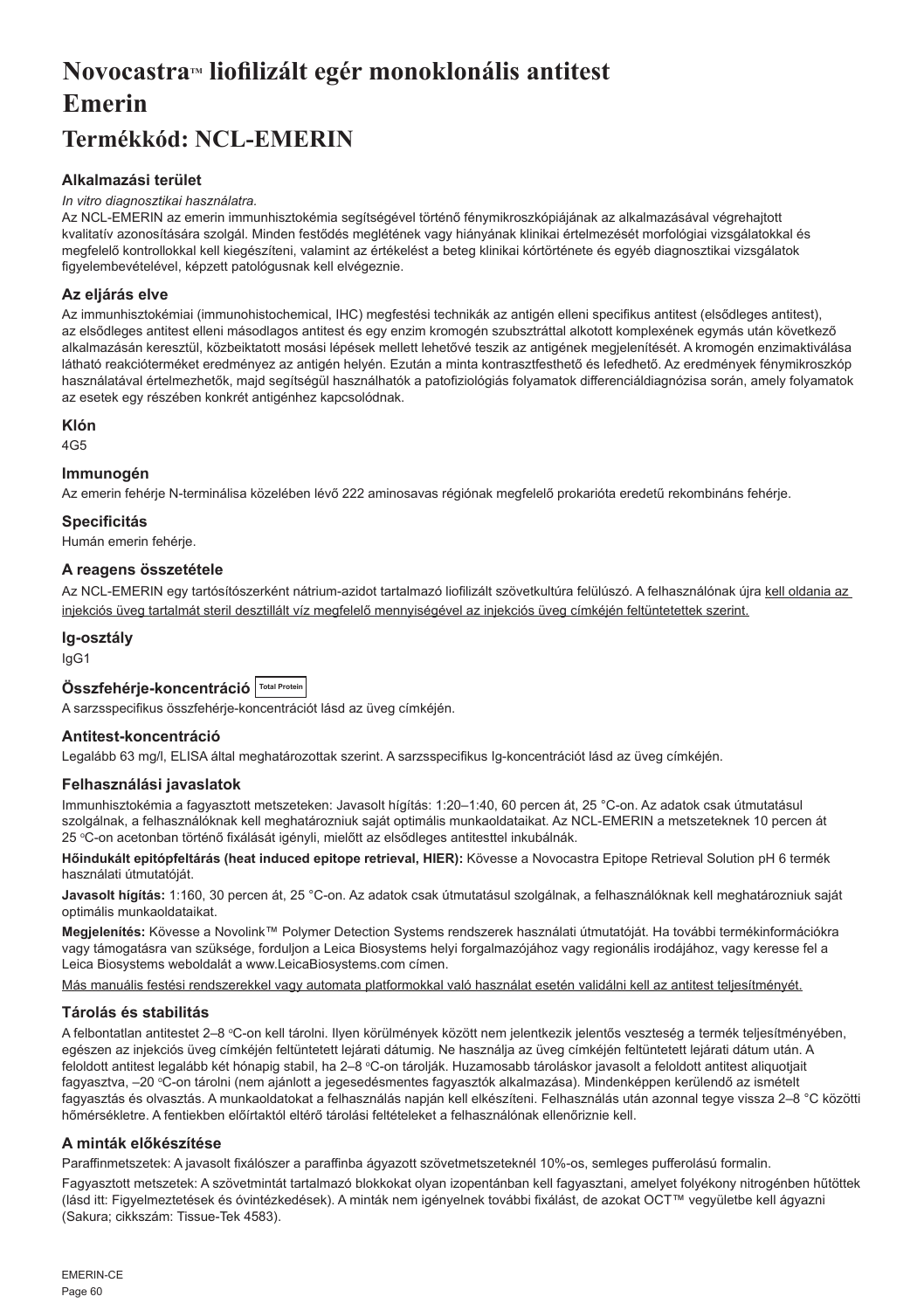## **Figyelmeztetések és óvintézkedések**

| Novocastra Lyophilised                                                                                                                                                 | H302: Lenyelve ártalmas.                                                                                                                                                                                                                  | P261: Kerülje a por/füst/gáz/köd/gőzök/permet belélegzését.                                                                                                                                                                                                                                                                                                                                                                                                                                                                                                                                                                                                                                                                                                                                                                                                                                                                                                                                                                                                                                                                                                  |
|------------------------------------------------------------------------------------------------------------------------------------------------------------------------|-------------------------------------------------------------------------------------------------------------------------------------------------------------------------------------------------------------------------------------------|--------------------------------------------------------------------------------------------------------------------------------------------------------------------------------------------------------------------------------------------------------------------------------------------------------------------------------------------------------------------------------------------------------------------------------------------------------------------------------------------------------------------------------------------------------------------------------------------------------------------------------------------------------------------------------------------------------------------------------------------------------------------------------------------------------------------------------------------------------------------------------------------------------------------------------------------------------------------------------------------------------------------------------------------------------------------------------------------------------------------------------------------------------------|
| <b>Antibodies</b>                                                                                                                                                      | H317: Allergiás bőrreakciót                                                                                                                                                                                                               | P264: A használatot követően a kezet alaposan meg kell mosni.                                                                                                                                                                                                                                                                                                                                                                                                                                                                                                                                                                                                                                                                                                                                                                                                                                                                                                                                                                                                                                                                                                |
| A következőkből álló<br>keveréket tartalmazza:<br>Nátrium-azid (<10%),<br>benzilpenicillin-nátrium<br>(<10%), sztreptomicin-<br>szulfát (<10%). Jelzőszók:<br>Veszély. | válthat ki.<br>H334: Belélegezve allergiás és<br>asztmás tüneteket, és nehéz<br>légzést okozhat.<br>H411: Mérgező a vízi élővilágra,<br>hosszan tartó károsodást okoz.<br>EUH032: Savval érintkezve<br>nagyon mérgező gázok<br>képződnek. | P270: A termék használata közben tilos enni, inni vagy dohányozni.<br>P272: Szennyezett munkaruhát tilos kivinni a munkahely területéről.<br>P273: Kerülni kell az anyagnak a környezetbe való kijutását.<br>P280: Védőkesztyű/védőruha/szemvédő/arcvédő használata<br>kötelező.<br>P284: Nem megfelelő szellőzés esetén légzésvédelem kötelező.<br>P301+312: LENYELÉS ESETÉN: Rosszullét esetén forduljon<br>TOXIKOLÓGIAI KÖZPONTHOZ/orvoshoz.<br>P302+352: HA BŐRRE KERÜL: Lemosás bő szappanos vízzel.<br>P304+340: BELÉLEGZÉS ESETÉN: Az érintett személyt friss<br>levegőre kell vinni és olyan nyugalmi testhelyzetbe kell helyezni,<br>hogy könnyen tudjon lélegezni.<br>P330: A szájat ki kell öblíteni.<br>P333+313: Bőrirritáció vagy kiütések megjelenése esetén: orvosi<br>ellátást kell kérni.<br>P342+311: Légzési problémák esetén: Forduljon TOXIKOLÓGIAI<br>KÖZPONTHOZ/orvoshoz.<br>P362+364: A szennyezett ruhát le kell vetni és az újbóli használat<br>előtt ki kell mosni.<br>P391: A kiömlött anyagot össze kell gyűjteni.<br>P501: A tartalom/edény elhelyezése hulladékként: a veszélyes vagy<br>különleges hulladékok gyűjtőhelyén. |

Ez a reagens a sejtkultúra felülúszójából készült. Mivel biológiai termék, kezelésekor észszerű körültekintéssel kell eljárni. Ez a reagens nátrium-azidot tartalmaz. Az anyagbiztonsági adatlap kérésre rendelkezésre áll, vagy letölthető a www.LeicaBiosystems. com oldalról.

Minden potenciálisan toxikus összetevő ártalmatlanításával kapcsolatban kövesse a szövetségi, állami és helyi előírásokat. A mintákat fixálás előtt és után, valamint a velük érintkező összes anyagot fertőzések terjesztésére képes anyagként kell kezelni, és megfelelő körültekintéssel kell ártalmatlanítani.' Soha ne pipettázza szájjal a reagenseket, továbbá kerülje a bőr és a nyálkahártyák érintkezését a reagensekkel és a mintákkal. Ha a reagensek vagy minták érzékeny területtel érintkeznek, bő vízzel mossa le az érintett területet. Fordulion orvoshoz.

Minimálisra kell csökkenteni a reagensek mikrobiális szennyeződését, különben megnövekedhet a nem specifikus festődés. A megadottaktól eltérő inkubációs idők és hőmérsékletek hibás eredményekhez vezethetnek. A felhasználónak minden ilyen jellegű változtatást validálnia kell.

A folyékony nitrogén, rendkívül hideg hőmérséklete következtében, égési sérülést okoz, ezért kezelésekor – a kesztyűt és szemellenzőt is beleértve – kell használni. Csak jól szellőzött területen szabad használni.

Az izopentán fokozottan tűzveszélyes, lenyelve és belélegezve pedig káros. A bőrt és a szemet is izgatja, nagy koncentrációban pedig kábító hatású.

# **Minőség-ellenőrzés**

A felhasználó laboratóriumában alkalmazott szövetfeldolgozási és technikai eljárások eltérései jelentős különbséget okozhatnak az eredményekben, ami az alábbi eljárásokon túl belső kontrollok rendszeres futtatását teszi szükségessé.

Paraffinmetszetek: Kontrollként friss boncolási/biopsziás/sebészeti mintákat kell használni, amelyeket a lehető leghamarabb a betegmintákkal megegyező módon kell formalinban fixálni, feldolgozni és paraffinviaszba ágyazni.

Fagyasztott metszetek: A kontrollok legyenek friss boncolási/biopsziás/sebészeti minták, amelyeket – amint lehet – ugyanúgy fagyasztottak, mint a betegmintá(ka)t.

## **Pozitív szövetkontroll**

A megfelelő szövet-előkészítés és festési technikák ellenőrzésére használatos.

Minden tesztelési körülményegyüttes esetében és minden megfestési sorozatban kell alkalmazni egy pozitív szövetkontrollt. A gyengén pozitív festődésű szövet alkalmasabb az erősebben pozitív festődésű szövetnél az optimális minőség-ellenőrzéshez, valamint a kismértékű reagensbomlás észleléséhez.<sup>2</sup>

A javasolt pozitív kontrollszövetek a mandula-, méhbelhártya-, szív-, illetve vázizom.

Ha a pozitív szövetkontroll nem mutat pozitív festődést, a vizsgált minták eredményeit érvénytelennek kell tekinteni.

## **Negatív szövetkontroll**

A pozitív szövetkontroll után azért kell megvizsgálni, hogy a vizsgált antigén elsődleges antitest segítségével történő jelölésének specificitását ellenőrizni lehessen.

A javasolt negatív kontrollszövetet még nem értékeltük ki.

Ezenkívül a legtöbb szövetmetszetben jelen lévő különböző sejttípusok gyakran használhatók negatív kontrollként, de ezeket a felhasználónak kell ellenőriznie.

Ha van nem specifikus festődés, az rendszerint diffúz megjelenésű. A formalinban túlfixált szövetekből származó metszeteknél a kötőszövet szórványos festődése is megfigyelhető. A festési eredmények értelmezésére ép sejteket használjon. A nekrotizált vagy degenerálódott sejtek gyakran nem specifikusan festődnek meg.<sup>3</sup> A fehérjék vagy a szubsztrát reakciótermékeinek nem immunológiai kötődése miatt álpozitív eredmények jelentkezhetnek. Az alkalmazott immunfestés típusától függően álpozitív eredményeket okozhatnak olyan endogén enzimek is, mint a pszeudoperoxidáz (vörösvérsejtek), endogén peroxidáz (citokróm C), illetve endogén biotin (pl. máj, emlő, agy, vese). Az endogén enzim aktivitásának vagy az enzimek nem specifikus kötődésének a specifikus immunreakciótól való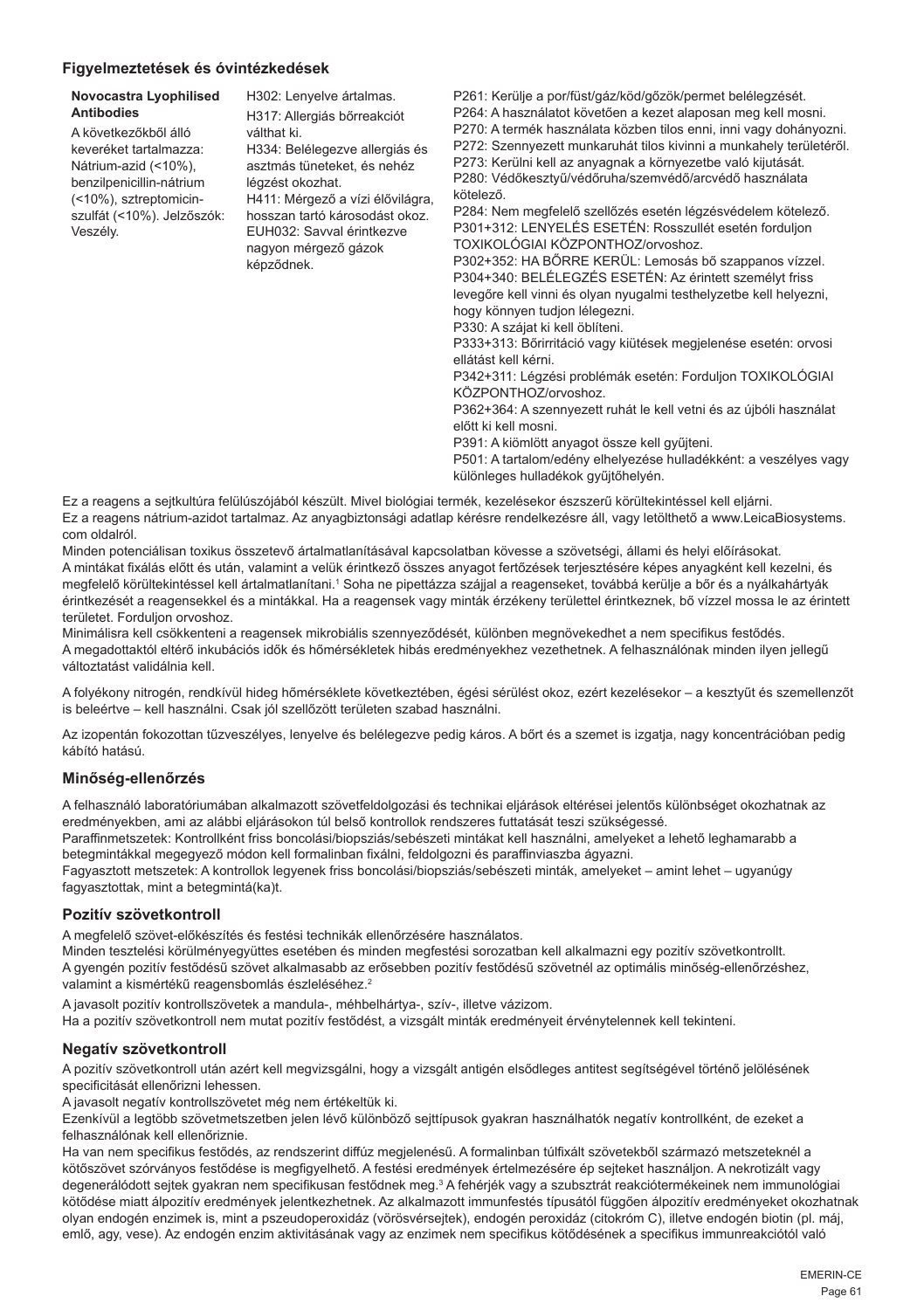megkülönböztetésére további betegszövetek festhetők kizárólag szubsztrát–kromogén oldattal vagy enzimkomplexekkel (avidinbiotin, sztreptavidin, jelölt polimer) és szubsztrát–kromogénnel. Ha a negatív szövetkontroll specifikus festődést mutat, a betegminták eredményeit érvénytelennek kell tekinteni.

# **Negatív reagenskontroll**

A nem specifikus festődés kiértékeléséhez és az antigén helyén létrejövő specifikus festődés jobb értelmezéséhez minden betegminta esetén egy metszeten alkalmazzon az elsődleges antitest helyett nem specifikus negatív reagenskontrollt.

## **Betegszövet**

Végül pedig vizsgálja meg az NCL-EMERIN-nel festett betegmintákat. A pozitív festődés intenzitását a negatív reagenskontroll esetleges nem specifikus háttérfestődésének viszonylatában értékelje. Mint minden immunhisztokémiai vizsgálatnál, a negatív eredmény azt jelenti, hogy az antigén nem volt kimutatható, nem pedig azt, hogy az antigén nem volt jelen a vizsgált sejtekben/szövetben. Szükség esetén az álnegatív reakciók azonosítására használjon antitestpanelt.

## **Várható eredmények**

## Normál szövetek

A 4G5 klón érzékeli a 34 kD-os emerin fehérjét, amely mindenütt jelen van a szövetekben, és legnagyobb koncentrációban a váz-, illetve a szívizomban található meg. Az emerin a normál sejtek maghártyájában található.

#### Kóros szövetek

A 4G5 klónt több mint 850 beteg immunhisztokémiai és immunoblotting vizsgálata során alkalmaztuk a szeringazdag 34 kD-os emerin fehérje hiányának azonosítására.

## **Az NCL-EMERIN-t javasoljuk a humán emerin immunhisztokémia segítségével történő azonosítására, a nem immunológiai hisztokémiai festést használó hagyományos kórszövettani eljárások kiegészítéseként.**

## **Általános korlátozások**

Az immunhisztokémia több lépésből álló diagnosztikai folyamat, amely a következőket foglalja magában: speciális képzés alapján a megfelelő reagensek kiválasztása; a szövetek kiválasztása, fixálása és feldolgozása; az IHC tárgylemez előkészítése; és a festési eredmények értelmezése.

A szövet festődése függ a szövet festés előtti kezelésétől és feldolgozásától. A nem megfelelő fixálás, fagyasztás, olvasztás, mosás, szárítás, melegítés, metszetkészítés vagy a más szövetekkel, illetve folyadékokkal történő szennyezés csökkentheti műtermékeket, az antitestek csapdába kerülését, illetve hamis negatív eredményeket produkálhat. Ellentmondó eredményekhez vezethetnek a fixálási vagy beágyazási módszerek eltérései, illetve a szövet eredendő rendellenességei.<sup>4</sup>

A túlzott vagy hiányos kontrasztfestés ronthatja az eredmények megfelelő értelmezését.

Minden festődés meglétének vagy hiányának klinikai értelmezését morfológiai vizsgálatokkal és megfelelő kontrollokkal kell kiegészíteni, valamint az értékelést a beteg klinikai kórtörténete és egyéb diagnosztikai vizsgálatok figyelembevételével, képzett patológusnak kell elvégeznie.

A Leica Biosystems Newcastle Ltd által biztosított antitestek specifikus fixálási követelmények mellett, az utasításoknak megfelelően fagyasztott vagy paraffinba ágyazott metszeteken történő felhasználásra szolgálnak. Időnként váratlan antigén-expresszió fordulhat elő, különösen daganatok esetében. Bármely festett szövetmetszet klinikai értelmezéséhez morfológiai elemzést is kell végezni, és ki kell értékelni a megfelelő kontrollokat.

## **Bibliográfia – általános**

- 1. National Committee for Clinical Laboratory Standards (NCCLS). Protection of laboratory workers from infectious diseases transmitted by blood and tissue; proposed guideline. Villanova, P.A. 1991; 7(9). Order code M29-P.
- 2. Battifora H. Diagnostic uses of antibodies to keratins: a review and immunohistochemical comparison of seven monoclonal and three polyclonal antibodies. Progress in Surgical Pathology. 6:1–15. eds. Fenoglio-Preiser C, Wolff CM, Rilke F. Field & Wood, Inc., Philadelphia.
- 3. Nadji M, Morales AR. Immunoperoxidase, part I: the techniques and pitfalls. Laboratory Medicine. 1983; 14:767.
- 4. Omata M, Liew CT, Ashcavai M, Peters RL. Nonimmunologic binding of horseradish peroxidase to hepatitis B surface antigen: a possible source of error in immunohistochemistry. American Journal of Clinical Pathology. 1980; 73:626.
- 5. Anderson LVB. Multiplex Western blot analysis of the muscular dystrophy proteins. Chapter 22, p369–386, in Muscular Dystrophy: Methods and Protocols (number 43 in the Methods in Molecular Medicine series), edited by Bushby KMD & Anderson LVB. 2001. Humana Press: Totowa, New Jersey.
- 6. Pogue R, Anderson LVB, Pyle A, et al. Strategy for mutation analysis in the autosomal recessive limb-girdle muscular dystrophies. Neuromuscular Disorders. 2001; 11(1):80–87.
- 7. Bornemann A and Anderson LVB. Diagnostic protein expression in human muscle biopsies. Brain Pathology. 2000; 10:193–214.

## **Módosítások az előző változathoz képest**

Tervezett felhasználás, Figyelmeztetések és óvintézkedések, Várható eredmények.

## **Kiadás dátuma**

12 szeptember 2019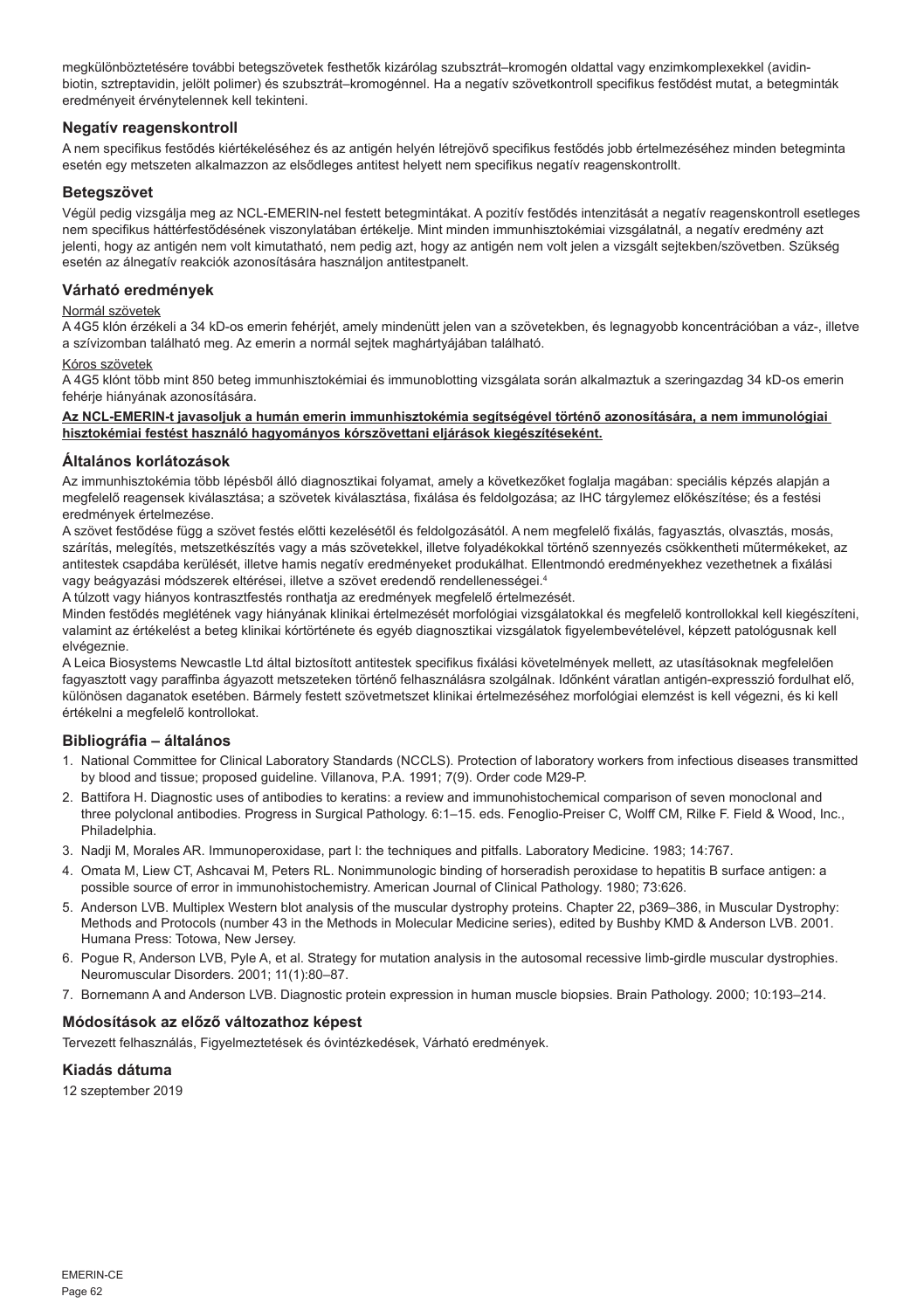# **ANovocastraTM antitestek fagyasztott izomszöveten történő felhasználásának immunhisztokémiai módszere.**

# **Szükséges, de nem biztosított reagensek**

- 1. Az immunhisztokémiában alkalmazott standard oldószerek.
- 2. 50 mM tris-pufferelt sóoldat (Tris-buffered saline, TBS), pH 7,6.
- 3. Antitesthígító TBS-ben optimálisan hígított normál szérum.
- 4. Azokból a fajokból származó normál szérum, amelyekben a másodlagos antitest termelődött.
- 5. Másodlagos, peroxidázzal konjugált antitest használata a gyártó javaslatának megfelelően történik.
- 6. 3,3' diaminobenzidin-tetrahidroklorid (DAB) a gyártó javaslatának megfelelően készítendő el és használandó fel.
- 7. Fedőanyag a gyártó javaslatának megfelelően használandó.

# **Szükséges, de nem biztosított felszerelés**

- 1. 25 °C-ra beállított inkubátor.
- 2. Általános immunhisztokémiai laboratóriumi felszerelés.
- 3. Elektromos ventilátor a tárgylemezek levegőn történő szárításához.

# **Antigénfeltáró oldatok (lásd itt: Javaslatok a felhasználással kapcsolatban)**

Fagyasztott metszeteknél nem alkalmazható.

# **Módszer**

A módszer végrehajtása előtt a felhasználóknak képzésben kell részesülniük az immunhisztokémiai módszerekkel kapcsolatban. A felhasználóknak kell meghatározniuk az optimális antitesthígításokat. Hacsak nincs másként feltüntetve, minden lépést 25 °C-on kell végrehajtani.

- 1. Készítse el és tegye fel alkalmas szövegragasztóval bevont tárgylemezekre, majd szárítsa levegőn legalább egy órán át a 4–10 µmes metszeteket.
- 2. Optimálisan hígított elsődleges antitesttel inkubálja a metszeteket (lásd Felhasználási javaslatok).
- 3. Finoman rázogatva mossa őket 2 x 5 percig TBS pufferben.
- 4. Peroxidázzal megfelelően konjugált másodlagos antitestben inkubálja a metszeteket.
- 5. Finoman rázogatva mossa őket 2 x 5 percig TBS pufferben.
- 6. Inkubálja a tárgylemezeket DAB-ben.
- 7. Öblítse le a tárgylemezeket tiszta vízben.
- 8. Víztelenítse és tisztítsa meg a metszeteket, majd helyezze őket tárgylemezre.

# **Módosítások az előző változathoz képest**

Nem alkalmazható.

# **Kiadás dátuma**

2008. február 4. (CE-protokoll/fagyasztott izomszövet).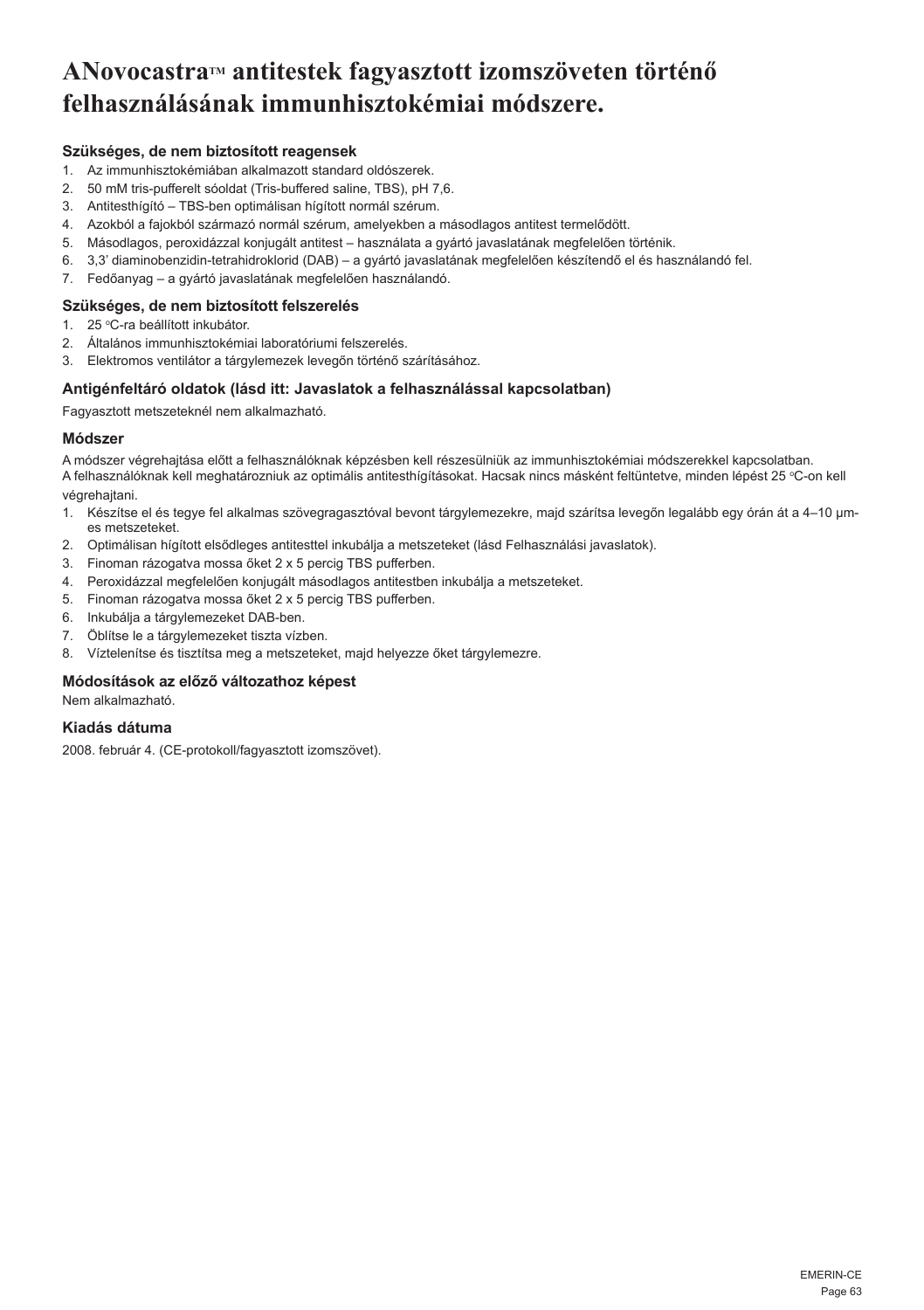# Novocastra™ Anticorp monoclonal liofilizat de soarece **Emerin**

# **Cod produs: NCL-EMERIN**

# **Utilizare prevăzută**

## *Pentru diagnosticare in vitro.*

NCL-EMERIN este conceput pentru identificarea calitativă prin microscopia optică a emerinei în imunohistochimie. Interpretarea clinică a oricărei colorări sau a absenței acesteia trebuie completată cu studii morfologice utilizând controale adecvate și trebuie evaluată în contextul antecedentelor clinice ale pacientului, precum și al altor teste de diagnosticare efectuate de către un patolog calificat.

# **Principiul de procedură**

Tehnicile de colorare imunohistochimică (IHC) permit vizualizarea antigenilor prin aplicarea secvențială a unui anumit anticorp pe antigen (anticorp primar), a unui anticorp secundar pe anticorpul primar și a unui complex enzimatic cu un substrat cromogen, cu etape de spălare intercalate. Activarea enzimatică a cromogenului duce la un produs de reacție vizibil la locul aplicării antigenului. Specimenul poate fi apoi contracolorat și acoperit cu lamelă. Rezultatele sunt interpretate folosind un microscop optic și ajută la diagnosticul diferențial al proceselor patofiziologice, care pot sau nu să fie asociate cu un anumit antigen.

# **Clonă**

4G5

# **Imunogen**

Proteină procariotă recombinantă, corespunzând unei regiuni cu 222 aminoacizi din apropierea terminalului N al proteinei emerină.

## **Specificitate**

Proteina umană emerină.

## **Compoziția reactivului**

NCL-EMERIN este un supernatant de cultură tisulară liofilizat, care conține azidă de sodiu drept conservant. Utilizatorul trebuie să reconstituie conținutul flaconului cu volumul corect de apă distilată sterilă, așa cum se indică pe eticheta flaconului.

## **Clasa Ig**

IgG1

# **Concentrație proteină totală Total Protein**

Consultați eticheta flaconului pentru concentrația proteinelor totale specifică lotului.

# **Concentrație anticorpi**

Mai mare sau egală cu 63 mg/L, așa cum este determinată prin ELISA. Consultați eticheta flaconului pentru concentrația Ig specifică lotului.

# **Recomandări privind utilizarea**

lmunohistochimie pe secțiuni congelate: Diluție sugerată: 1:20–1:40 timp de 60 minute la 25 °C. Aceste informații sunt furnizate cu rol de îndrumare, iar utilizatorii trebuie să-și stabilească singuri propriile diluții de lucru optime. NCL-EMERIN necesită ca secțiunile să fie fixate în acetonă timp de 10 minute la 25 °C, înainte de incubarea cu anticorpul primar.

Imunohistochimie pe secțiuni de parafină.

**Recuperarea indusă de căldură a epitopilor (HIER):** Urmați instrucțiunile de utilizare din Novocastra Epitope Retrieval Solution pH 6.

**Diluție sugerată:** 1:160 timp de 30 de minute la 25 °C. Aceste informații sunt furnizate cu rol de îndrumare, iar utilizatorii trebuie să-și stabilească singuri propriile diluții de lucru optime.

**Vizualizare:** Respectați instrucțiunile de utilizare din Novolink™ Polymer Detection Systems. Pentru informații sau asistență suplimentare cu privire la produs, luați legătura cu distribuitorul dvs. local sau cu biroul regional al Leica Biosystems sau, ca alternativă, vizitați site-ul web al Leica Biosystems, www.LeicaBiosystems.com.

Performanța acestui anticorp trebuie validată atunci când este utilizat cu alte sisteme de colorare manuală sau alte platforme automatizate.

# **Depozitare și stabilitate**

A se depozita anticorpul nedeschis la 2–8 °C. In aceste condiții, nu există o pierdere semnificativă a performanței produsului până la data de expirare indicată pe eticheta flaconului. A nu se utiliza după data expirării indicată pe eticheta flaconului. Anticorpul reconstituit este stabil timp de cel puțin două luni atunci când este depozitat la 2–8 °C. Pentru depozitarea pe termen lung, se recomandă ca alicotele de anticorp reconstituit să fie depozitate congelate la -20 °C (nu se recomandă congelatoarele fără gheață). Trebuie să se evite congelarea și dezghețarea repetate. Preparați diluțiile de lucru în ziua utilizării. A se returna la 2–8 °C imediat după utilizare. Alte condiții de depozitare decât cele specificate mai sus trebuie verificate de către utilizator.

# **Pregătirea specimenului**

Sectiuni de parafină: Mediul de fixare recomandat este formalină tamponată neutru 10% pentru sectiunile de tesut încorporate în parafină.

Secțiuni congelate: Congelați blocurile de probă tisulară în izopentan înghețat în nitrogen lichid (consultați Avertismente și precauții). Probele nu necesită fixarea suplimentară, dar trebuie încorporate în compusul OCT™ (Sakura, nr. produs Tissue-Tek 4583).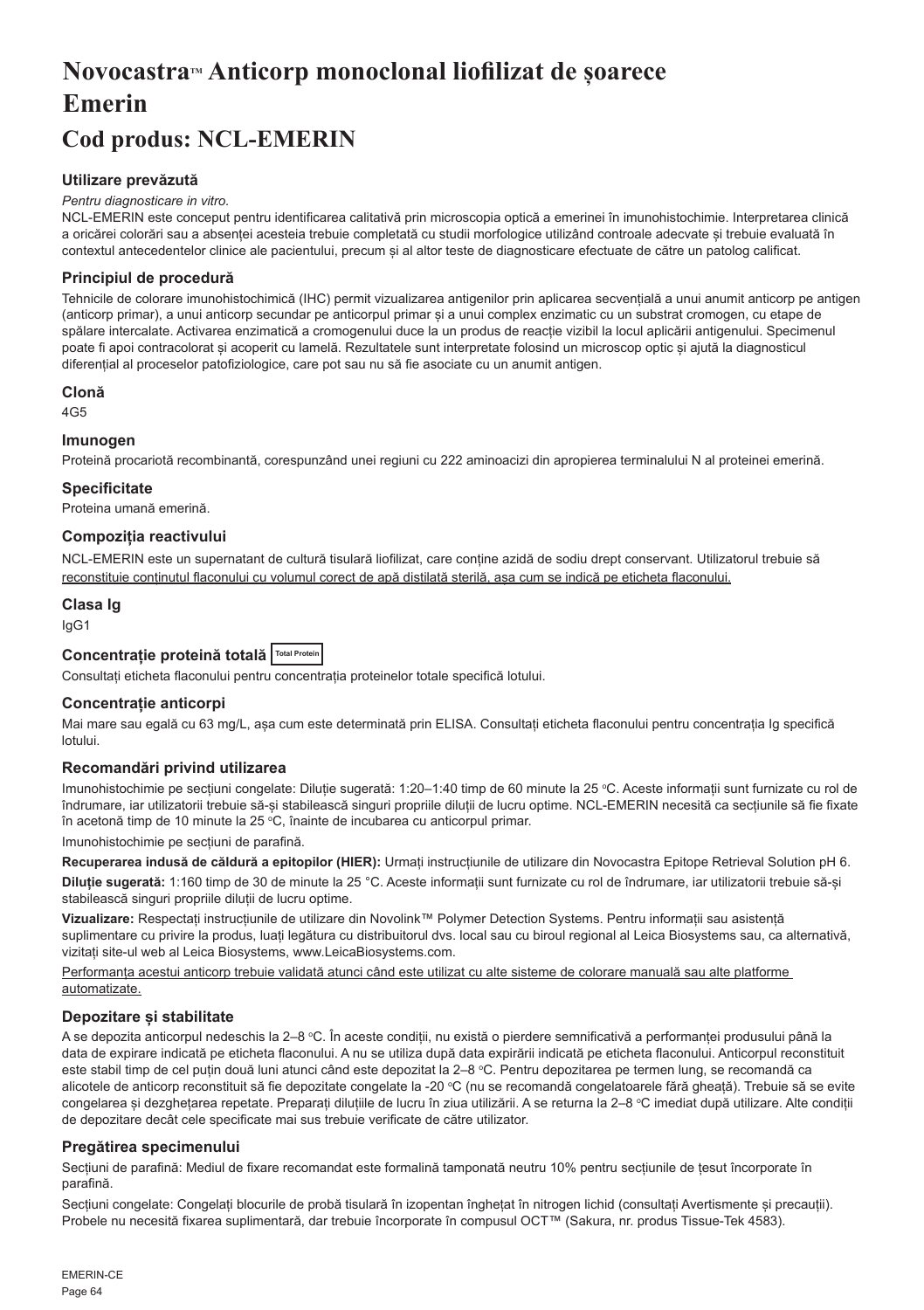## **Avertismente și precauții**

| Novocastra Lyophilised |  |
|------------------------|--|
| <b>Antibodies</b>      |  |

Conține un amestec de: Azidă de sodiu  $( < 10\%)$ benzilpenicilină sodică  $($ <10%), sulfat de streptomicină (<10%). Cuvinte de avertizare: Pericol.

H302: Nociv în caz de înghițire. H317: Poate provoca o reacție alergică a pielii. H334: Poate provoca simptome de alergie sau astm sau dificultăţi de respiraţie în caz de inhalare. H411: Toxic pentru mediul acvatic cu efecte pe termen lung. EUH032: În contact cu acizi degajă un gaz foarte toxic.

P261: Evitați să inspirați praful/fumul/gazul/ceața/ vaporii/spray-ul.

P264: Spălați-vă bine mâinile după manipulare.

P270: A nu mânca, bea sau fuma în timpul utilizării produsului. P272: Nu scoateți îmbrăcămintea de lucru contaminată în afara locului de muncă.

P273: Evitați dispersarea în mediu.

P280: Purtați mănuși de protecție/îmbrăcăminte de protecție/ echipament de protecție a ochilor/ echipament de protecție a feței. P284: În cazul în care ventilarea este insuficientă, purtați echipament de protectie respiratorie.

P301+312: ÎN CAZ DE ÎNGHIȚIRE: Sunați la un CENTRU DE INFORMARE TOXICOLOGICĂ sau un medic, dacă nu vă simțiți bine.

P302+352: ÎN CAZ DE CONTACT CU PIELEA: Spălați cu multă apă și săpun.

P304+340: ÎN CAZ DE INHALARE: Transportați victima la aer liber si mentineți-o în stare de repaus, într-o poziție confortabilă pentru respirație.

P330: Clătiti gura.

P333+313: În caz de iritare a pielii sau de erupție cutanată: Consultați medicul.

P342+311: În caz de simptome respiratorii: Sunați la un CENTRU DE INFORMARE TOXICOLOGICĂ sau un medic.

P362+364: Scoateți îmbrăcămintea contaminată și spălați-o înainte de reutilizare.

P391: Colectați scurgerile de produs.

P501: Eliminați conținutul/recipientul la punctul de colectare pentru deșeuri periculoase sau speciale.

Acest reactiv a fost pregătit din supernatantul culturii celulare. Întrucât este un produs biologic, trebuie să se actioneze cu prudentă rezonabilă la manipularea sa.

Acest reactiv conține azidă de sodiu. O Fișă tehnică de securitate a materialului este disponibilă la cerere sau pe site-ul www.LeicaBiosystems.com

Consultați reglementările naționale sau locale pentru informații privind eliminarea la deșeuri a tuturor componentelor potențial toxice. Probele, înainte și după fixare, precum și toate materialele expuse la acestea, trebuie manipulate ca și când ar avea potentialul de a transmite infecții și trebuie eliminate la deșeuri luând măsurile de precauție adecvate.<sup>1</sup> Nu pipetați niciodată reactivii cu gura și evitați contactul reactivilor și probelor cu pielea și membranele mucoase. Dacă reactivii sau probele vin în contact cu suprafețele sensibile, spălați cu apă din abundență. Solicitați asistență medicală.

Reduceți la minimum contaminarea microbiană a reactivilor, în caz contrar poate apărea o creștere a colorării nespecifice. Timpii sau temperaturile de incubație care diferă de valorile specificate pot genera rezultate eronate. Orice astfel de modificări trebuie validate de către utilizator.

Nitrogenul lichid, date fiind temperaturile sale excesiv de scăzute, poate cauza arsuri și trebuie să se utilizeze îmbrăcăminte de protecție, incluziv mănuși și vizieră, la manevrarea sa. Utilizați într-o zonă ventilată corespunzător.

Izopentantul este puternic inflamabil și nociv în cazul ingerării și inhalării. De asemenea, este iritant pentru tegumente și ochi și are efect narcotic în concentrații mari.

# **Controlul calității**

Diferentele în ceea ce priveste procesarea tesutului și procedurile tehnice în laboratorul utilizatorului pot cauza o variabilitate semnificativă a rezultatelor, necesitând efectuarea cu regularitate de controale interne, în plus față de următoarele proceduri. Secțiuni de parafină: Probele de control trebuie să fie probe proaspete de autopsie/biopsie/chirurgicale, fixate în formalină, procesate și încorporate în ceară de parafină cât mai curând posibil și în aceeași manieră ca și probele pacientului.

Secțiuni congelate: Probele de control trebuie să fie probe proaspete de autopsie/biopsie/chirurgicale, congelate cât mai curând posibil și în aceeași manieră ca și probele pacientului.

# **Țesutul de control pozitiv**

Folosit pentru a indica țesuturile pregătite corect și tehnicile de colorare adecvate.

O probă de țesut de control pozitiv trebuie să fie inclusă pentru fiecare set de condiții de testare în fiecare etapă de colorare. Un țesut cu colorare pozitivă slabă este mai adecvat decât un țesut cu colorare pozitivă puternică în vederea unui control optim al calității și pentru a detecta nivelurile minore de degradare a reactivului.<sup>2</sup>

Țesuturile de control pozitiv recomandate sunt mușchii amigdalelor, endometrului, cardiaci sau scheletci.

Dacă țesutul de control pozitiv nu demonstrează colorația pozitivă, rezultatele obținute cu acele probe de testare trebuie considerate nevalide.

# **Țesutul de control negativ**

Trebuie examinat după țesutul de control pozitiv pentru a verifica specificitatea informațiilor de etichetare ale antigenului țintă în funcție de anticorpul primar.

Țesutul de control negativ recomandat nu a fost evaluat.

Ca alternativă, varietatea de tipuri diferite de celule prezente în majoritatea secțiunilor tisulare oferă frecvent locuri de control negativ, dar acest lucru trebuie verificat de către utilizator.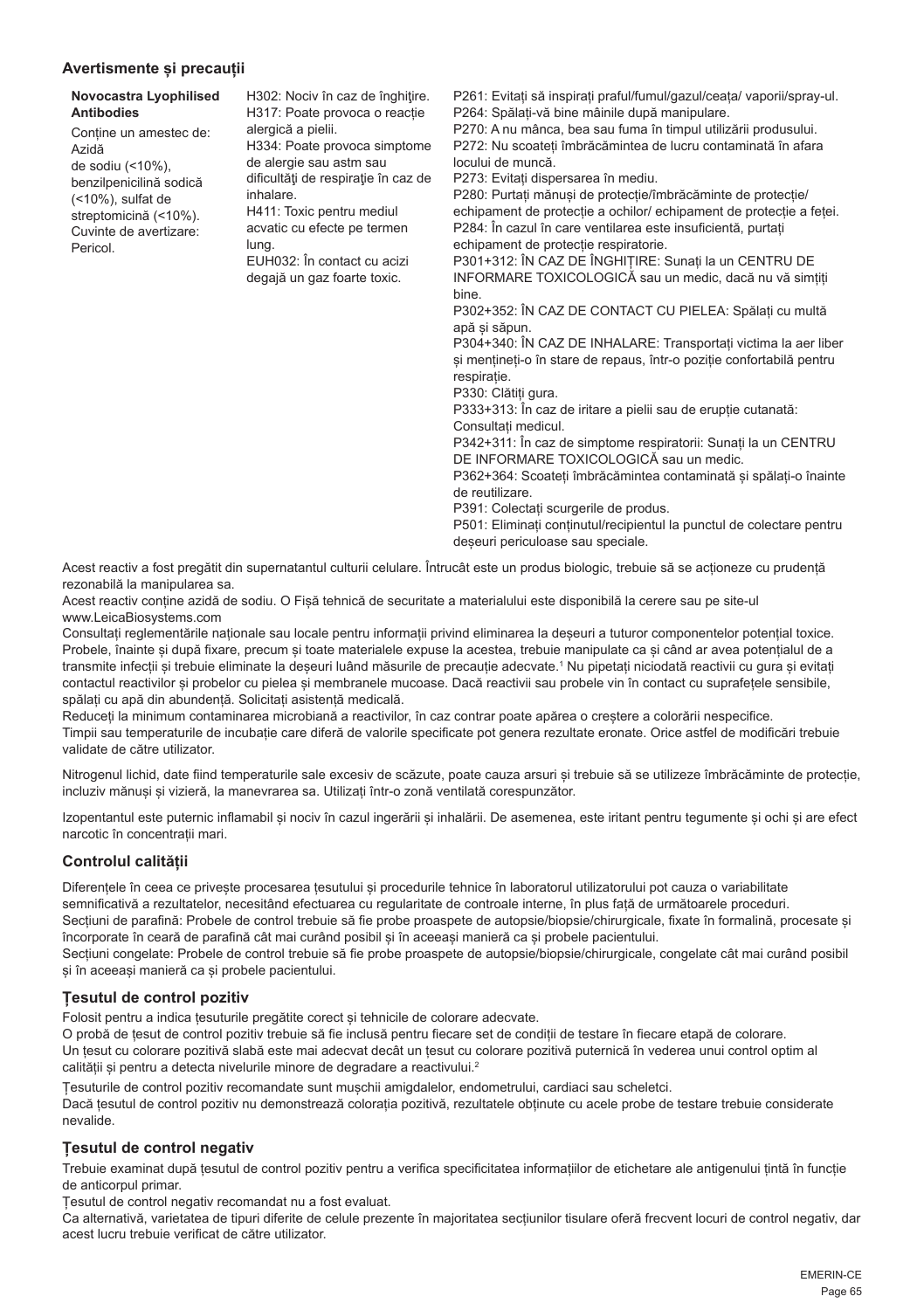Colorația nespecifică, dacă este prezentă, are, de obicei, un aspect difuz. Colorația sporadică a țesutului conjunctiv poate fi observată, de asemenea, în secțiuni de țesuturi fixate în mod excesiv în formalină. Folosiți celule intacte pentru interpretarea rezultatelor de colorare. Celulele necrotice sau degenerate se colorează deseori într-un mod nespecific.<sup>3</sup>Se pot observa rezultate fals pozitive ca urmare a legării non-imunologice a proteinelor sau produșilor de reacție ai substratului. Acestea pot fi cauzate, de asemenea, de enzimele endogene precum pseudoperoxidaza (eritrocite), peroxidaza endogenă (citocromul C) sau biotina endogenă (de exemplu, ficat, sân, encefal, rinichi), în funcție de tipul de imunocolorație folosit. Pentru a diferenția activitatea enzimelor endogene sau legarea nespecifică a enzimelor de imunoreactivitatea specifică, pot fi colorate țesuturi suplimentare de la pacient numai cu substrat-cromogen sau, respectiv, complexe enzimatice (avidină-biotină, streptavidină, polimer etichetat) și substrat-cromogen. În cazul în care colorația specifică are loc în țesutul de control negativ, rezultatele obținute pe probele pacientului trebuie să fie considerate nevalide.

# **Reactivul de control negativ**

Folosiți un reactiv de control negativ non-specific în locul anticorpului primar cu o secțiune din fiecare specimen al pacientului pentru a evalua colorația nespecifică și a permite o mai bună interpretare a colorării specifice la situl antigenului.

# **Țesutul pacientului**

Examinați probele pacientului colorate cu NCL-EMERIN ultimele. Intensitatea colorației pozitive trebuie evaluată în contextul oricărei colorații de fond nespecifice a reactivului de control negativ. La fel ca în cazul oricărui test imunohistochimic, un rezultat negativ înseamnă că antigenul nu a fost detectat, și nu că antigenul a fost absent în celulele/țesuturile analizate. Dacă este necesar, folosiți un panel pentru anticorpi pentru identificarea reacțiilor fals negative.

# **Rezultate așteptate**

## Țesuturi normale

Clona 4G5 detectează proteina 34 kD, emerină, care este omniprezentă în țesuturi și se găsește în cea mai ridicată concentrație în mușchii scheletici și cardiaci. Emerina este localizată în membrana nucleară a celulelor normale.

## Țesuturi anormale

Clona 4G5 a fost utilizată în studii imunohistochimice și de imunoamprentă efectuate la peste 850 de pacienți pentru identificarea unei deficiențe a proteinei 34 kD bogate în serină, emerină.

## **NCL-EMERIN este recomandat pentru identificarea emerinei umane prin imunohistochimie, ca adjuvant la histopatologia convențională utilizând colorații histochimice neimunologice.**

# **Limitări generale**

Imunohistochimia este un proces de diagnostic cu mai multe etape, care constă din instruirea specializată în ceea ce privește alegerea reactivilor adecvati; alegerea, fixarea și procesarea tesutului; prepararea lamei IHC; și interpretarea rezultatelor de colorare. Colorarea tisulară depinde de manipularea și procesarea tesutului înainte de colorare. Fixarea, congelarea, dezghetarea, spălarea, uscarea, încălzirea, secționarea necorespunzătoare sau contaminarea cu alte țesuturi ori fluide poate cauza artefacte, captura anticorpilor sau rezultate fals negative. Rezultatele inconsecvente pot fi atribuite diferențelor în ceea ce privește metodele de fixare și încorporare, ori neregularităților inerente ale tesutului.<sup>4</sup>

Contracolorația excesivă sau incompletă poate compromite interpretarea adecvată a rezultatelor.

Interpretarea clinică a oricărei colorări sau a absenței acesteia trebuie completată cu studii morfologice utilizând controale adecvate și trebuie evaluată în contextul antecedentelor clinice ale pacientului, precum și al altor teste de diagnosticare efectuate de către un patolog calificat.

Anticorpii de la Leica Biosystems Newcastle Ltd sunt destinați utilizării, conform indicațiilor, fie pe secțiuni congelate, fie pe secțiuni încorporate în parafină cu cerințe de fixare specifice. Poate apărea exprimarea neașteptată a antigenului, în special în neoplasme. Interpretarea clinică a oricărei secțiuni tisulare colorate trebuie să includă analiza morfologică și evaluarea probelor de control adecvate.

# **Bibliografie - General**

- 1. National Committee for Clinical Laboratory Standards (NCCLS). Protection of laboratory workers from infectious diseases transmitted by blood and tissue; proposed guideline. Villanova, P.A. 1991; 7(9). Order code M29-P.
- 2. Battifora H. Diagnostic uses of antibodies to keratins: a review and immunohistochemical comparison of seven monoclonal and three polyclonal antibodies. Progress in Surgical Pathology. 6:1–15. eds. Fenoglio-Preiser C, Wolff CM, Rilke F. Field & Wood, Inc., Philadelphia.
- 3. Nadji M, Morales AR. Immunoperoxidase, part I: the techniques and pitfalls. Laboratory Medicine. 1983; 14:767.
- 4. Omata M, Liew CT, Ashcavai M, Peters RL. Nonimmunologic binding of horseradish peroxidase to hepatitis B surface antigen: a possible source of error in immunohistochemistry. American Journal of Clinical Pathology. 1980; 73:626.
- 5. Anderson LVB. Multiplex Western blot analysis of the muscular dystrophy proteins. Chapter 22, p369–386, in Muscular Dystrophy: Methods and Protocols (number 43 in the Methods in Molecular Medicine series), edited by Bushby KMD & Anderson LVB. 2001. Humana Press: Totowa, New Jersey.
- 6. Pogue R, Anderson LVB, Pyle A, et al. Strategy for mutation analysis in the autosomal recessive limb-girdle muscular dystrophies. Neuromuscular Disorders. 2001; 11(1):80–87.
- 7. Bornemann A and Anderson LVB. Diagnostic protein expression in human muscle biopsies. Brain Pathology. 2000; 10:193–214.

# **Amendamente la ediția anterioară**

Utilizare prevăzută, Avertismente și precauții, Rezultate așteptate.

# **Data publicării**

12 septembrie 2019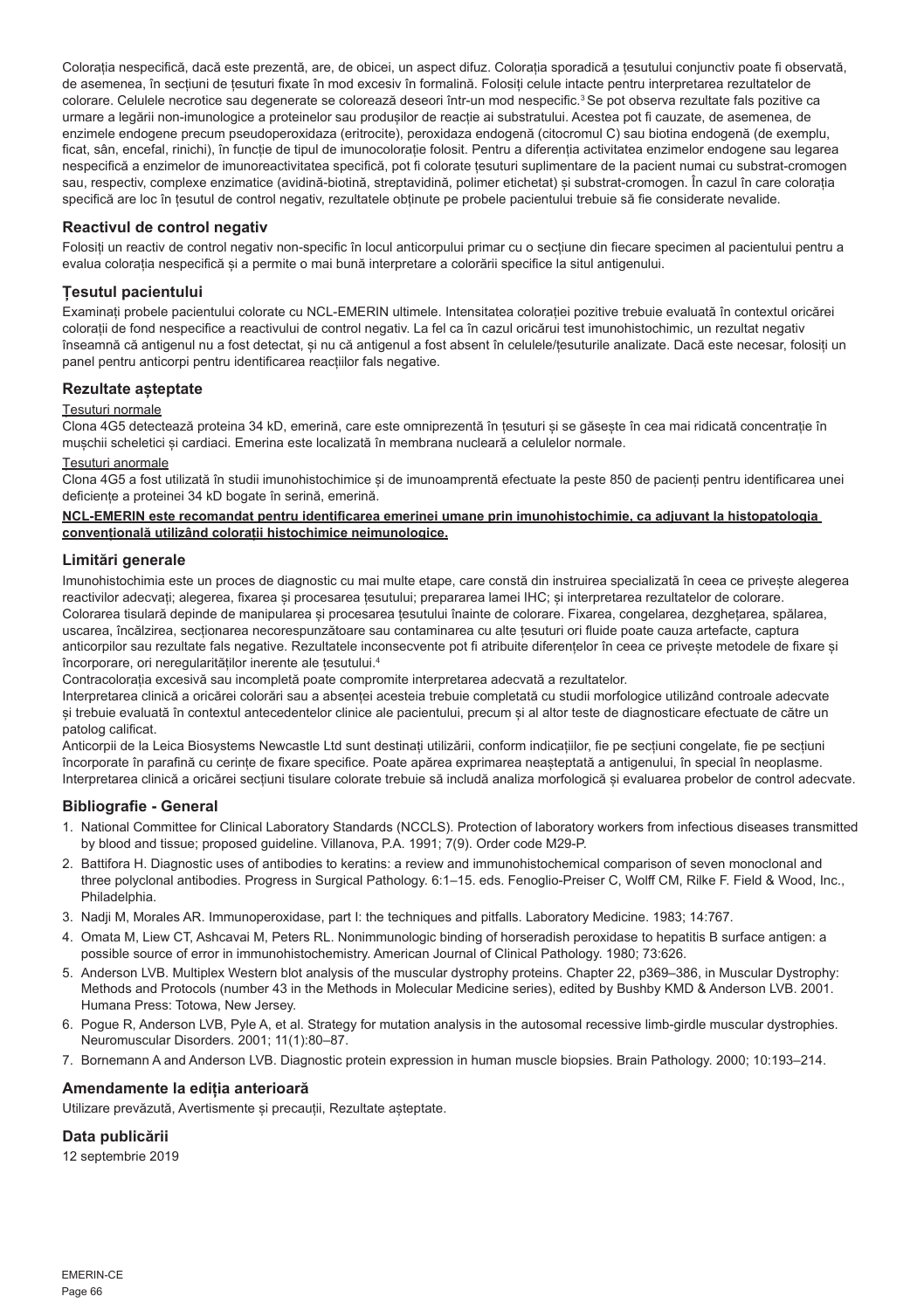# **Metodologie de imunohistochimie pentru utilizarea anticorpilor**  Novocastra™ pe țesut muscular congelat.

# **Reactivi necesari care nu sunt însă furnizați**

- 1. Solvenți standard folosiți în imunohistochimie.
- 2. soluție salină tamponată cu trometamină (SSTT) 50 mM, pH 7,6.
- 3. Diluant anticorp ser normal optim diluat în SSTT.
- 4. Ser normal de la speciile în care a fost crescut anticorpul secundar.
- 5. Anticorp secundar conjugat cu peroxidază utilizați conform recomandărilor producătorului.
- 6. 3,3' tetrahidroclorură de diaminobenzidină (DAB) a se prepara și utiliza conform recomandărilor producătorului.
- 7. Mediu de montare a se utiliza conform recomandărilor producătorului.

# **Echipamente necesare care nu sunt însă furnizate**

- 1. Incubator setat la 25  $\degree$ C.
- 2. Echipament de laborator general pentru imunohistochimie.
- 3. Ventilator electric pentru uscarea la aer a lamelor.

# **Soluții de recuperare a antigenului (consultați Recomandări de utilizare)**

Nu este cazul pentru secțiunile congelate.

# **Metodologie**

Înainte de a aplica această metodologie, utilizatorii trebuie să fie instruiți în ceea ce privește tehnicile imunohistochimice.

- Utilizatorii trebuie să stabilească diluțiile optime în funcție de anticorpi. Dacă nu se indică altfel, toate etapele se efectuează la 25 °C. 1. Tăiați și montați secțiuni de 4–10 µm pe lamele acoperite cu un adeziv tisular adecvat și uscați la aer timp de cel puțin o oră.
- 2. Incubați secțiunile cu anticorp primar diluat optim (a se vedea Recomandări de utilizare).
- 3. Spălați în soluție tampon SSTT timp de 2 x 5 minute, înclinându-le ușor de-o parte și de cealaltă.
- 4. Incubați secțiunile în anticorpul secundar conjugat cu peroxidază adecvat.
- 5. Spălați în soluție tampon SSTT timp de 2 x 5 minute, înclinându-le ușor de-o parte și de cealaltă.
- 6. Incubați lamele în DAB.
- 7. Clătiți lamele în apă curată.
- 8. Deshidratați, curătați și montați secțiunile.

# **Amendamente la ediția anterioară**

Nu este cazul.

# **Data publicării**

4 februarie 2008 (CEprotocol/Mușchi congelat).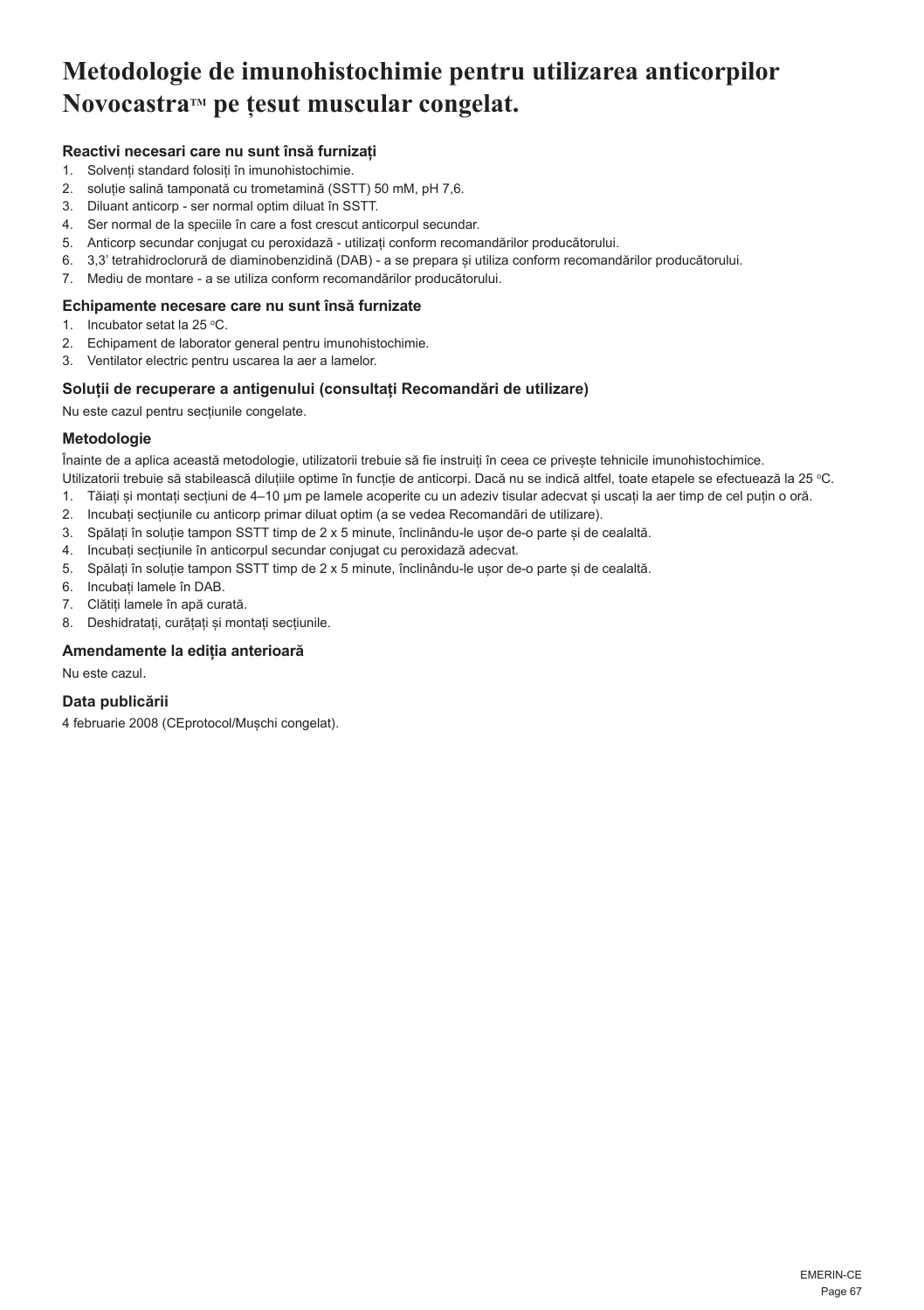# Лиофилизированная форма моноклональных антител мыши Novocastra<sup>™</sup> **Emerin Код продукта: NCL-EMERIN**

# **Назначение**

## *Для диагностики in vitro*

Препарат NCL-EMERIN предназначен для качественной идентификации эмерина методом световой микроскопии при иммуногистохимическом анализе. Клиническая интерпретация любого окрашивания или его отсутствия должна быть дополнена морфологическими исследованиями с надлежащими контролями и должна быть оценена квалифицированным патологом с учетом анамнеза пациента и других диагностических тестов.

## **Принцип метода**

Иммуногистохимические (ИГХ) методы окрашивания позволяют визуализировать антигены путем последовательного связывания специфического антитела с антигеном (первичное антитело), вторичного антитела с первичным антителом и ферментного комплекса с хромогенным субстратом. Между этими этапами выполняется промежуточная промывка. Ферментная активация хромогена приводит к образованию видимого продукта реакции в месте расположения антигена. После этого образцы можно подвергать контрастному окрашиванию и заключить под покровную пленку. Интерпретацию результатов выполняют под световым микроскопом и используют для дифференциальной диагностики патофизиологических процессов, которые могут быть связаны или не связаны с конкретным антигеном.

## **Клон**

4G5

## **Иммуноген**

Прокариотный рекомбинантный белок, соответствующий региону 222 аминокислот рядом с N-концевой областью белка эмерина.

# **Специфичность**

Белок эмерин человека.

## **Состав реактива**

NCL-EMERIN является супернатантом лиофилизированной культуры тканей, содержащим азид натрия в качестве консерванта. Пользователю необходимо развести содержимое виалы правильным объемом стерильной дистиллированной воды согласно указаниям на этикетке виалы.

## **Класс иммуноглобулинов**

IgG1

# **Общая концентрация белка Total Protein**

Общая концентрация белка в каждой партии указана на этикетке флакона.

## **Концентрация антитела**

Не менее 63 мг/л при измерении методом ИФА. Концентрация иммуноглобулина, соответствующая данной серии, указана на этикетке флакона.

## **Рекомендации по применению**

Иммуногистохимия замороженных срезов Рекомендуемое разведение: 1:20–1:40 в течение 60 минут при температуре 25 °C. Данная информация носит рекомендательный характер, и пользователям следует самостоятельно определять оптимальные рабочие разведения. Для NCL-EMERIN необходимо зафиксировать срез в ацетоне в течение 10 минут при температуре 25 °C до проведения инкубации с первичными антителами.

Иммуногистохимическое окрашивание парафиновых срезов.

**Тепловая демаскировка эпитопа (Heat Induced Epitope Retrieval, HIER)**: выполняйте инструкцию по применению, прилагаемую к препарату Novocastra Epitope Retrieval Solution pH 6.

**Рекомендуемое разведение:** 1:160 в течение 30 минут при температуре 25 °C. Данная информация носит рекомендательный характер, и пользователям следует самостоятельно определять оптимальные рабочие разведения.

**Визуализация:** Пожалуйста, следуйте инструкциям по применению, которые прилагаются к системам визуализации Novolink™ Polymer Detection Systems. Для получения дополнительной информации о продукции и технической поддержки обратитесь к местному дистрибьютору или в региональный офис компании Leica Biosystems либо, в качестве альтернативы, посетите вебсайт компании Leica Biosystems: www.LeicaBiosystems.com

Если данные антитела используются с другими автоматизированными платформами или системами для окрашивания образцов, которое выполняется вручную, их характеристики следует валидировать.

## **Хранение и стабильность**

Хранить неоткрытое антитело при температуре 2–8 °C. В этих условиях не происходит значительного ухудшения характеристик продукта вплоть до истечения срока годности, указанного на этикетке виалы. Не использовать после указанной на этикетке флакона даты истечения срока годности. Разведенное антитело стабильно в течение минимум двух месяцев при хранении при 2–8 °C. При необходимости длительного хранения рекомендуется хранить аликвоты разведенного антитела замороженными при температуре -20 °C (не рекомендуется использовать низкотемпературные холодильники с необмерзающим испарителем). Необходимо избегать повторного замораживания и оттаивания. Приготавливать рабочие разведения в день использования. После использования незамедлительно вернуть на хранение при температуре 2–8 ° C. Условия хранения, отличающиеся от указанных выше, должны быть проверены пользователем.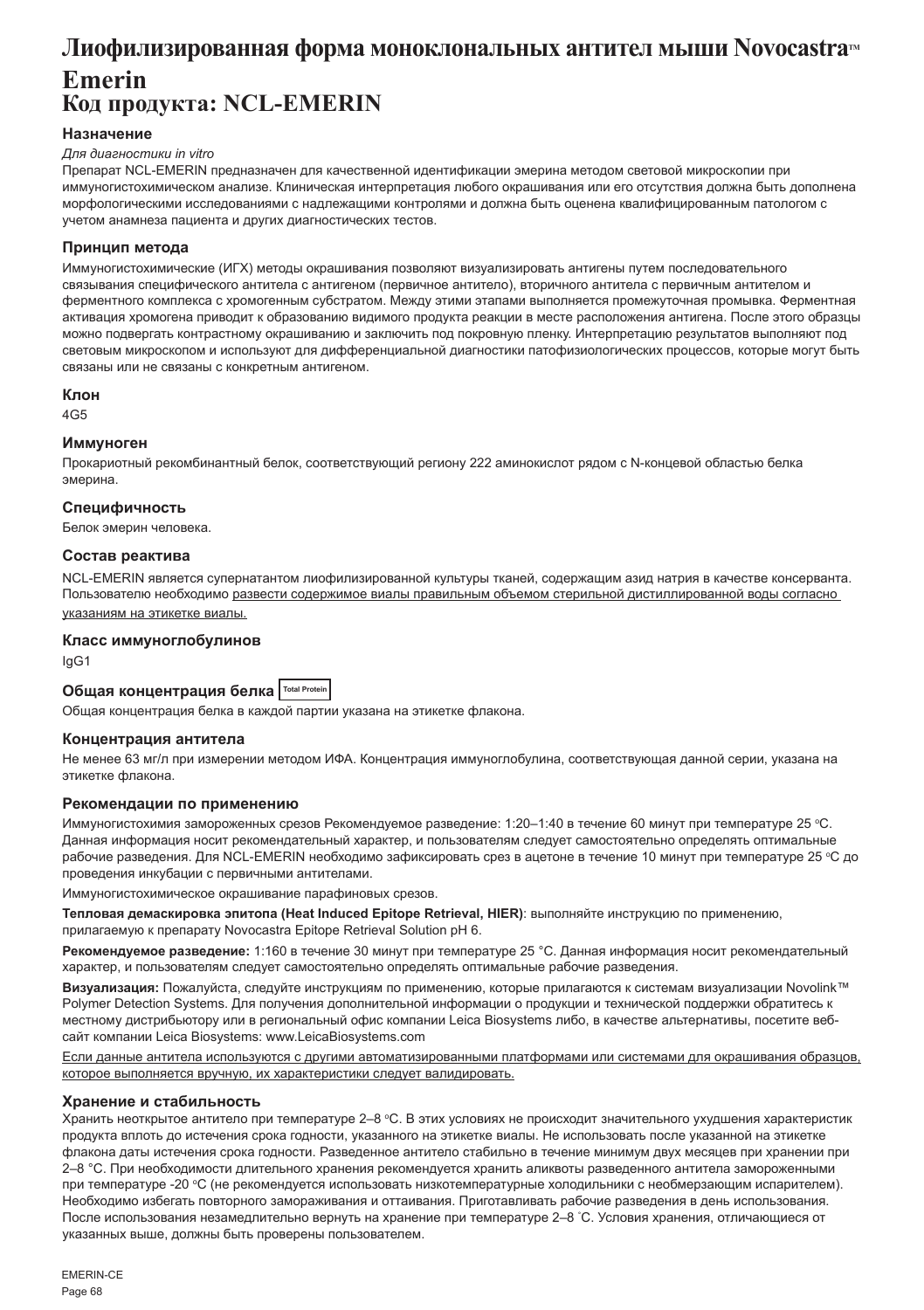# **Подготовка образцов**

Парафиновые срезы: Для приготовления залитых в парафин срезов тканей рекомендуется фиксация в 10 % нейтральном забуференном формалине.

Замороженные срезы: Замороженные образцы ткани блокируются в изопентане, охлажденном в жидком азоте (см. раздел «Предупреждения и меры предосторожности»). Образцам не требуется дальнейшая фиксация, но они должны быть залиты в раствор OCT™ (Sakura, изделие № Tissue-Tek 4583).

#### **Предупреждения и меры предосторожности**

| Р272: Загрязненную рабочую одежду не следует выносить за<br>азид (<10 %),<br>коже.<br>пределы рабочего места.<br>бензилпенициллина<br>Н334: При вдыхании может<br>Р273: Избегайте выбросов в окружающую среду.<br>натриевая соль (<10 %),<br>вызывать аллергические<br>Р280: Используйте защитные перчатки, защитную одежду,<br>стрептомицина сульфат<br>реакции, астматические<br>защиту глаз и лица.<br>(<10 %). Сигнальные<br>симптомы или затруднение<br>Р284: В случае недостаточного проветривания используйте<br>слова: Опасно.<br>дыхания.<br>средства защиты органов дыхания.<br>Н411: Вредно для водных<br>РЗ01+312: В СЛУЧАЕ ПРОГЛАТЫВАНИЯ: При недомогании<br>организмов с долгосрочными<br>немедленно обратитесь в ТОКСИКОЛОГИЧЕСКИЙ ЦЕНТР или<br>последствиями.<br>за медицинской помощью.<br><b>EUH032: При контакте</b><br>РЗ02+352: ПРИ ПОПАДАНИИ НА КОЖУ: Промойте большим<br>с кислотой выделяется<br>количеством воды с мылом.<br>высокотоксичный газ.<br>РЗ04+340: ПРИ ВДЫХАНИИ: Переместите пострадавшего на<br>свежий воздух и обеспечьте комфортные условия для дыхания.<br>РЗЗ0: прополощите рот.<br>РЗЗЗ+313: В случае возникновения раздражения кожи или<br>высыпания: обратитесь за медицинской помощью.<br>$\blacksquare$ |
|--------------------------------------------------------------------------------------------------------------------------------------------------------------------------------------------------------------------------------------------------------------------------------------------------------------------------------------------------------------------------------------------------------------------------------------------------------------------------------------------------------------------------------------------------------------------------------------------------------------------------------------------------------------------------------------------------------------------------------------------------------------------------------------------------------------------------------------------------------------------------------------------------------------------------------------------------------------------------------------------------------------------------------------------------------------------------------------------------------------------------------------------------------------------------------------------------------------------------------------------------------|
|--------------------------------------------------------------------------------------------------------------------------------------------------------------------------------------------------------------------------------------------------------------------------------------------------------------------------------------------------------------------------------------------------------------------------------------------------------------------------------------------------------------------------------------------------------------------------------------------------------------------------------------------------------------------------------------------------------------------------------------------------------------------------------------------------------------------------------------------------------------------------------------------------------------------------------------------------------------------------------------------------------------------------------------------------------------------------------------------------------------------------------------------------------------------------------------------------------------------------------------------------------|

P342+311: Если отмечаются признаки поражения дыхательной системы: Обратитесь в ТОКСИКОЛОГИЧЕСКИЙ ЦЕНТР или за медицинской помощью.

P362+364: Снимите загрязненную одежду и выстирайте перед повторным использованием.

P391: Соберите пролитый материал.

P501: Утилизируйте содержимое/контейнер в пункте,

предназначенном для сбора специальных или опасных отходов.

Этот реактив был изготовлен из супернатанта культуры клеток. При обращении с этим продуктом, как и с другими биологическими продуктами, следует соблюдать разумную осторожность.

Этот реактив содержит азид натрия. Паспорт безопасности химической продукции предоставляется по запросу или доступен на сайте www.LeicaBiosystems.com

В отношении утилизации любых потенциально опасных компонентов следуйте требованиям федеральных, региональных и местных нормативных документов.

С образцами (до и после фиксации) и всеми материалами, которые находятся под их воздействием, следует обращаться как со способными к передаче инфекции и утилизировать, соблюдая соответствующие меры предосторожности.1 Никогда не набирайте реактивы в пипетку ртом и не допускайте контакта реактивов и образцов с кожей и слизистыми оболочками. В случае контакта реактивов или образцов с чувствительными зонами промойте их большим количеством воды. Обратитесь за медицинской помощью.

Сводите к минимуму микробное загрязнение реактивов во избежание усиления неспецифического окрашивания. Инкубация при сроках и температурах, отличных от указанных в инструкции, может дать ошибочные результаты. Любые подобные изменения должны быть валидированы пользователем.

Жидкий азот из-за чрезмерно низкой температуры может привести к ожогам, поэтому при работе с ним обязательно надевайте средства индивидуальной защиты, включая перчатки и защиту для лица. Используйте его в хорошо проветриваемом помещении.

Изопентан является легковоспламеняющимся веществам, а также опасным для здоровья при проглатывании и вдыхании. Он также вызывает раздражения кожи и глаз, наркотическое воздействие при использовании в больших количествах.

## **Контроль качества**

Различия в методах обработки тканей и технических процедурах, выполняемых в лаборатории пользователя, могут привести к существенной вариабельности результатов, в связи с чем требуется регулярное выполнение внутрилабораторных контролей в дополнение к указанным ниже процедурам.

Парафиновые срезы: В качестве контролей следует использовать свежие образцы, полученные при аутопсии, биопсии или хирургических процедурах, фиксированные в формалине, обработанные и как можно скорее залитые в парафин так же, как были обработаны полученные у пациентов образцы.

Замороженные срезы: В качестве контролей следует использовать свежие образцы, полученные при аутопсии, биопсии или хирургических процедурах, замороженными как только были обработаны полученные у пациентов образцы.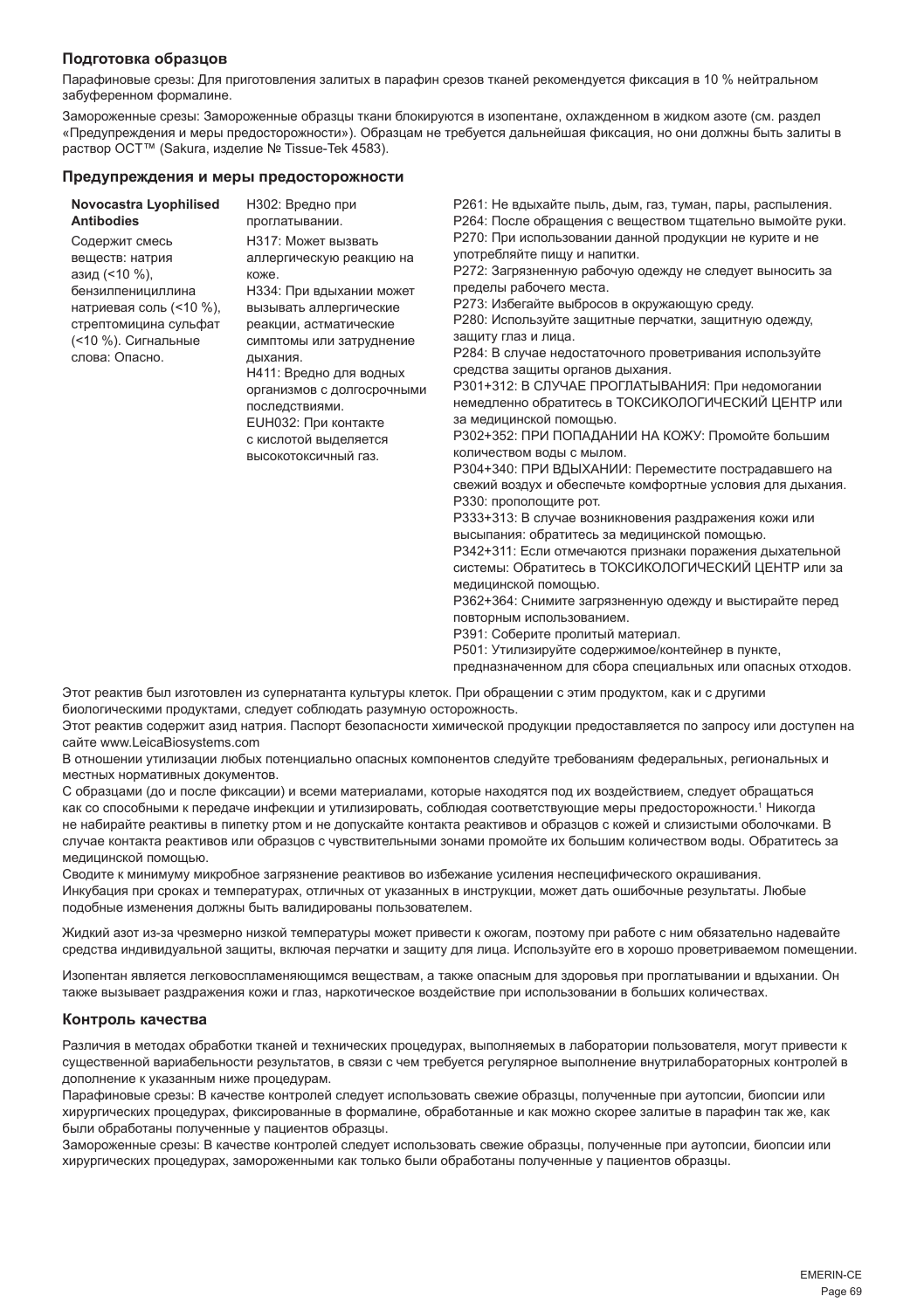## **Положительный контроль ткани**

Применяется для проверки правильности подготовки тканей и методов окрашивания.

В каждый набор условий теста при каждом цикле окрашивания следует включать один срез ткани для положительного контроля. Для оптимального контроля качества и обнаружения незначительных уровней деградации реактива более подходит ткань со слабым положительным окрашиванием, чем ткань с сильным положительным окрашиванием.<sup>2</sup>

В качестве положительного контроля рекомендуется использовать ткани миндалины, эндометрия, миокарда или скелетных мышц. При отсутствии положительного окрашивания ткани, использующейся в качестве положительного контроля, результаты, полученные с исследуемыми образцами, считаются недействительными.

#### **Отрицательный контроль ткани**

Этот тест необходимо выполнять после положительного контроля ткани для проверки специфичности мечения целевого антигена первичным антителом.

Рекомендованная ткань для отрицательного контроля еще не исследована.

Кроме того, разнообразные типы клеток для отрицательного контроля можно часто найти в большинстве срезов тканей, однако такие препараты должны быть проверены пользователем.

Неспецифическое окрашивание, если оно присутствует, обычно выглядит диффузным. В срезах тканей, избыточно фиксированных формалином, можно также иногда увидеть окрашивание соединительной ткани. Для интерпретации результатов окрашивания используйте интактные клетки. Некротизированные или разрушенные клетки часто окрашиваются неспецифически.<sup>3</sup> Неиммунное связывание белков или продуктов реакции с субстратом может привести к ложноположительным результатам. Такие же результаты могут быть связаны с эндогенными ферментами, например псевдопероксидазой (в эритроцитах), эндогенной пероксидазой (цитохром C) или эндогенным биотином (например, в печени, молочной железе, головном мозге или почке) в зависимости от типа использованного иммунного окрашивания. Чтобы отличить активность эндогенных ферментов или неспецифическое связывание ферментов от специфической иммунореактивности, можно выполнить окрашивание дополнительных тканей пациента исключительно хромогенным субстратом или ферментными комплексами (авидин-биотин, стрептавидин, меченый полимер) и хромогенным субстратом соответственно. При наличии специфического окрашивания в отрицательном контроле ткани результаты исследования полученных у пациентов образцов считаются недействительными.

#### **Отрицательный контроль реактива**

Для оценки неспецифического окрашивания и лучшей интерпретации специфического окрашивания в области связывания антигена, исследуя срезы каждого образца, взятого у пациента, вместо первичных антител используйте реактив, служащий в качестве неспецифического отрицательного контроля.

# **Ткань, полученная у пациента**

Исследуйте полученные у пациентов образцы, окрашенные NCL-EMERIN, в последнюю очередь. Интенсивность положительного результата окрашивания следует оценивать с учетом любого неспецифического фонового окрашивания реактива, представляющего собой отрицательный контроль. Как и при любом иммуногистохимическом исследовании, отрицательный результат означает необнаружение антигена, но не его отсутствие в исследованных клетках или ткани. При необходимости следует использовать панель антител для выявления ложноотрицательных реакций.

#### **Ожидаемые результаты**

#### Нормальные ткани

Клон 4G5 обнаруживает белок 34 кД (эмерин), встречающийся повсеместно в тканях, а в наибольшей концентрации — в скелетных мышцах и миокарде. Эмерин локализован в ядерной мембране здоровых клеток.

#### Патологически измененные ткани

Клон 4G5 использовался в иммуногистохимических и иммуноблотинговых исследованиях при участии свыше 850 пациентов, чтобы определить недостаточность богатого серином белка 34 кД — эмерина.

**NCL-EMERIN рекомендуется для идентификации эмерина человека методом иммуногистохимического анализа, в качестве дополнения к стандартным гистопатологическим исследованиям с применением неиммунного гистохимического окрашивания.**

#### **Общие ограничения**

Иммуногистохимическое исследование является многостадийным диагностическим процессом, требующим специальных навыков в выборе надлежащих реактивов; выборе, фиксации и обработке тканей; приготовлении среза с ИГХ препаратом; интерпретации результатов окрашивания.

Окрашивание тканей зависит от обращения с тканями и их обработкой перед окрашиванием. Неправильные процедуры фиксации, замораживания, оттаивания, промывки, сушки, нагрева, приготовления срезов, а также загрязнение другими тканями или жидкостями могут приводить к артефактам, захвату антител или ложноотрицательным результатам. Противоречивые результаты могут быть обусловлены различиями методов фиксации и заливки препарата или присущей тканям внутренней неравномерностью структуры.<sup>4</sup>

Чрезмерное или неполное контрастирование может негативно отразиться на точности интерпретации результатов. Клиническая интерпретация любого окрашивания или его отсутствия должна быть дополнена морфологическими исследованиями с надлежащими контролями и должна быть оценена квалифицированным патологом с учетом анамнеза пациента и других диагностических тестов.

Изготовленные компанией Leica Biosystems Newcastle Ltd антитела предназначены, как указано выше, для применения на замороженных или залитых в парафин срезах и требуют выполнения конкретных требований по фиксации. Возможна непредвиденная экспрессия антигена, особенно в опухолях. Клиническая интерпретация любого окрашенного среза ткани должна включать морфологический анализ и оценку соответствующих контролей.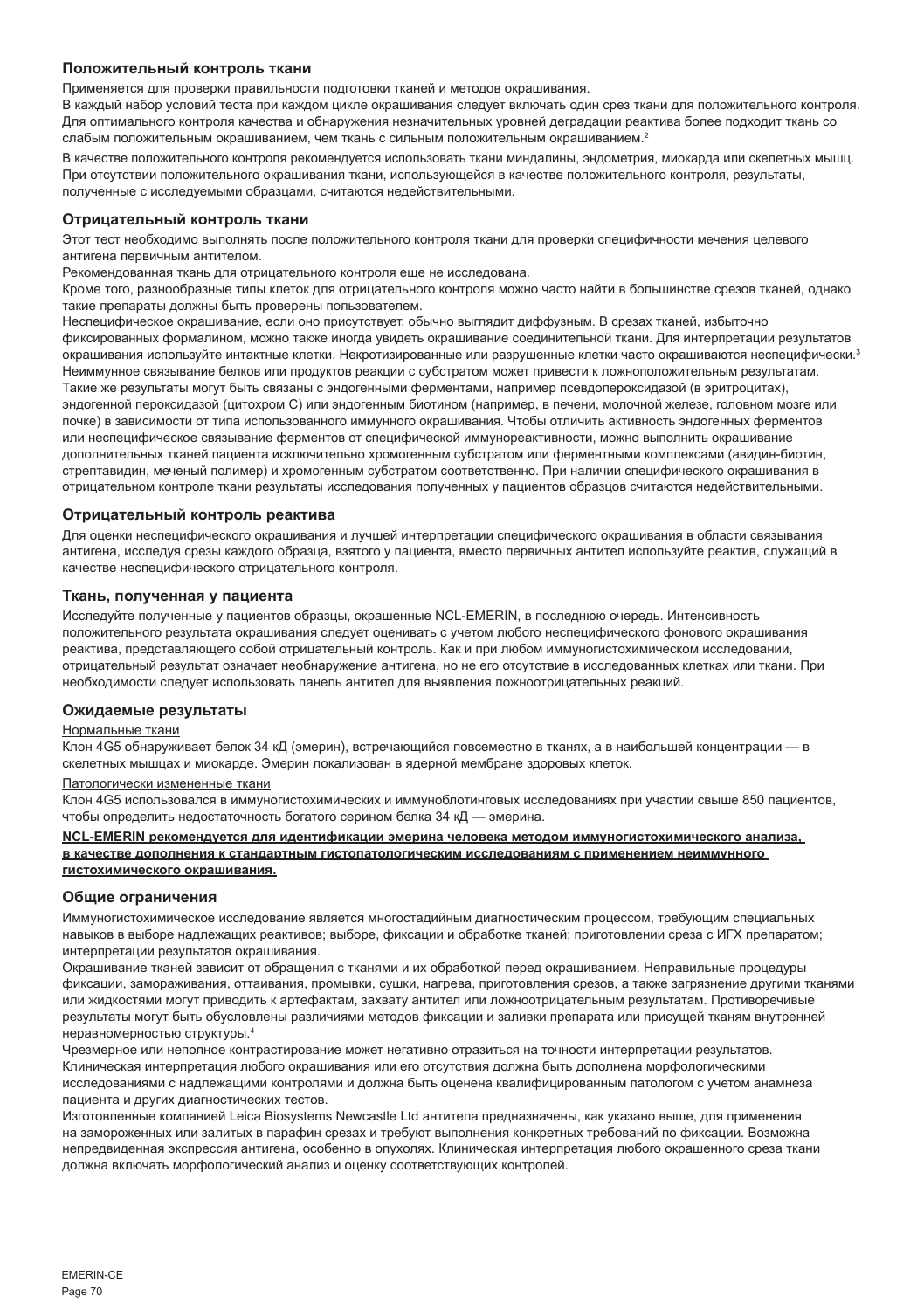# **Литература — общая**

- 1. National Committee for Clinical Laboratory Standards (NCCLS). Protection of laboratory workers from infectious diseases transmitted by blood and tissue; proposed guideline. Villanova, P.A. 1991; 7(9). Order code M29-P.
- 2. Battifora H. Diagnostic uses of antibodies to keratins: a review and immunohistochemical comparison of seven monoclonal and three polyclonal antibodies. Progress in Surgical Pathology. 6:1–15. eds. Fenoglio-Preiser C, Wolff CM, Rilke F. Field & Wood, Inc., Philadelphia.
- 3. Nadji M, Morales AR. Immunoperoxidase, part I: the techniques and pitfalls. Laboratory Medicine. 1983; 14:767.
- 4. Omata M, Liew CT, Ashcavai M, Peters RL. Nonimmunologic binding of horseradish peroxidase to hepatitis B surface antigen: a possible source of error in immunohistochemistry. American Journal of Clinical Pathology. 1980; 73:626.
- 5. Anderson LVB. Multiplex Western blot analysis of the muscular dystrophy proteins. Chapter 22, p369–386, in Muscular Dystrophy: Methods and Protocols (number 43 in the Methods in Molecular Medicine series), edited by Bushby KMD & Anderson LVB. 2001. Humana Press: Totowa, New Jersey.
- 6. Pogue R, Anderson LVB, Pyle A, et al. Strategy for mutation analysis in the autosomal recessive limb-girdle muscular dystrophies. Neuromuscular Disorders. 2001; 11(1):80–87.
- 7. Bornemann A and Anderson LVB. Diagnostic protein expression in human muscle biopsies. Brain Pathology. 2000; 10:193–214.

# **Дополнения к предыдущему выпуску**

Предусмотренное применение, предупреждения и меры предосторожности, ожидаемые результаты.

## **Дата выпуска**

12 Сентябрь 2019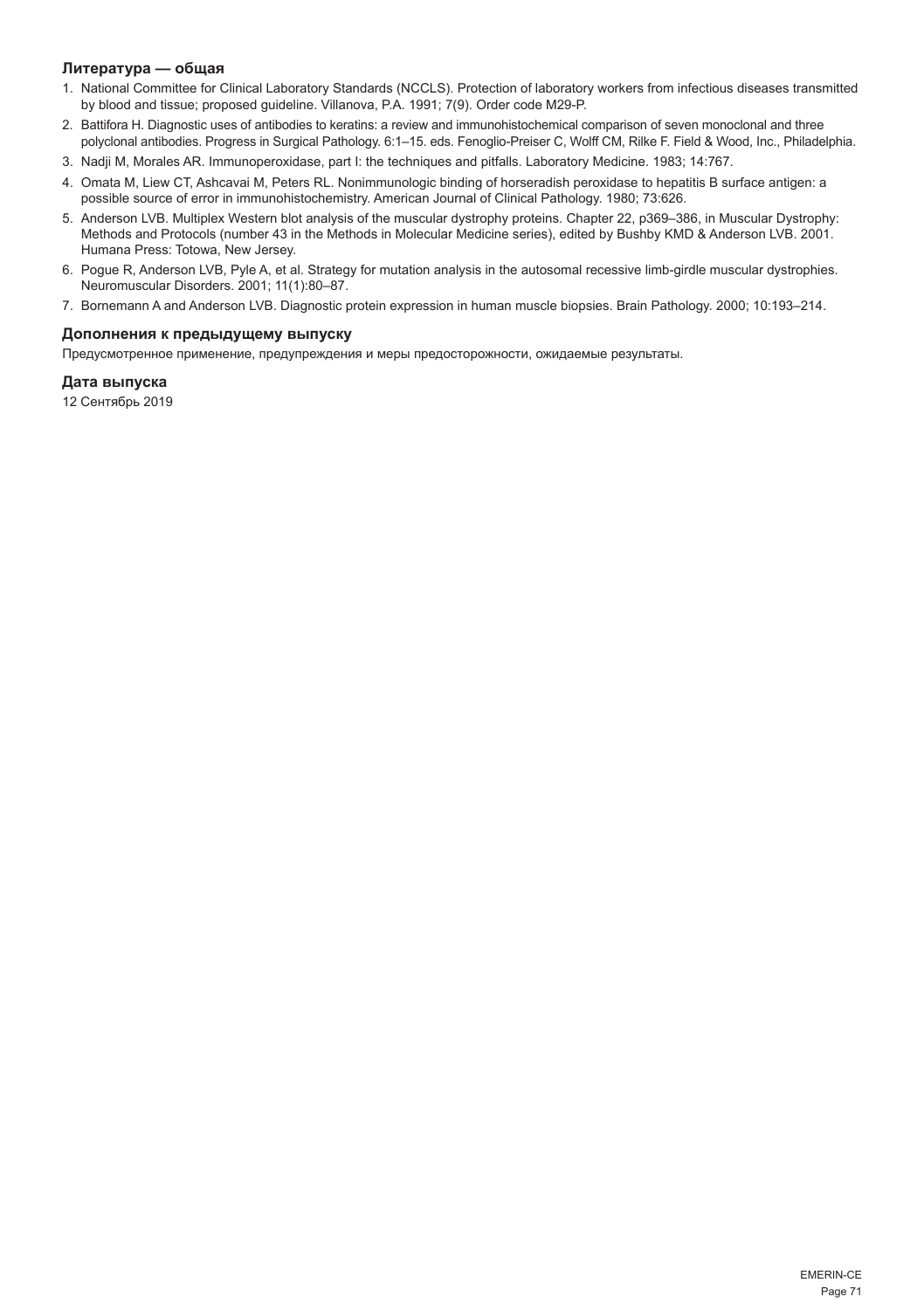# **Иммуногистохимические методы использования антител NovocastraTM на замороженных мышечных тканях.**

### **Необходимые реактивы, не входящие в комплект поставки**

- 1. Стандартные растворители, использующиеся в иммуногистохимических исследованиях.
- 2. 50 мМ трис-буферный солевой раствор (Tris-buffered saline (TBS)), pH 7,6.
- 3. Разбавитель антител нормальная сыворотка, оптимально разведенной в TBS.
- 4. Нормальная сыворотка, полученная от видов, использующихся для формирования вторичных антител.
- 5. Вторичные пероксидаз-конъюгированные антитела: использовать в соответствии с рекомендациями производителя.
- 6. 3,3'-Диаминобензидина тетрагидрохлорид (DAB): приготовить и использовать в соответствии с рекомендациями производителя.
- 7. Среда для заливки препаратов: используйте в соответствии с рекомендациями производителя.

#### **Необходимое оборудование, не входящее в комплект поставки**

- 1. Инкубатор, установленный на 25 °C.
- 2. Стандартное лабораторное оборудование для иммуногистохимических исследований.
- 3. Электрический вентилятор для воздушной просушки предметных стекол.

#### **Растворы для демаскировки антигенов: см. рекомендации по использованию**

Не применимо к замороженным срезам.

#### **Методика**

Прежде чем применять эту методику, пользователи должны научиться проводить иммуногистохимические исследования. Пользователи должны определить оптимальные разведения препаратов антител. Если не указано иное, выполняйте все этапы

при температуре 25 ° C.

- 1. Срежьте и поместите срезы размером 4–10 мкм на предметные стекла, покрытые подходящей тканью, и выполняйте воздушную просушку в течение как минимум одного часа.
- 2. Инкубируйте срезы с использованием оптимально разведенных первичных антител (смотрите Рекомендации по использованию).
- 3. 2 раза по 5 минут промывайте препараты в буферном растворе TBS, осторожно покачивая.
- 4. Инкубируйте срезы с использованием соответствующих вторичных пероксидаз-конъюгированных антител.
- 5. 2 раза по 5 минут промывайте препараты в буферном растворе TBS, осторожно покачивая.
- 6. Инкубируйте предметные стекла с использованием DAB.
- 7. Промойте предметное стекло чистой водой.
- 8. Дегидратируйте, очистите и закрепите срезы.

### **Дополнения к предыдущему выпуску**

Не применимо.

## **Дата выпуска**

4 февраля 2008 г. (CEprotocol/Замороженная мышца).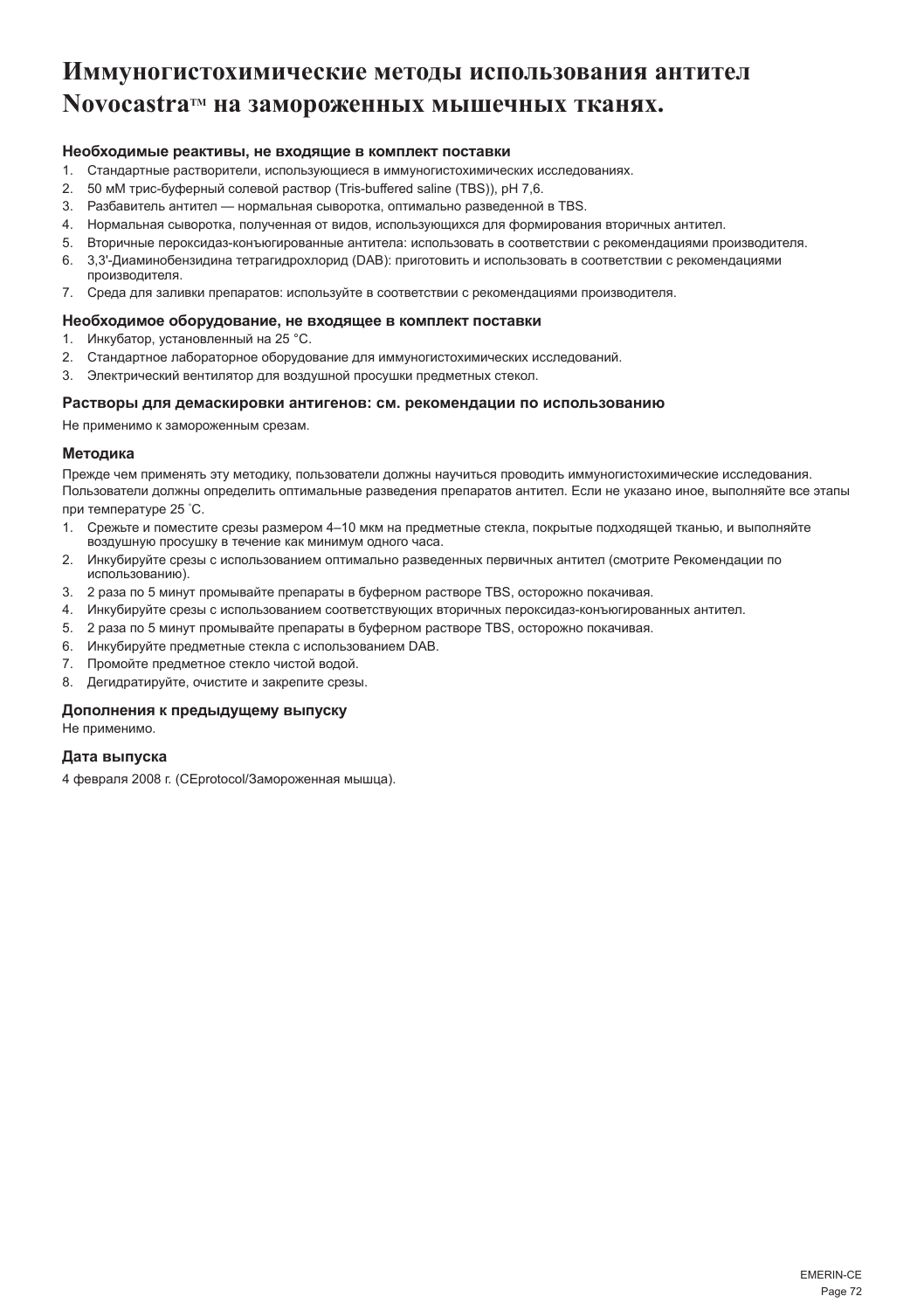# Liofilizowane mysie przeciwciało monoklonalne Novocastra<sup>*M*</sup> **Emerin Kod produktu: NCL-EMERIN**

## **Przeznaczenie**

#### *Do diagnostyki in vitro.*

Preparat NCL-EMERIN jest przeznaczony do jakościowej identyfikacji za pomocą mikroskopii świetlnej emeryny w ramach badań immunohistochemicznych. Kliniczną interpretację barwienia lub jego braku należy uzupełnić badaniami morfologicznymi oraz odpowiednimi kontrolami. Ocenę powinien przeprowadzić wykwalifikowany patolog w kontekście historii choroby pacjenta oraz innych badań diagnostycznych.

### **Zasady postepowania**

Metody barwienia immunohistochemicznego (IHC) umożliwiają wizualizację antygenów dzięki zastosowaniu – po kolei – swoistego przeciwciała przeciwko antygenowi (przeciwciała pierwszorzędowego), przeciwciała drugorzędowego przeciwko przeciwciału pierwszorzędowemu i kompleksu enzymu z substratem chromogennym z etapami przemywania. Aktywacja enzymatyczna chromogenu prowadzi do wytworzenia widocznego produktu reakcji w miejscu antygenu. Następnie można wykonać barwienie kontrastowe próbki i zakryć ją szkiełkiem nakrywkowym. Wyniki są interpretowane przy użyciu mikroskopu świetlnego i pomagają w diagnostyce różnicowej procesów patofizjologicznych, które mogą mieć związek z określonym antygenem.

#### **Klon**

4G5

# **Immunogen**

Prokariotyczny antygen rekombinowany odpowiadający regionowi 222 aminokwasu N-końca białka emeryny.

#### **Swoistość**

Ludzkie białko emeryna.

#### **Skład odczynnika**

NCL-EMERIN jest płynnym supernatantem hodowli tkankowej zakonserwowanym azydkiem sodu. Użytkownik musi odtworzyć zawartości fiolki przy użyciu odpowiedniej objętości sterylnej wody destylowanej, jak wskazano na etykiecie fiolki.

#### **Klasa Ig**

IgG1

### **Całkowite stężenia białka Total Protein**

Całkowite stężenie białka w danej serii podano na etykiecie fiolki.

### **Stężenie przeciwciał**

Większe lub równe 63 mg/L oznaczone za pomocą testu ELISA. Stężenie Ig w danej serii podano na etykiecie fiolki.

### **Zalecenia dotyczące stosowania**

Badanie immunohistochemiczne zamrożonych skrawków. Sugerowane rozcieńczenie: 01:20–1:40 przez 60 minut w temperaturze 25 °C. Te informacje stanowią jedynie wskazówkę – użytkownicy powinni sami określić swoje optymalne rozcieńczenie robocze. NCL-EMERIN wymaga utrwalenia skrawków w acetonie przez 10 minut w 25 °C przed inkubacją w przeciwciele pierwszorzędowym.

Badanie immunohistochemiczne skrawków zatopionych w parafinie.

**Cieplne odmaskowywanie epitopu (HIER):** Należy postępować zgodnie z instrukcją stosowania załączoną do roztworu Novocastra Epitope Retrieval Solution pH 6.

**Sugerowane rozcieńczenie:** 1:160 przez 30 minut w temperaturze 25°C. Te informacje stanowią jedynie wskazówkę – użytkownicy powinni sami określić swoje optymalne rozcieńczenie robocze.

**Wizualizacja:** Należy postępować zgodnie z instrukcją stosowania dołączoną do Novolink™ Polymer Detection Systems. W celu uzyskania dodatkowych informacji o produkcie lub pomocy należy kontaktować się z lokalnym dystrybutorem lub z regionalnym biurem firmy Leica Biosystems lub odwiedzić stronę firmy Leica Biosystems www.LeicaBiosystems.com

Jeżeli przeciwciało jest używane jednocześnie z innymi ręcznymi metodami barwienia lub platformami automatycznymi, należy zweryfikować jego działanie.

### **Przechowywanie i trwałość**

Przechowywać w temperaturze 2–8°C. W tych warunkach nie następuje znacząca utrata wydajności produktu przed upływem terminu ważności podanego na etykiecie fiolki. Nie używać po upływie daty ważności podanej na etykiecie fiolki. Odtworzone przeciwciało jest stabilny do 2 miesięcy przy przechowywaniu w temperaturze 2–8℃. W przypadku długotrwałego przechowywania zaleca się przechowywanie zamrożonych porcji odtworzonego przeciwciała w temperaturze -20ºC (nie zaleca się stosowania zamrażarek bezszronowych). Należy unikać wielokrotnego zamrażania i rozmrażania. Rozcieńczenia robocze należy przygotować w dniu użycia. Niezwłocznie po użyciu ponownie umieścić w temperaturze 2–8°C. Przechowywanie w warunkach innych od wskazanych powyżej wymaga weryfikacji użytkownika.

### **Przygotowanie próbek**

Tkanki parafinowane: Zalecanym utrwalaczem jest 10-procentowa obojętna buforowana formalina do zatopionych w parafinie skrawków tkankowych.

Zamrożone skrawki: Zamrożone bloczki tkankowe należy przechowywać w izopentanie chłodzonym ciekłym azotem (zob. Ostrzeżenia i środki ostrożności). Próbki nie wymagają dalszego utrwalania, ale powinny być zatopione w związku OCT™ (Sakura, nr produktu Tissue-Tek 4583).

EMERIN-CE Page 73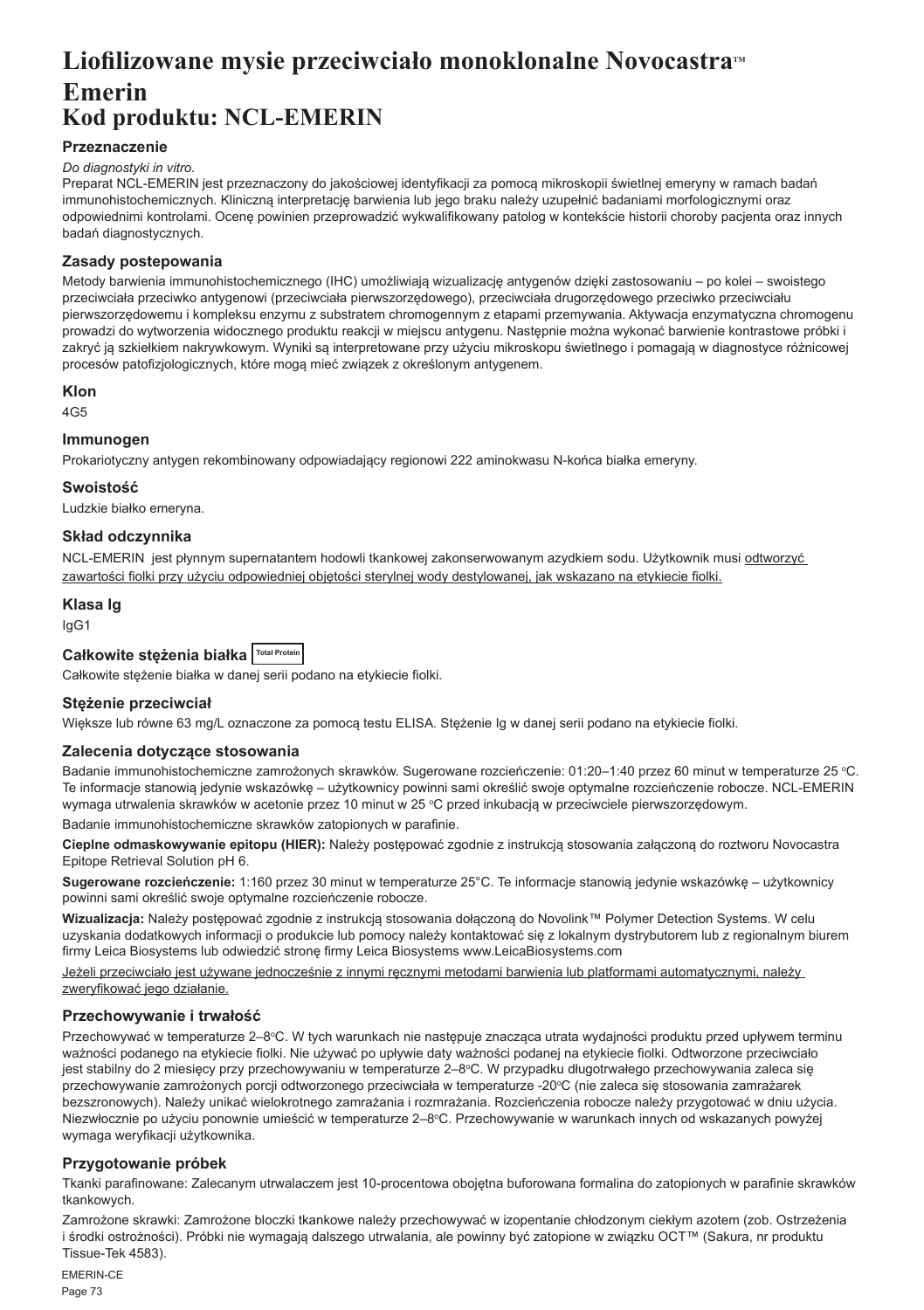## **Ostrzeżenia i środki ostrożności**

#### **Novocastra Lyophilised Antibodies**

Zawiera mieszaninę: azydku sodu (<10%), benzylopenicyliny sodu (<10%), siarczanu streptomycyny (<10%). Słowa sygnalizujące: Niebezpieczeństwo.

H302: Działa szkodliwie po połknięciu. H317: Może powodować reakcję alergiczną skóry. H334: Może powodować objawy alergii lub astmy lub trudności w oddychaniu w następstwie wdychania. H411: Działa toksycznie na organizmy wodne, powodując długotrwałe skutki.

EUH032: W kontakcie z kwasami uwalnia bardzo toksyczne gazy.

P261: Unikać wdychania pyłu/dymu/gazu/mgły/par/rozpylonej cieczy.

P264: Dokładnie umyć ręce po użyciu.

P270: Nie jeść, nie pić i nie palić podczas używania produktu.

P272: Zanieczyszczonej odzieży ochronnej nie wynosić poza miejsce pracy.

P273: Unikać uwolnienia do środowiska.

P280: Stosować rękawice ochronne/odzież ochronną/ochronę oczu/ ochronę twarzy.

P284: W przypadku niedostatecznej wentylacji stosować indywidualne środki ochrony dróg oddechowych. P301+312: W PRZYPADKU POŁKNIĘCIA: W przypadku złego samopoczucia skontaktować się z OŚRODKIEM KONTROLI

ZATRUĆ/lekarzem. P302+352: W PRZYPADKU KONTAKTU ZE SKÓRĄ: Przemyć

dużą ilością wody z mydłem.

P304+340: W PRZYPADKU DOSTANIA SIĘ DO DRÓG ODDECHOWYCH: Wyprowadzić lub wynieść osobę poszkodowaną na świeże powietrze i umieścić w pozycji umożliwiającej swobodne oddychanie.

P330: Wypłukać usta.

P333+313: W przypadku wystąpienia podrażnienia skóry lub wysypki: Zasięgnąć porady lekarza.

P342+311: W przypadku w przypadku wystąpienia objawów ze strony układu oddechowego: Skontaktować się z OŚRODKIEM KONTROLI ZATRUĆ/lekarzem.

P362+364: Zanieczyszczoną odzież zdjąć i wyprać przed ponownym użyciem.

P391: Zebrać wyciek.

P501: Zawartość/pojemnik zutylizować w punkcie zbiórki odpadów niebezpiecznych lub specjalnych.

Odczynnik został przygotowany z supernatantu hodowli tkankowej. Ponieważ jest to produkt biologiczny, podczas jego używania należy zachować odpowiednie środki ostrożności.

Ten odczynnik zawiera azydek sodu. Karta charakterystyki jest dostępna na żądanie lub dostępna na stronie www.LeicaBiosystems.com Wszelkie potencjalnie toksyczne składniki należy utylizować zgodnie z krajowymi lub lokalnymi przepisami.

Próbki przed i po utrwaleniu oraz wszelkie materiały narażone na kontakt z nimi należy traktować jak materiały potencjalnie zakaźne i należy je utylizować z zachowaniem odpowiednich środków ostrożności.<sup>1</sup> Podczas pobierania pipetą nie wolno zasysać odczynników ustami i należy unikać kontaktu odczynników i preparatów ze skórą oraz błonami śluzowymi. W razie kontaktu odczynników lub próbek ze szczególnie narażonymi miejscami przemyć miejsce kontaktu dużą ilością wody. Należy zasięgnąć porady lekarza.

Chronić odczynniki przed skażeniem drobnoustrojami, ponieważ może ono doprowadzić do zwiększonego barwienia niespecyficznego. Zastosowanie okresów inkubacji i temperatur innych niż podano w instrukcji może spowodować błędne wyniki. Wszelkie zmiany tego typu muszą zostać zweryfikowane przez użytkownika.

Ze względu na zbyt niską temperaturę ciekły azot powoduje oparzenia i w przypadku posługiwania się nim należy stosować odzież ochronną, w tym rękawice i osłonę twarzy. Stosować w warunkach dobrej wentylacji.

Izopentan jest wysoce łatwopalny i szkodliwy w przypadku spożycia i wdychania. Działa drażniąco na skórę i oczy, a w dużym stężeniu ma działanie narkotycznie.

## **Kontrola jakości**

Różnice w przetwarzaniu tkanek i procedurach technicznych w laboratorium użytkownika mogą doprowadzić do znacznej zmienności wyników, co oznacza konieczność dodatkowego przeprowadzania regularnych kontroli wewnętrznych.

Tkanki parafinowane: Kontrole należy przeprowadzać jak najszybciej na świeżych próbkach z autopsji/biopsji/operacji chirurgicznej utrwalonych, przetworzonych i zatopionych w parafinie, taką samą metodą, jaką badane są pobrane tkanki.

Zamrożone skrawki: Kontrole należy przeprowadzać na jak najszybciej zamrożonych świeżych próbkach z autopsji/biopsji/operacji chirurgicznej, taką samą metodą, jaką badane są pobrane tkanki.

### **Tkankowa kontrola pozytywna**

Stosowana w celu wskazania prawidłowo przygotowanych tkanek i prawidłowych technik barwienia.

W każdej serii barwienia każdy zestaw warunków testowych powinien uwzględniać jedną tkankową kontrolę pozytywną.

Do optymalnej kontroli jakości i do wykrywania niewielkich poziomów degradacji odczynników bardziej nadaje się tkanka o słabym barwieniu pozytywnym niż tkanka o silnym barwieniu pozytywnym.<sup>2</sup>

Pozytywna kontrola tkankowa powinna obejmować migdałek, endometrium, serce lub mięśnie szkieletowe. Jeśli tkankowa kontrola pozytywna nie wykaże odpowiedniego barwienia pozytywnego, wyniki testu przeprowadzonego na próbkach pobranych od pacjenta należy uznać za nieważne.

### **Tkankowa kontrola negatywna**

Należy ją wykonać po tkankowej kontroli pozytywnej, aby sprawdzić swoistość znakowania docelowego antygenu przez przeciwciało pierwszorzędowe.

Tkankowa kontrola negatywna nie została oceniona.

Ewentualnie tkankowa kontrola negatywna może obejmować różne typy komórek obecne w większości skrawków tkankowych, jednak powinno to zostać zweryfikowane przez użytkownika.

Barwienie niespecyficzne, jeżeli jest obecne, zwykle ma charakter rozproszony. Na skrawkach wykonanych z materiału tkankowego nadmiernie utrwalonego w formalinie można również zaobserwować sporadyczne barwienie tkanki łącznej. Do interpretacji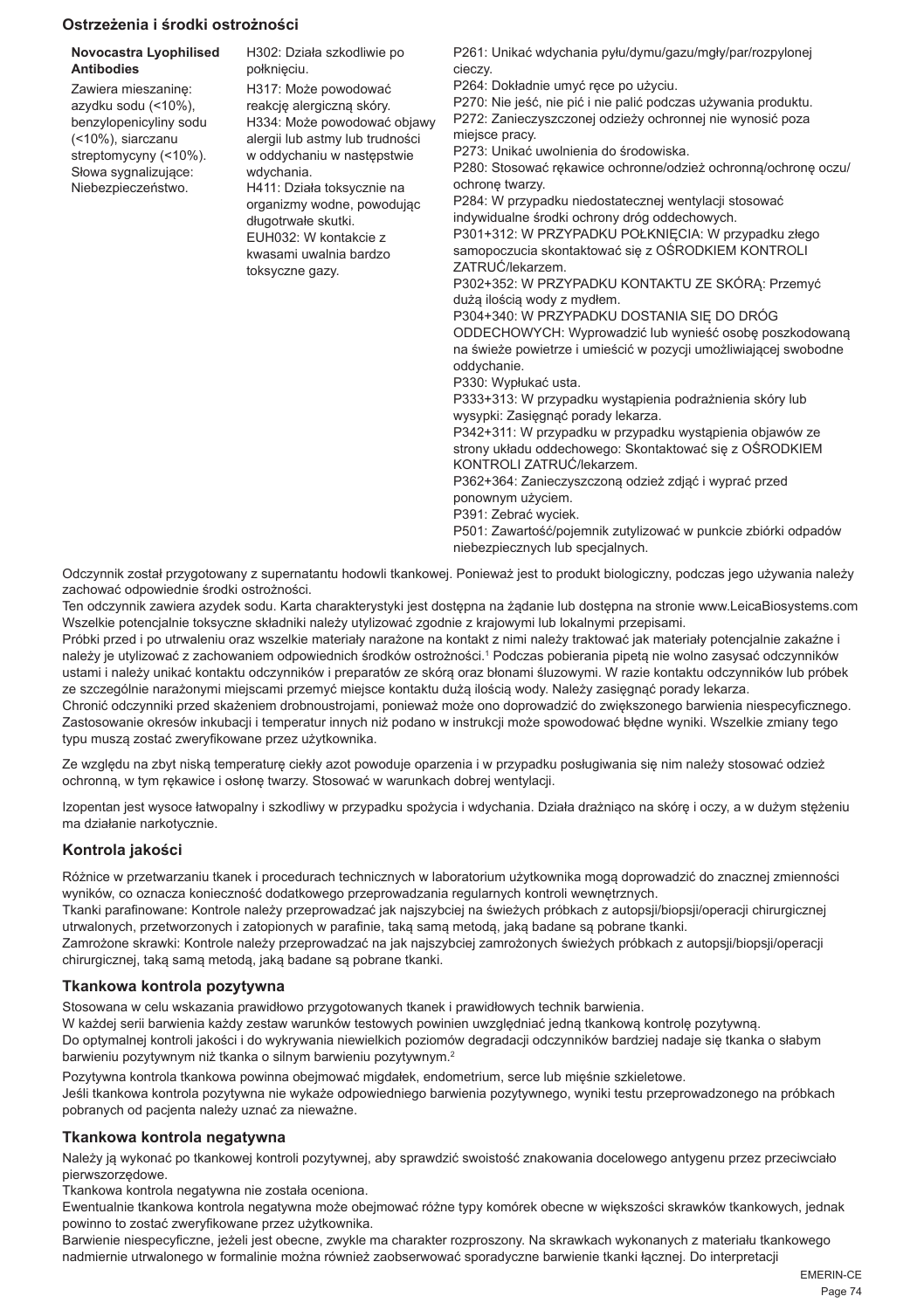wyników barwienia należy używać nieuszkodzonych komórek. Komórki martwicze lub zdegenerowane często powodują barwienie niespecyficzne.<sup>3</sup>Wyniki fałszywie pozytywne mogą pojawić się w następstwie nieimmunologicznego wiązania białek lub występowania produktów reakcji substratów. Mogą być również spowodowane przez endogenne enzymy, takie jak pseudoperoksydaza (erytrocyty), endogenna peroksydaza (cytochrom C) lub endogenna biotyna (np. wątroba, piersi, mózg, nerki), w zależności od zastosowanego barwnika immunohistochemicznego. Aby odróżnić endogenną aktywność enzymatyczną lub niespecyficzne wiązanie enzymów od swoistej immunoreaktywności, dodatkowe tkanki pacjenta mogą być barwione wyłącznie substratem chromogenem lub kompleksem enzymatycznym (awidyna-biotyna, streptawidyna, znakowany polimer) i substratem-chromogenem. Jeśli w trakcie tkankowej kontroli negatywnej nastąpi barwienie specyficzne, wyniki testu przeprowadzonego na próbkach pobranych od pacjenta należy uznać za nieważne.

## **Negatywna kontrola odczynnika**

Aby przeprowadzić ocenę barwienia niespecyficznego oraz umożliwić lepszą interpretację barwienia specyficznego na każdym skrawku z próbki pobranej od pacjenta należy przeprowadzić nieswoistą kontrolę negatywną odczynnika w miejscu wiązania przeciwciała pierwszorzędowego.

### **Tkanka pacjenta**

Próbki pacjenta wybarwione testem NCL-EMERIN należy badać jako ostatnie. Intensywność barwienia pozytywnego należy oceniać w kontekście ewentualnego barwienia niespecyficznego tła w negatywnej kontroli odczynnika. Tak jak we wszystkich innych badaniach immunohistochemicznych wynik ujemny oznacza, że antygen nie został wykryty, co jednak nie oznacza, że jest on nieobecny w badanych komórkach/tkankach. W razie konieczności do identyfikacji reakcji fałszywie negatywnych należy wykorzystać panel przeciwciał.

#### **Oczekiwane wyniki**

#### Tkanki prawidłowe

Klon 4G5 wykrywa białko 34 kD, emerynę, które jest powszechnie obecne w tkankach i znajduje się w najwyższym stężeniu w mięśniach szkieletowych i mięśniu sercowym. Emeryna jest zlokalizowana w błonie jądrowej komórek prawidłowych.

#### Tkanki nieprawidłowe

Klon 4G5 był stosowany w badaniach immunohistochemicznych i immunoblottingu u ponad 850 pacjentów w celu zidentyfikowania niedoboru białka 34 kD bogatego w serynę, emerynę.

## **Zaleca się stosowanie NCL-EMERIN do jakościowej identyfikacji ludzkiej emeryny w ramach badań immunohistochemicznych, jako uzupełnienie konwencjonalnej histopatologii z zastosowaniem nieimmunologicznych wybarwień histologicznych.**

#### **Ograniczenia ogólne**

Badanie immunohistochemiczne to wieloetapowy proces diagnostyczny, który wymaga specjalistycznego szkolenia w zakresie doboru odpowiednich odczynników i tkanek, utrwalania i przetwarzania tkanek, przygotowywania preparatów immunohistochemicznych oraz interpretacji wyników barwienia.

Barwienie tkanek zależy od postępowania z tkanką i jej przetwarzania przed barwieniem. Nieprawidłowe utrwalanie, zamrażanie, rozmrażanie, przemywanie, suszenie, podgrzewanie, ścinanie skrawków lub skażenie innymi tkankami lub płynami może powodować artefakty, zatrzymywanie przeciwciał lub wyniki fałszywie negatywne. Niespójne wyniki mogą wynikać z różnic w metodach utrwalania i zatapiania lub nieprawidłowości związanej z tkanką<sup>4</sup>

Nadmierne lub niepełne barwienie kontrastowe może negatywnie wpływać na właściwą interpretację wyników. Kliniczną interpretację barwienia lub jego braku należy uzupełnić badaniami morfologicznymi oraz odpowiednimi kontrolami. Ocenę powinien przeprowadzić wykwalifikowany patolog w kontekście historii choroby pacjenta oraz innych badań diagnostycznych. Przeciwciała firmy Leica Biosystems Newcastle Ltd są przeznaczone do badania skrawków zamrożonych lub zatopionych w parafinie, które utrwalono zgodnie z określonymi wymogami. Może wystąpić nieoczekiwana ekspresja antygenu, szczególnie w przypadku nowotworów. Interpretacja kliniczna wybarwionych skrawków musi obejmować analizę morfologiczną oraz ocenę przeprowadzoną w ramach odpowiednich kontroli.

#### **Piśmiennictwo - ogólne.**

- 1. National Committee for Clinical Laboratory Standards (NCCLS). Protection of laboratory workers from infectious diseases transmitted by blood and tissue; proposed guideline. Villanova, P.A. 1991; 7(9). Order code M29-P.
- 2. Battifora H. Diagnostic uses of antibodies to keratins: a review and immunohistochemical comparison of seven monoclonal and three polyclonal antibodies. Progress in Surgical Pathology. 6:1–15. eds. Fenoglio-Preiser C, Wolff CM, Rilke F. Field & Wood, Inc., Philadelphia.
- 3. Nadji M, Morales AR. Immunoperoxidase, part I: the techniques and pitfalls. Laboratory Medicine. 1983; 14:767.
- 4. Omata M, Liew CT, Ashcavai M, Peters RL. Nonimmunologic binding of horseradish peroxidase to hepatitis B surface antigen: a possible source of error in immunohistochemistry. American Journal of Clinical Pathology. 1980; 73:626.
- 5. Anderson LVB. Multiplex Western blot analysis of the muscular dystrophy proteins. Chapter 22, p369–386, in Muscular Dystrophy: Methods and Protocols (number 43 in the Methods in Molecular Medicine series), edited by Bushby KMD & Anderson LVB. 2001. Humana Press: Totowa, New Jersey.
- 6. Pogue R, Anderson LVB, Pyle A, et al. Strategy for mutation analysis in the autosomal recessive limb-girdle muscular dystrophies. Neuromuscular Disorders. 2001; 11(1):80–87.
- 7. Bornemann A and Anderson LVB. Diagnostic protein expression in human muscle biopsies. Brain Pathology. 2000; 10:193–214.

#### **Zmiany wprowadzone do poprzedniego wydania**

Przeznaczenie, Ostrzeżenia i środki ostrożności, Oczekiwane wyniki

#### **Data publikacji**

12 września 2019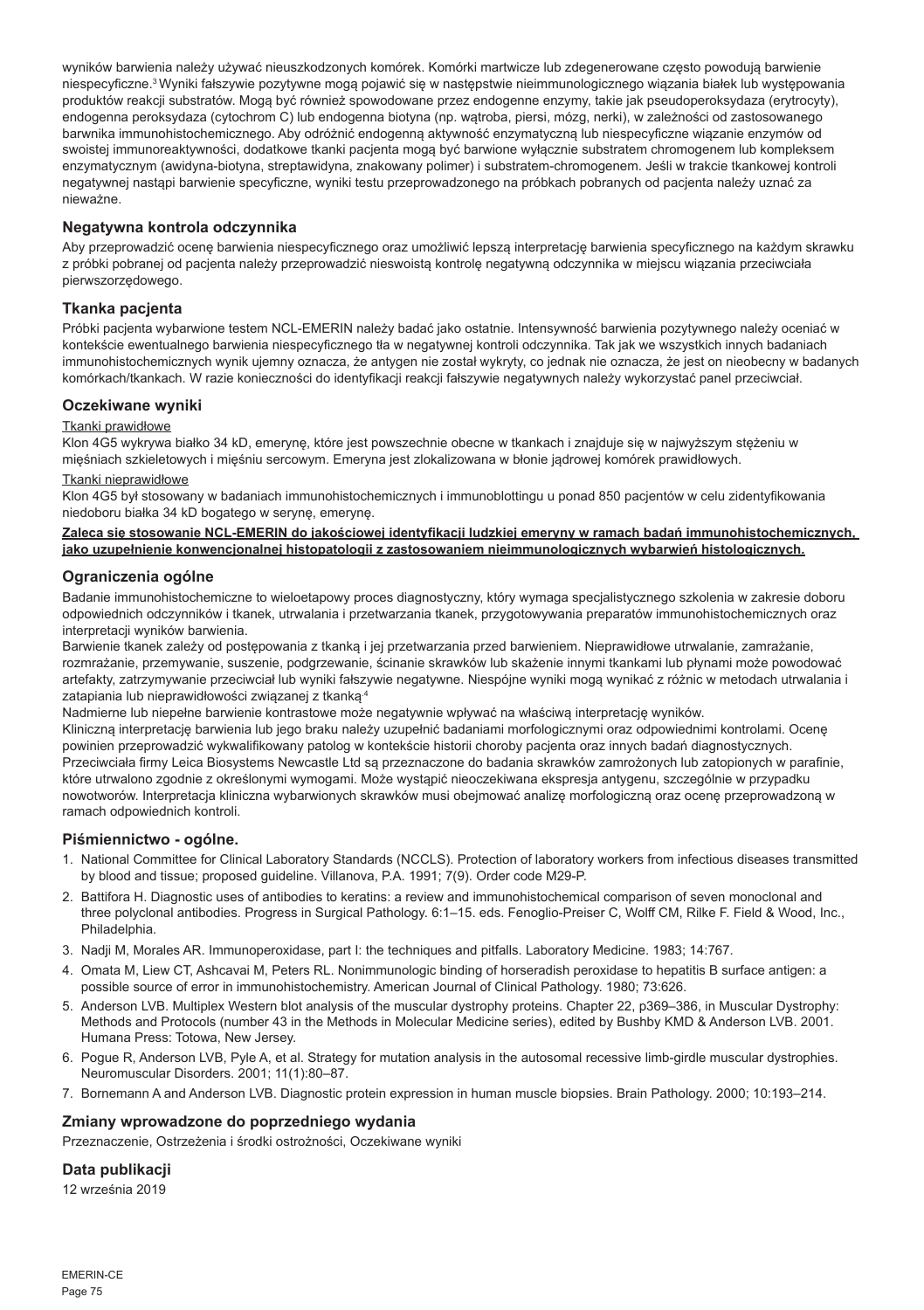# **Metody immunohistochemiczne stosowania przeciwciał Novocastra™ na zamrożonej tkance mięśniowej.**

## **Wymagane odczynniki niedołączone do zestawu**

- 1. Standardowe rozpuszczalniki stosowane w immunohistochemii.
- 2. 50 mM roztworu soli fizjologicznej buforowanego odczynnikiem Tris (TBS) pH 7.6.
- 3. Rozcieńczalnik do przeciwciał zwykła surowica optymalnie rozcieńczona w TBS (roztworze soli fizjologicznej buforowanej odczynnikiem Tris).
- 4. Zwykła surowica pochodząca od gatunku, z którego otrzymywane jest przeciwciało drugorzędowe.
- 5. Drugorzędowe przeciwciało skoniugowane z peroksydazą stosować zgodnie z zaleceniami producenta.
- 6. Tetrachlorowodorek 3,3'-diaminobenzydyny (DAB) przygotować i stosować zgodnie z zaleceniami producenta.
- 7. Środek do zamykania preparatów mikroskopowych użyć zgodnie z zaleceniami producenta.

### **Wymagany sprzęt niedołączony do zestawu**

- 1. Inkubator ustawiony na 25 $\degree$ C.
- 2. Ogólne wyposażenie laboratorium immunohistochemicznego.
- 3. Stosować wentylator elektryczny do suszenia skrawków na powietrzu.

## **Roztwory do odmaskowywania antygenu (zob. Zalecenia dotyczące stosowania)**

Nie stosować na zamrożonych skrawkach.

### **Metodologia**

Przed przystąpieniem do działań w ramach niniejszej metodologii użytkownik powinien zostać przeszkolony w zakresie technik immunohistochemicznych.

Użytkownicy powinni określić optymalne rozcieńczenia dla przeciwciał. O ile nie wskazano inaczej, wszystkie etapy należy

przeprowadzać w temperaturze (25ºC).

- 1. Uciąć i przymocować skrawki o rozmiarach 4-10 μm na preparatach pokrytych odpowiednim klejem tkankowym i suszyć je na powietrzu przez co najmniej godzinę.
- 2. Inkubować skrawki w optymalnie rozcieńczonym przeciwciele pierwszorzędowym (zob. Zalecenia dotyczące stosowania).
- 3. Przemywać w buforzeTBS przez 2 x 5 minut, delikatnie potrząsając.
- 4. Inkubować skrawki w odpowiednim drugorzędowym przeciwciele skoniugowanym z peroksydazą.
- 5. Przemywać w buforzeTBS przez 2 x 5 minut, delikatnie potrząsając.
- 6. Inkubować skrawki w DAB (3,3'-diaminobenzydynie).
- 7. Opłukać skrawki w czystej wodzie.
- 8. Skrawki odwodnić, oczyścić i zamknąć.

## **Zmiany wprowadzone do poprzedniego wydania** Nie dotyczy.

## **Data publikacji**

4 lutego 2008 r. (CEprotocol/Frozen Muscle).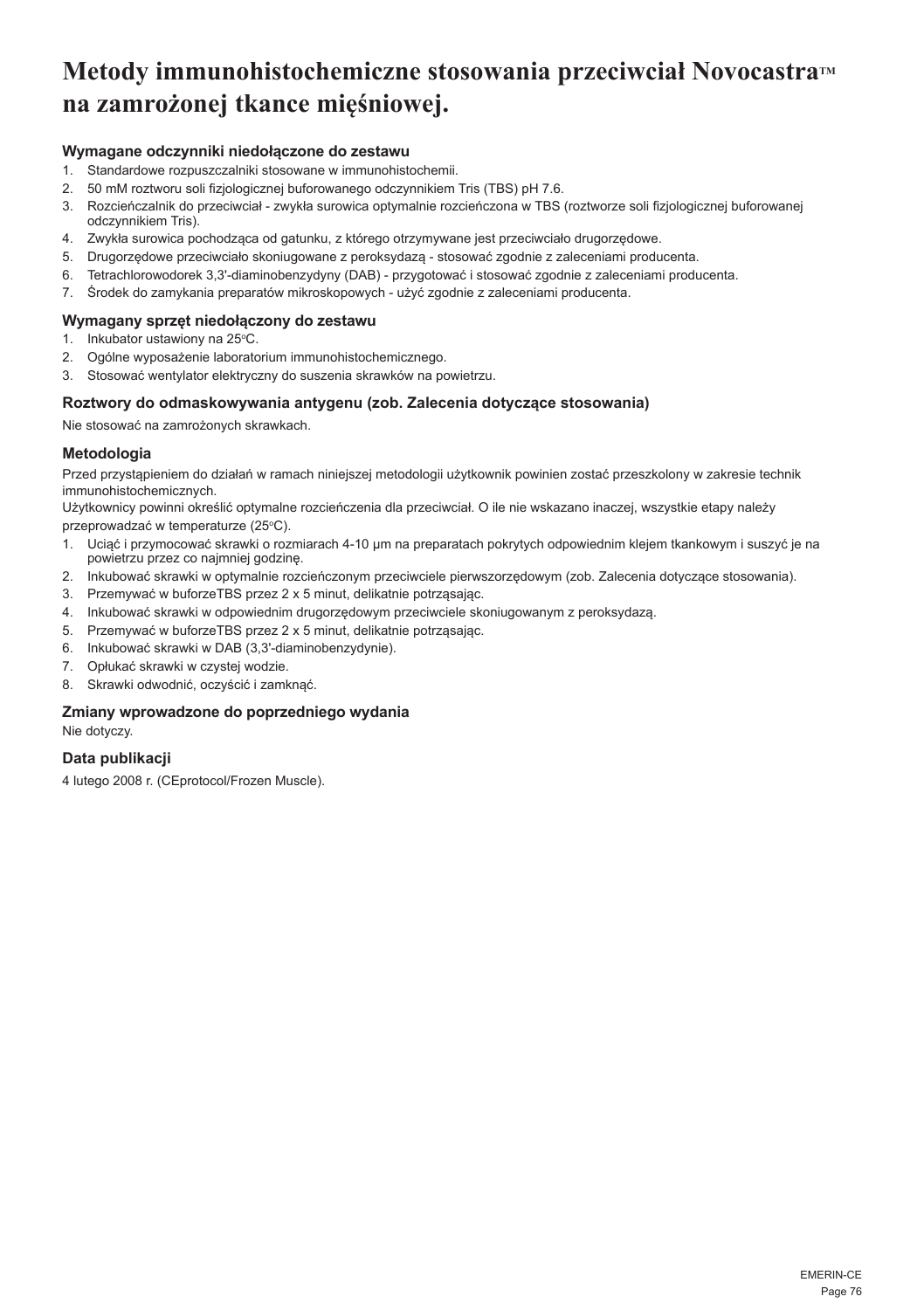# Liofilizirano mišje monoklonsko protitelo Novocastra<sup>m</sup> **Emerin**

# **Koda izdelka: NCL-EMERIN**

## **Predvidena uporaba**

#### *Za diagnostično uporabo in vitro.*

Izdelek NCL-EMERIN je namenjen za kvalitativno identifikacijo emerina z imunohistokemijskim barvanjem s pomočjo svetlobne mikroskopije. Klinično razlago obarvanja ali odsotnosti le-tega morajo dopolnjevati morfološke študije ustreznih kontrolnih vzorcev, ki jih v okviru klinične anamneze bolnika in drugih diagnostičnih testov oceni usposobljen patolog.

### **Načelo postopka**

Imunohistokemijske (IHC) tehnike barvanja omogočajo vizualizacijo antigenov z izvajanjem zaporednega nanosa - z vmesnimi koraki izpiranja - specifičnega protitelesa na antigen (primarno protitelo), sekundarnega protitelesa na primarno protitelo in encimskega kompleksa s kromogenim substratom. Encimska aktivacija kromogena povzroči vidno reakcijo izdelka na mestu antigena. Tak vzorec lahko nato nasprotno barvamo in pokrijemo s krovnim stekelcem. Rezultate nato obdelamo s pomočjo svetlobnega mikroskopa in jih uporabimo pri diferencialni diagnozi patološko-fizioloških procesov, ki so morda povezani z določenim antigenom ali pa tudi ne.

#### **Klon**

4G5

## **Imunogen**

Prokariontski rekombinantni protein, ki ustreza območju aminokisline 222 v bližini N-terminalnega konca proteina emerin.

#### **Specifičnost**

Humani protein emerin.

#### **Sestava reagenta**

NCL-EMERIN je liofiliziran supernatant kulture tkiva in vsebuje natrijev azid kot konzervans. Uporabnik mora vsebino viale rekonstituirati z ustrezno količino sterilne destilirane vode, kot je navedeno na etiketi viale.

#### **Razred Ig**

IgG1

# **Skupna koncentracija beljakovin Total Protein**

Skupna koncentracija beljakovin v določeni seriji je navedena na oznaki na viali.

## **Koncentracija protiteles**

Višja ali enaka 63 mg/l, določena s testom ELISA. Za specifično koncentracijo Ig v seriji glejte oznako na viali.

### **Priporočila za uporabo**

lmunohistokemijsko barvanje zamrznjenih rezin: Predlagano redčenje: 1:20 do 1:40 za 60 minut pri 25 °C. To so samo smernice; uporabniki naj poiščejo svoje lastne najbolj učinkovite delovne razredčine. Izdelek NCL-EMERIN pred inkubacijo s primarnim protitelesom zahteva fiksacijo rezin v acetonu za 10 minut pri 25 °C.

Imunohistokemija parafinskih rezin.

**Toplotno pridobivanje epitopa (HIER):** Upoštevajte navodila za uporabo raztopine za pridobivanje epitopov Novocastra Epitope Retrieval Solution pH 6.

**Predlagano redčenje:** 1:160, 30 minut pri 25 °C. To so samo smernice; uporabniki naj poiščejo svoje lastne najbolj učinkovite delovne razredčine.

**Vizualizacija:** Upoštevajte navodila za uporabo sistemov za zaznavanje polimerov Novolink™ Polymer Detection Systems. Za več podatkov o izdelku ali podporo se obrnite na svojega lokalnega distributerja ali regionalno pisarno podjetja Leica Biosystems, lahko pa tudi obiščete spletno mesto podjetja Leica Biosystems www.LeicaBiosystems.com.

Učinkovitost tega protitelesa je treba validirati, kadar ga uporabljate z drugimi sistemi za ročno barvanje ali avtomatiziranimi okolji.

### **Shranjevanje in stabilnost**

Neodprta protitelesa hraniti pri temperaturi 2–8 °C. Pod navedenimi pogoji izdelek bistveno ne izgubi svoje učinkovitosti do datuma izteka roka uporabnosti, navedenega na etiketi viale. Ne uporabljajte po datumu izteka roka uporabnosti, ki je naveden na oznaki na viali. Rekonstituirana protitelesa so stabilna najmanj dva meseca, če jih shranjujete pri temperaturi 2–8 °C. Za dolgotrajno shranjevanje se priporoča shranjevanje alikvotov zamrznjenih rekonstituiranih protiteles pri –20 °C (zamrzovalniki brez zmrzali niso priporočeni). Izogniti se je treba ponovnemu zamrzovanju in odtajanju. Delovne razredčine pripravite na dan uporabe. Takoj po uporabi ohladite na temperaturo 2–8 °C. Uporabnik naj preveri pogoje shranjevanja, ki se razlikujejo od zgoraj navedenih.

#### **Priprava vzorcev**

Rezine v parafinu: Priporočena fiksirna raztopina je 10-% formalin v nevtralnem pufru za tkivne rezine, vstavljene v parafin.

Zamrznjene rezine: Bloke z vzorci tkiva zamrznite v izopentanu, ohlajenem v tekočem dušiku (glejte poglavje Opozorila in previdnostni ukrepi). Vzorci ne potrebujejo dodatne fiksacije, temveč jih je treba vstaviti v spojino OCT™ (Sakura, kataloška št. Tissue-Tek 4583).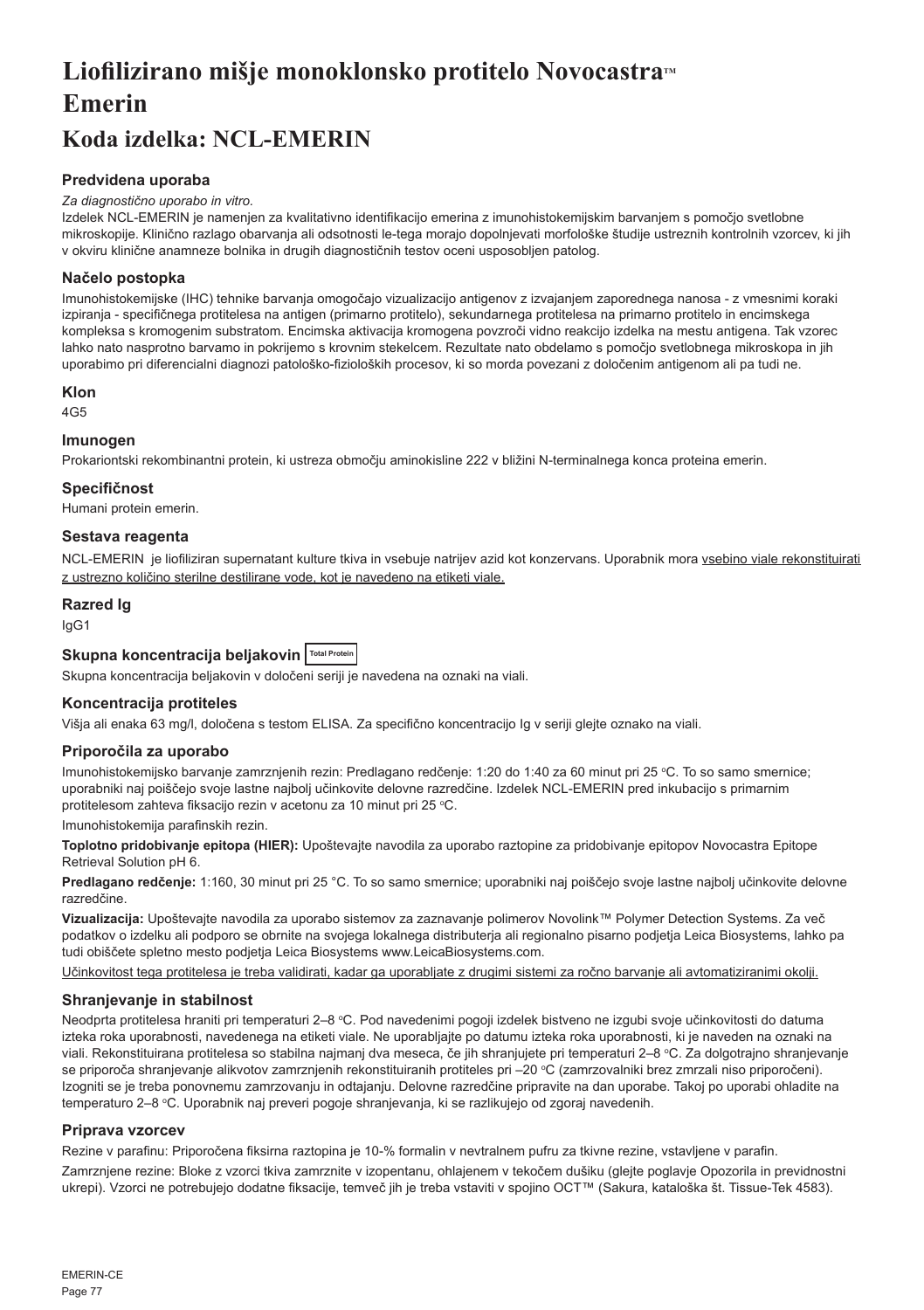## **Opozorila in previdnostni ukrepi**

| Novocastra Lyophilised<br><b>Antibodies</b><br>Vsebuje mešanico:<br>natrijev azid $($ < 10 %),<br>benzilpenicilin natrij (< 10<br>%), streptomicin sulfat (<<br>10 %). Opozorilne besede:<br>Nevarno. | H302: Zdravju škodljivo pri<br>zaužitju.<br>H317: Lahko povzroči alergijski<br>odziv kože.<br>H334: Lahko povzroči simptome<br>alergije ali astme ali težave z<br>dihanjem pri vdihavanju.<br>H411: Strupeno za vodne<br>organizme, z dolgotrajnimi<br>učinki.<br>EUH032: V stiku s kislinami se<br>sprošča zelo strupen plin. | P261: Ne vdihavati prahu/dima/plina/meglice/hlapov/razpršila.<br>P264: Po uporabi temeljito umiti roke.<br>P270: Ne jesti, piti ali kaditi med uporabo tega izdelka.<br>P272: Kontaminirana delovna oblačila niso dovoljena zunaj<br>delovnega mesta.<br>P273: Preprečiti sproščanje v okolje.<br>P280: Nositi zaščitne rokavice/zaščitno obleko/zaščito za oči/zaščito<br>za obraz.<br>P284: Ob nezadostnem prezračevanju nositi opremo za zaščito<br>dihal.<br>P301+312: PRI ZAUŽITJU: Ob slabem počutju pokličite CENTER<br>ZA ZASTRUPITVE ali zdravnika.<br>P302+352: PRI STIKU S KOŽO: Umiti z veliko mila in vode.<br>P304+340: PRI VDIHAVANJU: Prenesti osebo na svež zrak in jo<br>pustiti v udobnem položaju, ki olajša dihanje.<br>P330: Izprati usta.<br>P333+313: Če nastopi draženje kože ali se pojavi izpuščaj: Poiščite<br>zdravniško pomoč/oskrbo.<br>P342+311: Pri respiratornih simptomih: Pokličite CENTER ZA<br>ZASTRUPITVE ali zdravnika.<br>P362+364: Sleči kontaminirana oblačila in jih oprati pred ponovno<br>uporabo.<br>P391: Prestreči razlito tekočino.<br>P501: Odstraniti vsebino/posodo na točko za zbiranje nevarnih ali<br>posebnih odpadkov. |
|-------------------------------------------------------------------------------------------------------------------------------------------------------------------------------------------------------|--------------------------------------------------------------------------------------------------------------------------------------------------------------------------------------------------------------------------------------------------------------------------------------------------------------------------------|----------------------------------------------------------------------------------------------------------------------------------------------------------------------------------------------------------------------------------------------------------------------------------------------------------------------------------------------------------------------------------------------------------------------------------------------------------------------------------------------------------------------------------------------------------------------------------------------------------------------------------------------------------------------------------------------------------------------------------------------------------------------------------------------------------------------------------------------------------------------------------------------------------------------------------------------------------------------------------------------------------------------------------------------------------------------------------------------------------------------------------------------------------------------------------|
|-------------------------------------------------------------------------------------------------------------------------------------------------------------------------------------------------------|--------------------------------------------------------------------------------------------------------------------------------------------------------------------------------------------------------------------------------------------------------------------------------------------------------------------------------|----------------------------------------------------------------------------------------------------------------------------------------------------------------------------------------------------------------------------------------------------------------------------------------------------------------------------------------------------------------------------------------------------------------------------------------------------------------------------------------------------------------------------------------------------------------------------------------------------------------------------------------------------------------------------------------------------------------------------------------------------------------------------------------------------------------------------------------------------------------------------------------------------------------------------------------------------------------------------------------------------------------------------------------------------------------------------------------------------------------------------------------------------------------------------------|

Vir priprave tega reagenta je supernatant celične kulture. Ker je to biološki izdelek, je treba z njim ravnati z ustrezno skrbnostjo. Ta reagent vsebuje natrijev azid. Varnostni list je na voljo na zahtevo ali na naslovu www.LeicaBiosystems.com. Upoštevajte zvezne, državne ali lokalne predpise za odstranjevanje vseh morebitnih strupenih sestavin.

Z vzorci, pred fiksiranjem in po njem, in vsemi materiali, s katerimi so prišli v stik, morate rokovati, kot da bi lahko prenašali okužbe, in pri njihovem odstranjevanju slediti ustreznim previdnostnim ukrepom.<sup>1</sup> Nikoli ne pipetirajte reagentov skozi usta; pazite, da reagenti in vzorci ne pridejo v stik s kožo in sluznicami. Če reagenti ali vzorci pridejo v stik z občutljivimi deli, jih izperite z obilo vode. Poiščite zdravniško pomoč.

Pazite, da ne pride do mikrobne okužbe reagentov, saj lahko povzroči nespecifično barvanje.

Če uporabite čas ali temperature inkubacije, ki se razlikujejo od navedenih, lahko pridobite napačne rezultate. Uporabnik mora validirati morebitne spremembe.

Tekoči dušik zaradi svoje izredno nizke temperature povzroča opekline, zato je treba pri ravnanju z njim uporabljati zaščitno obleko, vključno z rokavicami in vizirjem. Uporabljajte v dobro prezračenem prostoru.

Izopentan je zelo vnetljiv in škodljiv ob zaužitju ter vdihavanju. Draži tudi kožo in oči, v visoki koncentraciji pa deluje kot narkotik.

### **Kontrola kakovosti**

Razlike pri obdelavi tkiva in tehničnih postopkih v laboratoriju uporabnika lahko vodijo do precejšnje variabilnosti rezultatov, kar zahteva redne interne kontrole učinkovitosti poleg spodaj navedenih postopkov.

Rezine v parafinu: Kontrolni vzorci morajo biti sveži vzorci, pridobljeni z obdukcijo/biopsijo/kirurškim posegom, fiksirani s formalinom, obdelani in shranjeni v parafinskem vosku kakor hitro je mogoče ter na isti način, kot vzorci bolnikov.

Zamrznjene rezine: Kontrolni vzorci morajo biti sveži vzorci, pridobljeni z obdukcijo/biopsijo/kirurškim posegom, zamrznjeni kakor hitro je mogoče na isti način kot vzorci bolnikov.

#### **Pozitivni kontrolni vzorci tkiva**

Uporabite jih za opredelitev pravilno pripravljenih tkiv in ustreznih tehnik barvanja.

Pri vsakem postopku barvanja morate vsakemu sklopu preizkusnih pogojev dodati en pozitiven kontrolni vzorec tkiva.

Za kar najboljšo kontrolo kakovosti in boljše zaznavanje manjših stopenj razkroja reagenta je bolj primerno uporabiti tkivo s šibkim pozitivnim obarvanjem kot tkivo z močnim pozitivnim obarvanjem.<sup>2</sup>

Za pozitivni kontrolni vzorec tkiva priporočamo tonzilo, endometrij, srce ali skeletno mišico.

Če pozitivni kontrolni vzorci tkiva ne pokažejo pozitivnega obarvanja, morate rezultate preizkusnih vzorcev zavreči kot neveljavne.

## **Negativni kontrolni vzorci tkiva**

Pregledati jih morate po pregledu pozitivnih kontrolnih vzorcev tkiva, da preverite specifičnost oznake ciljnega antigena glede na primarno protitelo.

Tkiva za priporočen negativni kontrolni vzorec niso ocenjevali.

Drugače pa se kot negativni kontrolni vzorci pogosto uporablja vrsta različnih celic, ki so prisotne v večini rezin tkiv, vendar pa mora tako uporabo preveriti uporabnik.

Nespecifično barvanje, če je prisotno, je običajno razpršeno. Opazite lahko tudi posamično obarvanje vezivnega tkiva v rezinah tkiv, kot posledica premočnega fiksiranja s formalinom. Za razlago rezultatov obarvanja uporabite nespremenjene celice. Obarvanje nekrotičnih ali degeneriranih celic je pogosto nespecifično.<sup>3</sup> Lažno pozitivni rezultati se lahko pojavijo zaradi ne-imunološke vezave proteinov ali produktov reakcije substrata. Povzročijo jih lahko tudi endogeni encimi, kot so psevdoperoksidaza (eritrociti), endogena peroksidaza (citokromni C) ali endogeni biotin (npr. jetra, dojke, možgani, ledvice), odvisno od vrste uporabljenega imunskega barvila. Za razlikovanje med endogensko aktivnostjo encimov ali nespecifično vezavo encimov zaradi specifične imunske reaktivnosti, lahko barvate dodatna tkiva bolnika izključno ali s kromogenskim substratom ali encimskimi kompleksi (avidin-biotin, streptavidin, označeni polimer) in kromogenskim substratom. Če pride do specifičnega obarvanja negativnih kontrolnih vzorcev tkiva, morate rezultate vzorcev bolnika zavreči kot neveljavne.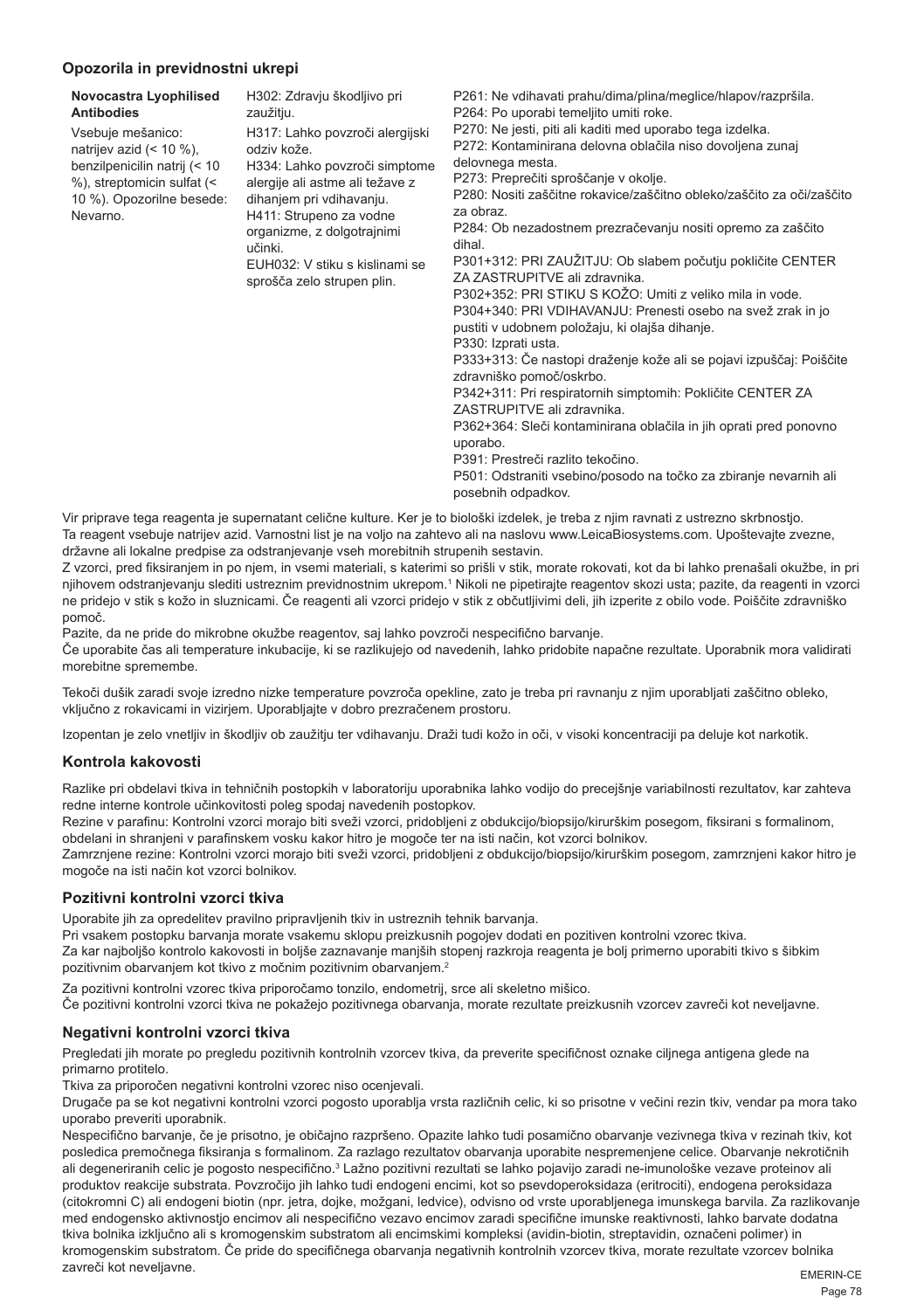## **Negativni kontrolni reagent**

Za oceno nespecifičnega barvanja in boljšo razlago specifičnega obarvanja na antigenskem mestu uporabite nespecifični negativni kontrolni reagent namesto primarnega protitelesa z eno rezino vsakega vzorca bolnika.

#### **Bolnikovo tkivo**

Nazadnje preglejte bolnikove vzorce, obarvane z izdelkom NCL-EMERIN. Intenzivnost pozitivnega obarvanja ocenite v okviru morebitnega nespecifičnega obarvanja ozadja z negativnim kontrolnim reagentom. Tako kot pri vseh imunohistokemijskih preizkusih negativen rezultat pomeni, da antigen ni bil zaznan, ne pa odsotnosti antigena v testiranih celicah/tkivih. Po potrebi uporabite nabor protiteles za opredelitev napačnih negativnih reakcij.

## **Pričakovani rezultati**

#### Normalna tkiva

Klon 4G5 zazna protein 34 kD, imenovan emerin, ki je navzoč v tkivih, in ga v najvišji koncentraciji najdemo v skeletnih mišicah in srčni mišici. Emerin je lokaliziran v jedrni membrani normalnih celic.

#### Nenormalna tkiva

Klon 4G5 so v imunohistokemijskih in imunoblot študijah uporabili pri več kot 850 bolnikih za ugotovitev pomanjkanja s serinom bogatega proteina 34 kD, imenovanega emerin.

#### **NCL-EMERIN se priporoča za identifikacijo humanega emerina z imunohistokemijskim barvanjem, kot dodatek za konvencionalno histopatologijo z uporabo neimunološkega histokemičnega barvanja.**

#### **Splošne omejitve**

Imunohistokemija je diagnostični postopek z več koraki, ki zahteva specializirano usposabljanje za izbiro ustreznih reagentov, izbiro, fiksiranje in obdelavo tkiv, pripravo IHC preparata in razlago rezultatov obarvanja.

Obarvanje tkiva je odvisno od rokovanja s tkivom in njegovo obdelavo pred barvanjem. Nepravilno fiksiranje, zamrzovanje, odtajanje, izpiranje, sušenje, segrevanje, rezanje ali okužba z drugimi tkivi ali tekočinami lahko povzroči nastanek artefaktov, lovljenje protitelesa ali lažne negativne rezultate. Nedosledni rezultati so lahko posledica razlik pri metodah fiksiranja in priprave ali pa so del nepravilnosti tkiva samega.<sup>4</sup>Prekomerno ali nepopolno nasprotno barvanje lahko neugodno vpliva na pravilno tolmačenje rezultatov.

Klinično razlago obarvanja ali odsotnosti le-tega morajo dopolnjevati morfološke študije ustreznih kontrolnih vzorcev, ki jih v okviru klinične anamneze bolnika in drugih diagnostičnih testov oceni usposobljen patolog.

Protitelesa družbe Leica Biosystems Newcastle Ltd so namenjena uporabi, kot je navedeno, na zamrznjenih ali v parafin vstavljenih rezinah z določenimi zahtevami za fiksiranje. Lahko pride do nepričakovanega izražanja antigena, zlasti pri neoplazmah. Pri klinični razlagi obarvane rezine tkiva morate upoštevati morfološko analizo in oceno ustreznih kontrol.

### **Splošna literatura**

- 1. National Committee for Clinical Laboratory Standards (NCCLS). Protection of laboratory workers from infectious diseases transmitted by blood and tissue; proposed guideline. Villanova, P.A. 1991; 7(9). Order code M29-P.
- 2. Battifora H. Diagnostic uses of antibodies to keratins: a review and immunohistochemical comparison of seven monoclonal and three polyclonal antibodies. Progress in Surgical Pathology. 6:1–15. eds. Fenoglio-Preiser C, Wolff CM, Rilke F. Field & Wood, Inc., Philadelphia.
- 3. Nadji M, Morales AR. Immunoperoxidase, part I: the techniques and pitfalls. Laboratory Medicine. 1983; 14:767.
- 4. Omata M, Liew CT, Ashcavai M, Peters RL. Nonimmunologic binding of horseradish peroxidase to hepatitis B surface antigen: a possible source of error in immunohistochemistry. American Journal of Clinical Pathology. 1980; 73:626.
- 5. Anderson LVB. Multiplex Western blot analysis of the muscular dystrophy proteins. Chapter 22, p369–386, in Muscular Dystrophy: Methods and Protocols (number 43 in the Methods in Molecular Medicine series), edited by Bushby KMD & Anderson LVB. 2001. Humana Press: Totowa, New Jersey.
- 6. Pogue R, Anderson LVB, Pyle A, et al. Strategy for mutation analysis in the autosomal recessive limb-girdle muscular dystrophies. Neuromuscular Disorders. 2001; 11(1):80–87.
- 7. Bornemann A and Anderson LVB. Diagnostic protein expression in human muscle biopsies. Brain Pathology. 2000; 10:193–214.

## **Dodatki in spremembe k prejšnji izdaji**

Predvidena uporaba, opozorila in previdnostni ukrepi, pričakovani rezultati.

#### **Datum izdaje**

12 september 2019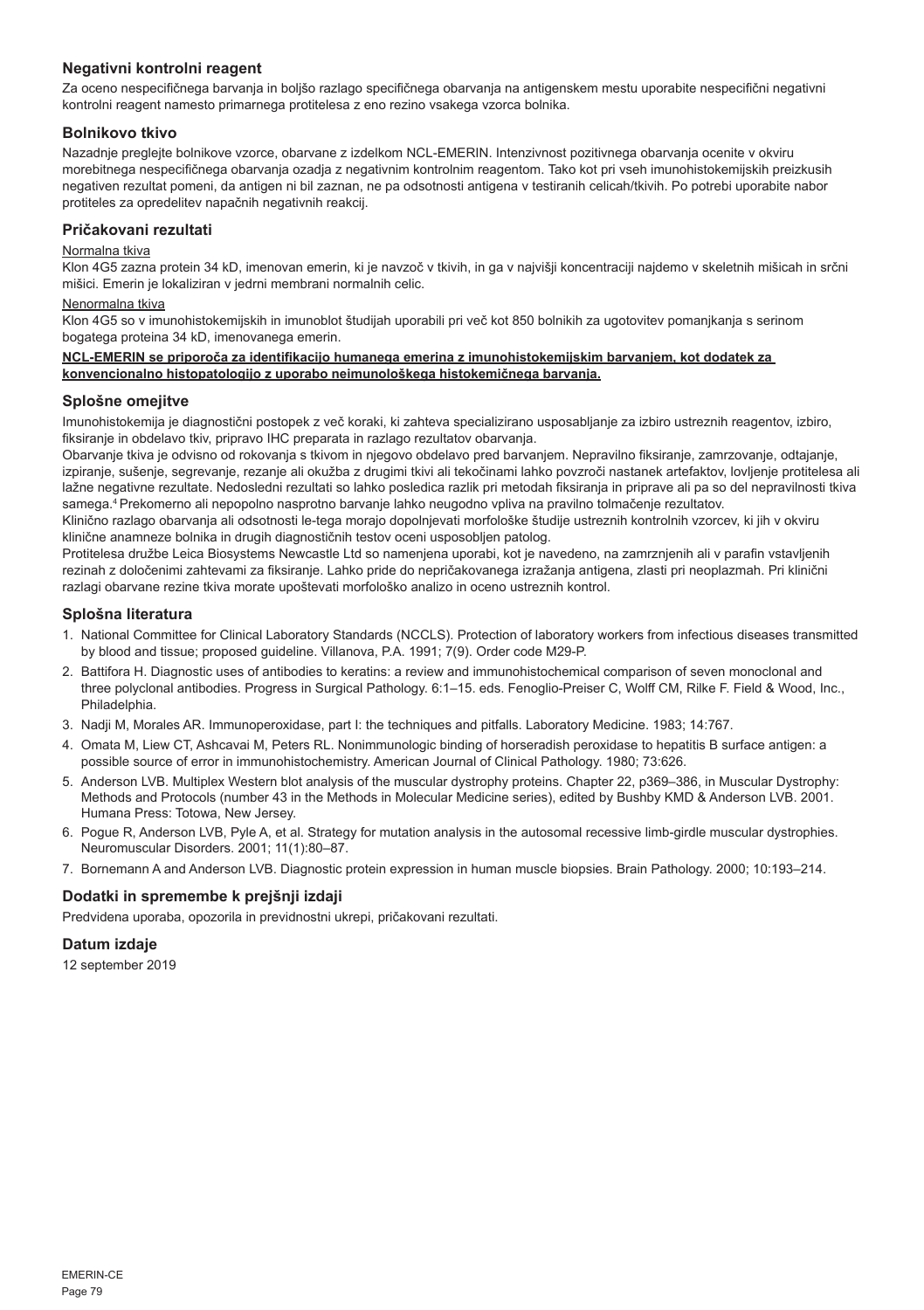# **Imunohistokemijska metodologija za uporabo protiteles NovocastraTM na zamrznjenem mišičnem tkivu.**

# **Potrebni reagenti, ki niso priloženi**

- 1. Standardna topila, ki se uporabljajo v imunohistokemiji.
- 2. Fiziološka raztopina s 50 mM pufra tris (TBS), pH 7,6.
- 3. Redčilo za protitelesa normalni serum, optimalno razredčen v TBS.
- 4. Normalni serum vrste, pri kateri je pridobljeno sekundarno protitelo.
- 5. Sekundarno s peroksidazo konjugirano protitelo uporabite skladno s priporočili izdelovalca.
- 6. 3,3' diaminobenzidin tetrahidroklorid (DAB) pripravite in uporabite skladno s priporočili izdelovalca.
- 7. Medij za pritrjevanje uporabljajte skladno s priporočili izdelovalca.

# **Potrebna oprema, ki ni priložena**

- 1. Inkubator, nastavljen na 25 °C.
- 2. Splošna oprema za imunohistokemijski laboratorij.
- 3. Električni ventilator za sušenje preparata z zrakom.

## **Raztopine za pridobivanje antigenov (glejte priporočila za uporabo)**

Ne velja za zamrznjene rezine.

## **Metodologija**

Preden uporabniki začnejo uporabljati to metodologijo, morajo biti usposobljeni za delo z imunohistokemijskimi tehnikami. Uporabniki morajo sami določiti optimalne razredčitve protiteles. Vse korake izvajajte pri temperaturi 25 °C, razen če je navedeno drugače.

- 1. Odrežite in namestite rezine debeline 4–10 µm na objektna stekelca, prevlečena z ustreznim lepilom za tkivo, in sušite na zraku najmanj eno uro.
- 2. Inkubirajte rezine z optimalno razredčenim primarnim protitelesom (glejte priporočila za uporabo).
- 3. Izpirajte v pufru TBS 2 x 5 minut in pri tem nežno stresajte.
- 4. Rezine inkubirajte v ustreznih s peroksidazo konjugiranih sekundarnih protitelesih.
- 5. Izpirajte v pufru TBS 2 x 5 minut in pri tem nežno stresajte.
- 6. Inkubirajte preparate v DAB.
- 7. Objektna stekelca sperite s čisto vodo.
- 8. Dehidrirajte, očistite in pritrdite rezine.

## **Dodatki in spremembe k prejšnji izdaji**

Navedba smiselno ni potrebna.

## **Datum izdaje**

4. februar 2008 (protokol CE/zamrznjena mišica).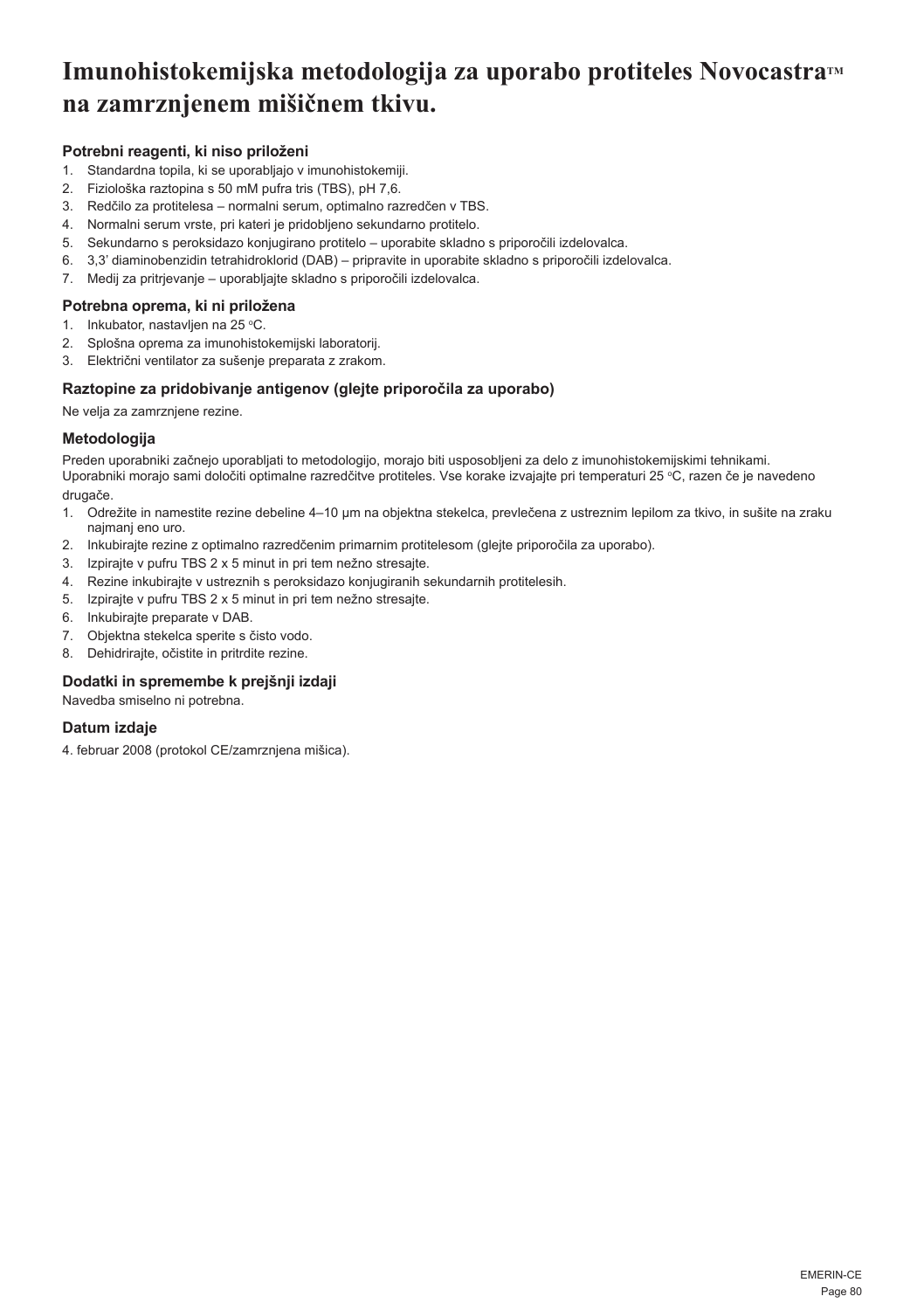# **Novocastra™ Lyofilizovaná myší monoklonální protilátka Emerin**

# **Kód výrobku: NCL-EMERIN**

# **Zamýšlené použití**

#### *Pro diagnostické použití in vitro.*

NCL-EMERIN je určen k imunohistochemickému kvalitativnímu stanovení emerinu světelnou mikroskopií. Klinickou interpretaci jakéhokoliv barvení nebo jeho nepřítomnosti je nutné doplnit morfologickým vyšetřením s použitím správných kontrol a zhodnotit je musí kvalifikovaný patolog v kontextu s klinickou anamnézou pacienta a jinými diagnostickými testy.

## **Princip metody**

Imunohistochemické (IHC) barvicí techniky umožňují vizualizaci antigenů pomocí sekvenční aplikace specifické protilátky proti antigenu (primární protilátka), sekundární protilátky proti primární protilátce a enzymového komplexu s chromogenním substrátem s interponovanými omývacími kroky. Enzymatická aktivace chromogenu má za následek viditelnou reakci produktu v místě antigenu. Vzorek pak může být kontrastně nabarven a překryt krycím sklíčkem. Výsledky se interpretují ve světelném mikroskopu; jsou pomůckou v diferenciální diagnostice patofyziologických procesů, které mohou, ale nemusí, souviset s příslušným antigenem.

### **Klon**

4G5

## **Imunogen**

Prokaryotický rekombinantní protein odpovídající oblasti s 222 aminokyselinami v blízkosti N-terminu proteinu emerin.

#### **Specificita**

Lidský protein emerin.

### **Složení reagencie**

NCL-EMERIN je lyofilizovaný supernatant z tkáňové kultury obsahující jako konzervační prostředek roztok azidu sodného. Uživatel musí obsah lahvičky rekonstituovat správným objemem sterilní destilované vody, jak je uvedeno na štítku na lahvičce.

#### **Třída Ig**

IgG1

## **Koncentrace celkového proteinu Total Protein**

Koncentrace celkového proteinu specifická pro šarži je uvedena na štítku na lahvičce.

## **Koncentrace protilátek**

63 mg/l nebo vyšší, stanovená metodou ELISA. Koncentrace imunoglobulinu (Ig) specifická pro šarži je uvedena na štítku na lahvičce.

### **Doporučení k použití**

Imunohistochemické vyšetření na zmrazených řezech: Doporučené ředění: 1:20–1:40 po dobu 60 minut při 25 ° C. Toto doporučení je uvedeno jako vodítko; uživatelé musí stanovit vlastní optimální pracovní ředění. NCL-EMERIN vyžaduje, aby byly řezy před inkubací s primární protilátkou fixovány v acetonu po dobu 10 minut při 25 °C.

Imunohistochemické vyšetření na parafínových řezech.

**Teplem indukované odmaskování epitopu (Heat Induced Epitope Retrieval, HIER):** Postupujte podle pokynů k použití k roztoku Novocastra Epitope Retrieval Solution pH 6.

**Doporučené ředění:** 1:160 po dobu 30 minut při 25 °C. Toto doporučení je uvedeno jako vodítko; uživatelé musí stanovit vlastní optimální pracovní ředění.

**Vizualizace:** Postupujte podle pokynů k použití k systémům Novolink™ Polymer Detection Systems. Další informace o produktu nebo podporu si vyžádejte od místního distributora nebo regionální kanceláře společnosti Leica Biosystems, nebo navštivte web Leica Biosystems www.LeicaBiosystems.com.

Výkon této protilátky je třeba validovat, pokud se používá s jinými systémy pro ruční barvení nebo na automatických platformách.

### **Skladování a stabilita**

Neotevřené protilátky skladujte při teplotě 2–8 °C. Za těchto podmínek nedojde k významnému snížení funkčnosti produktu až do doby použitelnosti uvedené na štítku na lahvičce. Nepoužívejte po uplynutí data exspirace uvedeného na štítku na lahvičce. Pokud jsou rekonstituované protilátky skladovány při teplotě 2–8 °C, jsou stabilní nejméně dva měsíce. Při dlouhodobém skladování se doporučuje, aby byly alikvoty rekonstituovaných protilátek uchovávány zmrazené při teplotě -20 °C (nedoporučují se beznámrazové mrazicí boxy). Je nutno zabránit opakovanému zmrazování a rozmrazování. Pracovní roztok připravte ve dnu použití. Okamžitě po použití vraťte do teploty 2–8 ° C. Podmínky skladování jiné než výše uvedené musí uživatel validovat.

### **Příprava vzorku**

Parafinové řezy: Fixační roztok doporučený pro řezy tkáně zalité v parafinu je 10% formalín pufrovaný na neutrální pH.

Zmrazené řezy: Tkáňové bloky ze vzorku zmrazte v isopentanu chlazeném tekutým dusíkem (viz Varování a bezpečnostní opatření). Vzorky nevyžadují další fixaci, ale měly by být zality směsí OCT™ (Sakura, produkt č. Tissue-Tek 4583).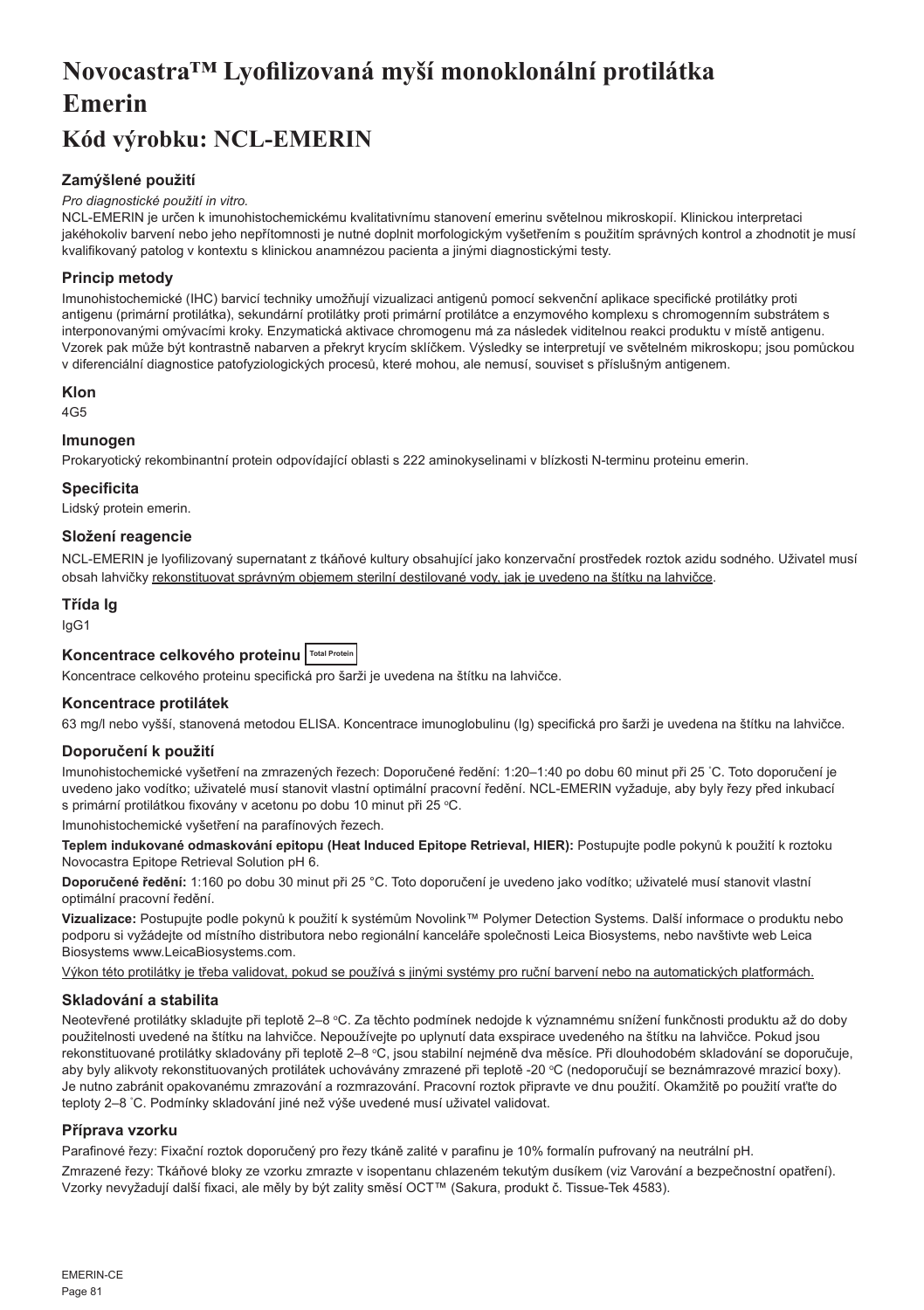# **Varování a bezpečnostní opatření**

#### **Novocastra Lyophilised Antibodies**

Obsahuje směs: Sodík Azid  $(< 10 %)$ . benzylpenicilin sodný (<10 %), streptomycin sulfát (<10 %). Signální slova: Nebezpečí.

H302: Zdraví škodlivé při požití. H317: Může způsobit alergickou kožní reakci. H334: Při vdechování může vyvolat příznaky alergie nebo astmatu nebo dýchací potíže. H411: Toxický pro vodní organismy, s dlouhodobými účinky. EUH032: Uvolňuje vysoce toxický plyn při styku s kyselinami.

P261: Zamezte vdechování prachu/dýmu/plynu/mlhy/par/aerosolů.

P264: Po manipulaci si důkladně omyjte ruce.

P270: Při používání tohoto výrobku nejezte, nepijte ani nekuřte.

P272: Kontaminovaný pracovní oděv nesmí být odnesen z pracoviště.

P273: Zabraňte uvolnění do životního prostředí.

P280: Používejte ochranné rukavice/ochranný oděv/ochranné brýle/ obličejový štít.

P284: V případě nedostatečného větrání používejte vybavení pro ochranu dýchacích cest.

P301+312: PŘI POŽITÍ: Necítíte-li se dobře, volejte TOXIKOLOGICKÉ INFORMAČNÍ STŘEDISKO/lékaře. P302+352: PŘI STYKU S KŮŽÍ: Omyjte velkým množstvím vody a mýdla.

P304+340: PŘI VDECHNUTÍ: Přeneste osobu na čerstvý vzduch a ponechte ji v poloze usnadňující dýchání.

P330: Vypláchněte ústa.

P333+313: Při podráždění kůže nebo vyrážce: Vyhledejte lékařskou pomoc/ošetření.

P342+311: Při dýchacích potížích: Volejte TOXIKOLOGICKÉ INFORMAČNÍ STŘEDISKO/lékaře.

P362+364: Kontaminovaný oděv svlékněte a před opětovným použitím jej vyperte.

P391: Uniklý produkt seberte.

P501: Obsah/nádobu zlikvidujte ve sběrném místě pro nebezpečný nebo zvláštní odpad.

Tato reagencie byla připravena ze supernatantu z buněčné kultury. Protože jde o biologický produkt, je nutno manipulaci s ní věnovat náležitou pozornost.

Tato reagencie obsahuje azid sodný. Bezpečnostní list materiálu je k dispozici na požádání nebo je dostupný na webu www.LeicaBiosystems.com

Údaje o likvidaci jakýchkoli potenciálně toxických komponent prostudujte ve federálních, státních nebo místních nařízeních. Se vzorky, před fixací i po fixaci, a se všemi materiály jim vystavenými, je nutno zacházet, jako by mohly způsobit přenos infekce, a likvidovat je s náležitými bezpečnostními opatřeními.<sup>1</sup> Reagencie nikdy nepipetujte ústy a zabraňte styku reagencií a vzorků s kůží a sliznicemi. Pokud se reagencie nebo vzorky dostanou do kontaktu s citlivými oblastmi, omyjte je velkým množstvím vody. Vyhledejte lékařskou pomoc.

Minimalizujte mikrobiální kontaminaci reagencií, mohlo by dojít ke zvýšení výskytu nespecifického barvení. Inkubační doby nebo teploty jiné než předepsané mohou vést k chybným výsledkům. Všechny takové změny musí být uživatelem validovány.

Tekutý dusík způsobuje kvůli své mimořádně nízké teplotě popáleniny, proto se při manipulaci s ním musí používat ochranný oděv včetně rukavic a obličejového štítu. Používejte v dobře větraných prostorech.

Isopentan je vysoce hořlavý a zdraví škodlivý při požití a vdechování. Je rovněž dráždivý pro kůži a oči a ve vysoké koncentraci má narkotické vlastnosti.

### **Kontrola jakosti**

Rozdíly ve zpracování tkání a v technických postupech v laboratoři uživatele mohou způsobit významnou variabilitu výsledků, což vyžaduje kromě níže uvedených postupů i pravidelné provádění kontrol v laboratoři.

Parafinové řezy: Kontroly musí být čerstvé pitevní/bioptické/operační vzorky co nejdříve fixované formalínem, zpracované a zalité do parafínového vosku, stejným způsobem jako vzorek/vzorky pacienta.

Zmrazené řezy: Kontroly musí být čerstvé pitevní/bioptické/operační vzorky co nejdříve zmrazené stejným způsobem jako vzorek/vzorky pacienta.

## **Pozitivní tkáňová kontrola**

Používá se k průkazu správně připravených tkání a správných barvicích technik.

V každém barvicím cyklu musí být použita jedna pozitivní tkáňová kontrola pro každý soubor testovacích podmínek.

Pro optimální kontrolu jakosti a k detekci menšího stupně degradace reagencie je vhodnější tkáň se slabým pozitivním barvením než tkáň se silným pozitivním barvením.<sup>2</sup>

Doporučená pozitivní tkáňová kontrola je tonzila, endometrium, srdeční nebo kosterní sval.

Pokud pozitivní tkáňová kontrola nevykazuje pozitivní barvení, musí být výsledky testovaných vzorků považovány za neplatné.

# **Negativní tkáňová kontrola**

Musí být vyšetřena po pozitivní tkáňové kontrole k ověření specificity označení cílového antigenu primární protilátkou. Doporučená negativní kontrolní tkáň nebyla vyhodnocena.

Alternativně často představuje místa negativní kontroly řada různých typů buněk přítomných ve většině tkáňových řezů, to ale musí uživatel validovat.

Nespecifické barvení, je-li přítomno, má obvykle difúzní vzhled. V řezech ze tkání nadměrně fixovaných formalínem může být také zjištěno sporadické barvení pojivové tkáně. K interpretaci výsledků barvení použijte neporušené buňky. Nekrotické nebo degenerované buňky se často barví nespecificky.<sup>3</sup>Falešně pozitivní výsledky mohou být důsledkem neimunologické vazby proteinů nebo produktů reakčního substrátu. Mohou být také způsobeny endogenními enzymy, jako je např. pseudoperoxidáza (erytrocyty), endogenní peroxidáza

(cytochrom C) nebo endogenní biotin (např. játra, prs, mozek, ledviny), podle typu použitého imunobarviva. K odlišení aktivity endogenních enzymů či nespecifické vazby enzymů od specifické imunoreaktivity mohou být barveny další tkáně pacienta výlučně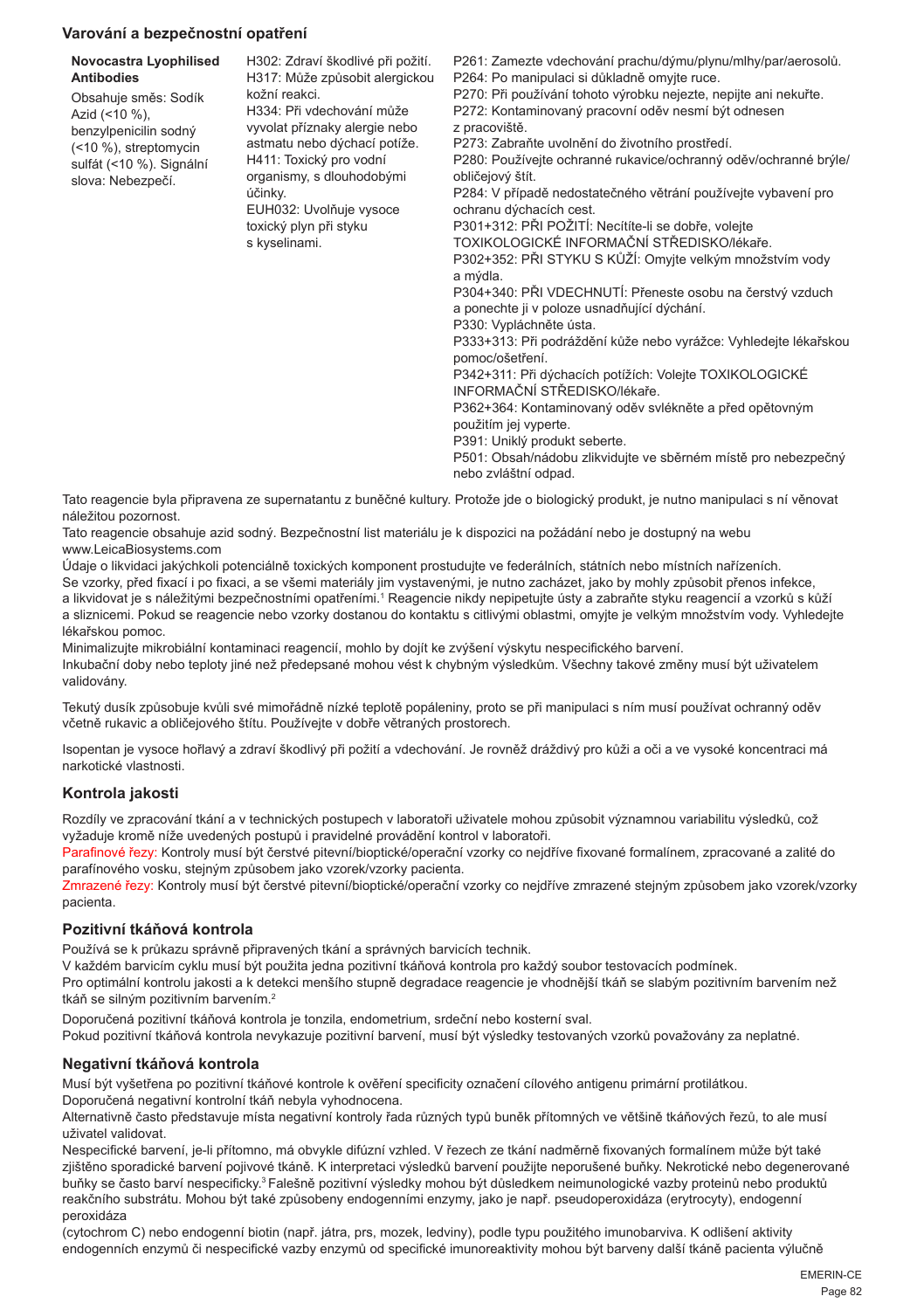chromogenním substrátem, případně enzymovými komplexy (avidin-biotin, streptavidin, značený polymer) a chromogenním substrátem. Pokud dojde v negativní tkáňové kontrole ke specifickému barvení, musí být výsledky vzorků pacienta považovány za neplatné.

### **Negativní reagenční kontrola**

K vyhodnocení nespecifického barvení a umožnění lepší interpretace specifického barvení v místě antigenu použijte na řezu z každého vzorku pacienta nespecifickou negativní reagenční kontrolu místo primární protilátky.

### **Tkáň pacienta**

Nakonec vyšetřete vzorky pacienta barvené pomocí NCL-EMERIN. Intenzita pozitivního barvení musí být zhodnocena v kontextu se vším nespecifickým barvením pozadí u negativní reagenční kontroly. Jako u každého imunohistochemického vyšetření, negativní výsledek znamená, že antigen nebyl zjištěn, nikoli, že antigen není ve vyšetřovaných buňkách/tkáních přítomen. V případě potřeby použijte k identifikaci falešně negativních reakcí panel protilátek.

#### **Očekávané výsledky**

#### Normální tkáně

Klon 4G5 detekuje protein 34 kD, emerin, který je ve tkáních ubikvitární a v nejvyšší koncentraci je přítomen v kosterním a srdečním svalu. Emerin je umístěn v jaderné membráně normálních buněk.

## Abnormální tkáně

Klon 4G5 byl použit při imunohistochemických vyšetřeních a u metody immunoblotting u více než 850 pacientů ke stanovení deficience proteinu 34 kD bohatého na serin, emerinu.

#### **NCL-EMERIN se doporučuje k imunohistochemickému stanovení lidského emerinu, jako doplněk ke konvenční histopatologii s použitím neimunologických histochemických nátěrů.**

#### **Obecná omezení**

Imunohistochemické vyšetření je vícekrokový diagnostický proces, který spočívá ve specializovaném školení ve výběru vhodných reagencií; výběru, fixaci a zpracování tkání; přípravě imunohistochemickího sklíčka; a v interpretaci výsledků barvení. Barvení tkáně závisí na manipulaci s tkání a jejím zpracování před barvením. Nesprávným postupem při fixaci, zmrazení, rozmrazení, omývání, sušení, zahřívání, krájení řezů nebo kontaminací jinými tkáněmi či tekutinami mohou vzniknout artefakty, může dojít k vychytávání protilátek nebo k falešně negativním výsledkům. Nekonzistentní výsledky mohou být důsledkem odchylek ve fixačních metodách a metodách zalití v konzervačním médiu, nebo přirozených odchylek ve tkáni.<sup>4</sup>

Nadměrné nebo nedostatečné kontrastní barvení může narušit správnou interpretaci výsledků.

Klinickou interpretaci jakéhokoliv barvení nebo jeho nepřítomnosti je nutné doplnit morfologickým vyšetřením s použitím správných kontrol a zhodnotit je musí kvalifikovaný patolog v kontextu s klinickou anamnézou pacienta a jinými diagnostickými testy. Protilátky společnosti Leica Biosystems Newcastle Ltd se používají, jak bylo uvedeno, u zmrazených nebo u parafínových řezů se specifickými požadavky na fixaci. Může dojít k expresi neočekávaných antigenů, zejména u nádorů. Klinická interpretace jakéhokoli barveného tkáňového řezu musí zahrnovat morfologickou analýzu a zhodnocení příslušných kontrol.

#### **Literatura - všeobecná**

- 1. National Committee for Clinical Laboratory Standards (NCCLS). Protection of laboratory workers from infectious diseases transmitted by blood and tissue; proposed guideline. Villanova, P.A. 1991; 7(9). Order code M29-P.
- 2. Battifora H. Diagnostic uses of antibodies to keratins: a review and immunohistochemical comparison of seven monoclonal and three polyclonal antibodies. Progress in Surgical Pathology. 6:1–15. eds. Fenoglio-Preiser C, Wolff CM, Rilke F. Field & Wood, Inc., Philadelphia.
- 3. Nadji M, Morales AR. Immunoperoxidase, part I: the techniques and pitfalls. Laboratory Medicine. 1983; 14:767.
- 4. Omata M, Liew CT, Ashcavai M, Peters RL. Nonimmunologic binding of horseradish peroxidase to hepatitis B surface antigen: a possible source of error in immunohistochemistry. American Journal of Clinical Pathology. 1980; 73:626.
- 5. Anderson LVB. Multiplex Western blot analysis of the muscular dystrophy proteins. Chapter 22, p369–386, in Muscular Dystrophy: Methods and Protocols (number 43 in the Methods in Molecular Medicine series), edited by Bushby KMD & Anderson LVB. 2001. Humana Press: Totowa, New Jersey.
- 6. Pogue R, Anderson LVB, Pyle A, et al. Strategy for mutation analysis in the autosomal recessive limb-girdle muscular dystrophies. Neuromuscular Disorders. 2001; 11(1):80–87.
- 7. Bornemann A and Anderson LVB. Diagnostic protein expression in human muscle biopsies. Brain Pathology. 2000; 10:193–214.

#### **Opravy předchozího vydání**

Zamýšlené použití, Varování a bezpečnostní opatření, Očekávané výsledky.

## **Datum vydání**

12 září 2019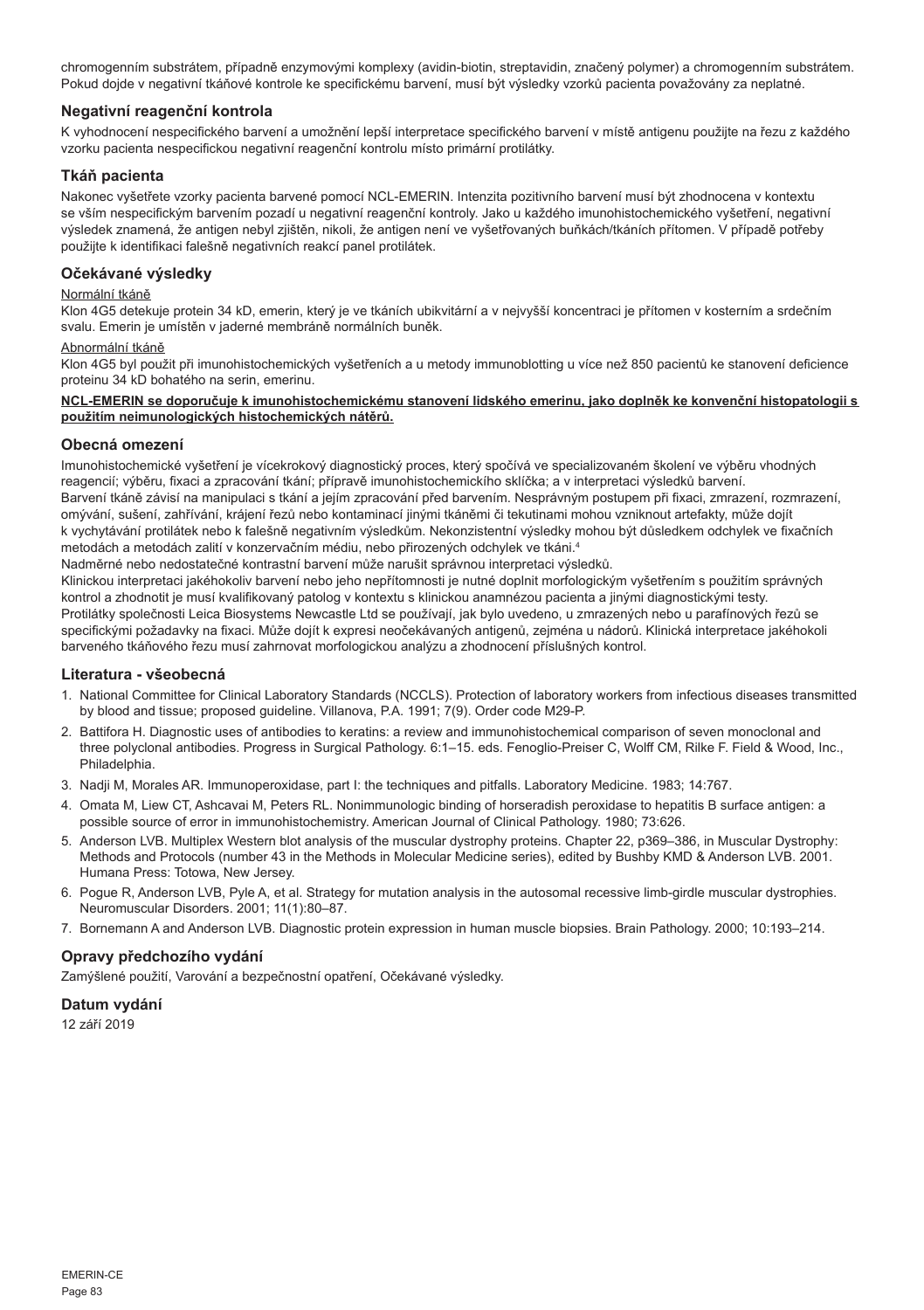# **Imunohistochemická metodika při použití protilátek Novocastra™ na zmrazené svalové tkáni.**

## **Potřebné reagencie, které nejsou součástí dodávky**

- 1. Standardní rozpouštědla používaná v imunohistochemii.
- 2. Fyziologický roztok pufrovaný 50mM roztokem tris-pufru (TBS), pH 7,6.
- 3. Ředicí roztok na protilátky normální sérum optimálně naředěné v TBS.
- 4. Normální sérum druhu, ze kterého byla získána sekundární protilátka.
- 5. Sekundární protilátka konjugovaná s peroxidázou použijte podle doporučení výrobce.
- 6. 3,3' diaminobenzidin tetrahydrochlorid (DAB) připravte a použijte podle doporučení výrobce.
- 7. Fixační médium použijte podle doporučení výrobce.

## **Potřebné vybavení, které není dodáno**

- 1. Inkubátor nastavený na 25 °C.
- 2. Obecné vybavení imunohistochemické laboratoře.
- 3. Elektrický ventilátor k sušení sklíček vzduchem.

## **Odmaskovací roztoky pro antigen (viz Doporučení k použití)**

Nevztahuje se na zmrazené řezy.

## **Metodika**

Než uživatelé přistoupí k této metodice, musí být proškoleni v imunohistochemických technikách.

Uživatelé musí stanovit optimální ředění pro protilátky. Pokud není uvedeno jinak, provádějí se všechny kroky při 25 °C.

- 1. Nakrájejte řezy o tloušťce 4–10 µm, namontujte je na sklíčka potažená vhodným tkáňovým lepidlem a sušte na vzduchu po dobu nejméně jedné hodiny.
- 2. Řezy inkubujte v optimálně naředěné primární protilátce (viz Doporučení k použití).
- 3. Omývejte v pufru TBS po dobu 2 x 5 minut s lehkým kýváním.
- 4. Řezy inkubujte v příslušné sekundární protilátce konjugované s peroxidázou.
- 5. Omývejte v pufru TBS po dobu 2 x 5 minut s lehkým kýváním.
- 6. Sklíčka inkubujte v DAB.
- 7. Sklíčka opláchněte v čisté vodě.
- 8. Řezy odvodněte, projasněte a namontujte.

## **Opravy předchozího vydání**

Nevztahuje se.

## **Datum vydání**

4. února 2008 (CE protokol/zmrazený sval).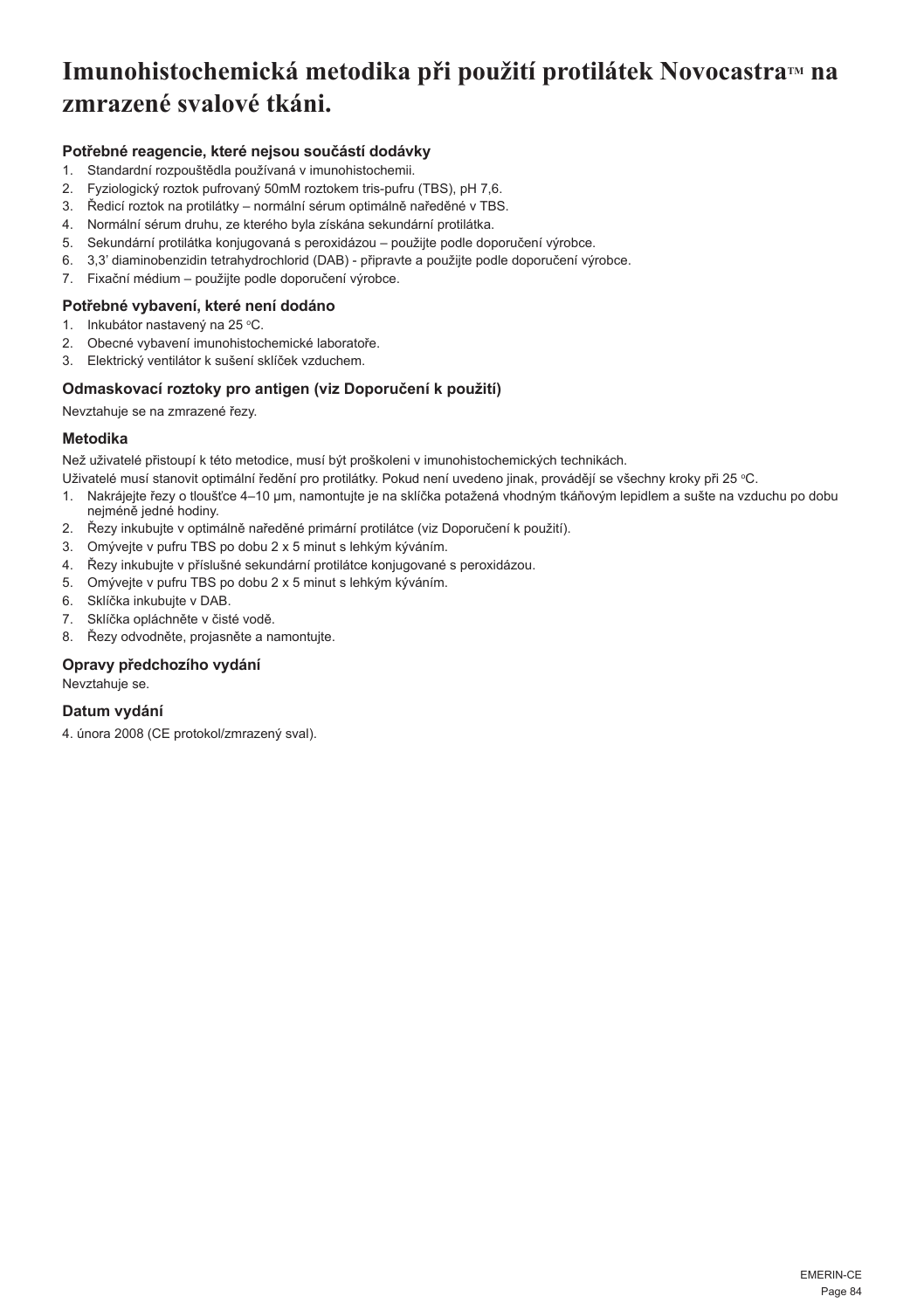# Lyofilizovaná myšia monoklonálna protilátka Novocastra<sup>*M*</sup> **Emerin**

# **Kód produktu: NCL-EMERIN**

# **Zamýšľané použitie**

## *Na diagnostické použitie in vitro.*

NCL-EMERIN slúži na kvalitatívnu identifikáciu emerínu pomocou svetelnej mikroskopie pri imunohistochemickom postupe. Klinická interpretácia akéhokoľvek farbenia alebo jeho absencie musí byť kombinovaná s morfologickými vyšetreniami za použitia zodpovedajúcich kontrol. Výsledky je nutné vyhodnotiť v kontexte klinickej anamnézy pacienta a iných diagnostických testov vedených kvalifikovaným patológom.

## **Princíp postupu**

Techniky imunohistochemického (IHC) zafarbenia umožňujú vizualizáciu antigénov sekvenčnou aplikáciou špecifickej protilátky proti antigénu (primárna protilátka), sekundárnej protilátky proti primárnej protilátke a enzymatického komplexu s chromogénnym substrátom. Medzi jednotlivými krokmi prebieha premývanie. Enzymatická aktivácia chromogénu vytvára v mieste antigénu viditeľné produkty reakcie. Môžete doplniť kontrastné zafarbenie vzorky a zakryť ju krycím sklíčkom. Výsledky sa interpretujú pomocou svetelného mikroskopu a napomáhajú pri diferenciálnej diagnostike patofyziologických procesov, ktoré môžu, ale nemusia byť spojené s určitým antigénom.

## **Klon**

4G5

## **Imunogén**

Prokaryotický rekombinantný proteín zodpovedajúci oblasti s 222 aminokyselinami v blízkosti N-konca proteínu emerínu.

## **Špecificita**

Ľudský proteín emerín.

## **Zloženie činidla**

NCL-EMERIN je lyofilizovaný supernatant na tkanivovú kultiváciu obsahujúci azid sodný ako konzervačnú látku. Používateľ musí rekonštituovať obsah fľaštičky so správnym objemom sterilnej destilovanej vody, ako sa uvádza na štítku fľaštičky.

## **Trieda Ig**

IgG1

# **Celková koncentrácia proteínov Total Protein**

Celkovú koncentráciu proteínov špecifickú pre šaržu nájdete na štítku fľaštičky.

### **Koncentrácia protilátok**

Vyššia alebo rovná 63 mg/l podľa ELISA. Koncentráciu Ig špecifickú pre šaržu nájdete na štítku fľaštičky.

### **Odporúčania na použitie**

lmunohistochémia zmrazených rezov: Odporúčané riedenie: 1 : 20 – 1 : 40 počas 60 minút pri teplote 25 °C. Táto hodnota je orientačná, používatelia si musia stanoviť svoje vlastné optimálne pracovné riedenia. Pri NCL-EMERIN sa vyžaduje, aby sa pred inkubáciou primárnou protilátkou rezy fixovali v acetóne počas 10 minút pri teplote 25 ° C.

Imunohistochémia parafínových rezov.

**Záchyt epitopov s tepelnou indukciou (HIER):** Postupujte podľa návodu na použitie systému Novocastra Epitope Retrieval Solution pH 6.

**Odporúčané riedenie:** 1:160 po dobu 30 minút pri teplote 25 °C. Táto hodnota je orientačná, používatelia si musia stanoviť svoje vlastné optimálne pracovné riedenia.

**Vizualizácia**: Postupujte podľa návodu na použitie systémov Novolink™ Polymer Detection Systems (Polymérové detekčné systémy). Ďalšie informácie o produkte alebo podporu vám poskytne váš miestny distribútor alebo lokálne zastúpenie spoločnosti Leica Biosystems. Takisto môžete navštíviť internetovú stránku spoločnosti Leica Biosystems, www.LeicaBiosystems.com Pri použití s inými manuálnymi systémami farbenia alebo automatizovanými platformami je nutné potvrdiť funkčnosť tejto protilátky.

### **Uskladnenie a stabilita**

Neotvorenú protilátku skladujte pri teplote 2 – 8 °C. Za týchto podmienok nedôjde k významnej strate účinnosti produktu do dátumu exspirácie, ktorý sa uvádza na štítku fľaštičky. Nepoužívajte po uplynutí dátumu exspirácie uvedeného na štítku fľaštičky. Rekonštituovaná protilátka je stabilná minimálne dva mesiace, ak sa skladujte pri teplote 2 – 8 °C. Pri dlhodobom skladovaní sa odporúča uložiť alikvóty rekonštituovanej protilátky do mrazničky pri teplote -20 °C (mrazničky s technológiou frost-free sa neodporúčajú). Opakovanému zmrazovaniu je nutné zamedziť. Pracovné zriedené roztoky pripravte v deň ich použitia. Okamžite po použití vráťte do teploty 2 – 8 °C. Iné než vyššie uvedené podmienky skladovania si vyžadujú validáciu používateľom.

## **Príprava vzorky**

Parafínové rezy: Odporúčaný fixačný prípravok je 10 % neutrálny pufrovaný formalín pre bločky tkaniva zaliate do parafínu.

Zmrazené rezy: Bloky tkaniva zamrazte v izopentáne chladenom tekutým dusíkom (pozri časť Varovania a bezpečnostné opatrenia). Vzorky si nevyžadujú ďalšiu fixáciu, ale majú sa zaliať do zlúčeniny OCT™ (Sakura, č. produktu Tissue-Tek 4583).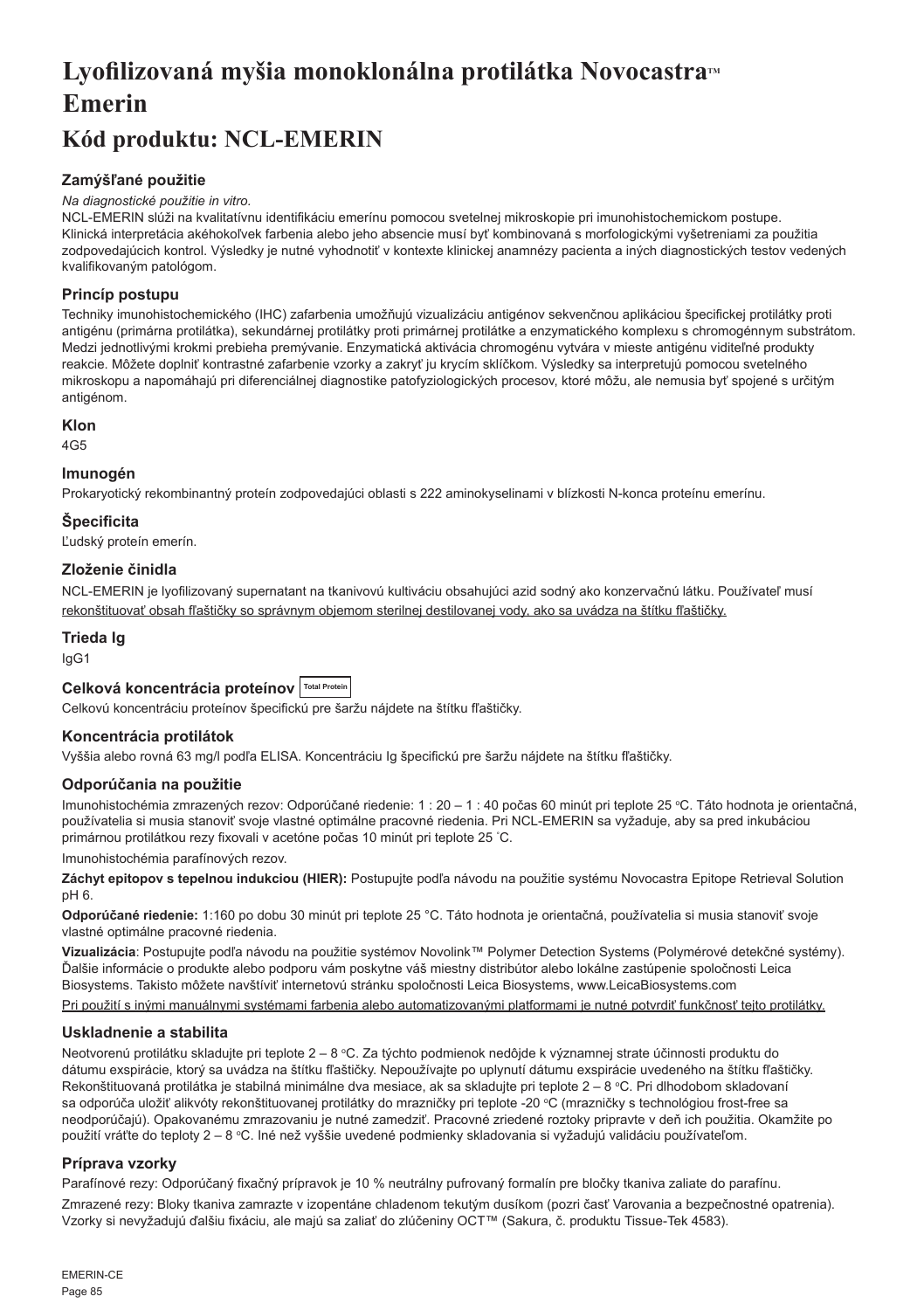#### **Varovania a bezpečnostné opatrenia**

| Novocastra Lyophilised<br><b>Antibodies</b><br>Obsahuje zmes: Azid<br>sodný (<10 %),<br>benzylpenicilín sodný<br>(<10 %), streptomycín<br>sulfát (<10 %). Signálne<br>slová: Nebezpečenstvo. | H302: Škodlivý po požití.<br>H317: Môže vyvolať<br>alergickú kožnú reakciu.<br>H334: Pri vdýchnutí môže<br>vyvolať alergiu alebo<br>príznaky astmy, alebo<br>dýchacie ťažkosti.<br>H411: Toxický pre vodné<br>organizmy, s dlhodobými<br>účinkami.<br>EUH032: Pri kontakte s<br>kyselinami uvoľňuje veľmi<br>toxický plyn. | P261: Zamedzte vdychovaniu prachu/dymu/plynu/hmly/pary/aerosólov.<br>P264: Po manipulácii si dôkladne umyte ruky.<br>P270: Pri používaní výrobku nejedzte, nepite ani nefajčite.<br>P272: Je zakázané vyniesť kontaminovaný pracovný odev z<br>pracoviska.<br>P273: Zabráňte uvoľneniu do životného prostredia.<br>P280: Noste ochranné rukavice/ochranný odev/ochranné okuliare/<br>ochranu tváre.<br>P284: V prípade nedostatočného vetrania, používajte ochranu<br>dýchacích ciest.<br>P301+312: PO POŽITÍ: Ak sa necítite dobre, zavolajte do<br>TOXIKOLOGICKÉHO CENTRA alebo lekárovi.<br>P302+352: PRI KONTAKTE S POKOŽKOU: Umyte veľkým<br>množstvom mydla a vodou.<br>P304+340: PO VDÝCHNUTÍ: Presuňte osobu na čerstvý vzduch a<br>umožnite jej pohodlne dýchať.<br>P330: Vypláchnite ústa.<br>P333+313: Ak sa prejaví podráždenie pokožky alebo sa vytvoria<br>vyrážky: Vyhľadajte lekársku pomoc/starostlivosť.<br>P342+311: Pri sťaženom dýchaní: Zavolajte TOXIKOLOGICKÉ<br>CENTRUM alebo lekára.<br>P362+364: Kontaminovaný odev vyzlečte a pred ďalším použitím<br>vyperte.<br>P391: Zozbierajte uniknutý produkt.<br>P501: Obsah/zásobník zlikvidujte v zberni nebezpečného alebo |
|----------------------------------------------------------------------------------------------------------------------------------------------------------------------------------------------|----------------------------------------------------------------------------------------------------------------------------------------------------------------------------------------------------------------------------------------------------------------------------------------------------------------------------|---------------------------------------------------------------------------------------------------------------------------------------------------------------------------------------------------------------------------------------------------------------------------------------------------------------------------------------------------------------------------------------------------------------------------------------------------------------------------------------------------------------------------------------------------------------------------------------------------------------------------------------------------------------------------------------------------------------------------------------------------------------------------------------------------------------------------------------------------------------------------------------------------------------------------------------------------------------------------------------------------------------------------------------------------------------------------------------------------------------------------------------------------------------------------------------------------|
|                                                                                                                                                                                              |                                                                                                                                                                                                                                                                                                                            | špeciálneho odpadu.                                                                                                                                                                                                                                                                                                                                                                                                                                                                                                                                                                                                                                                                                                                                                                                                                                                                                                                                                                                                                                                                                                                                                                               |

Toto činidlo bolo pripravené zo supernatantu bunkovej kultúry. Keďže ide o biologický produkt, pri manipulácii je nutné vynaložiť zodpovedajúcu starostlivosť.

Toto činidlo obsahuje azid sodný. Materiálový bezpečnostný list je k dispozícii na požiadanie alebo na stránkach www.LeicaBiosystems.com.

Likvidáciu prípadných potenciálne toxických súčastí definujú federálne, štátne alebo miestne predpisy.

So vzorkami pred fixáciou a po nej a všetkými materiálmi, ktoré s nimi prišli do kontaktu, je nutné manipulovať ako s potenciálne infekčnými a zlikvidovať ich pri dodržaní zodpovedajúcich bezpečnostných opatrní.<sup>1</sup> Cinidlá nikdy nepipetujte ústami a zabráňte kontaktu činidiel a vzoriek s kožou a sliznicami. Ak sa činidlá alebo vzorky dostanú do kontaktu s citlivými oblasťami, umyte ich veľkým množstvom vody. Vyhľadajte lekársku pomoc.

Minimalizujte mikrobiálnu kontamináciu činidiel. V opačnom prípade môže dôjsť k zvýšeniu nešpecifického zafarbenia. Nedodržanie predpísaných inkubačných dôb alebo teplôt môže viesť k nesprávnym výsledkom. Všetky takéto zmeny si vyžadujú validáciu používateľom.

Tekutý dusík vďaka svojej extrémne nízkej teplote spôsobuje popáleniny. Pri manipulácii s ním používajte ochranný odev vrátane rukavíc a štítu. Používajte na dobre vetranom mieste.

Izopentán je veľmi horľavý a škodlivý pri požití a vdýchnutí. Zároveň dráždi kožu a oči a vo vysokých koncentráciách má narkotické účinky.

### **Kontrola kvality**

Rozdiely v spracovaní tkaniva a technických postupoch v laboratóriu používateľa môžu viesť k významnému kolísaniu výsledkov, čo si vyžaduje, okrem nasledujúcich postupov, aj pravidelné interné kontroly.

Parafínové rezy: Kontroly by mali byť čerstvé pitevné/bioptické/chirurgické vzorky fixované čo najskôr formalínom a spracované zaliatím do parafínu rovnakým spôsobom ako vzorky pacienta.

Zmrazené rezy: Kontroly by mali byť čerstvé pitevné/bioptické/chirurgické vzorky čo najskôr zmrazené rovnakým spôsobom ako vzorky pacienta.

## **Pozitívna kontrola tkanivom**

Identifikuje správne pripravené tkanivá a správne techniky zafarbenia.

Každá súprava testových podmienok v každom cykle zafarbenia musí obsahovať jednu pozitívnu kontrolu tkanivom.

Tkanivo so slabým pozitívnym farbením je pre optimálnu kontrolu kvality a na detekciu slabšej degradácie činidla vhodnejšie než tkanivo so silným pozitívnym farbením.<sup>2</sup>

Odporúčané tkanivo na pozitívnu kontrolu sú tonzily, endometrium, srdce alebo kostrové svalstvo.

Ak pozitívna kontrola tkanivom nebude vykazovať pozitívne zafarbenie, výsledky testovaných vzoriek je nutné považovať za neplatné.

### **Negatívna kontrola tkanivom**

Nutné vyšetriť po pozitívnej kontrole tkanivom s cieľom overiť špecificitu značenia cieľového antigénu primárnou protilátkou. Odporúčané tkanivo na negatívnu kontrolu ešte nebolo určené.

Ako negatívnu kontrolu je možné použiť aj rôzne typy buniek prítomné vo väčšine tkanivových rezov, takýto postup si však vyžaduje validáciu používateľom.

Prípadné nešpecifické farbenie má obvykle difúzny vzhľad. V rezoch tkanív silne fixovaných formalínom môže byť pozorované sporadické farbenie spojiva. Na interpretáciu výsledkov farbenia používajte intaktné bunky. Nekrotické alebo degenerované bunky sa často farbia nešpecificky.<sup>3</sup> Falošne pozitívne výsledky môžu byť pozorované v dôsledku neimunologickej väzby proteínov alebo produktov reakcie substrátu. Môžu byť spôsobené aj endogénnymi enzýmami, ako napr. pseudoperoxidázou (erytrocyty), endogénnou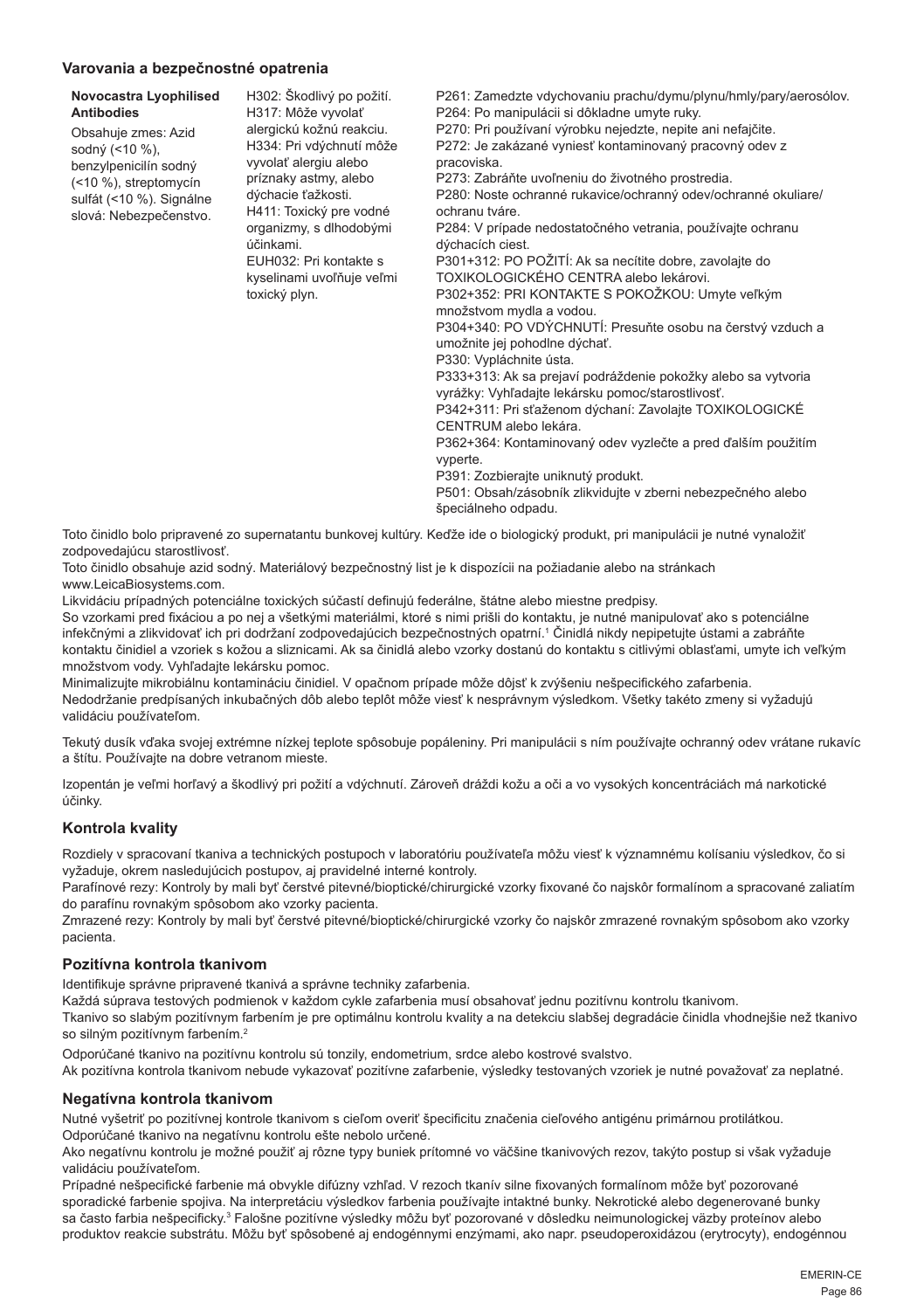peroxidázou (cytochróm C) alebo endogénnym biotínom (napr. pečeň, prsník, mozog, oblička) v závislosti od typu imunologického farbenia. S cieľom diferencovať endogénnu enzymatickú aktivitu alebo nešpecifickú väzbu enzýmov od špecifickej imunoreaktivity môžete nafarbiť ďalšie vzorky tkanív pacienta výhradne substrátovým chromogénom alebo enzymatickými komplexmi (avidín-biotín, streptavidín, značený polymér), resp. substrátovým chromogénom. V prípade špecifického farbenia v negatívnej kontrole tkanivom je nutné výsledky vzoriek pacienta považovať za neplatné.

#### **Negatívna kontrola činidlom**

Na vyhodnotenie nešpecifického zafarbenia použite nešpecifickú negatívnu kontrolu činidlom miesto primárnej protilátky s rezom jednotlivých vzoriek pacienta, čo umožní lepšiu interpretáciu špecifického farbenia na mieste antigénu.

#### **Tkanivo pacienta**

Pacientske vzorky zafarbené prípravkom NCL-EMERIN preskúmajte ako posledné. Intenzitu pozitívneho farbenia je nutné vyhodnotiť v kontexte prípadného nešpecifického zafarbenia negatívnej kontroly činidlom na pozadí. Podobne ako pri všetkých imunohistochemických testov znamená negatívny výsledok, že antigén nebol detegovaný. Nepotvrdzuje jeho absenciu v testovaných bunkách/tkanivách. V prípade potreby identifikujte falošne negatívne reakcie pomocou panelu protilátok.

### **Očakávané výsledky**

#### Normálne tkanivá

Klon 4G5 deteguje proteín 34 kD, emerín, ktorý je všadeprítomný v tkanivách a v najvyšších koncentráciách sa nachádza v kostrovom svalstve a srdcovom svale. Emerín je lokalizovaný v jadrovej membráne normálnych buniek.

#### Abnormálne tkanivá

Klon 4G5 sa používa v imunohistochemických a imunoblotingových štúdiách s viac než 850 pacientmi s cieľom zistiť deficienciu proteínu bohatého na serín 34 kD, emerínu.

#### **NCL-EMERIN sa odporúča na identifikáciu ľudského emerínu pri imunohistochemickom postupe, ako doplnok konvenčnej histopatológie použitím neimunologických histochemických farbení.**

#### **Všeobecné limitácie**

Imunohistochémia je diagnostický postup pozostávajúci z viacerých krokov, ktorý si vyžaduje špecializované zaškolenie vo výbere zodpovedajúcich činidiel, výbere tkanív, fixácie a spracovania, príprave IHC sklíčka a interpretácii výsledkov farbenia. Farbenie tkaniva závisí od manipulácie s tkanivom a od jeho spracovania pred farbením. Nesprávna fixácia,

zmrazovanie,rozmrazovanie, premývanie, sušenie, ohrievanie, rezanie alebo kontaminácia inými tkanivami či tekutinami môžu viesť k vzniku artefaktov, záchytu protilátok alebo falošne negatívnym výsledkom. Inkonzistentné výsledky môžu byť spôsobené zmenami metód fixácie a montáže preparátov alebo inherentnými nepravidelnosťami v tkanive.<sup>4</sup>

Nadmerné alebo neúplné kontrastné farbenie môže narušiť správnosť interpretácie výsledkov.

Klinická interpretácia akéhokoľvek farbenia alebo jeho absencie musí byť kombinovaná s morfologickými vyšetreniami za použitia zodpovedajúcich kontrol. Výsledky je nutné vyhodnotiť v kontexte klinickej anamnézy pacienta a iných diagnostických testov vedených kvalifikovaným patológom.

Protilátky spoločnosti Leica Biosystems Newcastle Ltd sú určené na použitie na zmrazených rezoch alebo rezoch zaliatych parafínom so špecifickými požiadavkami na fixáciu, ako uvádza tento dokument. Najmä pri neopláziách môže dôjsť k nečakanej expresii antigénov. Klinická interpretácia akýchkoľvek farbených tkanivových rezov musí zahŕňať morfologickú analýzu a vyhodnotenie zodpovedajúcich kontrol.

#### **Bibliografia – všeobecne**

- 1. National Committee for Clinical Laboratory Standards (NCCLS). Protection of laboratory workers from infectious diseases transmitted by blood and tissue; proposed guideline. Villanova, P.A. 1991; 7(9). Order code M29-P.
- 2. Battifora H. Diagnostic uses of antibodies to keratins: a review and immunohistochemical comparison of seven monoclonal and three polyclonal antibodies. Progress in Surgical Pathology. 6:1–15. eds. Fenoglio-Preiser C, Wolff CM, Rilke F. Field & Wood, Inc., Philadelphia.
- 3. Nadji M, Morales AR. Immunoperoxidase, part I: the techniques and pitfalls. Laboratory Medicine. 1983; 14:767.
- 4. Omata M, Liew CT, Ashcavai M, Peters RL. Nonimmunologic binding of horseradish peroxidase to hepatitis B surface antigen: a possible source of error in immunohistochemistry. American Journal of Clinical Pathology. 1980; 73:626.
- 5. Anderson LVB. Multiplex Western blot analysis of the muscular dystrophy proteins. Chapter 22, p369–386, in Muscular Dystrophy: Methods and Protocols (number 43 in the Methods in Molecular Medicine series), edited by Bushby KMD & Anderson LVB. 2001. Humana Press: Totowa, New Jersey.
- 6. Pogue R, Anderson LVB, Pyle A, et al. Strategy for mutation analysis in the autosomal recessive limb-girdle muscular dystrophies. Neuromuscular Disorders. 2001; 11(1):80–87.
- 7. Bornemann A and Anderson LVB. Diagnostic protein expression in human muscle biopsies. Brain Pathology. 2000; 10:193–214.

## **Úpravy predchádzajúceho vydania**

Zamýšľané použitie, Varovania a bezpečnostné opatrenia, Očakávané výsledky.

#### **Dátum vydania**

12 septembra 2019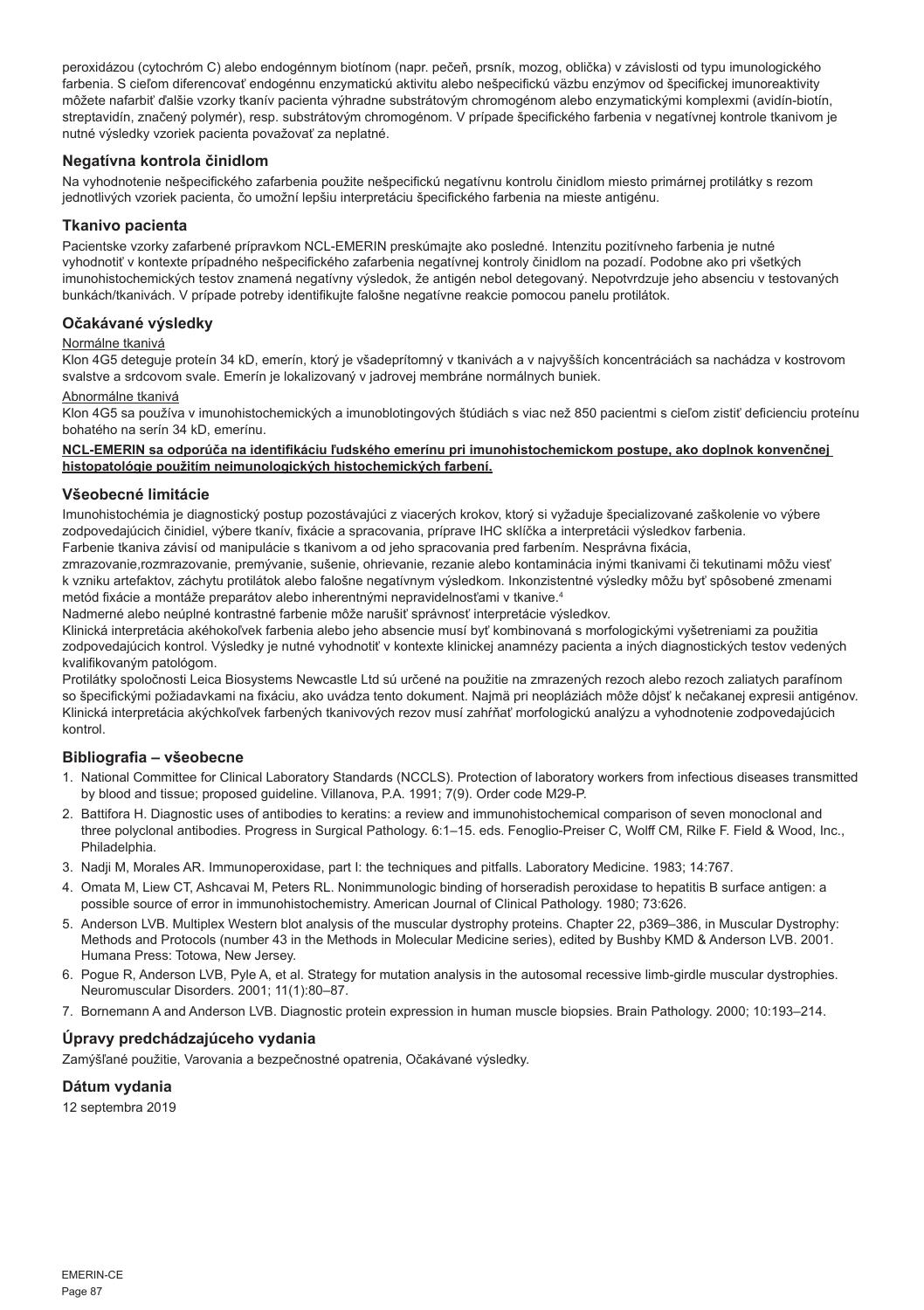# **Imunohistochemická metóda použitia protilátok Novocastra™ na zmrazenom svalovom tkanive.**

## **Požadované, ale nedodávané činidlá**

- 1. Štandardné rozpúšťadlá používané v imunohistochémii
- 2. 50mM tris-pufrovaný fyziologický roztok (TBS), pH 7,6
- 3. Zrieďovadlo protilátok normálne sérum optimáne zriedené v TBS.
- 4. Normálne sérum z druhu, z ktorého pochádza sekundárna protilátka.
- 5. Sekundárna protilátka konjugovaná s peroxidázou používajte podľa odporúčania výrobcu.
- 6. 3,3' diaminobenzidín tetrahydrochlorid (DAB) pripravte a používajte podľa odporúčania výrobcu.
- 7. Upevňovacie médium používajte podľa odporúčania výrobcu.

## **Požadované, ale nedodávané vybavenie**

- 1. Inkubátor nastavený na teplotu 25 °C.
- 2. Všeobecné vybavenie imunohistochemického laboratória
- 3. Elektrický ventilátor na sušenie sklíčok vzduchom.

## **Antigénový záchytný roztok (pozri časť Odporúčania na použitie)**

Netýka sa zmrazených rezov.

## **Metóda**

Používatelia musia byť vyškolení v oblasti imunohistochemických techník skôr, než pristúpia k tejto metóde.

- Používateľ musí stanoviť optimálne riedenie protilátok. Ak nie je uvedené inak, všetky kroky sa vykonávajú pri teplote 25 °C.
- 1. Rezy narežte na 4 10 µm a upevnite na sklíčka pokryté vhodnou vrstvou tkanivového lepidla a nechajte ich minimálne jednu hodinu schnúť na vzduchu.
- 2. Rezy inkubujte s optimálne zriedenou primárnou protilátkou (pozri časť Odporúčania na použitie).
- 3. Premyte v TBS 2-krát po 5 minút s ľahkým kolísaním.
- 4. Rezy inkubujte vo vhodnej sekundárnej protilátke konjugovanej s peroxidázou.
- 5. Premyte v TBS 2-krát po 5 minút s ľahkým kolísaním.
- 6. Sklíčka inkubujte v DAB.
- 7. Sklíčka opláchnite v čistej vode.
- 8. Dehydratujte, očistite a upevnite rezy.

## **Úpravy predchádzajúceho vydania**

Neuplatňuje sa.

### **Dátum vydania**

4. februára 2008 (CE protokol/zmrazený sval).